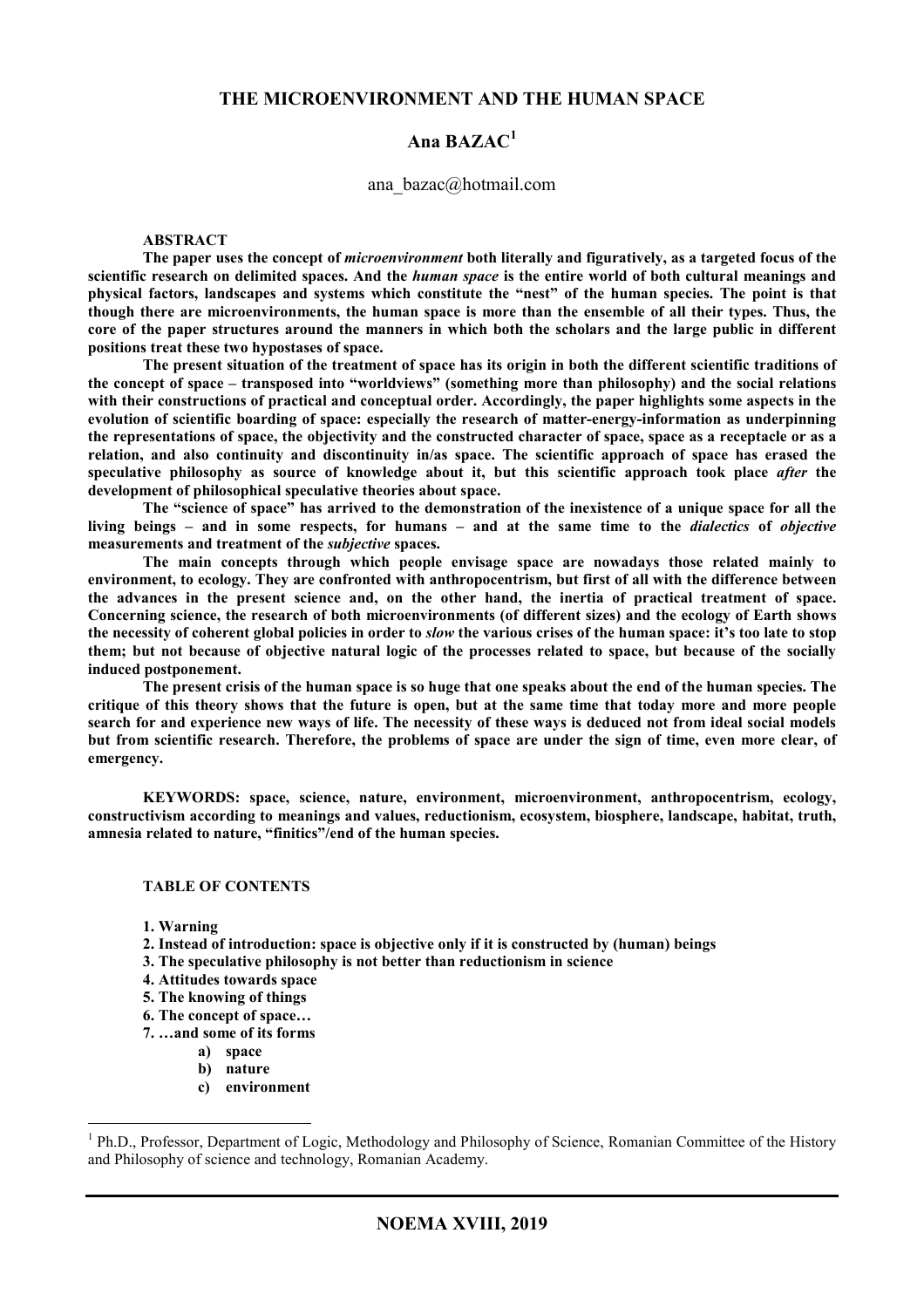**8. Anthropocentrism (with and without quotation marks) 9. The distance between the scientific representation of space and the common worldviews 10. The microenvironment… 11. …and its micro-surroundings 12. Epistemology of the approach of the human space 13. The human space 14. Instead of conclusions: the end may be avoided if… References** 

**1. Warning** 

The paper uses "science" (in singular) only for convenience. In no way does it consider a unique science/scientific authority. On the contrary, science is "situated"<sup>2</sup>/it is contextual and a profoundly socially framed institution, thus full of contradictions, reflecting the social contradictions; namely, the power relations/*the domination-submission relations which are first of all, economic*. One of the reasons of the paper is just to emphasise some of these contradictions. They refer to the approaches by which science has understood and understands space in both its natural and social forms and, on the other hand, to the ways in which space is treated by the power structures. The above contrast between science and politics should not be taken as between the good and the bad. The institution of science, too, has expressly contributed to these policies: it is not only a helpless *ancilla* in the service of power relations. However, the development of science shows its pluralism: competing interpretations, starting from competing paradigms to competing conclusions, both technically and socially. And certainly, there is not only about science and policies, *as if* there would not be people outside them. These people are influenced by both policies and knowledge paradigms, and they are divided as well. But this branchy picture does not suggest the immobility resulted from the impossibility of judgement: the *outcomes* of human actions and deeds are those which send people, including scientists, to remake their trajectories<sup>3</sup>. Science, as philosophy, is a part of the human culture and thus it is not only deployment of specific discourses and their tools, but also action. Only when science and philosophy detach the discourses from practice they do become political means for narrow effects, separated by the general ones. However, as each element of culture, science is historical as well: here we cut out the element of subordination to restrictive policies, seeking to demonstrate the causes of historicity (temporariness) of this element.

# **2. Instead of introduction: space is objective only if it is constructed by (human) beings**

Space, as time, exists only for humans. Or for the living beings, said von Uexküll, since only the living beings enter intentional relations and thus give significances which configure *their* space and time<sup>4</sup>. However, because the *meanings*<sup>5</sup> given by humans and thus the space they construct are

 2 See David N. Livingstone, *Putting Science in its Place: Geographies of Scientific Knowledge*, Chicago and London, University of Chicago Press, 2003, but also Isabelle Stengers, William James**,** *Une autre science est possible ! Manifeste pour un ralentissement des sciences (suivi de Le poulpe du doctorat)* (2013), Paris, La Découverte, coll. « Sciences humaines et sociales », 2017.

<sup>3</sup> David Holmgren, *The Apology: from baby boomers to the handicapped generations*, March 14, 2019, https://holmgren.com.au/the-apology-from-baby-boomers-to-the-handicapped-generations/.

<sup>&</sup>lt;sup>4</sup> The mental self projection in time is far more developed than the self projection is space. This is the reason of humans' need to experience alien spaces. But this experience is culturally, namely, ideologically forged. In order to transform the need to experience spaces into lucrative means, the modern system has imposed the image of "void" spaces ready to welcome the tourists, as if these spaces were lacking in local people other than those serving them in different manners: in this modern image, spaces are receptacles, and *not* human relations.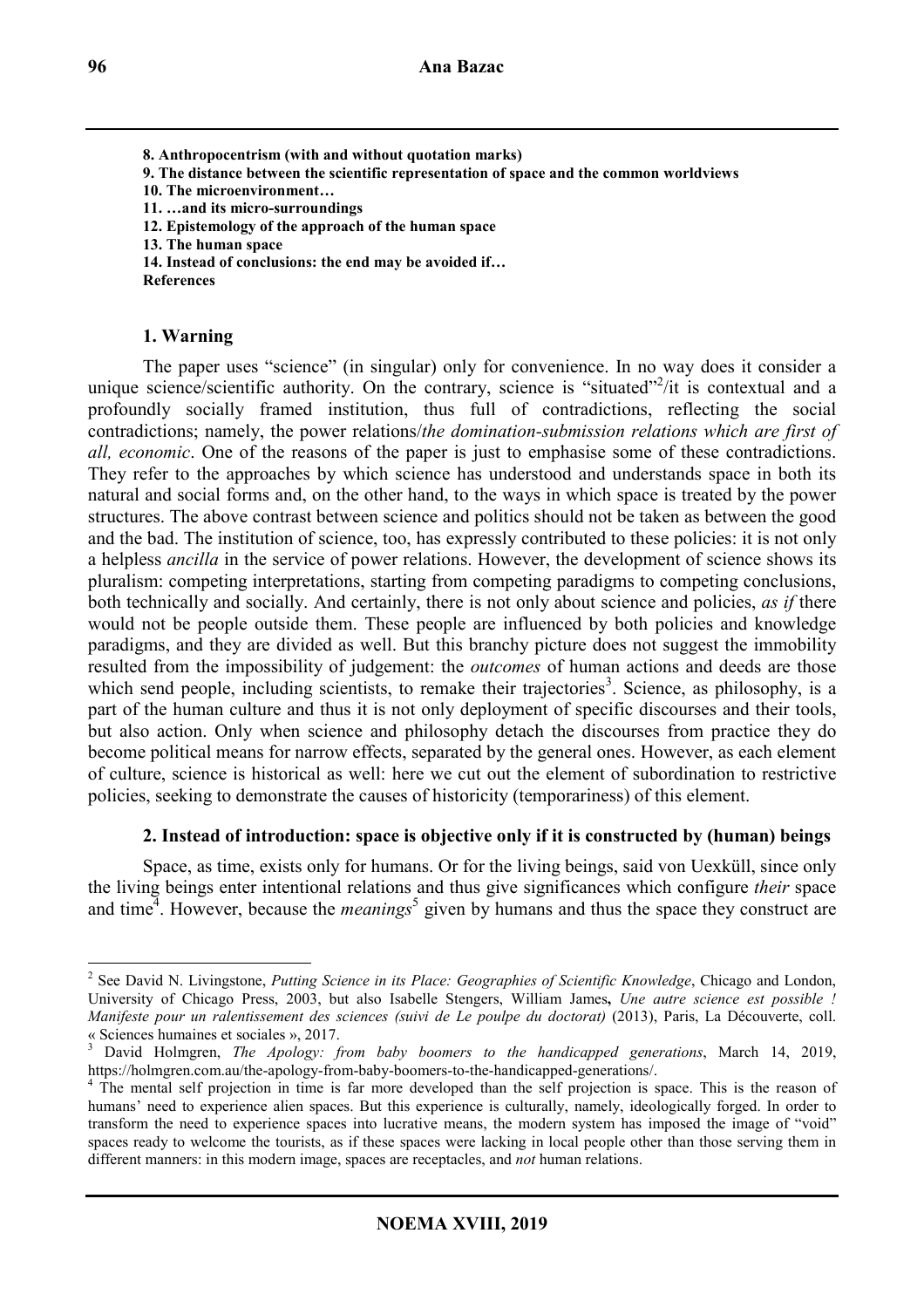not only quantitatively but also qualitatively superior to the meanings and space generated by the living beings, we can accept the generally expressed first proposition.

Certainly, we can assume that all the objective relationships are aimed at forming space if we understand that existence means *relations/interactions.* (Through these relations the entity – *matter* with its energy and information properties/faces or, more or less poetically, entities having three faces<sup>6</sup> (matter, energy and information) configured and manifested just in and as a result of the relations which configure positions, arrangements, agglomeration and diffusion etc. and in which and from which the entities "respond" manifesting their informational face<sup>7</sup> and at the same time behave in specific manners, manifesting their material faces, this including energy  $8 - is$ 

 $\overline{a}$ 

 All of these types may be understood on the basis of some *principles* (see Valeriu V. Jinescu, *Energia, energonica și termodinamica*, București, Editura AGIR, 2016 [Energy, energonics and thermodynamics]): conservation, irreversibility, accessibility, critical energy, reluctance, minimal action; and all these types highlight some *laws* (of energonics): of the critical states of matter, of the equivalence of processes and phenomena, of the coexistence and complementarity of order and disorder, and of transitory regimes. Their functioning shows that, on the one hand, because the degradation of energy in heat (thermal energy) is irreversible, in order to compensate this process a *supplementary* energy is needed (added from without and irrespective here of its integration in the internal functioning of the system); on the other hand, in all the natural processes, the degradation of energy tends to minima/is minimal.

 The V.V. Jinescu's critique of the second law of thermodynamics – that it is confuse (including because it refers either to the accessibility of thermal energy, or to the irreversibility of cyclical processes because of friction, or to the processes of heat transmission in the sense of lowering the temperature); it derives physical concepts from mathematical notations (or physics needs the subordination of mathematisation to its concepts and quantities); it does not differentiates between the *irreversible dissipation of energy* and the *accessibility of energy* it "deduces" from it, the irreversibility of processes always taking place in time, thus irreversibly (while the accessibility of energy results from the irreversibility of physical processes in time, to which the order/disorder and equilibriums are related) etc. (pp. 278- 280, 285, 289) – is consonant with that from the article of Arto Annila, Keith Baverstock, "Discourse on order vs. disorder", *Communicative and Integrative Biology*, 9(4), 2016, 1187348, doi: 10.1080/19420889.2016.1187348. (https://dx.doi.org/10.1080/19420889.2016.1187348)

The authors demonstrate that the law – as it is used – focuses on disorder and order, and not on the logic of energy conversion, i.e. not on the "consumption of free energy", because Boltzmann's supply of concept of entropy was based on the ideal gas' internal uniformity of positions and moments, and did not consider at all the real processes where only energy transmission/conversion transform the states of a substance. On the contrary, when taking into account this energy movement, the order/disorder of a system strikingly appears as *relation* between the system and its surroundings (as energy differentials) and is always *in* these surroundings, concerning the states of the *two* systems (the system and the surroundings). Consequently, and because the systems themselves aim the consumption of free energy, what is important in this process is the consumption of energy lying in the interstices between the system and its surroundings and, on the other hand, that the conversion – from the system to the surroundings or vice-versa – takes place until the last amount of free energy was used. Until the conversion of energy takes place, entropy is high, and fluctuant

<sup>5</sup> The meanings were conceived of as the *raison d'être* of knowledge, as showing their relevancy or pertinence. See Luis J. Prieto, « Le 'point de vue' dans les sciences », *Linx*, 7, 1995, pp. 1-5; Jeanne Martinet, "The Semiotics of Luis Jorge Prieto", pp. 89-108, in Thomas A. Sebeok (Ed.) et al., *The Semiotic Web 1989*, Berlin, Walter de Gruyter, 1990.

<sup>&</sup>lt;sup>6</sup> Pierre Madl & Maricela Yip, "Information, Matter and Energy – a non-linear world-view", ResearchGate, 2006, pp. 1-

<sup>10.&</sup>lt;br><sup>7</sup> See Shoichi Toyabe, Takahiro Sagawa, Masahito Ueda, Eiro Muneyuki, and Masaki Sano, "Information heat engine: converting information to energy by feedback control",  $a$ rXiv:1009.5287.v2 [cond-mat-stat-mech] 29 Sep 2010, pp. 1-6. <sup>8</sup> *Energy can be defined only through its consequences*. But it is *relation*/movement: internal to a *substance* – matter moving at a slower speed than the speed of light, while the *radiant energy* moves at the speed of light – and related to the *interaction of the substance with its environment* (that is a field of energy). There are different types of energy, according to the relations of matter: energy of movement (mechanical, electrical, thermal), energy of binding (of molecular cohesion, of chemical binding, of atomic binding and dis-binding, of nuclear binding), potential gravitational energy or energy of gravitational binding, rest energy, activation energy, work and effect energies, physical and bioenergy of different forms/at different levels. In all these types there is about a *conversion* of energy in new states of matter and energy. The energy that is converted is called *free energy*, and the result of conversion is always twofold: the *new state* and the energy waste/*degradation*.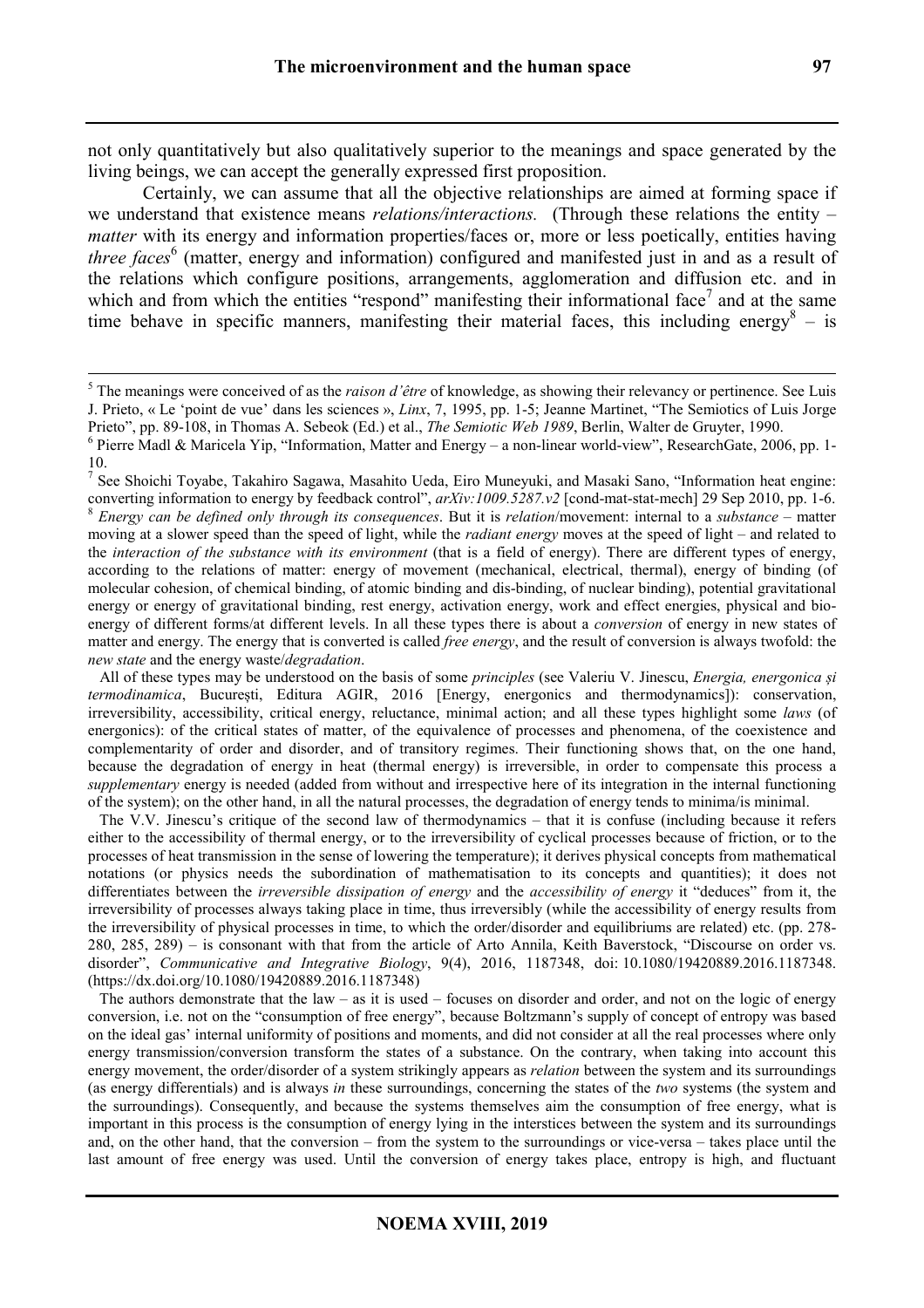specified and transformed involving interstices, internal and external spaces and vacuum, energy storage and dissipation, order/negative entropy and disorder/entropy, fields, potentials and differentials of energy. Therefore, existence means both material and informational<sup>9</sup> relations inherently connecting proximal/successive matter-information forms/quantum states (for example, as the strong and weak nuclear interactions).

In all these relations, what appears first is not quite the space, but the distance: between all of the delimited forms within the continuity and movement of fields entering reciprocal relations. Only as a result of these relations, something is generated as space: the fields. And conceiving existence as the result of relations – generating the *substances*, in Aristotle's meaning, or forms of matter-information entities<sup>10</sup> – we may go further by arriving, from the topology and transitivity of relations *hic et nunc*, to the waves and gravitational and electromagnetic interactions/ forces. All of these show the link of the local symmetries with the global ones or the correspondence between them, a resonance of the proximal distances with the large space. However, according to the quantum theory, the entire existence is interconnected, the discrete appearance in the world we know as being only "forms", certainly real just through the movements and manifestation of the three faces of the existent entity, but no lesser transient. What is remaining is the *continuity* where *space is relative, fluctuant and just a measure subordinated to the idea of interactions*. Only in the sensible world distinctness and discontinuity are taken for granted. The living beings perceive separate things according to their focus on them/to their intentionality, as Brentano and Husserl made this last concept famous; and then, the world appears for the living beings – and for humans, obviously – as both the big grey and the innumerable collections of objects (which are objects just

 $\overline{a}$ according to which of the systems is considered. When all the free energy was converted, there is no longer conversion and the entropy of the two systems is balanced, excluding any gain/loss of energy on one side or the other.

 In the living systems, the quest for balance with the surroundings in the least time is more obvious, including because the self-organising processes specific to life are dependent on the surroundings. At the same time, the order of a living system may organise at the expense of both other living systems and by overflowing the surroundings with nonnecessary/even harmful disorder. And because the living systems have initiatives in using and transporting energy, they do not depend only on the initial conditions, but also on the initiatives along their entire life.

<sup>9</sup> Information is physical, too, and is inserted and enhanced in the energy flows and differentials. It is explained in the frame of thermodynamics, as "a way to disperse energy" and "machinery for energy transduction". Information happens in energetic terms", see Mahesh Karnani, Kimmo Pääkkönen, Arto Annila, "The physical character of information", *Proceedings of the Royal Society A*, 465, 2009, pp. 2155–2175, doi:10.1098/rspa.2009.0063.

<sup>10</sup> In fact, from ontological standpoint, there is a difference between the structural information of systems and, on the other hand, the information contained in/carried in the "message". As it is known, in this latter meaning, information is an informational *relation* – as exchange of signals – between two (or more) systems. The exchange as such is a transport of energy (related to matter, thus to material relations) and the forms/modulations related to the transport of energy give/is information: for the receiver that translates this information and uses it as a basis of new matter-energyinformation relations. Thus, information means both *in-forming* the material systems (through energy differentials and matter modification) and *interpretation* of this in-forming: interpretation that means, in its turn, both simple translation of the in-forming in the "language"/form of matter-energy of the receiver, directly and indirectly, and the use of the informational process/result. In this way, it is possible to separate information from the material system, and treat it. See Victor Săhleanu, « Vers une théorie physique de la liaison informationnelle », *Actes du 4<sup>e</sup> Congrès Internationale de Cybernétique*, Namur, 1964, pp. 102-106.

 For the multiple definitions/meanings and thus, aspects of information, see Victor Săhleanu, "Ontologia și metodologia universului informațional", *Revista de Filozofie*, 9, 1971, pp. 1147-1155 [Ontology and methodology of the informational universe]: comprising/vaguely defined (speaking about generalised entropy and generalised redundancy), formally or mathematically defined, or as a means of modelling in statistical physics, or related to ontological aspects (quasi-information, matter-energy-information or substance-energy-information, these triads parallel to matter-movement-mirror (with loss/gain, amplification/copying, semantic concentration, abstracting, distortion, representation and translatability, imitation, mediation, correction and triggering, coding, invariants, reaction circuits), or related to (statistical) selectivity, or to ordering, or to physical entropy, etc.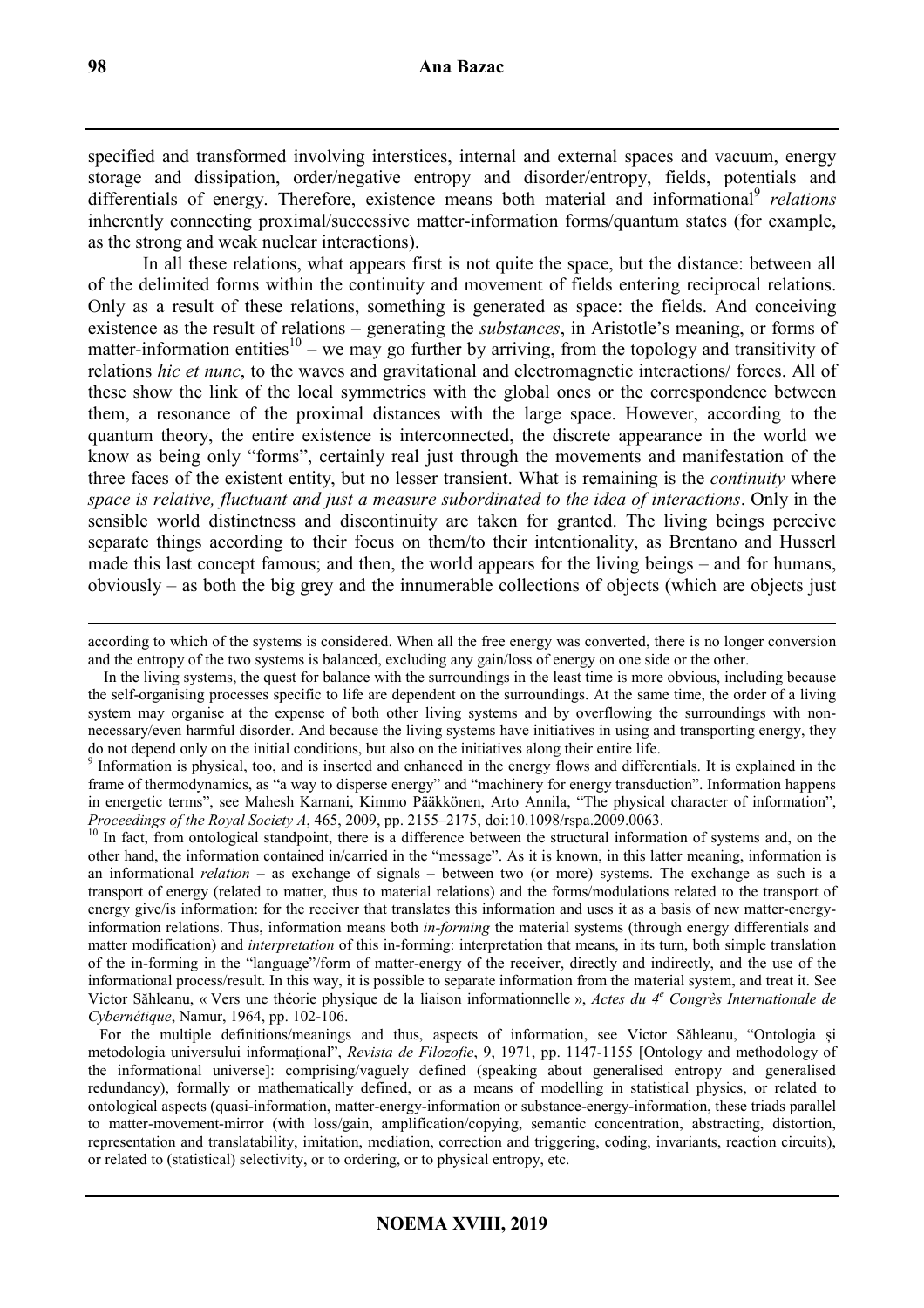because they have meanings given by the living beings, irrespective of the qualities of these meanings).

Anyway, space – that, in quantum theory, is always *space-time* structure, i.e. structure of energies in both fixed/discrete and dynamic states – is always at plural (spaces), organising "the flow of energy<sup>"11</sup>. But the same *space-time* unity with dimensions exists according to the General Theory of Relativity (GTR) about the Universe: however, this unity is no longer fixed, as the traditional philosophical representation of space as "receptacle" of events, but, from 1905/the special theory of relativity, it is rather a direction, while from 1915/GTR, it participates, being influenced by and influencing the events<sup>12</sup>. This turn in theory occured because, from Einstein, the world as it is known became *dependent on the observer*. In philosophical language, the object remained objective (existent) but its qualities appeared as dependent on the subject's position, sensitivity and knowledge: both the certainty and uncertainty becoming historical, i.e. transient and ephemeral properties. And the new physics has developed even by advancing the *potential* properties at small quantum states and the complete description of a quantum state only by including its *potentialities* – a very interesting translation of Aristotle's ontology – which show that a particle in quantum is understood only on the basis of its "every possible history" or, better, of all its histories/"the sum over histories", even imaginary, just this being a premise for the efficient calculus in the real world $^{13}$ .

But all of these were demonstrated, i.e. mathematically calculated. And something very interesting happened – and must be understood as an *epistemological* phenomenon and model: while for mathematics the time does not exist – and the space is always a calculable variable and, thus, fixed, just in order to helping the calculus of the problems – thus while mathematics operates with absolute essences, its use helped to arrive to physical theories where these essences do not exist (anymore) and, on the contrary, the theories emphasise a deep *existentialist* pattern. Once more, mathematics is a human tool without which the events do not exist in a scientific theory, being only "intuitions". And the space-time may be *measured* both in the *small* quantum world and the *large* scale universe: irrespective here of the different meanings of matter and energy on quantum *small* scale and the Universe' *large* scale considered through the GTR, or of different laws for the *small* and the *large* the mathematical measurement describes, and irrespective of the *mental*  space as the boundary/the in-between of these two kinds of laws and spaces<sup>14</sup>.

However, all the above are, letting aside the scientific conclusions they integrated, a philosophical image. It is legitimate until the scientific research does not offer a better accurate theory, the only problem being thus *to not prolong the philosophical theory beyond its life*<sup>15</sup>. It

<sup>&</sup>lt;sup>11</sup> Pierre Madl & Maricela Yip, p. 4.

<sup>&</sup>lt;sup>12</sup> Stephen Hawking, "Einstein's Dream" (1991) in Stephen Hawking, *Black Holes and Baby Universes and Other Essays*, Toronto, Bantam Books, 1993, p. 65.

<sup>13</sup> Idem, p. 72.

<sup>14</sup> Roger Penrose with Abner Shimony, Nancy Cartwright, Stephen Hawking, *The Large, the Small and the Human Mind* (1997), Edited by Malcolm Longair, Cambridge, Cambridge University Press, Foundation Books, 1999. Penrose said that time – and I add, space – is the condition of memory, thus of knowledge, as in Plato's absolute world illustrated by mathematics.

<sup>&</sup>lt;sup>15</sup> Abel Rey, *La théorie de la physique chez les physiciens contemporains*, Paris, Félix Alcan, 1907, has shown that the old "mechanism" (the mechanism being always the causal pattern and trajectory to understand the matter) was dogmatic because it was metaphysic, full of absolute concepts (pp. 275, 281), while the new mechanism is critical, flexible and relativist; this new mechanism does not annul the objectivity of science, but conceives it of in a new manner (p. 385), maintaining the relationship between truth and necessity (the true knowledge is necessary) but dependent on the experience.

This means the increasing role of the scientific hypothesis (p. 280). Karl Popper, *Conjectures and Refutations. The Growth of the Scientific Knowledge*, New York, London, Basic Books, 1963, has pointed out that while Kant has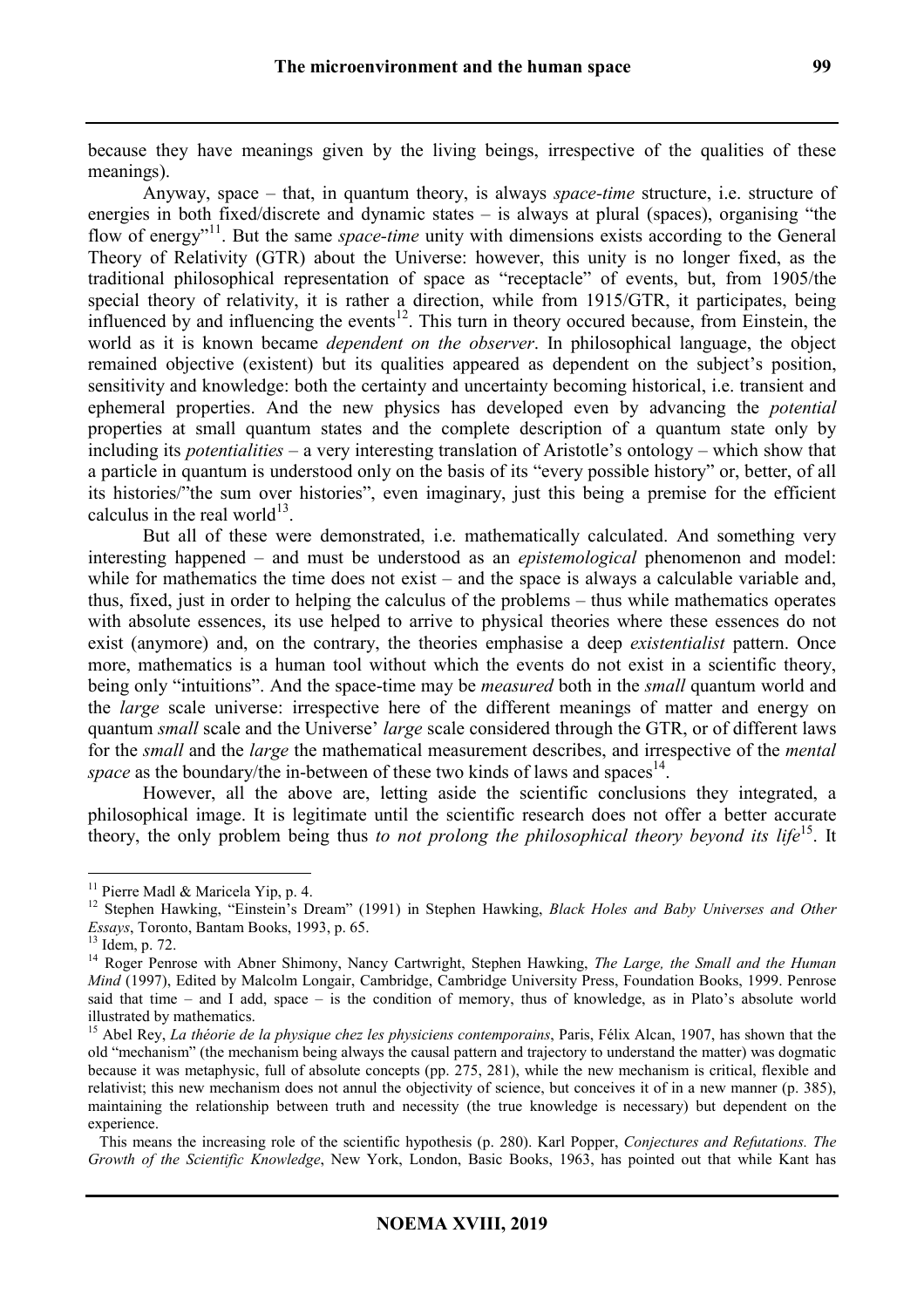remains in the world library of culture, but it cannot substitute the scientific demonstrations and supplies.

At the same time, all the above show the necessity for the philosophical theories to reflect the *latest* scientific theories: for only in this form they bring valuable ideas for science. For instance, if indeed, science does not yet know what dark matter and dark energy are and if the known particles occupy only  $4\%$  of the universe<sup>16</sup>, philosophy has to both question and offer its own concepts related to the building blocks of existence and to insist that the building blocks and the existence as such have *meanings* and in this sense they *are* only for the beings who give these meanings. And indeed, they give meanings in the *interactions* with the world, but "the reality of an amoeba or a robot differs from the reality of a human"<sup>17</sup>. All the beings – the amoeba as well as the robot – interact with and in the world and have their own image about it, but if the amoeba has no the concept (of space) neither the robot has constructed it but took it from the programmes it contains. Certainly, it is/may be improved until it arrives independently to the construction of concepts, which today are only applied as information/tools to *react in the world according to its programmes*.

Further, from the above we could retain that space would exist first in the inorganic world, since science makes its observations in space-time. Yes, but the *space-time* is a *human concept*: as the *distance* is, or the *potential* properties at small quantum states and the *probability of transition* even in these states. Accordingly – and irrespective of the many proofs of objective space in existence we can provide – there is about a *concept*, a human creation. No particle/system of particles is conscious that "there is a distance/there is (a) space". Space is constructed by humans. But it is, first, not a physical reality – as intra-atomic, gardens, cities etc. – but a set of *meanings*  selected and advanced as a criterion of practical orientation, localisation, measurement and judgement of facts and phenomena. In this respect, there is no "objective space" except for humans: the space is not subjective in the sense it is not a unique feeling or "taste judgement" in Kant's term, it may be measured and inter-subjectively attested, but it is the *human viewpoint attached to the inanimate existence*. The humans measure the distances and consider the spaces: but *the existence means only relations*. There is no superposition of the *concepts* we use and the *interactions* within existence: even in the best demonstrations where the physical phenomena and their particular aspects carefully measured seem to confirm the superposition, the concepts only *correspond* to, but *are not* the existence */ are not instead of* the existence. (Obviously, the concepts correspond in a relative, historical manner, according to the suppositions they include).

Also, from the quantum theory mentioned above we can understand both the transition from *continuous* to *discontinuous* and back and the *basis* of the transition of visible phenomena in our human "middle" space: thus, from *discrete* to *discrete* phenomena; both matter "and" information being continuous and discontinuous and generating both a continuous and discontinuous world. Nevertheless, in the *sensible* world there are also processes and mechanisms specific to *this* world; and the quantum level of the existence/the quantum theory did not yet say enough in order to be translated into the explanation of the sensible world as the ultimate fundamental explanation<sup>18</sup>. This

 $\overline{a}$ emphasised the role of the observer, creating an epistemological climate without which Einstein and Bohr are difficultly conceived of (p. 181), Kant and, later, Poincaré, has/have considered that Newton's theory was the only one true; while Einstein has demonstrated that Newton's theory was not false, but not the only one possible for the celestial mechanics  $(p. 191).$ 

<sup>16</sup> Gordana Dodig Crnkovic, "Information and Energy/Matter", *Information*, 3, 2012, pp. 751-755; doi:10.3390/info3040751 (p. 751).

 $17$  Idem, p. 752.

<sup>18</sup> P.W. Anderson, "More is Different", *Science*, New Series, Vol. 177, No. 4047. (Aug. 4, 1972), pp. 393-396.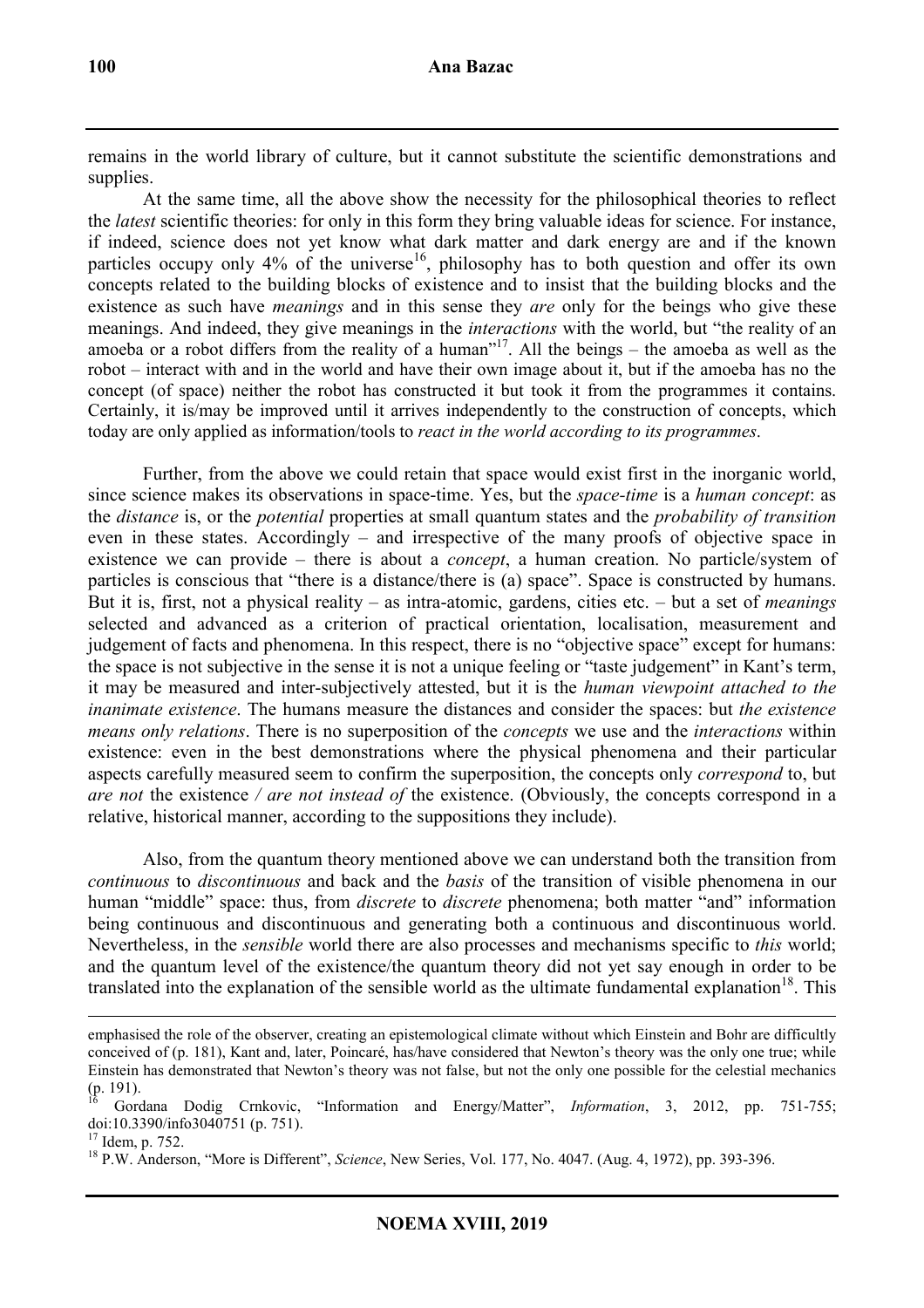is the reason why – related to our topic – the scientists do not agree on the same explanations of the interactions between the micro-spaces and the macro-space related to the Earth.

### **3. The speculative philosophy is not better than reductionism in science**

Therefore, if science evolves, being not perfect but just knowledge in progress<sup>19</sup>, it is both exceeding of the speculative philosophy and a self-critique of its different reductionism tendencies. For example, one tendency was/is to consider the explanation of the sensible world as only the result of the fundamental physical laws<sup>20</sup>. Another reductionism tendency is to *separate populations from ecosystems* or to *separate the structures from the functions* or to *focus only on the ecology of plants and animals but not on the organisms which ensure the nutrient cycle as well*<sup>21</sup>. To surpass the focus on precise systems with clear boundaries does not mean to assume the speculative philosophical holism, but the scientific one. This means, first, to be aware of the *constructed* character of concepts and theories (thus, of the scientific objects), namely, of the *assumptions* professed and the *controversies*/ *debates* of the recent theories.

An important aspect of the constructed character of theories is the consciousness of the reasonability of extrapolations. Generally, science has studied *ideal* situations/*models* and then *individual* behaviours (of particles, plants, animals etc.). But the *scale* and *complexity* of structures (large amount of particles, groups of plants etc.) bring about *new* properties<sup>22</sup> and structures and functions. And this shows once more that the old vulgar reductionism of biology to chemistry and of chemistry to physics is wrong since the *final system is always more complex than its parts* or original structure and just this new peculiarity must be explained; nevertheless, to a certain point that reductionism is possible<sup>23</sup>. And we should draw attention also on the positive side of reductionism: it emphasises the possibility of simple solutions – which the human beings and, concretely, the scientists find in the internal structure of matter-energy-information system; the logic of nanotechnologies and IT is, in fact, just the result of "reductionism", i.e. the explanation and moving of higher systems with the help of/through fundamental relationships.

In the classical dialectics (Hegel-Marx), the transition from quantity to quality brought a transformation, a new quality. In the reductionist tendency of science, the bigger quantity is a simple extrapolation of the behaviour of the units/individuals: in the biology considering only the organism and not the unity environment-organisms; the neoclassical economics does the same reductionism; as well as the projections extrapolating only some tendencies, but not also those challenging these projections which isolate some ideologically convenient tendencies<sup>24</sup>.

*Reductionism* is only a moment of science, and should remain a historical moment even in every scientific research. It entails the first precise understanding of the studied object, its configuration and measures as well as its predictable evolution in a fixed model with only few/definite correlations. It arrives to discover some laws, even paradigms which become the

<sup>19</sup> It is not a theological authority, see Pascal, « Préface sur le traité du vide » (1651), *Œuvres complétes*, II, éd. Jean Mesnard, Paris, Desclée de Brouver, 1964, pp. 777-785.

 $20$  See the critique of this standpoint in P.W. Anderson.

<sup>21</sup> Edmundas Lekevičius, "The Russian Paradigm in Ecology and Evolutionary Biology: *Pro et contra*", *Acta Zoologica Lituanica*, 2006, Volumen 16, Numerus 1, pp. 3-19.

 $22$  P.W. Anderson, p. 393.

<sup>&</sup>lt;sup>23</sup> See Stephen Hawking, "The Objections of an Unashamed Reductionist", in Roger Penrose with Abner Shimony, Nancy Cartwright, Stephen Hawking, *The Large, the Small and the Human Mind* (1997), Edited by Malcolm Longair, Cambridge, Cambridge University Press, Foundation Books, 1999.

<sup>&</sup>lt;sup>24</sup> See all the projections of growth of the world population, denied by the latest *World Population Prospect 2019*.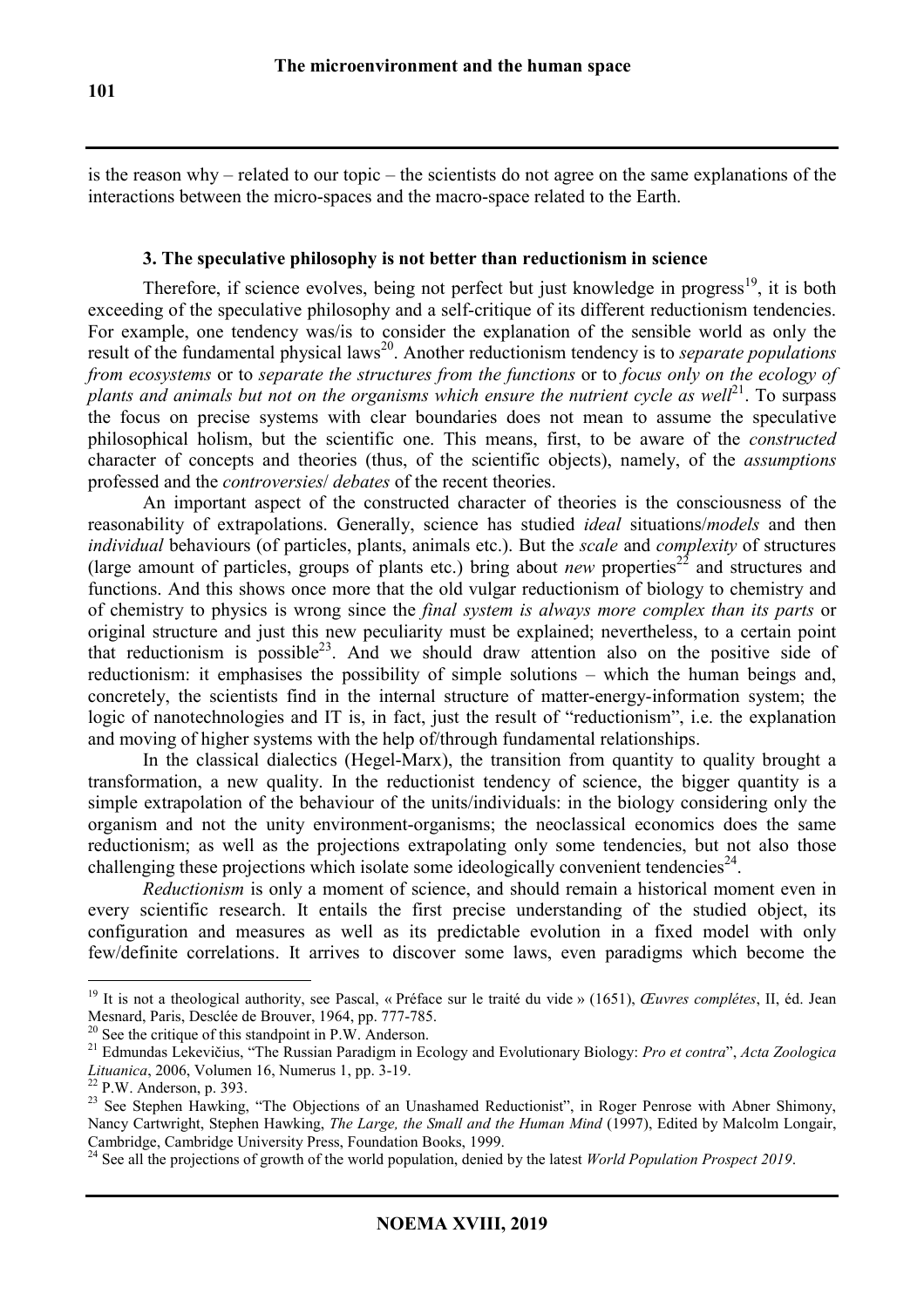framework of many analyses of the object and related objects, deepening their understanding in this framework. All these analyses constitute the "normal science", as Kuhn conceived it. But when the normal science confronts some and more and more anomalies towards the paradigms, it has to transform assuming *different* paradigms. The biological sciences face the ecological challenges and this paper refers to an aspect of this process.

# **4. Attitudes towards space**

If space is interesting for humans *according to the meanings and values* they assume, the *history* of its presence in the Popper's "world 3" of cultural creation is enlightening. It appeared in different discourses<sup>25</sup>, but the discourses which remained did pertain to those who could write, develop their reasoning and express their feelings. Then, the discourses were selected by those who could appreciate them, both from knowledge and social standpoints. One of these social standpoints was the Euro-centric and even racist perspective that did not consider the discourse about space deployed outside this type of European culture. Even the present tradition of "culture" was constituted in the rut of this perspective. Obviously, in this European culture the major subtleties were developed and their minimisation would be a similar mistake: but the above aspect must not be ignored.

And although we started from the meanings of space as concept related to the natural world, the attitudes towards the social space show the same relational understanding. The *sites* – which are the spaces of the present – have substituted the *extension* of space put by Galileo as *open* space replacing the *emplacement* of things in a strict medieval hierarchy: but they may be described only as relations (thus, only functions). From this standpoint, Foucault spoke about *real* social places, usual, having transparent functions, and in adverse, about *utopias*/non-spaces and *heterotopias*: these ones being real but "simultaneously represented, contested, and inverted"<sup>26</sup>, as crisis spaces (privileged, sacred or forbidden), deviation spaces (hospitals, cemeteries), substitute spaces for superposed spaces (theatre, gardens, museums, libraries), refuges etc.

# **5. The knowing of things**

There are two origins of the *structural* level of the attitudes towards space/of the concepts of space. One is the *logic of the epistemological process* as such. The other is the historical *separation of the physical and intellectual labour*. They have their relative autonomy to each other but historically they intertwined.

Indeed, to know means, first of all, to *discriminate* from the vague whole the thing towards which one is curious. It was/is the same process in the common and the scientific knowledge. When Aristotle has focused on the parts of animals, he put in parentheses the animals' milieu, being interested only in the functions of the parts in order to maintain the integrity of the whole organism<sup>27</sup>. And the understanding of the organism gave the first tradition in the European biology: but the bracketing of the environment, or not, was the result of the limits put by scientists as a result of the (even ideological) patterns they assumed and which stopped, or not, their curiosity; or better, from an epistemological standpoint, they bracketed the environment as long as they did not need it

 $\overline{a}$ <sup>25</sup> See Ana Bazac, "The approach of space and an inter-war anthropological model", *Analele Universităţii din Craiova, Seria Filosofie*, nr. 33, (2/2014), pp. 127-161.

<sup>26</sup> Michel Foucault, "Of Other Spaces: Utopias and Heterotopias" (March 1967), taken from *Architecture /Mouvement/ Continuité*, October, 1984, Translated from the French by Jay Miskowiec, pp. 1-9 (p.3).

<sup>&</sup>lt;sup>27</sup> See Milana Tasić, "On The Classification of Animals According to Biological Functions, after Aristotle," *Biocosmology –Neo-Aristotelism*, Vol. 7, Nos. 3&4, 2017, pp. 513–523.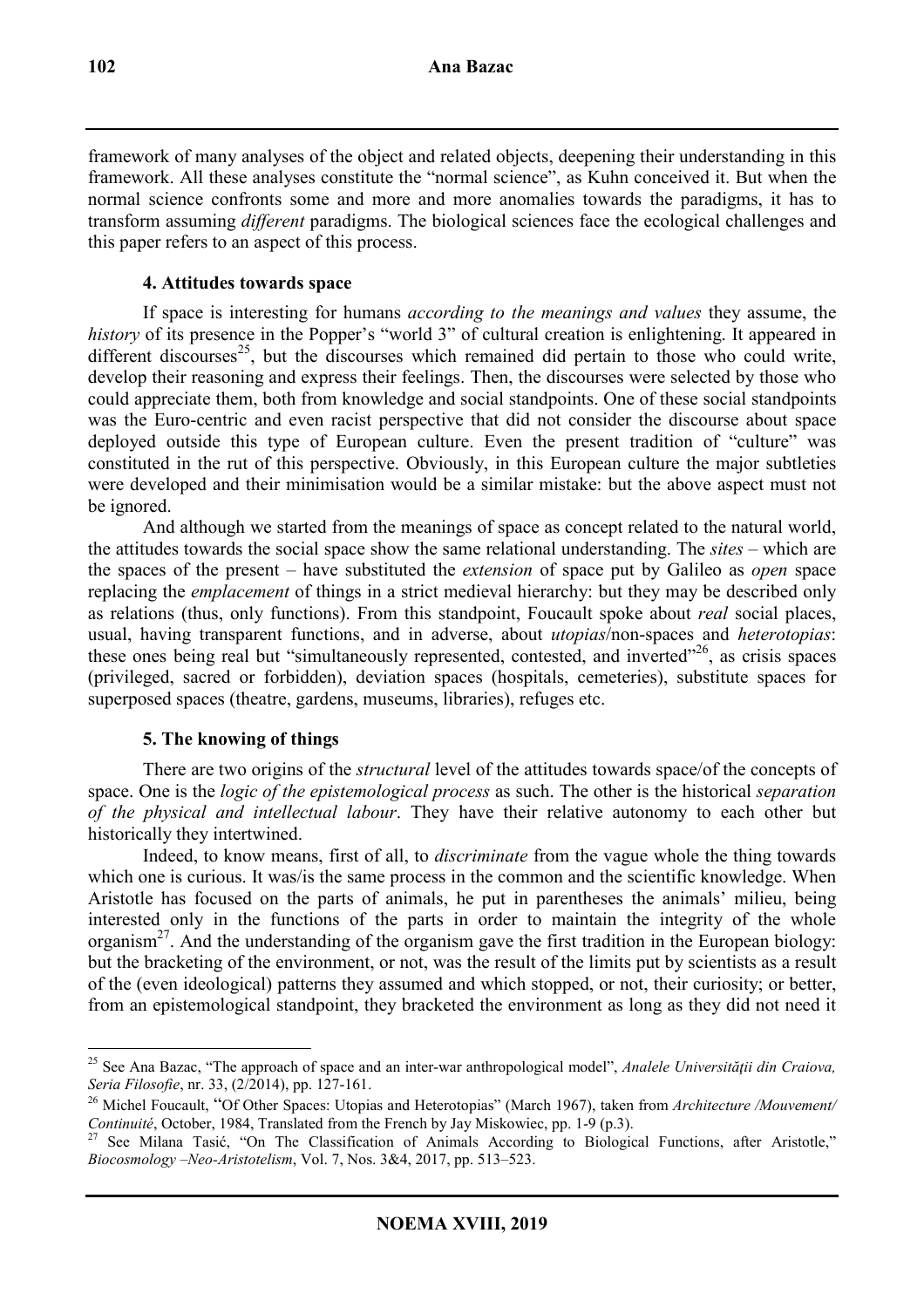in order to understand the mechanisms and functions of and within the organism. When they went up to grasp the historical evolution of organisms, functions and parts – beyond Aristotle's philosophical theory of active and passive forces etc., but ly the Stagirite has mostly applied his theory to the problem of organism<sup>28</sup>, and not to the historical links between organisms – they have gradually transformed the animals' environments from *things* existing and influencing from without the animate beings into *scientific objects*<sup>29</sup>.

The other origin, ideological and arising from the separation of physical and intellectual labour, is the separation of both the philosophical interpretations and the scientific attempts from the practical wisdom acquired by those who could not transmit the discourses of this wisdom. The first two types of knowledge have focused exclusively on the inanimate and animate entities – and at the level of individuals – and have sought only from (the standpoint of) their inner essence the forces of their existence and development. This tradition was so strong that when the genetic researches have showed their really extraordinary results, for some ones the biological rationale was reduced to genetics, considering it as the discovery of the only, ultimate cause of the living being. Epigenetics – formation and evolution of acquired traits in the existence of organisms in their environment – was thus rejected as non-scientific and even "ideologically unwelcome", an "obstacle" to the development of genetics $30$ .

But already the ancient agronomists have mentioned the practical wisdom of those working in agriculture (thus, including animal husbandry). Cato the Censor and Columella have described the importance of correctly feeding the animals, the cultivation of plants as fertilizer for crops of other plants, Pliny – the ploughing of a field from which the plants were harvested by cutting them, or the already named agronomists as well as Palladius – the succession of the plants cultivated and the techniques of cultivation according to the type of land, while Collumella has insisted on the deep ploughing $31$ .

If we remember Lyssenko's *project*, it was not structurally different from the millennial agricultural practices. If the Greeks knew from the  $4<sup>th</sup>$  century BCE the crop rotation, one of the agricultural techniques imposed by Lyssenko was just the crop rotation, together with other techniques transforming the *phenotype* (the observable characteristics of the organism – morphology, development, biochemical and physiological features, its behaviour and products) as a result of the controlled distance between plants, of the temperatures and humidity of soils and seeds, therefore as a result of the environment. Not Lyssenko's personality is important, but just the results of his project, otherwise experimented in many, and publicised, experiments: to increase the agricultural productivity by *natural fertilisation, without chemical fertilisers*<sup>32</sup>. And letting aside the ideological papers despising genetics – which were not at all more numerous than the ideological

<sup>28</sup> Milana Tasić, "On the notion of *dynamis* in Aristotle's embriology, *Biocosmology –Neo-Aristotelism*, Vol. 9, Nos. 1&2, 2019, pp. 167-178.

<sup>&</sup>lt;sup>29</sup> See Ana Bazac, "The construction of the scientific object and its confrontation", *Noema*, XVI, 2017, pp. 219-240.

<sup>30</sup> Denis Buican, *L'Éternel Retour de Lyssenko*, Paris, Copernic, 1978; *Lyssenko et le Lyssenkisme*, Paris, PUF, Que sais-je?, 1988.

<sup>31</sup> *Les agronomes latins : Caton, Varron, Columelle, Palladius*, avec la traduction en français, publiés sous la direction de M. Nisard, Paris, Firmin Didot Frères, 1844, pp. 49-51, 513-514, 648.

<sup>&</sup>lt;sup>32</sup> See also the analysis of clash between the traditional agricultural techique and the agrobusiness intending "on expanding herbicide markets and opening a niche for next-generation genetically modified cotton", Glenn Davis Stone and Andrew Flachs, "The ox fall down: path-breaking and technology treadmills in Indian cotton agriculture", *The Journal of Peasant Studies*, 2017, pp. 1-24, https://doi.org/10.1080/03066150.2017.1291505.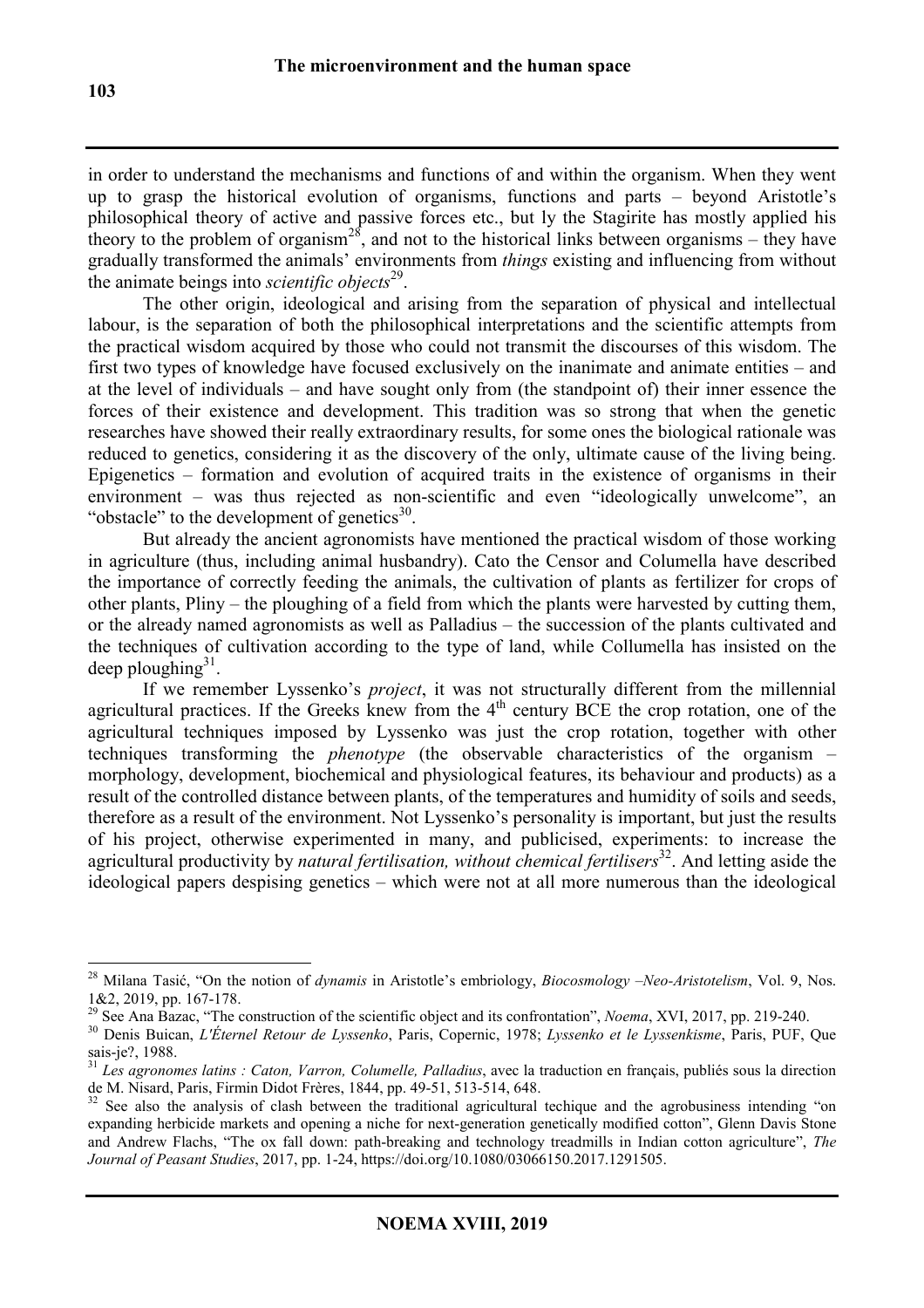papers despising epigenetics $33$  – the genetic and epigenetic transmission of the characteristics of an organism *are related*, while the different scientific researches do not compete but, on the contrary, mutually help each other. The epigenetic transformations are more rapid and have a big role in the adaptation of the organisms.

Though Lyssenko did not theorise its concrete researches – and not this aspect is important here –, according to the *epigenetic* model the organism and its environment form a *unity*. In this model, there is also a mutual aid relation between the members of the same species, and even between species, and not only of competition. The performances of such a model concern both a generation of plants and the trans-generational transmission of adaptation levels. And the epigenetic model was verified also at animals' learned behaviour, by imitation, exercising and training, certainly related and transferred to the genetic level<sup>34</sup>. Finally, if no organism behaviour may be explained without the genetic basis, it lives/is viable only by "solving the problems" it encounters in its concrete environment. Just this "problem solving" was demonstrated by plants<sup>35</sup>, and birds – long time considered without intelligence but now proven to "flexibly solve novel problems using cognition rather than merely instinct or learning"<sup>36</sup> – and even by fish<sup>37</sup>. Every experience shaking the survival was transposed from simple epigenetic adaptation to genetic inscriptions, thus abilities to better face the everyday life-and-death experiences<sup>38</sup>.

Related to this example – an agri- permaculture *avant la lettre* –, we may conclude that, even though in a certain time span science has not yet arrived to the "last explanations"<sup>39</sup> of a

 $\overline{a}$ <sup>33</sup> See Jaurès Medvedev, *Grandeur et chute de Lyssenko*, Paris, Gallimard, 1971 ; Gilles Harpoutian*, La petite histoire des grandes impostures scientifiques*, Paris, Éditions du Chêne, 2016, considering the rotation of plants as an unscientific method, promoted only by Stalin but abandoned by Khrushchev.

See the article of a biologist, Guillaume Suing, *Lyssenko, un imposteur ?*, 10 mai 2016, http://www.legrandsoir.info/lyssenko-un-imposteur.html, showing "the "lyssenkist" agronomists were lavishly caricatured by post-war Westerners simply because they opposed the system of intensive agriculture (chemical fertilizers and pesticides). If it allowed maximum profit in a minimum amount of time, it is now obvious that this system has contributed to the massive destruction of soils on a global scale, and was the source of innumerable and undeniable ecological disasters on the long term. But here of course, no "sham"! .. Lyssenko and his collaborators wished, even if the results were not immediate, to develop throughout the territory a sustainable agriculture based on currently accepted techniques: "Seeding under vegetal cover", " agro -sylvo-pastoral equilibrium" linked to the rotation of crops and the development of "forest strips "between cultivated fields, ... in general, they favored the fertilization of soils by biological rather than chemical means".

<sup>&</sup>lt;sup>34</sup> See Robert Djidjian, Rima Avalyan, "Animal learned genetic cognition and the limits of anthropomorphic approach", *Wisdom*, 1(8), 2017, pp. 11-24.

<sup>35</sup> Stefano Mancuso and Alessandra Viola, *Brilliant Green: The Surprising History and Science of Plant Intelligence* (2013), Translated by Joan Benham, Foreword by Michael Pollan, Washington D.C., Island Press, 2015.

<sup>36</sup> Nathan Emery, *Bird Brain: An Exploration of Avian Intelligence*, Foreword by Frans De Waal, Princeton, Princeton University Press, 2016.

<sup>37</sup> Masanori Kohda, Takashi Hotta, Tomohiro Takeyama, Satoshi Awata, Hirokazu Tanaka, Jun-ya Asai, L. Alex Jordan, "Cleaner wrasse pass the mark test. What are the implications for consciousness and self-awareness testing in animals?", ResearchGate, bioRχiv, 2018, doi: https://doi.org/10.1101/397067; / Masanori Kohda, Takashi Hotta, Tomohiro Takeyama, Satoshi Awata, Hirokazu Tanaka, Jun-ya Asai, Alex L. Jordan. "If a fish can pass the mark test, what are the implications for consciousness and self-awareness testing in animals?", *PLOS Biology*, 2019; 17 (2): e3000021 DOI: 10.1371/journal.pbio.3000021.

<sup>38</sup> See Monica Gagliano's extraordinary researches in plant cognition and behaviour, at https://www.monicagagliano.com/. Or H. M. Appel, & R. B. Cocroft, "Plants respond to leaf vibrations caused by insect herbivore chewing", 175(4), 2014, pp. 1257-66. doi: 10.1007/s00442-014-2995-6. Or Ariel Novoplansky, "Future Perception in Plants", pp. 57-70, in *Anticipation Across Disciplines*, Mihai Nadin Editor. Heidelberg, New York, Dordrecht, London, Springer International Publishing Switzerland, 2016 (demonstrating *learning* process of plants, and adaptation *beyond* their genetics).

<sup>&</sup>lt;sup>39</sup> Here, the genetic and epigenetic answers, together with behavioural and symbolic, united in a complex, demonstrated theory. See Eva Jablonka, Marion J. Lamb, *Evolution in Four Dimensions: Genetic, Epigenetic, Behavioral, and*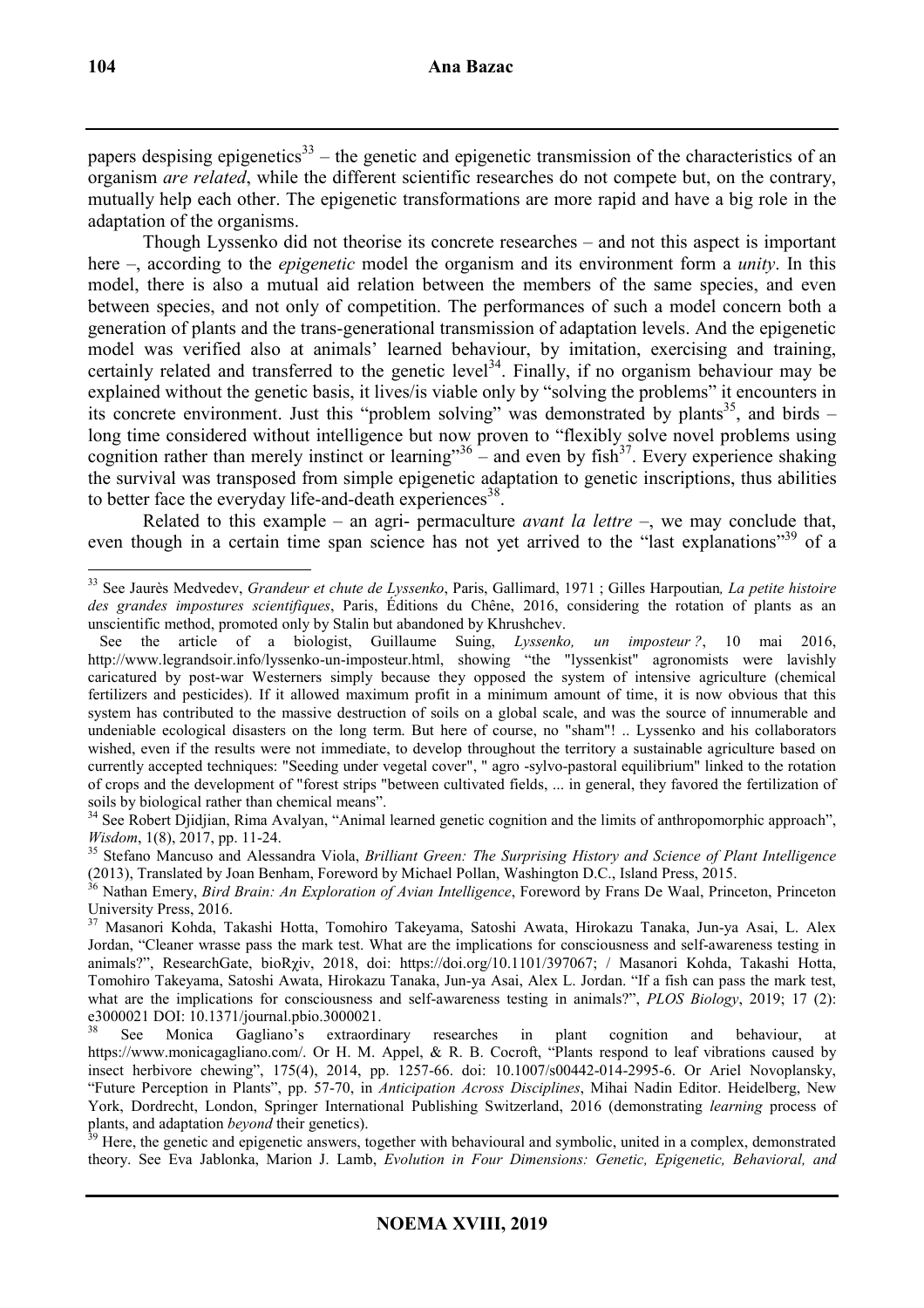problem but there are, on the contrary, some *best probable responses according to the empirical data* – leaving many questions but at the same time "enhancing knowledge"<sup>40</sup> – these probable answers have to be considered as *sine qua non* information for that problem. *The more so they are*  evidence-based. And in this manner they are both "truth generation" and "truth preservation"<sup>41</sup>, although the authoritative theories of the time dismiss the above answers as theoretically implausible. But if theory and praxis are not congruent, not only that the practical "irrelevance and implausibility" from the standpoint of existing theories must be excluded/"exculpated"<sup>42</sup>, but also the temporarily "non the standpoint of emising diseases must be entered in the application, your disease the temporarily "approximate descriptions must again be at the forefront"<sup>43</sup>. From the standpoint of science, this is not a heresy, on the contrary: these descriptions reflect that the problems and at least some causal aspects are already *detected*, even though they are not yet (fully) measured with the classical scientific means<sup>44</sup>.

# **6. The concept of space…**

We only remember two *ontological* landmarks between which the representations of space took place from ancient times till nowadays: the landmark of the *absolute or relative* space (and although space and time were always related to one another, we speak here only about the space) and that of space *as relation or as receptacle*. The two landmarks are intertwined. At the same time, we'll point the difference between the *philosophical* and the *scientific* views.

Obviously, because philosophy was the mother of science, we recall the ancient *philosophical intuitions*/*speculative demonstrations*. They were multiple and even opposed, and we follow this entire evolution and inherent oscillation in the conceptions about matter $45$  because space was the place of matter.

Thus, on the one hand, if matter was *infinite* – space had to be *infinite*, too. The examples go:

- from the Ionian's original principles of water and air seeming to better suggest this infinity, while the fire had a special infinite character, the earth being only the solid that, as principle, did not contradict the first three principles, being rather the sign of infinite condensation of matter, but that which was never unidirectional,
- to the Parmenidean One, arrived at/thought by the *logos* and being the infinite being,
- to the Heraclitean infinite movement,
- to Anaximander's *apeiron*,

 $\overline{a}$ 

 $45$  See Ana Bazac, "Materia – observații epistemologice cu prilejul aniversării modelului atomului al lui Rutherford (I)", *Noema*, Vol. XI, 2012, pp.133-158 [Matter – epistemological remarks on the anniversary of Rutherford's atom model].

*Symbolic Variation in the History of Life*, Revised edition, Cambridge, Ma., London, England, A Bradford Book, The MIT Press, 2014.

<sup>40</sup> Lorenzo Magnani, *The Abductive Structure of Scientific Creativity: An Essay on the Ecology of Cognition*, Springer, 2017, p. 1.

<sup>41</sup> Idem, p. 90.

<sup>42</sup> Idem, p. 115.

<sup>43</sup> Madl, p. 10.

<sup>&</sup>lt;sup>44</sup> See the difference between detection and measurement in Henri Poincaré, « Lettre à L. Walras » (1901), Appendice à Léon Walras, « Économique et mécanique », *Bulletin de la Société Vaudoise de Sciences Naturelles*, vol. 45, 1909, http://homepage.newschool.edu/het//texts/walras/walrasmech.pdf. Poincaré has insisted that the detected aspects are not arbitrary and, at the same time, their approximate character do not transform them into something external to the scientific interest.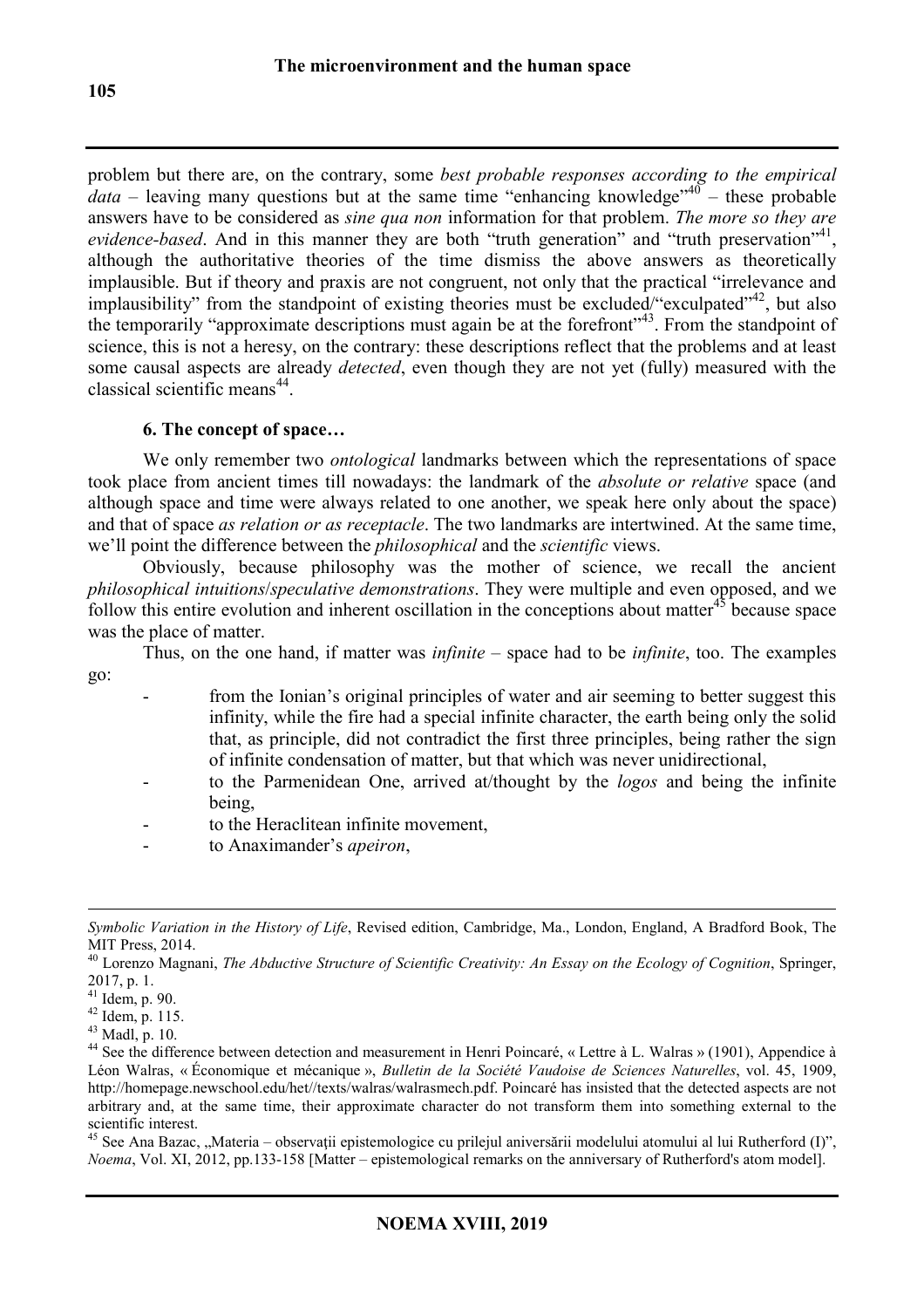- to Zeno of Kition's matter as a "substance without qualities" having inside it the *logos*/active principle of movement,
- to Zeno of Elea, with the same standpoint and insisting on the inexistence of void space in the world,
- to the atomists, where the atoms<sup>46</sup> were infinite both in number and qualities, as the void was.

On the other hand, there was Plato's indefinite *space* where the concrete things deploy/appear/disappear, because without being in space – located and extended (as later on Descartes will speak about *res extensa*, the material aspect of the existence) – there is nothing<sup>47</sup>, certainly except the Ideas, but their qualification as pertaining to existence is at least ambiguous. We have to be careful: at Plato, perhaps even because of the creation of things as copies of the Ideas, matter was *no longer infinite*, but only *indefinite*, as at many of the above-mentioned thinkers who have gradually conceived abstract concepts as explanation of the world. Concretely, at Plato the world was *finite*, because of the relatively clearly separate spheres <sup>48</sup>. And for Plato the space was tantamount to – as some ones have retained<sup>49</sup> – the indefinite matter, the substratum of concrete things, but at the same time the indefinite *place* where the things appear. As a place<sup>50</sup>, space was a subtler substratum/rather of other order of abstraction than that represented by the concept of matter or its designations. Plato has called the space the *receptacle* of things and, letting aside the meaning

<sup>&</sup>lt;sup>46</sup> For Democritus, the atom was the element of the world, the substratum, while for Epicurus it was both the element and the principle grasped by the human logos, see Karl Marx, *The Difference Between the Democritean and Epicurean Philosophy of Natur*e, 1841, Part two, Chapter three: *Atomoi archai* and *atoma stoicheia*, in Karl Marx, Frederick Engels, *Collected Works*, Volume 1 (Marx: 1835-1843), Moscow, Progress Publishers, 1975, pp. 58-62.

 $47$  It is very useful to compare the philosophical concepts appeared in different cultures. In Japan, the existence/God was tantamount to both emptiness and non-emptiness, and the metaphysical concepts related to existence and transformation process invite the present readers to think about the spatial aspect contained just in these metaphysical concepts. For example, the Absolute Emptiness and the Absolute Totality mutually transform one in the other, or transform in multitudes; accordingly, there is no remaining space, is there? See Makoto Ozaki, "Kyoto School Philosophy in Relation to neo-Confucianist Metaphysics", *Biocosmology – Neo-Aristotelism*, Vo. 9, No. 1&2, 2019, pp. 137-152.

<sup>48</sup> Spheres are spaces. See Peter Sloterdijk's trilogy: *Bubbles: Spheres Volume I: Microspherology* (1998), translation by Wieland Hoban, Los Angeles, Semiotext(e), 2011; *Globes: Spheres Volume II: Macrospherology* (1999), translation by Wieland Hoban, Los Angeles, Semiotext(e), 2014; *Foams: Spheres Volume III: Plural Spherology* (2004), translation by Wieland Hoban, Los Angeles, Semiotext(e), 2016. In these books, the spheres are spaces of coexistence of objects, allowing their common perception. The humans are, each of them, in not one but many spheres, of different sizes and qualities, and always in relations with other objects and subjects, as well as being in different relations between them (including relations of enclosure within themselves, of separation). And the place of man in these spheres is more important than his essence. (This last aspect was underlined by Marx, too. My remark is only methodological with two aspects: 1) in philosophy – but not only, although in different manners – a new creation must remember the historical approach of the topic. The valuable *phenomenological* analysis of Sloterdijk around the concepts would have been more important if he would have underscored the novelty brought by him towards all the *types* of former philosophy; 2) though each philosophical creation relates to the history and "space" of the philosophical school it assumes, in fact they are not un-translatable, as the representatives of the paradigm of philosophy's neutrality and technicality based on un-translatability assert. Actually, just the *reciprocal translation* of different philosophical schools' paradigms allows the highlighting of the novelties and, thus, the *reason to be* of the philosophical creations). The attitudes of humans towards their worlds, the inclusion and exclusion of spaces from the different worlds are continued by the transformation of the present into "architecture of foam", of relative homes in relative worlds where the feeling of being inside is that which structures the homes and worlds.

<sup>49</sup> See Aristotle's reference to the matter-space identity in Plato; and Diogenes Laertius, *Lives of Eminent Philosophers*, (Ed.) R.D. Hicks, Book III (Plato), [69] and [71] has certified. See "He set forth two universal principles, God and matter, and he calls God mind and cause; he held that matter is devoid of form and unlimited, and that composite things arise out of it"; Diogenes Laertius used *hyle*, the word used by Aristotle, too, for matter.

<sup>&</sup>lt;sup>50</sup> See Makoto Ozaki, p. 150: "the primary agricultural society in Japan might be highly significant to take into consideration Nishida's last notions of Absolute Nothingness as the metaphysical Place or *Topos* and the self-identity".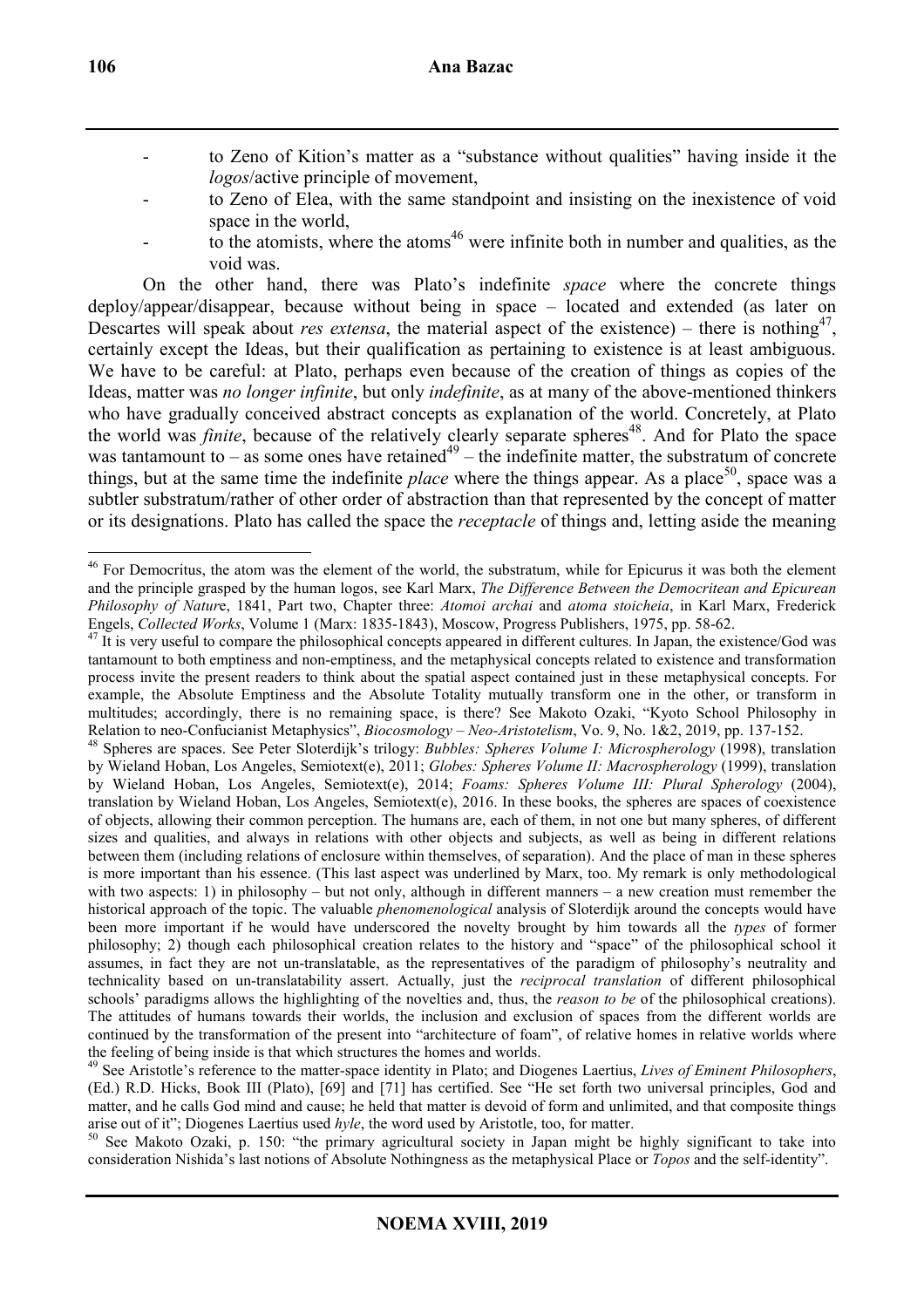given by Plato as the condition to have things or to speak about them, this idea of receptacle *as something distinct from things*, *exterior* and *absolutely* objective was taken over by the cohort of subsequent philosophers. However, it was contradictory: a concept about the indefinite general substratum/the most general concept/determination explaining the existence of things, and at the same time, the place of things (*chora*, the occupied place<sup>51</sup>).

Actually, this image reflected the unsolvable problems of space before the  $20<sup>th</sup>$  century<sup>52</sup>. Thus, at both Plato and Aristotle the world was finite. That meant that matter and space were also *finite*. But they were conceived of in different ways. If for Plato the indefinite substratum was that of the entire world/the receptacle where the things appeared and disappeared as a result of the play of Ideas, in Aristotle not the general material substratum – that not even Plato has denied – was the most important, but the *actual* unity between this substratum and the form, thus the bricks of the universe were the concrete things/*substances*. Thus, it resulted that the space was the *place of the concrete things*. In this sense it was, indeed, only an occupied place and denied the void. But general receptacle or concrete place, the space became a separate something from the material world. Nevertheless, because things move, the spaces containing them move as well<sup>53</sup>. But in this respect the space is immobile, because it is always the boundary of the thing it contains. Is thus Aristotle's place thing dependent? Threefold positive answer: in the above meaning of *space moving together with the object*, or fitting to the moving object; in the meaning of relations between objects (the movement of objects on the Earth depends on the fixed position of the latter). And at the same time, this thing dependence has generated the quality of space (and time): of being a *category* allowing the classification of concrete things.

 The modern thinkers have continued and developed the above inherently contradictory conclusions. At Descartes, space was the absolute quality in fact containing the *res cogitans.* For Newton the space was absolutely external to any body, an eternal and immobile container of all the bodies (ultimately constituted from solid independent atoms) moving in relation just with this immobile reference point, and thus *absolute*, reflected by the metaphysical concept (of absolute space). And Newton has added the *relative* space, measured through the relations between bodies, but only "in common affairs". However, Leibniz has considered<sup>54</sup> that the space as such does not exist at all (it is not a "Substance" and nor "an absolute Being", and the monads as such/substances but not atoms had their internal force and end, but *coordinated* with the others), but only the result

<sup>&</sup>lt;sup>51</sup> Plato has used this term,  $\chi$ ορα – an occupied space by something/some one, thus its limit is given by the entity that occupies the place – both as place (*Sophist*, 254a, *Timaeus*, 52a) and a more limited space than the word *topos* meant. In *Laws*, 705c, Plato used χoρα as an interval, a space between two objects. And though Plato was the promoter of mathematics, Aristotle was the one who used *topos*, a restricted, limited space, suggesting the next-ness.

 $52$  An interesting aspect of these problems – and letting aside the physical and mathematical demonstrations related to space and spaces – is the epistemology of the existence as such. If in Plato, the existence was certified by space, the things occupying it/concretising the existence being copies of the Ideas, a specific and separate existence from that of the terrestrial things, in Aristotle, the existence/the being was a *category*, not a concept generalising something. In Plato, the existence was concrete and, at the same time, being certified by both the external world of Ideas and entities, while in Aristotle, the existence was abstract, sending to metaphysical discussions about categories (these discussions as such being contradictory, emphasising mind's constructivism and some "transcendental" entities), but not deducing the concrete beings from being as a category. The explanation of these concrete beings (substances…) being of a different epistemological order.

<sup>53</sup> This is, perhaps, the reason Aristotle has used the word *topos*, an indefinite space but more or less confined by other spaces (irrespective of the things which occupy those spaces).

 $\overrightarrow{B}$  He considered the problem of space in the framework of his radically new understanding of matter and force – no longer exterior to each other, as in Descartes. See Dan Bădărău, "Dinamica și principiile ei; conceptul de forță și cantitatea de mișcare" (1966), *Noema*, XV, 2016, pp. 245-261 [Dynamics and its principles; the concept of force and the quantity of movement].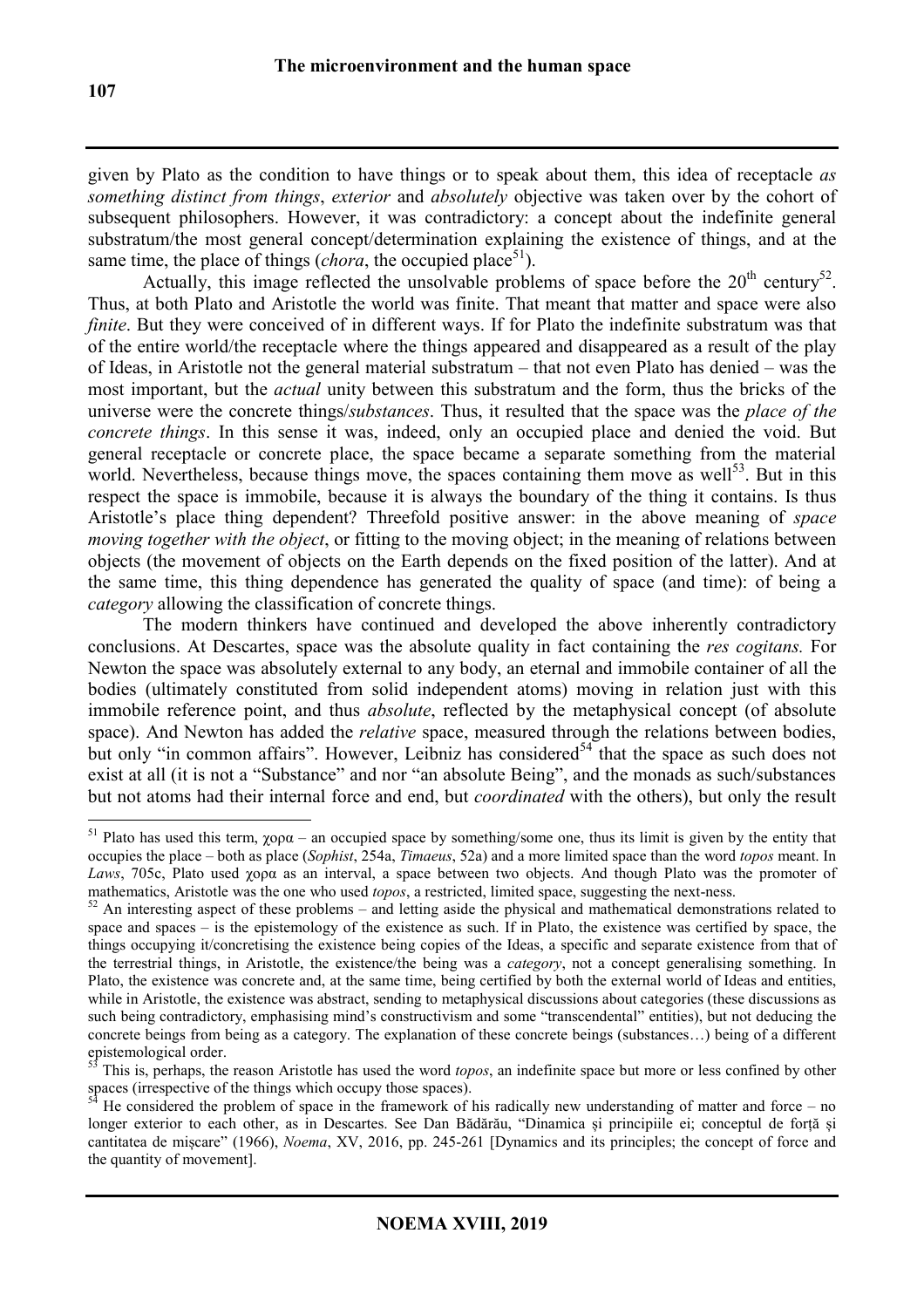of the *relations* between bodies: and thus, space is not a container but "an *Order of Coexistences…/ an Order* of Things which exist at the same time, considered as existing *together*; without enquiring into their Manner of Existing. And when many Things are seen *together*, one perceives *That Order of Things among themselves…Order* or *Relation*."<sup>55</sup> Consequently, the Newtonian image is only a "Chimerical Supposition of the *Reality* of Space in it self<sup>556</sup>.

It is not here the place to discuss whose standpoint was then dominant and why. Neither that just Leibniz's philosophical sketch – together with Kant's concept of space as a transcendental *category*/an *a priori* of the consciousness, finally founding the constructivist approach so necessary in order to transcend the naïve objectivism – was/were the philosophical basis of the radical turn occurred in *science* at the beginning of the 20<sup>th</sup> century. And nor that the concept of order, advanced by Leibniz, could – and can – be interpreted in opposite ways, including a metaphysical one, long time in fashion, but also a scientific one: where *order*<sup>57</sup> is related to *situation*<sup>58</sup>, both concepts used by Leibniz and prefiguring the *complexity* – as the most evident property of *systems* – as well as the *importance and responsibility* of the observer<sup>59</sup>.

In any case, *the scientific research* – divided/developing between the necessity to circumscribe the phenomena in order to analyse them in depth, and the *relational* pattern that was either clearly assumed or simply bracketed but not ignored<sup>60</sup> – *gradually began to supersede the authority of philosophy*<sup>61</sup> *concerning the problems of space*. No philosophy has then attempted to negate the scientific conclusions related to space, because its intuitions were overwhelmed by the *scientific* theories based on (repeatable) experiments, mathematical calculus and demonstrations

 $\overline{a}$ <sup>55</sup> "Mr. Leibnitz's Third Paper" (25 February 1716) in Samuel Clarke, *A Collection of Papers, Which passed between the late Learned Mr. Leibnitz, and Dr. Clarke, In the Years 1715 and 1716* (London: 1717), https://web.archive.org/web/20110721021001/http://www.newtonproject.sussex.ac.uk/catalogue/viewcat.php?id=THE M00224.

<sup>56</sup> Ibidem.

<sup>57</sup> It is difficult to say if the ancient concept of order – from the verb *kosmeo*, to put order – was conceived of by the philosophers only as an external order to the humans: because these ones could understand that order, and because both the order of the world and the human reason were the same. The order was the result of the *logos*, but the human reason, too, meant *logos*.

<sup>58</sup> An existentialist concept, *par excellence* (Sartre).

<sup>&</sup>lt;sup>59</sup> It s not without importance to note that the *relational* pattern - that, letting aside the problem of space, was older than Leibniz – was applied in the later philosophy. Starting from Kant's relational ethics, Hegel has demonstrated that freedom itself is relational, there is no absolute freedom: in this respect has Hegel provided the idea that freedom is the understanding of necessity. But in this theory the cardinal place of the observer does appear, does it?

<sup>60</sup> See, besides the founding father of the idea of *system of nature*, the Swedish Carl Linnaeus, and Alexander von Humboldt with the interdependence of all the natural phenomena: the English Alfred Russel Wallace with biogeography and ecology, the German Karl August Möbius with the marine biocoenosis, the Danish Eugen Warming with plant ecology, the Austrian geologist Eduard Suess (1831-1914) who coined the concept of biosphere; the English zoologist Ray Lankester, "The Effacement of Nature by Man", in *More Science from the Easy Chair* (1913), London, Methuen & Co., 1920; the American zoologist Victor Shelford, with "dynamic relations of organisms to their environment"; the Russian geochemist Vladimir Vernadsky, the definition of the concept of biosphere and the French geologist and palaeontologist Teilhard de Chardin, in the early 1920 (George S. Levit, "The Biosphere and the Noosphere Theories of V.I. Vernadsky and P. Teilhard de Chardin: A Methodological Essay", *Archives Internationales d'Historie des Sciences*, Vol. 50, 2000, pp. 160-176), the American Charles Adams with *Relation of General Ecology to Human Ecology*, 1935

 $61$  The authority of philosophy was powerful not only/not so much for it was the only one serching for existential problems and answering them beyond the simple religious creationism, but especially because it prefigured reasonable answers, giving through its intuitions the basis of latter cardinal concepts: although the forms of intuitions were disputable. But even these forms have generated philosophical debates which are very interesting as pre-scientific speculations signalling some of the latter problems highlighted by the scientific research. See, for example Charles T. Wolfe, "Endowed Molecules and Emergent Organisation: The Maupertuis-Diderot Debate", in Tobias Cheung (ed.), *Early Science and Medicine*. Leiden, Brill, 2010, pp. 38-65.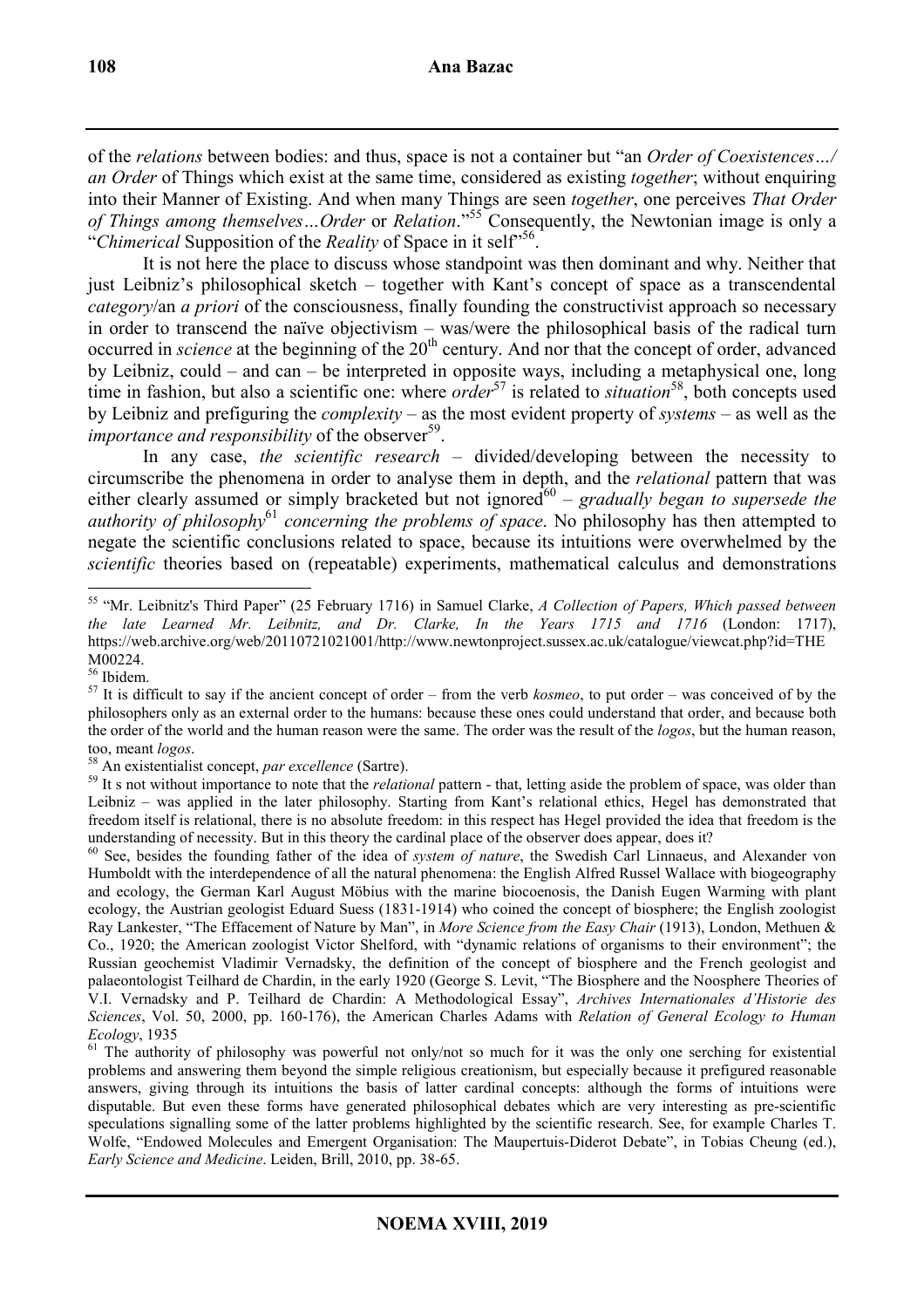defeating the necessary falsification attempts. At the same time, after the first theoretical offers, irrespective of how important, the problem of *relations* within space was not developed in a constant "topological" manner<sup>62</sup>: neither science is the example of an anyway inexistent "progress" without stops, detours and deviations". Only in the last decades has science more and more clearly developed what however existed in the human language: the *relational* consideration of space and the *spatial meanings generated in spatial contexts*<sup>63</sup> .

 Applying and uniting the *empirical correspondence* principle and *constructivism*, the Einstein turn consisted in the demonstration of a physical *unique* and *relative* space, measured only according to relative objects and positions, because there are no absolute, immobile objects according to which one might consider the movement in space. In this sense, the space is not exterior to (all) the bodies but, together with time, constitute the parameters framework and result of their manifestation/movement. And because the observers are bodies, too, the *dependence* of space *on the observers* was demonstrated: and how many observers so many measurements of space (position, distance). But did all of these conclusions lead to "the objective basis" of moral relativism? Only in the ideological translations which have cherished this relativism either as their own credo or as the "enemy" they opposed. Apart from these translations, the space has appeared to scientists as both *interactions* and *structures* in a constitutive and permanent feedback: for this reason, space too, and not only matter, appeared as *probabilistic*, *implicit* and as interface *within* the connexions.

### **7. …and some of its forms**

Though the main ideas from the above reminder are the conceptual tools for the development of this article, now we enumerate the forms of space we focus on or, simply, we use without analysing them. All these forms are *meanings* constructed by humans in concrete experiences.

**a)** First, it is just *space*. It was considered as a *large and indefinite* – thus, somehow far away, or neutral or meaningless: a simple – *envelope* for humans. In this sense, the contradistinction between *space* and *place* has appeared. The latter seemed to be a "safe heaven" for the folks who wanted to isolate their place from the common space. They made human "signs" on and within their places which, as a result of this marking, became "theirs", familiar. Each human being is related to a familiar place<sup>64</sup>. But the humans need also more than their place: the *space* that, because it is already marked by the meanings put by the human needs, more and more loses its indefinite feature. And in their relations towards and with the place and the space, the humans experience both "the limitation of the place and the openness of the space"<sup>65</sup>. Can the entire space become place? The

 $\overline{a}$  $62$  See Robert Dyball, "A Brief History of Human Ecology within the Ecological Society of America and Speculation on Future Direction", *Human Ecology Review*, Volume 23, Number 2, 2017, Canberra, ANU Press, pp. 7-15.

<sup>&</sup>lt;sup>63</sup> See for example Scott Freundschuh and Mark Blades, "The Cognitive Development of the Spatial Concepts NEXT, NEAR, AWAY and FAR", pp. 43-62, in Martin Raubal, David M. Mark and Andrew U. Frank (Eds.), *Cognitive and Linguistic Aspects of Geographic Space: New Perspectives on Geographic Information Research*, Berlin, Heidelberg, Springer Verlag, 2013.

<sup>&</sup>lt;sup>64</sup> We certainly remember that neither little children nor elderly persons should be moved from their familiar places but only if a supplementary care compensates the removal of the familiar. But if this psychological cognisance is clear for the individual level, it must be so for the human groups, too. The huge problem of immigrants is, thus, not first that of the human rights and conditions in the receiving country, but the eradication of the structural causes which have pushed them to abandon the familiar place.

<sup>65</sup> Krzysztof Łojek, "Personal space experience", *Parerga*, międzynarodowe studia filozoficzne, 3/2007, pp. 201-204.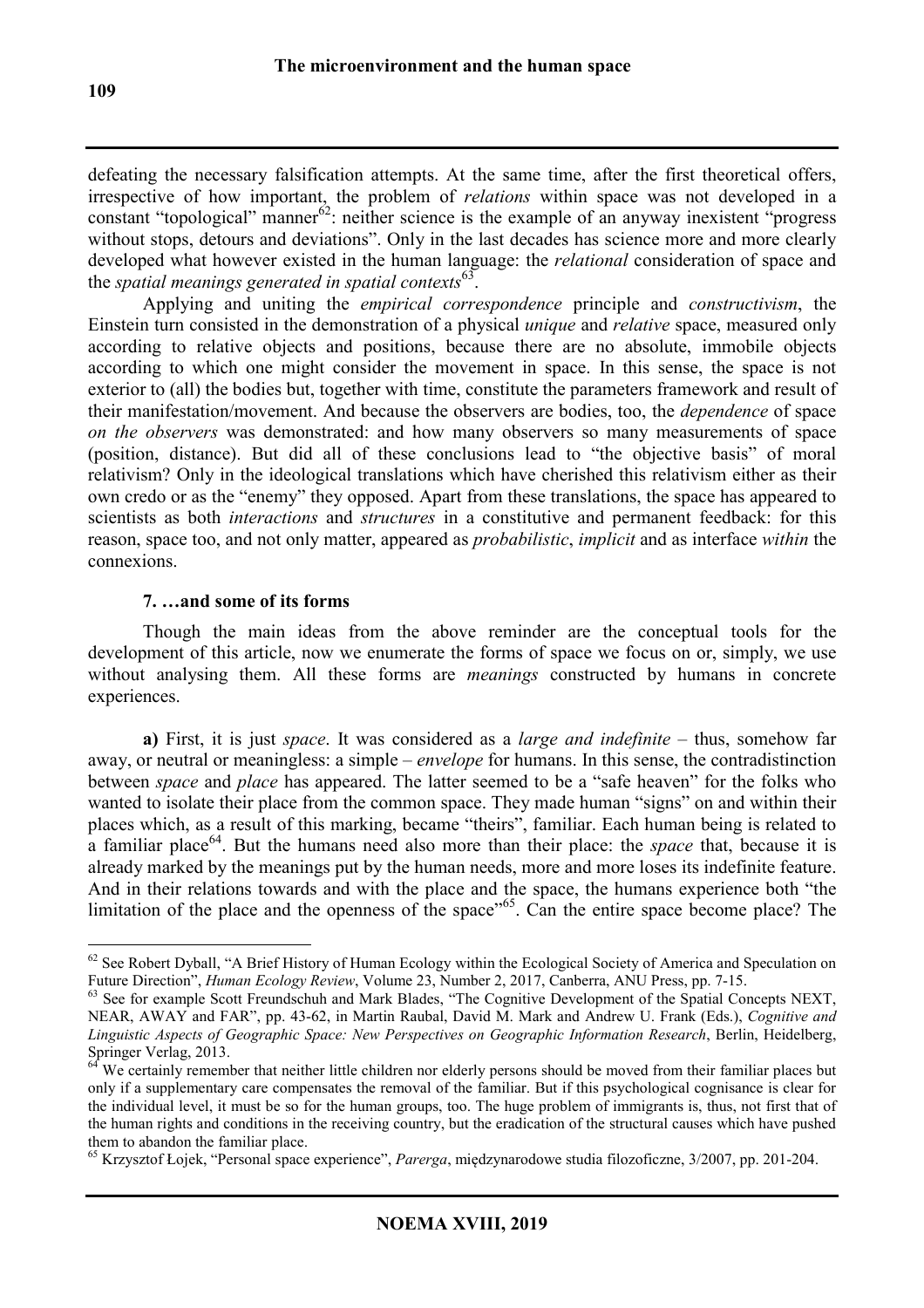answer ought not to be the abstract assertion about the multiplication of places within the space/the occupation of the entire space by humans, but the concrete emphasis of *what kinds of meanings* put the humans into the space. But all the meanings given to *all the representations* about objects and the processes of their objective movement as well as their cognition depend on a spatial-temporal substrate; without such a substrate, they cannot exist, although it is not about a specific substrate but about the multitude of relations between structures/about structures which, all of them, form the space and the time, so they exist spatially and temporally  $66$ .

From this standpoint, we can observe the *integration* of living systems one in another structurally and functionally, meaning that the structural and functional adjustment of each system is depending on the structural and functional adjustment of all other, up and down their "embedding" in the unity of the living matter. The *biosphere* – all the living beings related to Earth – is constituted from n *ecosystems*, where the adjustment takes place at the levels of each living being, of each population of the same species and of as many species live in the ecosystem<sup>67</sup>, and where the material, energetic and informational constitution of each species and individual is the result of the entire living constitution, all seeming to be an "extended phenotype"<sup>68</sup> annulling the supposition of an external environment<sup>69</sup>; but the ecosystem may be also the entire space<sup>70</sup> used by the species beyond the temporary localisation in their ecosystems (as the atmosphere crossed by migratory birds). And since the space is *open* – the "spheres" of the Earth are open systems – once more we do understand at what degree the specific capitalist utilitarian treatment of space, of the atmosphere, of the oceans and rivers, of the earth, has arrived a malignant factor: the degree where *this malignant treatment is so general that the late and restricted corrections are no longer efficient*.

If space is not a substance, as Leibniz has emphasised, and the concept of system may suggest a stable and closed coherence, it (space) was conceived of as a mesh<sup>71</sup>, something that is much more difficultly controlled, and especially in a non-malign way and with a non-malign end, this way reclaiming a proactive and holist strategy. For this reason, *the simple hope that by limited actions one may save "the environment" is irrational*. At any rate, in order to control space, the humans need science/*ecology* – not only fragmented data and theories, but also/especially a holistic reasoning about the deep problems of nature – and not "environmentalism"<sup>72</sup>, beautiful words at countless conferences or sophisticate debates, or considerations about the congruity of some reforms and the continuation of capitalist trade<sup>73</sup> with the defence of ecology<sup>74</sup>.

 $\overline{a}$ <sup>66</sup> Christian Freksa, "Spatial Computing: How Spatial Structures Replace Computational Effort" (pp.23-42), in Martin Raubal, David M. Mark and Andrew U. Frank (Eds.), *Cognitive and Linguistic Aspects of Geographic Space: New Perspectives on Geographic Information Research*, Berlin, Heidelberg, Springer Verlag, 2013, pp. 38-39.

<sup>67</sup> See Victor Săhleanu, "Quelques problèmes concernant la méthodologie de la cybernetique biologique", *Atti del 3° Congresso Internazionale de Medicina Cibernetica*, Napoli, 21-25 marzo 1964, pp. 425-429.

<sup>68</sup> The concept, taken over by Morton, too, is of Richard Dawkins, *The Extended Phenotype*, Oxford University Press, 1982.

<sup>69</sup> Timothy Morton, "Ecology after Capitalism", *Polygraph*, 22, 2010, 46–59.

 $70$  It's important to note that these terms (as ecosystem) are used even for virtual relation and connections between different objects – all virtually translated/mediated – and the programmes allowing these connections.

 $71$  Timothy Morton, ibidem.

<sup>72</sup> J. Donald Hughes, "Interview" (by Mark Cioc and Charles Miller), *Environmental History*, January 2010, pp. 1-14.

<sup>&</sup>lt;sup>73</sup> This includes the excessive souvenirs for tourists depleting the water of visited sites and generating deep environmental damages. For the relations tourists – environment see James Conlon, *Nature, Heritage and Spatial Technologies of Fear: Uncanny Experiences in Kruger National Park*, http://www.ctheory.net/articles.aspx?id=497.

<sup>74</sup> Avner de-Shalit, "Down to Earth Environmentalism: Sustainability and Future Persons", in *Contingent Future Persons: On the Ethics of Deciding Who Will Live, or Not, in the Future*, (Eds.) Nick Fotion, Jan C. Heller, Springer Nature, 2019, pp. 123-135.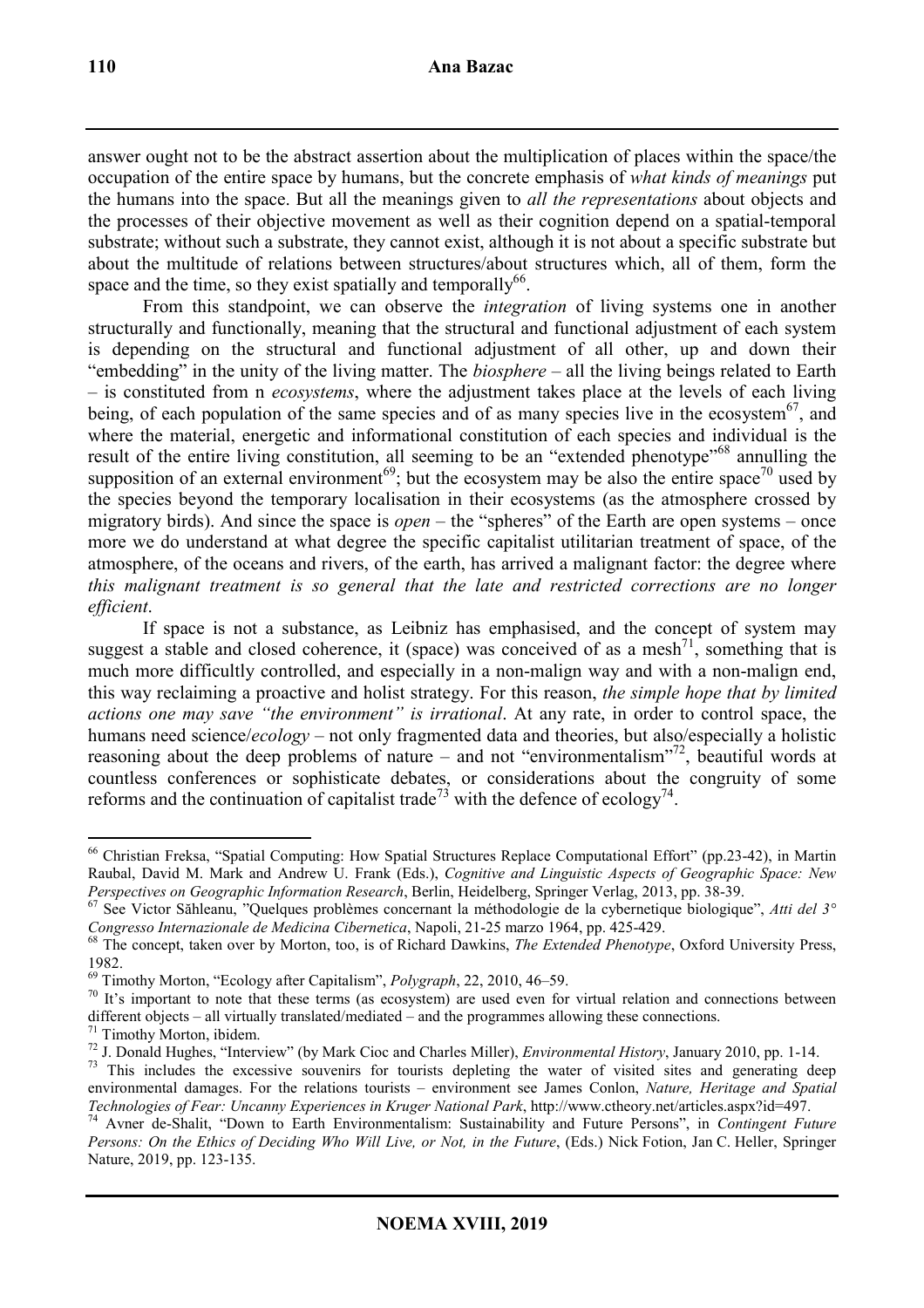The concept of space has many *dimensions*, giving it the different meanings<sup>75</sup> one uses on its own and metaphorically<sup>76</sup>. But all these dimensions are faces of the *complexity* and concretise – thus in more than the concept/phenomenon of embedding – various manners of *mosaic* structuring of all the forms of life, including the human and, certainly, including the human/culture-nature relationships. All the relations "from space" or, more coherently, *constituting the space* are *juxtaposition and integration* of similar units – the integration as such generating their transformation – into structures of higher level, these ones continuing the juxtaposition and integration/formation of higher structures; these processes take place *in the most economical manner possible* so as no material, energy and informational part of the living beings be lost<sup>77</sup>. The loss occurs only when catastrophes and humans intervene, i.e. when the mosaic structuring of many biomes and human meanings and actions is damaged by excessive and unbalanced use<sup>78</sup>.

Finally, a portion of space is – only for humans, obviously – a *landscape*. It is "mosaic embodying the interpenetration of nature and culture"<sup>79</sup>, not an "annex" for space, but just its valuing: the landscape is the first intention and result of humans to discriminate the grey space, to focus on an area and understand the interdependencies and the forms, to be aware of the criteria used in the inquiry of the chosen landscape, and to value it; thus, to systematically describe it and to arrive to concepts coherently corresponding to the forms. "Culture is the agent, the natural area is the medium, the cultural landscape the result"<sup>80</sup>.

All living beings form the natural world around them, but only the humans can become (relatively) independent from their natural environment, because they create/form their own cultural

- i. the spaces of *temporal* evolution and of different objects as the physiological or the psychical space,
- ii. the *potential* spaces as the unitary fields in electrical, magnetic, gravitational, nuclear, biotic, as continuous groups,
- iii. the *particular*/discontinuous spaces as densities, concentration of infra-particles, particles, atoms, ions, molecules,
- iv. the *amorphous* spaces of temperature and temperature genesis, entropy, pressures, enthalpy, viscosity,

 $75\,$ <sup>75</sup> Henri Prat, *L'espace multidimensionnel*, Montréal, Presses de l'Université de Montréal, 1971 (not the simple/traditional geometric but – in consonance with the mathematical spaces where the relationships between mathematical objects are specific and characterise the objects, and thus the spaces – also

v. the informational/structural spaces of negative entropy, integration, homeostasis, crystalline forms, biotic, psycho-social, thus cultural).

<sup>76</sup> See the spaces of the many types of discourse, the *linguistic* spaces, the *mental* spaces, the *cognitive* spaces (as the specific "space of reasons", the "private visual", p. 243, but also the "logical space", 117 and…, in Wilfrid Sellars, *In the Space of Reasons*, Selected Essays, Edited by Kevin Sharp and Robert B. Brandom, Cambridge, Ma., London, England, Harvard University Press, 2007)) – a model of cognitive space being the trans-disciplinary, opposed to the rigid spaces of the scientific disciplines –, the spaces of *meanings* (where, apart from the meanings of objects and relations, there is also the meaning of space corresponding to the existence, idem, p. 315) but which create models of spaces, as territories and enclaves, but also as trajectories, having both cultural and physical meanings; spaces of signs, the architectural, plastic, literary spaces, the virtual etc.: but with the entire relative autonomy of spaces – helping for a while their analysis as discontinuities – we have to not forget that they are integrated, and that the psychical cannot be understood independently from the social. This is the reason of the *mediation*s/the concept of mediations in the structuring of spaces.

<sup>77</sup> See Georges Chapouthier's studies at last from 2001 about the *mosaic s*tructuring. For a summary, see his *The Mosaic Structure of Natural Complexity: A Scientific and Philosophical Approach*, Preface by Peter McCormick, Paris, Collection Interdisciplinaire, EMSHA Éditions, 2018, OpenEdition Books, http://books.openedition.org/emsha/200.

<sup>78</sup> See J. Donald Hughes, "The Mosaic of Culture and Nature: Organization of Space in an Inhabited Cosmos," *Nature and Culture*, Vol. 1, No 1, Spring 2006, pp. 1-9.

<sup>79</sup> Ibidem.

<sup>&</sup>lt;sup>80</sup> Carl Ortwin Sauer, "The Morphology of Landscape", 1925, re-published in John A. Agnew, David N. Livingstone, Alisdair Rogers (eds.), *Human Geography: An Essential Anthology*, Oxford, Blackwell, 1996, pp. 296-315 (p. 310).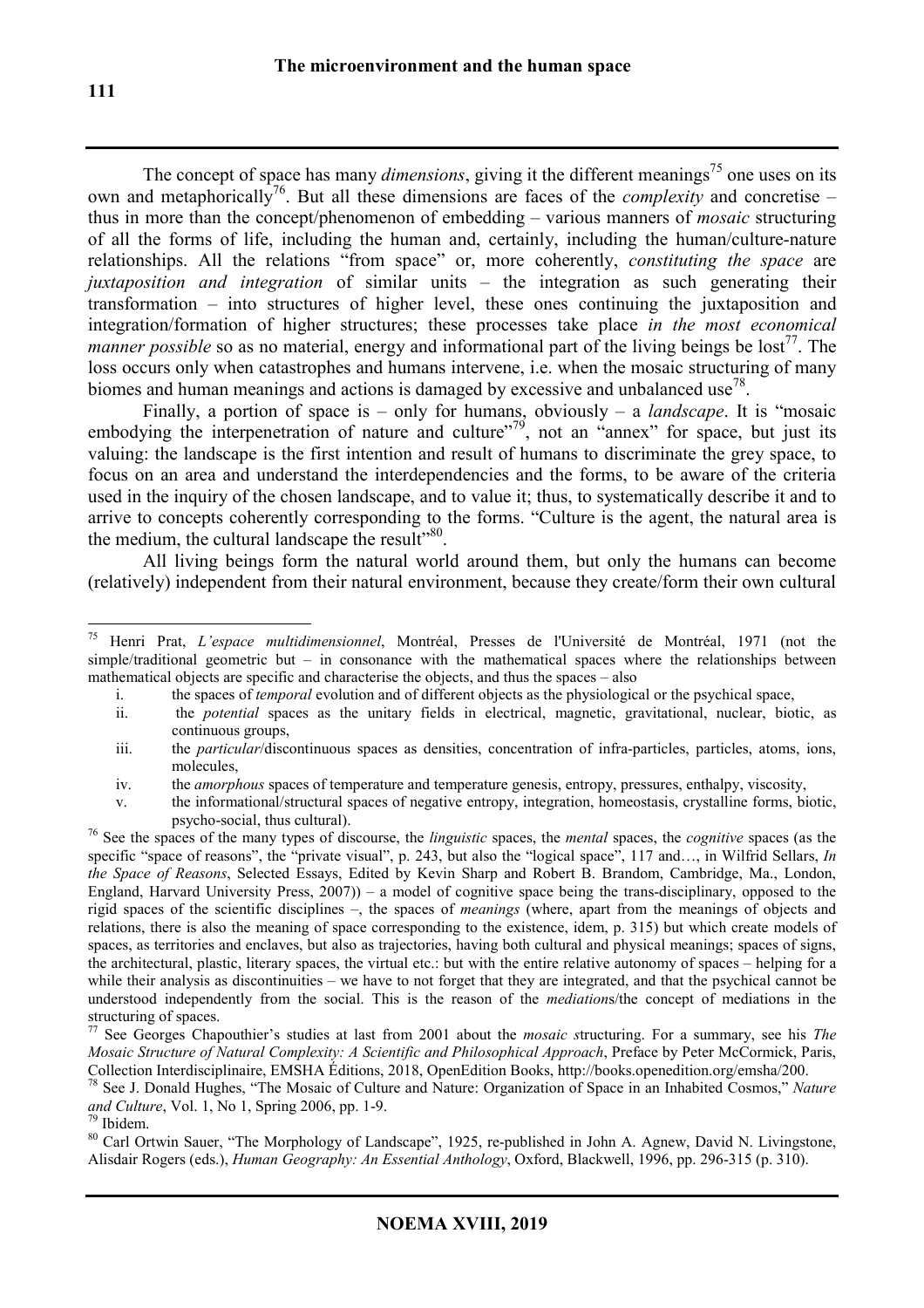world. And if the characteristic of humans is the making of theirs and all objects' *functions* – via the meanings they construct – in a *collective* and *practical* intercommunicative process, it results that the cultural world is social.

**b)** Then, it is *nature*. It was the first concept the humans understood as being both something different – and even inimical, sometimes – and familiar as their own house and even being, since they were born, raised and died just as all in their surroundings. But as they strengthened, building their civilisation, they forgot their first intuition that they were the children of nature. The concept of nature is *historical*, too, and the contemporary researchers investigate just the concrete manifestations of the methodological principle advanced more than 150 years before<sup>81</sup>.

If Marx has long before demonstrated that the *instrumentalisation of nature* is related to the *instrumentalisation of humans by other humans*<sup>82</sup>, nowadays some philosophers have advanced the concept of "anthropocentrism"<sup>83</sup> as cause of the violation of nature: "because the flourishing of humans would be, 'especially in Marx', possible only if structured upon a material base of abundance/even superabundance<sup>384</sup>. But *it is not about "anthropocentrism"/the guilt of humans acting unreasonably in order to maximise their material basis*; *it is about modernity whose (capitalist) relations have generated the aggressive attach on nature*<sup>85</sup>. Concerning the concepts of *abundance* and *sufficiency*, they are *relative* in a complex historical meaning, but if for Marx the material abundance was only a *condition* for a society where the respect for *every* human being *and*  nature made the difference between *having* (*material* wealth) and *being* as both a unique individual

 $\overline{a}$ <sup>81</sup> See also Peter Coates, *Nature: Western Attitudes Since Ancient Times* (1998), Berkeley, University of California Press, 2005.

<sup>&</sup>lt;sup>82</sup> This instrumentalisation of humans by humans was countered by Kant's categorical imperative to always treating the humans as ends and not only as means.

Concerning the "ecological materialism" of Marx, see John Bellamy Foster, "Marx and the Rift in the Universal Metabolism of Nature", *Monthly Review*, Volume 65, issue 07, 2013; John Bellamy Foster and Paul Burkett, *Marx and the Earth*, Chicago, Haymarket, 2017. (It is about the rupture created by capitalism in the material exchanges between natural and social systems. See Marx, *Capital* Vol. III Part VI, Transformation of Surplus-Profit into Ground-Rent, Chapter 47. Genesis of Capitalist Ground-Rent: "It thereby creates conditions which cause an irreparable break in the coherence of social interchange prescribed by the natural laws of life").

 $83$  In the Western philosophy, the anthropocentric view was dominant, of course: because of both the need to highlight the peculiarity of man towards animals (being distinct and superior) and, on the other hand, because the superiority of man towards animals was a manner to legitimise the social differences and to give to the slaves and serfs the status of inferior beings on which they could manifest their superiority. This is not a "too sociological" view: the anthropocentric view was forged by those whose task was just to legitimate the domination relations as such. For this reason, I am convergent with Giorgio Agamben, *The Open: Man and Animal* (2002), Translated by Kevin Attell, Stanford, Stanford University Press, 2004, p.30, who considered that the development of the "anthropological machine of humanism" has confronted, in fact, the anthropocentric view. For example, both in Pico della Mirandola and Carl Linnaeus, man is "without face", suspended between animal and human and, for he is *capable to shape himself* according to his own will, his superiority as mirror of God has vanished.

Logically, from this discovery of the European thinking, the conclusion of responsibility derives. But the Western philosophy has preferred to restrict responsibility and to focus on arguments against anthropocentrism. However, by only minimising man showing both his positive predisposition to tuning and his finitude marked by the consciousness of death (Heidegger), neither anthropocentrism and nor responsibility have flourished. (Somehow, anthropocentrism is not the biggest evil if it urges to the reason to be of the "master" man).

<sup>&</sup>lt;sup>84</sup> Keekok Lee, "Aristotle: Toward an Environmental Philosophy", pp. 121-127, in Philosophy and Ecology, Greek Philosophy and the Environment, Volume I, Edited by Konstantine Boudouris and Kostas Kalimitzis, Athens, International Center for Greek Philosophy and Culture, 1999 (p. 123).

<sup>&</sup>lt;sup>85</sup> This attack has manifested including though the ecological imperialism of directing the material flows from periphery to the core countries of the capitalist system. See Brett Clark and John Bellamy Foster, "Ecological Imperialism and the Global Metabolic Rift: Unequal Exchange and the Guano/Nitrates Trade", *International Journal of Comparative Sociology*, Vol 50 (3–4), 2009, pp. 311–334.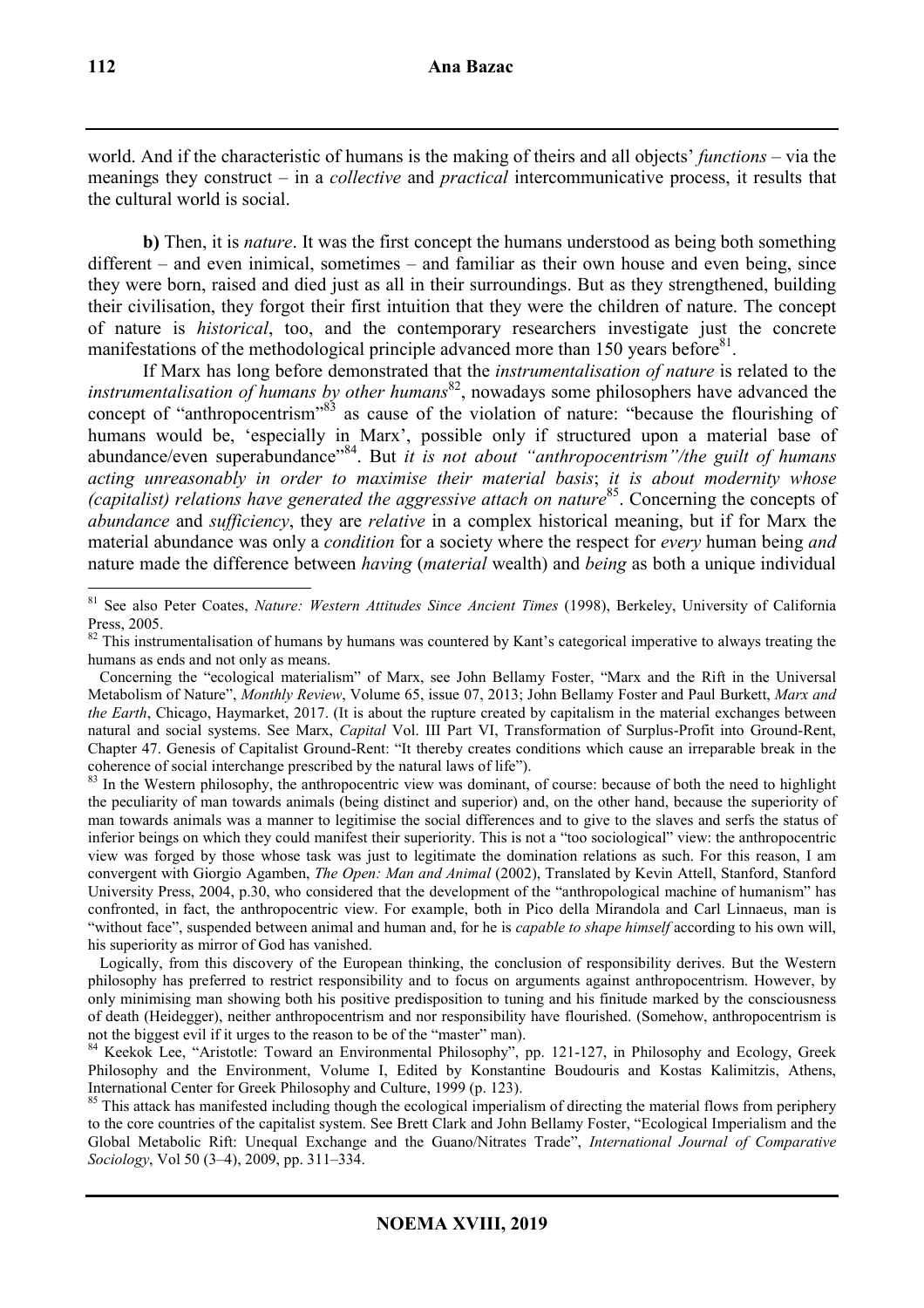and a species being, thus *having time*, for the modern logic the abundance of goods for sale was/is the basis of the increase of private profit.

However, as for the above mentioned philosophy the *instrumentalisation of nature* was/is absolutely separated from the *instrumentalisation of humans* (but this last topic is inexistent in this philosophy because it excludes the social causation from its topics), so it considers the "intrinsic values" pertaining to nature "in virtue of the fact that they have come into existence independently of the humankind". By *negating* that the *source of valuing is the human consciousness in its historical experiences*, some ones oppose in an abstract manner the "intrinsic values" of nature to the "artifactual" peculiarity of the modern "Narcissistic civilisation"<sup>86</sup>. But again, not humankind in general is Narcissistic, and as the "intrinsic value" of nature is qualitative – but not reduced to the first appearance; the quality of nature is its *uniqueness and unrepeatable* character, like that of every human being as well – so its existence is no longer independent of the humans since we speak about the Anthropocene. (For this reason, to consider the "autonomy of nature" as independence "from human domination" is confusing and too vague, not being at all an argument for nature's restoration/the legitimacy of nature restoration) $^{87}$ .

From a philosophical standpoint, just for the human-nature coexistence is historical and the humans arrived to the level of ecological consciousness, one should not annul the human *aid* for preserving the nature's uniqueness, certainly only by stopping the historical economic activities destroying nature. Consequently, still from a philosophical viewpoint and just in order to understand the causes of the destruction of nature, one should not cover the historicity of humannature relationships with an abstract conclusion of the undifferentiated illustrations of that destruction ("the humans"), and one must transcend the a-social explanation of these relationships. *By removing the social from the ontology of nature, the analytic philosophy proceeds "against nature", since in reality the world is social* and the worldviews about nature reflect exact social positions. For this reason, the arguments cannot be abstract and nor infringing the  $\frac{d}{dt}$  dialectic/*contradictory* character of things<sup>88</sup>. Only on that confuse basis the messages have mixed concepts as the "superiority of culture towards nature" and at the same time "nature as the only place to evade".

Therefore, when correcting the former history when humans occupied nature, destroying its unique peculiarity by utilising it, by reducing it to only the immediate utilitarian standards, and by accelerating and systematically deepening these processes by the capitalist logic, one has to imagine the *alternative* of humans helping nature to regain its equilibriums which will diminish its need of human help. This does not mean – as in some dystopia – "the return of the wild (nature)" and of the humans suitable for the wilderness: on the contrary, the more the nature will be helped to become autonomous towards the help of humans, the more they will be more human.

 $\overline{a}$ <sup>86</sup> Keekok Lee, *The Natural and the Artefactual: The Implications of Deep Science and Deep Technology for Environmental Philosophy*, Lanham, Lexington Books (Rowman & Littlefield), 1999.

<sup>&</sup>lt;sup>87</sup> See Thomas Heid (Ed.), *Recognizing the Autonomy of Nature: Theory and Practice*, New York, Columbia University Press, 2005.

<sup>88</sup> Marx has demonstrated the *contradictory* characteristic of the capitalist progress: the accumulation of wealth is paid by human and natural dysfunctions and falls. See a more recent analysis demonstrating that the creation of economic surplus – thus, profit – was dependent on an extensive use of resources/nature. When the proportion of the extensive use of nature becomes subunitary towards the necessity of economic surplus, i.e. the exaustion of the conditions which sustain accumulation, the model of this type of relationship with nature fails, Jason W. Moore, "The End of the Road? Agricultural Revolutions in the Capitalist World-Ecology", *Journal of Agrarian Change,* Vol. 10 No. 3, July 2010, pp. 389–413.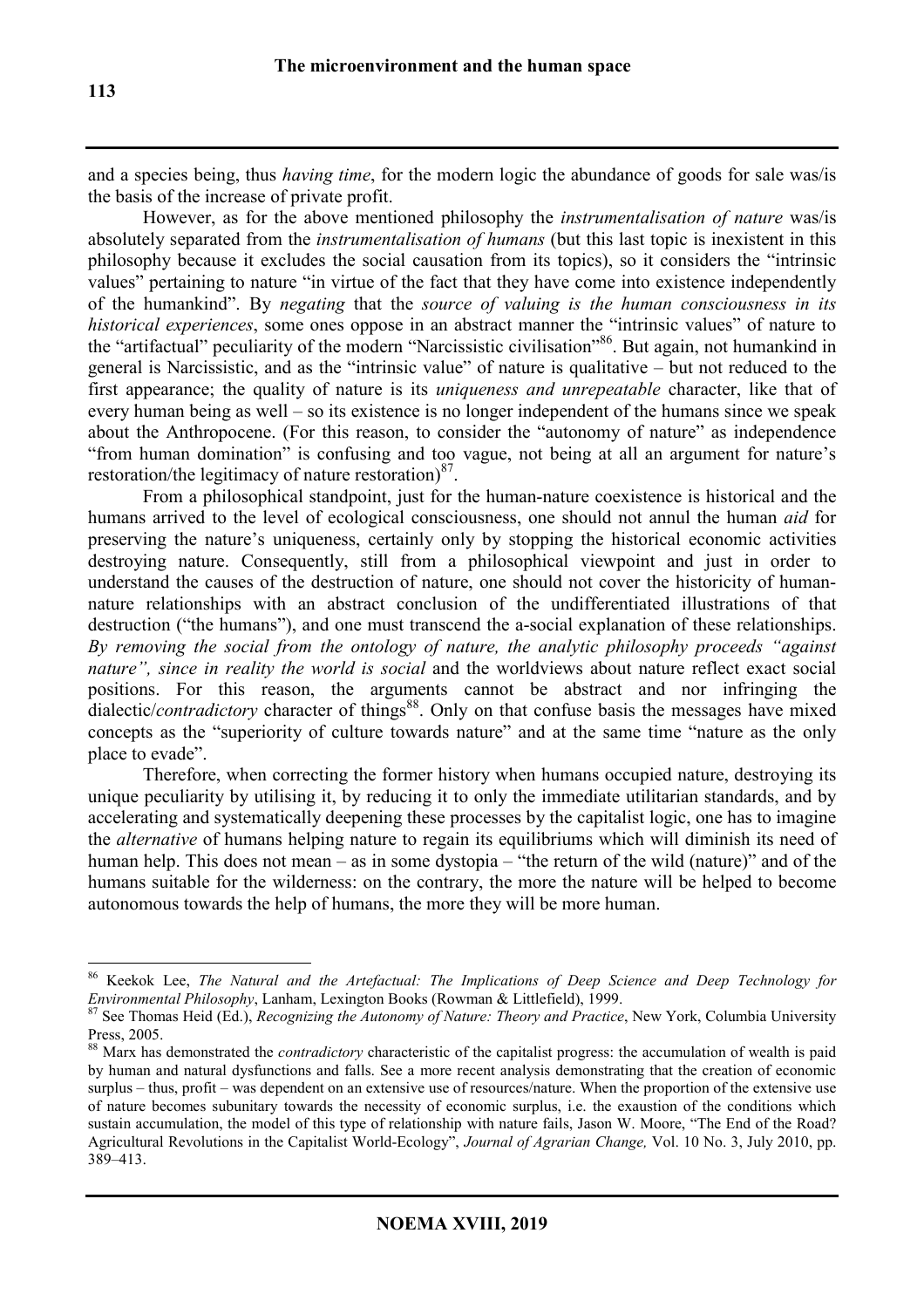This is the reason that nature became *synonym* to space: the specific knowledge of each of them arrives to the same *value contents* measured according to human criteria. And if the criteria of the measurement were denied by the *results* of the old/existing values, is there any human criterion at all? The immensity of space and the motley appearance of nature seem to some ones to substantiate relativism, the lack of any human criterion. Actually, the moral relativism has no basis, because the human criteria are those demonstrated long time ago: the individual<sup>89</sup> fulfilment only with the fulfilment of humanity/the humanity fulfilment only with the fulfilment of every human being. *Only in the present dominant ideology, is the individual opposed to its species.* This is the reason of the *persistence* and *promotion*, in this ideology, of the historical tradition of beast of prey: for both the individuals who can and for humanity. Or, another criterion long before advanced was the humanity fulfilment by moving away from its tradition of beast of prey towards both humans and nature.

By incriminating "anthropocentrism" – the entire *species* and not just the decision-makers representing clear power relations – the discussed philosophy reduces the human species to its animal face. But the humans have also their unique non-animal face: they have the capability to not destroy their inanimate and animate environment when they struggle for life. *The ancestral destructions this species has caused are not tantamount to the present destructions*: it's no continuity in this process, because nowadays the humans *know* to protect, to conserve, to prevent, to restore.

**c)** Then it is *environment*. If space associates with movement, the place signals rather rest, a pause necessary to better enjoy the movement and to feeling good in this moment of re-balancing. The environment is not tantamount to the space and is more than the place. It reminds the old image of space as an envelope of things. And if so, the environment must always have  $-$  and it has  $-$  a *centre*, somehow external to it.

Since the environment has a centre, it results it is relative to the living being that is the subject in the talk about environment. This one surrounds the subject, so it is *local*, irrespective how large it is<sup>90</sup>. But if for some ones this local environment and nature is the same thing, and preserving/restoring a local environment is tantamount to the preservation of nature, for those who consider that a system is more than the sum of its parts, the environment refers only to a part of nature.

Obviously, if related to a specific living being, but also to a species and more, to all the living beings in a *biotope*<sup>91</sup>or *habitat*, the environment is specialised, specific to the interactions between all its living beings. The interactions form the *biocoenosis*, where the phenomenon of *niche* construction – both spatially, tending to confiscate and stabilise as much space as it is possible, and in terms of dominance of a species in that habitat – once more shows that the *biocoenosis and the biotope form the ecosystem*<sup>92</sup>. Consequently, the environment is diverse; it divides into parts according to the functions these parts assure  $93$ .

<sup>89</sup> See Ana Bazac, "The philosophy of the *raison d'être*: Aristotle's *telos* and Kant's categorical imperative", *Biocosmology – Neo-Aristotelism*, Vol. 6, No. 2, 2016, pp. 286-304.

<sup>90</sup> Vir Singh, "Soil Ecology: Key to Climate Solution and Sustainability", *Journal of Ecology and Toxicology*, 1, 2017, p 101e.

<sup>91</sup> A biological *topos*.

<sup>92</sup> See the beautiful Chris Maser, *Forest Primeval: The Natural History of an Ancient Forest*, Oregon State University Press, 2001.

<sup>&</sup>lt;sup>93</sup> David Basanta and Alexander R.A. Anderson, "Exploiting ecological principles to better understand cancer progression and treatment", *Interface Focus*, 3 (4), 2013, doi: 10.1098/rsfs.2013.0020.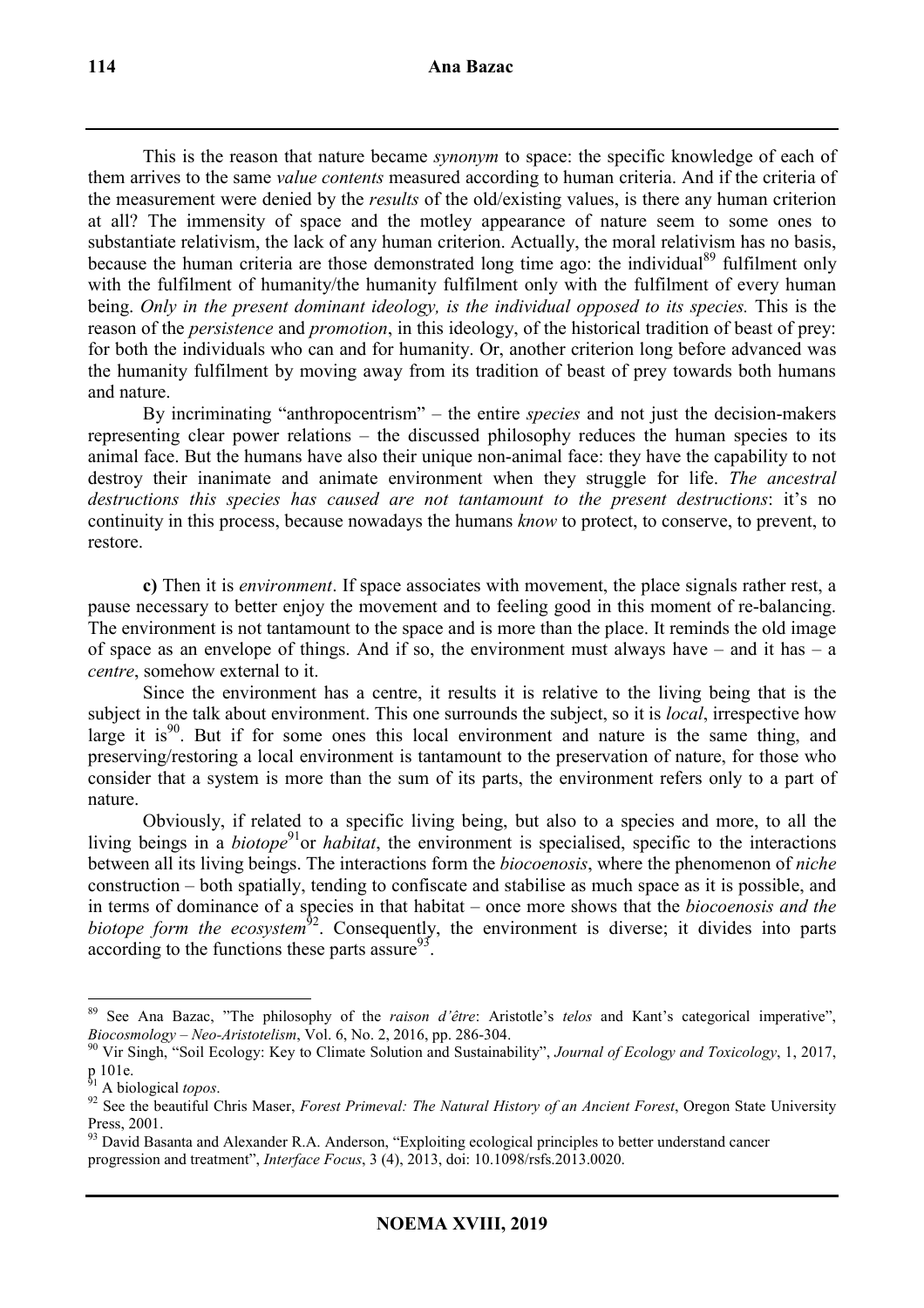From the standpoint of the individual living being, and thus of the species, the environment is specialised according to its functions created in the endeavour of the living being to last. Jakob von Uexküll has demonstrated that for the same animal, the environment is divided, or better, is constituted from three spheres, like the Russian dolls embedded one in the other: but the environment as the whole nature has no direct, but only indirect significance, *it is not felt directly*; in this space there is *Umwelt* (the world around), the *directly* perceived surrounding milieu, while in the *Umwelt* there is the individual home/*Heimat*<sup>94</sup>. Von Uexküll's theory is important not only for the animal psychology, but also for ecology, i.e. the interdependence between living beings and nature, as well as between man and all the rest.

Here, it is interesting to point out the difference between the individual animate being and man. The former gives significances only to its restricted milieu, more correctly only to the *elements* which interest the animal: only these elements – called by von Uexküll "carriers of significance" – form the structure of the animal's milieu as receptacle, irrespective here of how large it is; the nature that comprises the carriers of significance of the *Umwelt* of the animal but is external to that *Umwelt* has any meaning for the animal. While *man gives significances to more than his milieu*, since he *reasons in an abstract way*, and *imagine*, letting aside that he explores everything he can, much beyond his milieu. For the animal, the milieu is the only environment it knows. For man, his milieu – and obviously, man, and every man, too, has its *Umwelt*, but it – is only a criterion of comparison/interpretation, a mediation between him and the more comprising existence constituted from n integrated systems. More: because meanings are contextual, namely related to the human's centres of interest, neither for him the nature he encounters is the same. When he hunts he sees that part of nature differently than when he walks and wants to enjoy seeing the beauty of that part of nature. But only for man the dialectics of a subjective nature that however can be measured etc. is possible.

Epistemologically, we can highlight the big discovery of von Uexküll: though from the standpoint of physics there is one single space, from the viewpoint of the meanings given by man and animals there is no only one single space as we, humans, imagine; and the beings see/"value" the space in different ways<sup>95</sup>; because space is relation.

### **8. Anthropocentrism (with and without quotation marks)**

In the politically dominant worldview – as we saw, transposed into a kind of philosophy – the cause of the domination of nature would be, philosophically said, just anthropocentrism: inherent to the human nature manner of thinking, a general attitude towards everything that is outside man. However, *it is not anthropocentrism*, as *the paradigm of the human unique specificity in the field of living*, but the *manner to transform it into "reason" of domination of nature* that is questionable. Because of the human-nature interdependence and interference, both the concept of nature and its domination should be seen in their social and historical embedding. The philosophers have formulated some principles and questions related to nature – respect towards nature, the end in

<sup>94</sup> See Mihai Beniuc, "Mediu, preajmă, vatră. Principii de psihologie animală" (1937), *Noema*, XVIII, 2019, pp.47-74 [Environment, surroundings, home: principles of animal psychology].

<sup>95</sup> Giorgio Agamben, *The Open: Man and Animal*, p. 40: "Too often, he affirms, we imagine that the relations a certain animal subject has to the things in its environment take place in the same space and in the same time as those which bind us to the objects in our human world. This illusion rests on the belief in a single world in which all living beings are situated. Uexküll shows that such a unitary world does not exist, just as a space and a time that are equal for all living things do not exist".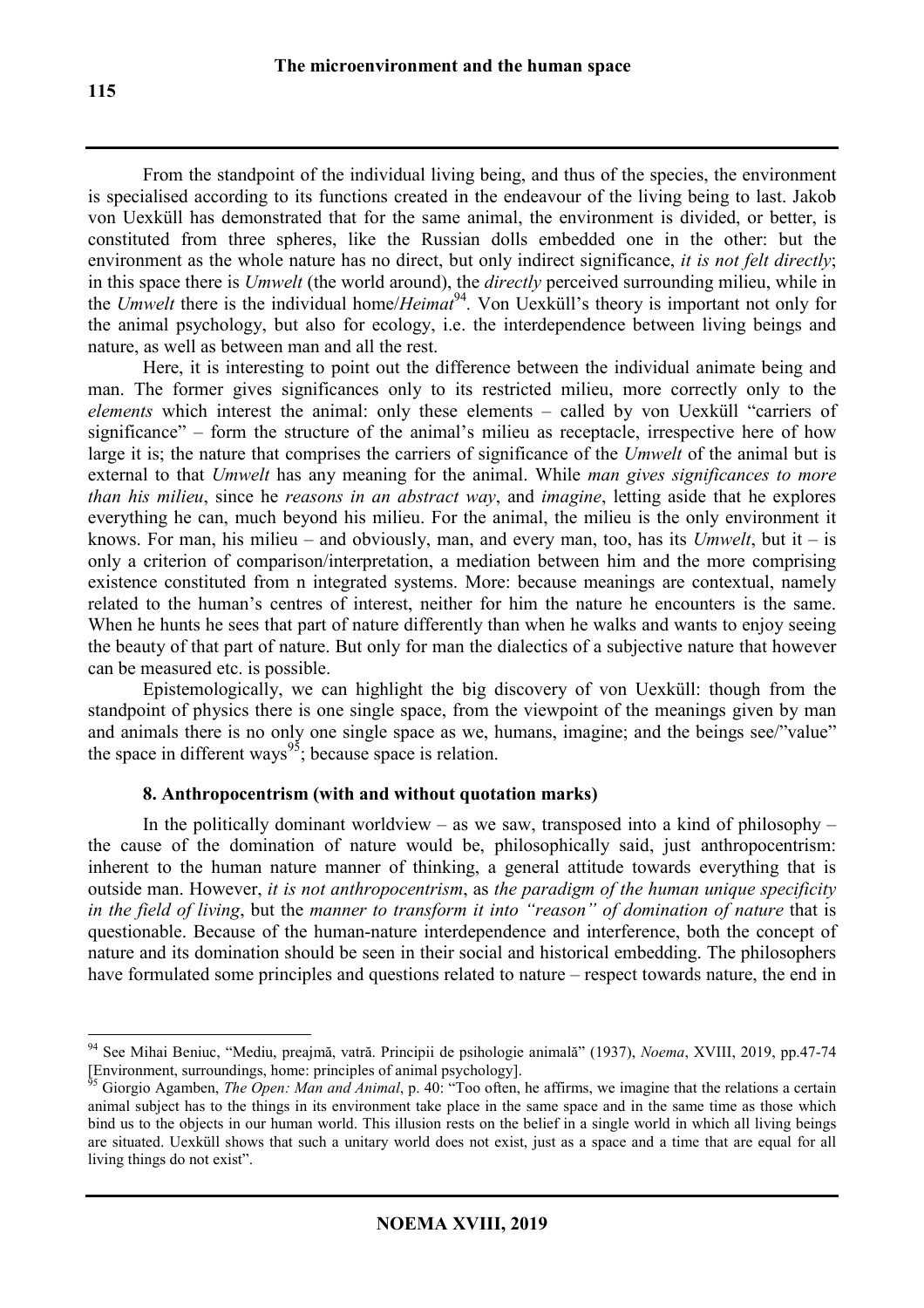itself/intrinsic value of the non-human living beings, the *telos*<sup>96</sup>/purpose that is the *conatus*, the will to persist of every living being, what does 'naturalness' mean? – but since they did not relate them to the concrete social relations, they arrived to the guilt of the "human nature" where the idea of superiority of man would be structural. But in what sense is the centrality of man responsible for the meanings it gives to nature?<sup>97</sup> The answer should be given by both science and philosophy. But both science and philosophy have plural answers: because both are *socially forged and directed instruments, as two means of power*. For this reason, their plural solutions should be mutually criticised.

Would the alternative to anthropocentrism be biocentrism, the new centre of the attitudes of humans towards every living being? However, at least in the present stage of the human existence, we have to know that, with all the *common* <sup>98</sup> aspects/*continuity* of the intelligence line between the non-human living beings and the humans<sup>99</sup>,

- the knowledge of the *why* of things, as the ancient sages stated,
- the development of *language for concepts and abstract reasoning*, therefore, not only to react but also to contemplate and generalise much beyond the seen world,
- the consciousness of *complexity*, of space and time *much beyond the individual life*, thus
- the construction of real objects and virtual realities much beyond the direct needs, and in order to *anticipate*, and not only to foresee<sup>100</sup> the destiny of this construction,
- the human characteristic to create and communicate ethical *values*, as well as the immense "world 3" of culture, including
- the counter-intuitive from an animal standpoint *care, solidarity and sacrifice much beyond the family circle*,
- the huge importance of ideal ends and *human ideals* and not only of material wellbeing –
- conclusively, the *geometric* progress of culture as a result of the "snowballing" effect of the growth of knowledge<sup>101</sup>

 $\overline{a}$ <sup>96</sup> The fourth cause, in Aristotle.

<sup>97</sup> See the excellent Gerhold K. Becker, "*Je suis le grand tout*: Respect for nature in the Age of Environmental Responsibility", pp. 23-42, in King-Tak Ip (Ed.), *Environmental Ethics: Intercultural Perspectives*, Amsterdam, New York, Rodopi, 2009.

<sup>98</sup> Including those not pleasant at all, as with the dung-beetle (Ladislav Kovàč, *Closing Human Evolution: Life in the Ultimate Age*", Heidelberg, Springer, 2015, pp. 37-39) or, I may say, the microbes which occupy every habitable environment on the planet.

<sup>99</sup> See Satoshi Hirata, Naruki Morimura, Naive chimpanzees' (Pan troglodytes) observation of experienced conspecifics in a tool-using task, *Journal of comparative psychology*, 2000, DOI:10.1037//D735-7036.114.3.291; Gabriela-Alina Sauciuc, Thomas Persson & Elainie Madsen, "The social side of imitation in human evolution and development: Shared intentionality and imitation games in chimpanzees and 6-month old infants", in Arweström Jansson, A., Axelsson, A., Andreasson, R. & Billing, E. (Eds.). *Proceedings of the 13th SweCog Conference*, Skövde: University of Skövde, (Skövde University Studies in Informatics ; vol. 2017, no. 2), 2017, pp. 21-23; the already quoted Masanori Kohda, Takashi Hotta, Tomohiro Takeyama, Satoshi Awata, Hirokazu Tanaka, Jun-ya Asai, L. Alex Jordan, "Cleaner wrasse pass the mark test. What are the implications for consciousness and self-awareness testing in animals?", *bioRxiv*, 2018, DOI: 10.1101/397067, or Liz A. D. Campbell, "Fostering of a wild, injured, juvenile by a neighbouring group: implications for rehabilitation and release of Barbary macaques confiscated from illegal trade", *Primates*, Volume 60, Issue 4, 2019, pp. 339-345.

<sup>100</sup> The difference between foresight and anticipation is – according to Mihai Nadin, *Anticipation: The end is where we start from*, Computer Science Colloquium, University of Bremen, 11 June 2003, PDF, and in general, https://www.nadin.ws/ – that the first starts from the present state of things and, trying to accommodate some contradictory aspects at the same time considers the present state as unquestionable; while anticipation is the start of the human actions from the images of the future state of things resulted from the continuation of the present processes and, focusing on the contradictory and negative aspects, questions the present state of things and proposes alternatives.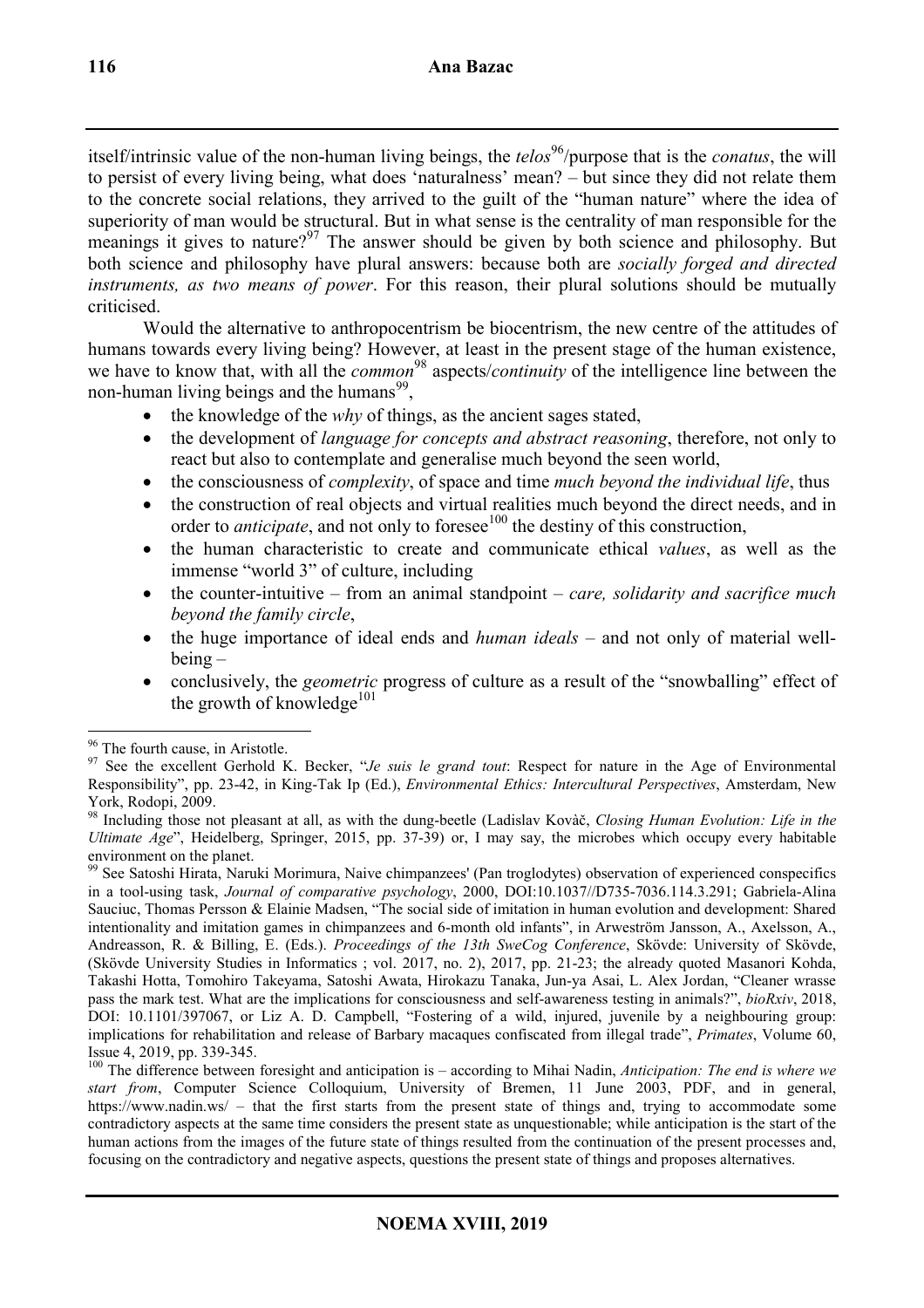are, at least all of these, the reasons of "anthropocentrism"<sup>102</sup>. But obviously, as every direct social concept, anthropocentrism was ideologically generated and thus its *dominant* forms could substantiate the model of "privileging man at the expense of infringing all the other living entities". These dominant forms of anthropocentrism were given as framework of people's behaviours, but not even this "objective" and "natural" situation should have determined some philosophers to consider the understanding of the specificity of man as a conceptual cause of individual and collective cruelty towards the living beings.

Not anthropocentrism was the ultimate conceptual reason of the domination of nature. With the development of modernity – if our landmark is philosophy and science – but rather with the first evidences of the first agglomeration of consequences of the exploitation of nature<sup>103</sup>, the thesis of the guilt of anthropocentrism as such became inconsistent. Also, the fact that, especially in the last  $decades<sup>104</sup>$  there is a visible "erosion of universally acknowledged values and moral standards" (Becker) is not the result of anthropocentrism, but of complex *social* causes. The erosion has manifested also through the rupture between man's *power* and his responsibility: *towards both the human relations and the human-nature relations*. The erosion has manifested also through the *disdain towards the human peculiarity* and the transformation of all the criteria into unsubstantiated words. But this process reflected deep changes in the power relations worldwide and through all their forms. This is the reason why: for a long time the mainstream ethics, rejecting the reference to the concrete social/power relations, was a tool of these relations and thus, its effort to deduce from the concepts treated through the lens of "standard moral intuitions" the best arguments to support nature, did not become practically important to halt the destruction of nature. An entire deployment of (*in se* interesting) aspects of the ethical problem of normativity of nature according to "standard moral intuitions" and resulting from arguments related only to concepts seen in the framework of these intuitions, has arrived only to possibilities to think the theory of normativity in this framework $^{105}$ .

But the same process happened in the *human* ethics: even after Kant's highlighting of the *relational* ethics<sup>106</sup> of ends and means and Marx's relational *ontology* of humans as both individual and species beings, the "professionals of thinking" have made the same detours pertinaciously ignoring Kant and Marx. This *common* position towards the humans, nature and the living beings shows the *same* phenomenon: of historical delay of most philosophical theories towards the concrete problems and their absolute or selective disconnection with science. This is the reason of

<sup>101</sup> Ladislav Kovàč, *Closing Human Evolution: Life in the Ultimate Age*, p. 27.

<sup>&</sup>lt;sup>102</sup> There are also some human biological peculiarities related to the above elements. One is neoteny, the lasting juvenile traits which assure lasting curiosity, pleasure of playing and ability to learn. See Georges Chapouthier et Alain Policar, « La néoténie humaine, une idée ŕ relancer », *Pour la Science*, 452, 2015, pp. 14-15.

<sup>&</sup>lt;sup>103</sup> This exploitation of nature was the copy of the exploitation of humans, till their exhausting; or vice versa. For the evidences, see the already quoted Ray Lankester.

<sup>&</sup>lt;sup>104</sup> This moral erosion is not specific only to the last decades. Let's remember at least Nietzsche's critique of this fact. And the permanent lament about the decay of morals (see this lament after the WWI); but this latter lament was not merely the same with Nietzsche's position, because it did not criticise the dominant moral, but on the contrary its helplessness to fully dominate and the adverse moral positions.

<sup>105</sup> For example Robert Elliot, "The Normative Side of Nature", pp. 11-22, in King-Tak Ip (Ed.), *Environmental Ethics: Intercultural Perspectives*, Amsterdam, New York, Rodopi, 2009.

<sup>&</sup>lt;sup>106</sup> It is important to note that as Leibniz was the promoter of the precedence of relations towards the concept/"entity" of space, so Kant was the pioneer of the precedence of relations towards the moral qualities. The bricks of ethics ceased to be the moral qualities, being substituted by inter-human relations. Actually, this epistemological paradigm change has led to the big ethical content paradigm: the categorical imperative to treat the humans as ends, and not only as means.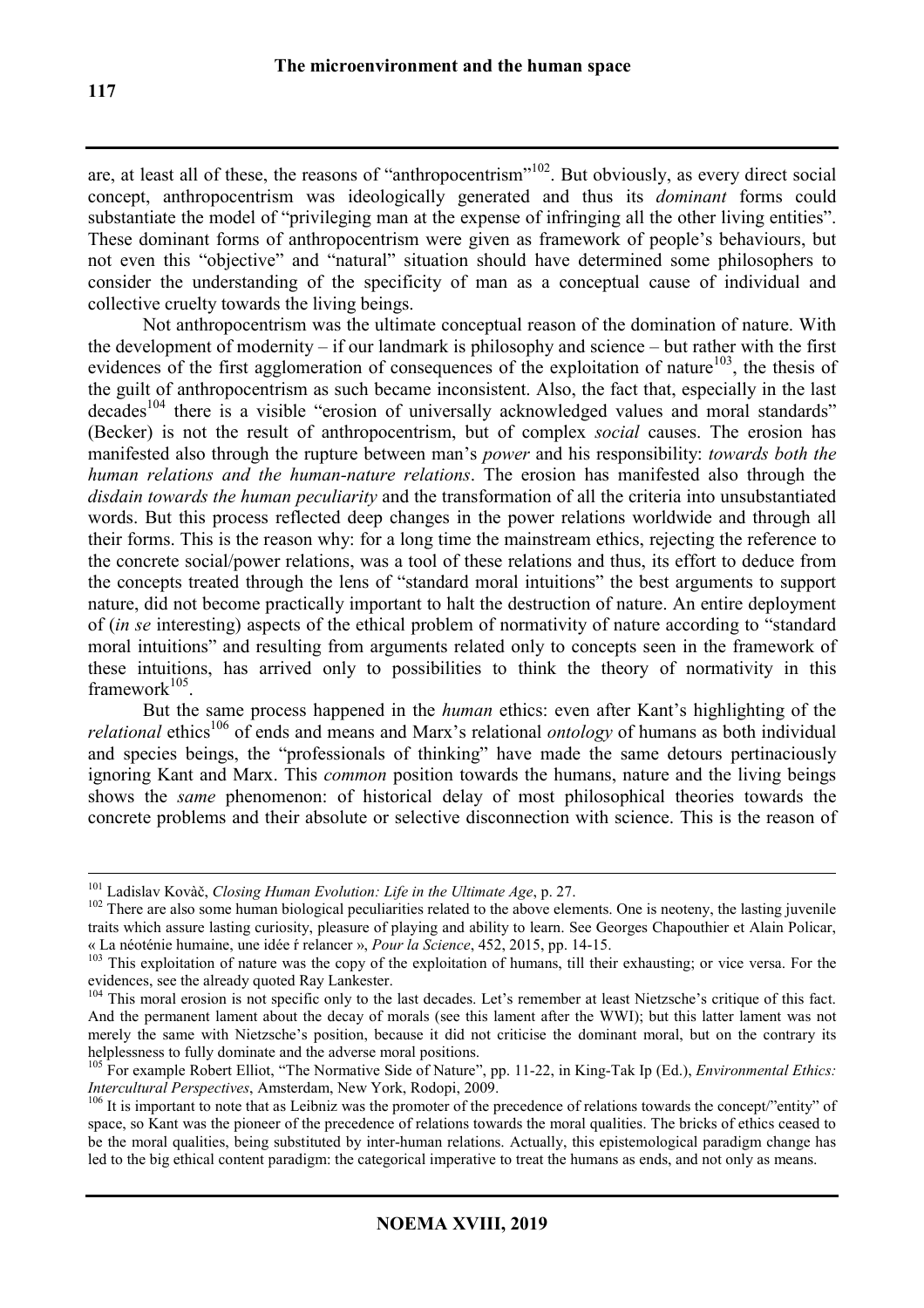their isolation. Consequently, as important as they are, the present environmental ethical theories are, simply, contemporary with the official strong trajectory of destruction of nature.

Actually, what does "centrism" mean in these ethical theories (anthropocentrism, biocentrism, ecocentrism)? It means that the humans/the living beings/nature are "moral objects", namely must be treated according to the (same) moral values. Simpler: as we treat the humans so we should treat the non-human living beings. They are not simple objects considered only in a utilitarian view, but moral objects. Therefore, the subject is here somehow ubiquitous: first, it is the human who considers the other living beings; secondly, it is every living being since the treatment of these living beings is based on the intrinsic value these beings have. This value – highlighted by Albert Schweitzer in 1923 – is life itself, promoted by every living being as the well-known will-tolive<sup>107</sup>. However (and although Albert Schweitzer thought that the conclusion of his ethics – "responsibility without limits towards all that lives $108 - 108$  – does not imply any contradiction between the duties) this is not the Kantian demonstration without any fissure: in fact, there are many and fundamental contradictions. If to treat the other humans always as ends and not only as means cannot be falsified, the respect towards every individual living being analogously to the respect towards every human being is more than easily falsified<sup>109</sup>, since first of all it is (a historically and socially forged concept) infringed by the necessity of humans to eat, even only in a vegetarian manner. Finally, if we take the before mentioned definition of centrism related to moral objects, can't we put biocentrism and anthropocentrism on the same level?

# **9. The distance between the scientific representation of space and the common worldviews**

The idea of the chapter title is very important: because it has deep practical end results. As mentioned before, if not all the post-Newtonian scientists, at least those of the  $20<sup>th</sup>$  century have definitely put into the museum of the history of science the belief of an absolute space independent of any physical thing, and the "two standards" manner of simultaneously accept the absolute space as the "true" one and the relative space as a vulgar profane license.

But the overall common worldview – result of the dominant message of the entire dominant communicative action, of isolation/separation of things (domain of knowledge, practices, values) and especially of humans towards humans – considers the space and time *as if* it would be absolutely exterior to people, *in this meaning* "objective", flowing outside them/comprising them as a fatality. This is the foundation of effective education for lack of accountability in the treatment of space in a consistent ecological and human manner. This type of education marks even those with highest degree of technical instruction: because the ecological and humanist sensitivity is related, first, not to the scientific illiteracy but to the assumed *ideological* tenets<sup>110</sup>. Excepting the interest for the near spaces, the treatment of natural and human space is lacking both the *foresight* and

 $\overline{a}$ <sup>107</sup> Albert Schweitzer, *Civilization and Ethics* (1923), Third edition, London, Adam & Charles Black, 1949, p. 242: "Ethics consists, therefore, in my experiencing the compulsion to show to all will-to-live the same reverence as I do to my own".

 $10^{8}$  Idem, p. 244.

<sup>&</sup>lt;sup>109</sup> If we consider the intrinsic *telos* of every living being – to last (letting aside the specification "at any costs") – then this individual *telos* may well oppose to the external *telos* of the habitat it lives and to the *telos* of its own species. Less philosophically, if for the living being its *homeostasis* (equilibration) is the most important, for the ecological space/habitat/ the biotope the living being lives, the *biocoenosis* is the most important, i.e. the balance of that entire biotope, including through the destruction of some living beings by other ones.

<sup>&</sup>lt;sup>110</sup> Donald Braman, Dan M. Kahan, Ellen Peters, Maggie Wittlin, Paul Slovic, Lisa Larrimore Ouellette, and Gregory N. Mandel, "The Polarizing Impact of Science Literacy and Numeracy on Perceived Climate Change Risks", *Nature Climate Change*, 2, 2012, pp. 732-735.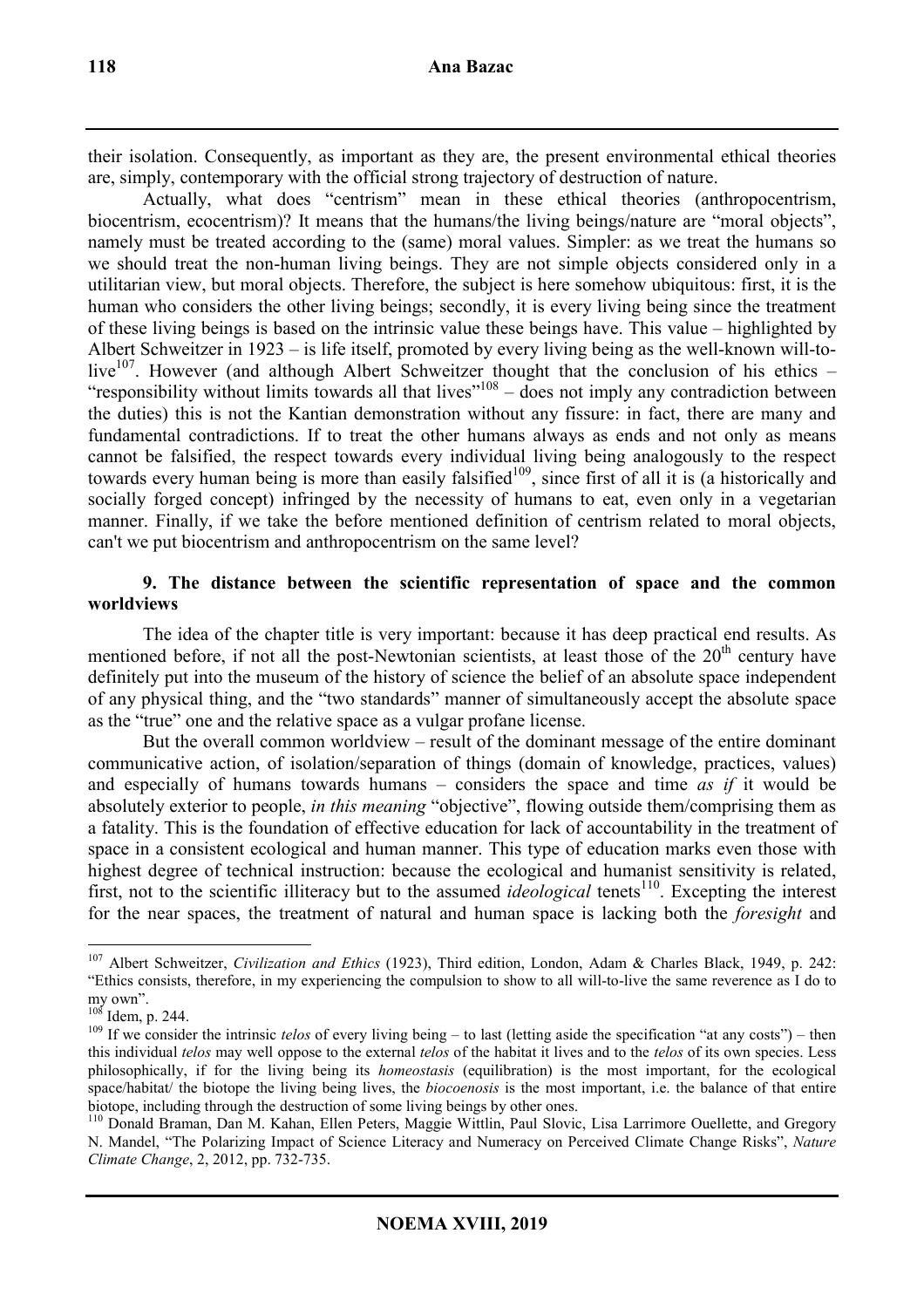*anticipation* which could change the humanity's trajectory even nowadays. The common worldview is marked by the "illusion of transparency" – i.e. the superfluous character of the theoretical distancing and analysis – and the "realistic illusion" where the ideological transcriptions of the pictures of space are covered<sup>111</sup>. It is clear that the common worldview is specific not only/not first to the ordinary people but to the political decision-makers – who transpose the private economy's interest and view related to the public space  $-$ : they do not apply the conclusions of the scientific researches (even hinder the scientific work), or apply it partially, that is inefficient for the whole space, and in any case they apply partial programmes late, *after* the agglomeration of imbalances and crises.

Also, the role of the observer in the consideration of space is cardinal in the scientific approach. In fact, it is related to the cardinal problem of *coexistence* of the human awareness of the ecological problems of space and the lack of intervention and correction of these problems. Certainly, on the one hand, we speak about the difference between and the precedence of scientists to the common public: there is a de-phasing between the ecological knowledge and the (efficient) transmission of this knowledge to the common public. On the other hand, it is about the difference between knowledge and action. But the impact of discourses on the common people and on the policy-makers is not dependent only on the level of both the transmitted knowledge and the general cognisance, as well as the cognitive level of the decision-makers: it is dependent on the *power relations* which determine both the level of education/formative messages toward the public and the rupture between the political decisions and the scientific knowledge demonstrating practical imperatives. One cannot accuse a general "greed": since this greed as such is a historical and social, politically and economically driven attitude.

In this respect, we may compare the situation of the Roman civilisation – where "although the value of the fertilizing of the soil, of composting, of crop rotation, of the fallowing, and of seed selection were all known, exhaustion of the soil became widespread"<sup>112</sup>, and overgrazing, deforestation, wildlife depletion, urban life with its excesses, even though deplored by poets and philosophers, took place<sup> $13$ </sup> – with the expanding ecological destructions of the last more than a hundred years and the crisis of at least the last 30 years: in the first situation, on the one hand, the standpoint of poets and philosophers was only an empirical intuition and, obviously, not a scientific demonstration, while on the other hand, there were *no scientific means* to counter those negative practices which were the sign of a primitive *extensive* economy (people exploited the *local* soil until it exhausted and then they based on new, different lands); while in the last 30 years, on the one hand, *the decision-makers know but do not act sufficiently*; and on the other hand, *know and even act somehow, but not enough*. The result is the degradation, the decay: but worldwide, *as if* the economy still would be primitive *extensive.*

Finally, and as a result of space as mirror of man, only in this way urging to his responsibility, space as the absolute interdependence of things and humans is the creation of the latter. Consequently, the contradictions<sup>114</sup> of spaces and within spaces are not – as the common

<sup>111</sup> Henri Lefebvre, *The Production of Space* (1974), Translated by Donald Nicholson-Smith, Oxford UK and Cambridge USA, Blackwell, 1991, p. 26.

<sup>112</sup> Jeremiah Reedy, "Greek Thought and the Right to Clean and Healthy Environment" (pp. 146-154), in Philosophy and Ecology, Greek Philosophy and the Environment, Volume I, Edited by Konstantine Boudouris and Kostas Kalimitzis, Athens, International Center for Greek Philosophy and Culture, 1999 (p. 147).

<sup>113</sup> See J. Donald Hughes, *Pan's Travail: Environmental Problems of the Ancient Greeks and Romans*, Baltimore, Johns Hopkins University Press, 1994.

<sup>&</sup>lt;sup>114</sup> In the trail of Henri Lefebvre, op. cit., who described the contradictions of space and thus the constitution of *differential* spaces, see the present "fashion" of small dwelling/tiny house for the homelessness or poor (near the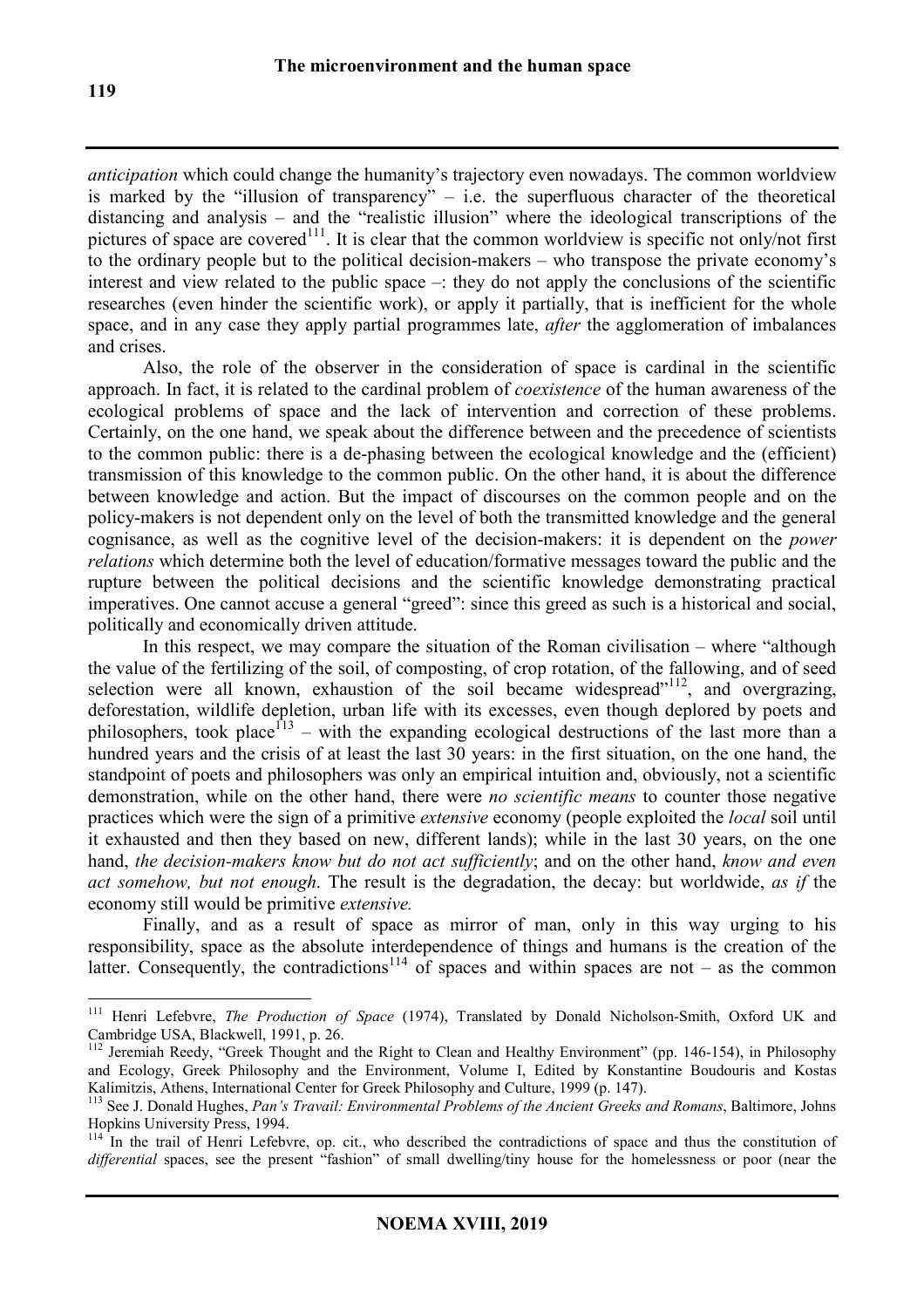public is taught – inevitable because of the "objective" "natural" tendencies of "the human nature" (greed, egoism and natural hierarchies), but they are the result of the power relations and, thus, can be changed.

# **10. The microenvironment…**

We can now point to some aspects related to the first concept put in relation by our topic.

The analysis of "microenvironments" – though the concept became modish only in the last two decades<sup>115</sup> – or concrete particular spaces was habitual as the modern science developed. Science, in this modern acceptance, means just the *delimiting* of the "territory"/topic in order to investigate it in depth. In this respect, the modern science is *epistemologically* space dependent. Obviously, the topic concerned different sizes of the space circumscribed at the beginning of investigations. The researchers were interested to understand the *functioning* – thus, the *functions*  and *structures* – and the *adjustment* of different systems. They started from the "medium size" of systems, and arrived to the many types of micro systems.

For example, in biology, they started from the functioning of organs and arrived to the level of cells (cellular biology) and of molecules (molecular biology). Once arrived to micro-levels, the scientists have understood that they have to start from these micro-levels in order to understand the whole organism. The functioning or the organism is based on the adjustment of each micro-level but also on the adjustment of reciprocal relations between micro-levels:

- at the level of cell, the adjustment of nucleic acids  $-$  but these ones involve also the chemistry of pentose, of heterocyclic components and phosphates, the movement of atoms, electrons and organic and inorganic compounds – of proteins and metabolites, therefore the sub-cellular organelles, all of these once again involving the chemistry of molecules etc.; but it is not a "simple" chemistry, because the molecules of proteins distinguish between the type of other proteins etc., i.e. their different functions;
- at the level of inter-cell, the adjustment of hormones;
- at the level of inter-organs, the adjustment of hormones and the nerve flow.

 Thus, in *every* process we have to grasp the *physics*<sup>116</sup> of *matter* and *energy* and the existence and role of *information* in their deep intertwining/rather, overlapping, since signals and the recognitions of molecules and atoms are the result of electrical charges, activity of electrons, ions etc.: the

traditional slums beyond fashion, and also new ones, see Robert Neuwirth, *Shadow Cities: a billion squatters, a new urban world*, Routledge, 2004)) at *the same time* with opulence and space waste as well as the space's malign use. But the neglecting of *measure* in the human relations with space generates only impossibility of order/significances in and of all the contents of space, and thus – if we do not forget Plato's image about space as the sign of existence – including of the human life, and life in general. Measure is just the "catalyst" facilitating the process of valorisation of space and all its contents.

<sup>115</sup> See Valerie Zartarian, Tina Bahadori, and Tom McKone, "Adoption of an official ISEA glossary", *Journal of Exposure Analysis and Environmental Epidemiology*, 15, 1, 2005 pp. 1-5: "surroundings that can be treated as homogeneous or well characterized in the concentration of an agent".

<sup>&</sup>lt;sup>116</sup> For example, the circadian rhythms which have an inner molecular mechanisms origin, found in almost every cell of the organism, are the result of the correlation between the *rhythm* of certain (redox) molecular transformations and the informational signalling, and the light-dark/day-night succession, genetically fixed. Just because that rhythm had to be lowered from the level attaint in day light, the circadian rhythm/clock is present in almost all cells, in order to transmit – from one cell to another – the "order" of the process, necessary to life. In this way we do explain the different composition of breast milk in day and night time, composition that directly influences the psychological attitudes related to activity and alertness or to rest and sleep of the child's organism, while indirectly – the molecular and hormonal immune system. See Jennifer Hahn-Holbrook, Darby Saxbe, Christine Bixby, Caroline Steele, Laura Glynn, "Human milk as "chrononutrition": implications for child health and development**"**, *Pediatric Research*, volume 85, 2019, pp. 936–942**.**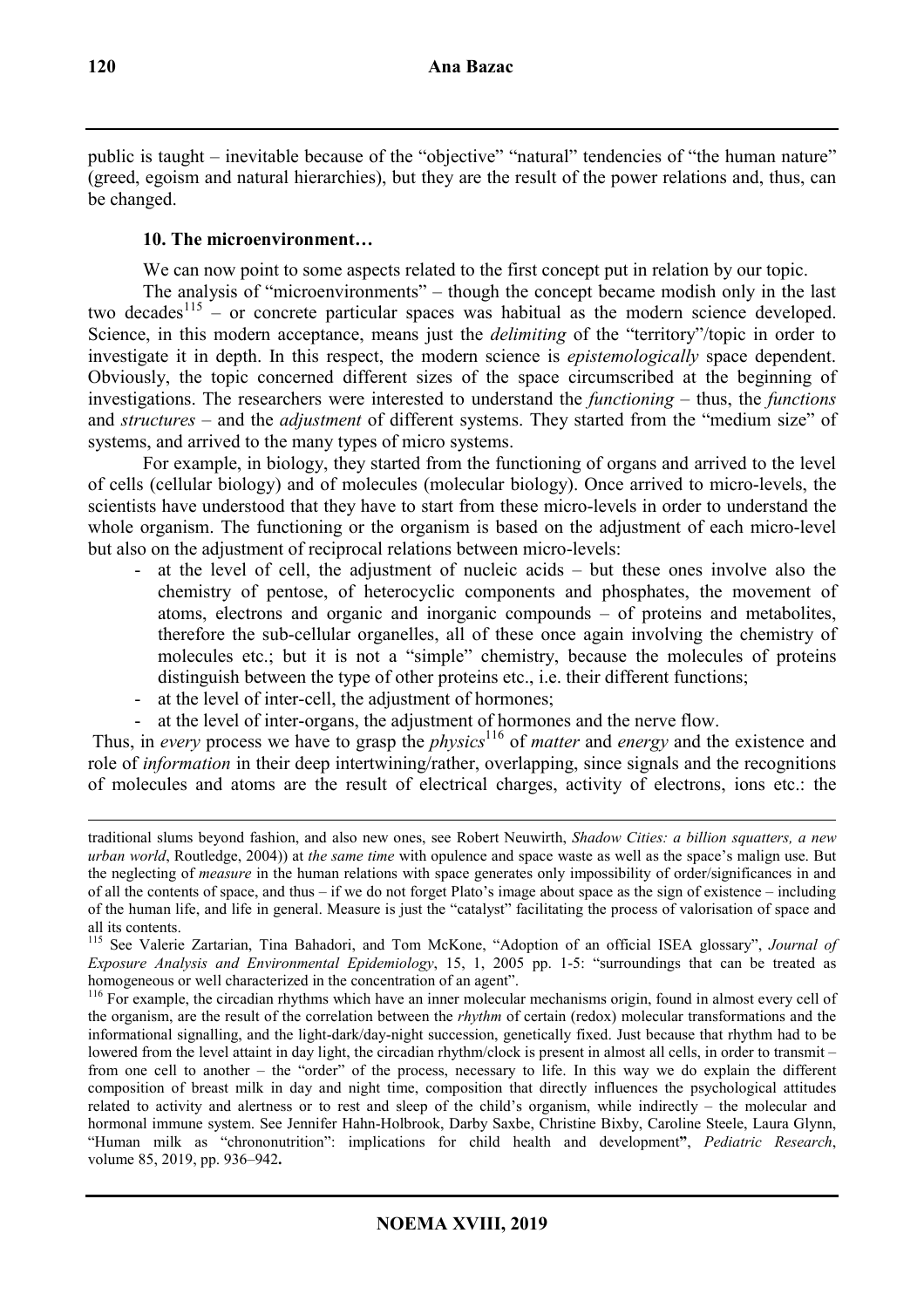matter-energy-information triad is significant in the metabolic processes where the enzymes are induced or repressed, the products of reactions intervene in the play of enzymes and thus, of metabolism as such, and the competition between organs for the same material and energy substratum takes place.

While the inhibition and excitation at every level are "meta-explanations" or principles of functioning, the connexions of all parts into the organism are the most interesting, because their directions are not only from the micro-level to a superior one but also – and always – from the superior one to the micro level. And even – and this is the most miraculous – from the organism to the inferior levels. One reason is obvious: *only the superior levels* – the external organs and the organism as a whole – *are directly related to the environment*, and the experiences of the organism in the environment are integrated ("internalised") in a reverse direction from the organism to the inferior levels. The nerve flow and the "consciousness space" are the main responsible for this forcing of the inferior levels to subordinate to the whole organism's will-to-live, and this process of straining all efforts works. But it is, certainly, related to both the resistance/resources of the lower levels to re-balance and to the psychical resources transcribed in the world of the consciousness as reasons, stimuli, vectors; and certainly, again, to the bidirectional informational flow "matter" consciousness and back.

And if everything depends on the psyche, and the human psyche is social/depends on the social interactions and constructs (as concepts and values), it results that the *human being* is more than its biological architecture<sup>117</sup>: "man is the result of social relations", as it was demonstrated long before. The human being is its entire biological integrity, its cultural endowment *and* the *whole social – thus including natural – space* in their cumulated histories. This entire space is his environment.

If the old Aristotelian concept of *telos* was the philosophical explanation of all the organisms, it explains to a certain extent every biological system<sup>118</sup>. And in order to understand how, why and up to which point the equilibrium of different systems is reached/lost/regained, and with what costs and consequences, the researchers have focused on these systems, starting from the molecular level.

And because matter itself is creative and unpredictable, as Richard Feynman said, as well as the biological structures<sup>119</sup>, a long and heroic research of the biological micro-environments began,

<sup>&</sup>lt;sup>117</sup> We have to add to the former warning against reductionism, that though the physical laws and the chemical composition and reactions are underpinning the existence of living beings and of man, the biological laws and the social ones – related to the experiences of the living beings and man – may influence and even direct, at least for a while, the rhythm of chemical processes.

 $118$  But not only: it is the philosophical solution for, let' say, the strong and weak fundamental interactions which bind the particles together.

<sup>&</sup>lt;sup>119</sup> One aspect, related to the above mentioned recognition of molecules – which are not-yet living beings – is the *continuity* of *information processing* to *cognition*: from reactions to signals and their treatment to the *meanings* given to information and the use of *symbols* as representing, not copying, even in the absence of the original information; therefore, cognition means *memory* of the former information and patterns of actions *in new conditions/experiences/environments*, including through projecting in different space-time environments; in this respect, cognition is virtual, four-dimensional, while information processing is reductive, atemporal; thus, cognition means creative instruction for action in these new environments.

If the information processing at the level of molecules and sub-molecular components involves the selection of the "best"/suitable alternative, and the destruction of this alternative leads to possible destruction of the entire complex, probable after attempts to substitute the pattern of the suitable alternative, cognition is more than this selection, it is coping with/dealing with the new alternative and creation of substitutes, adjuvants/"cathalists" in order to solve the new problem. In other words, in information processing, there are fixed relations and interpretations, every violation of these relations meaning a perturbation of the informational process, necessitating the creation of a new pattern of relations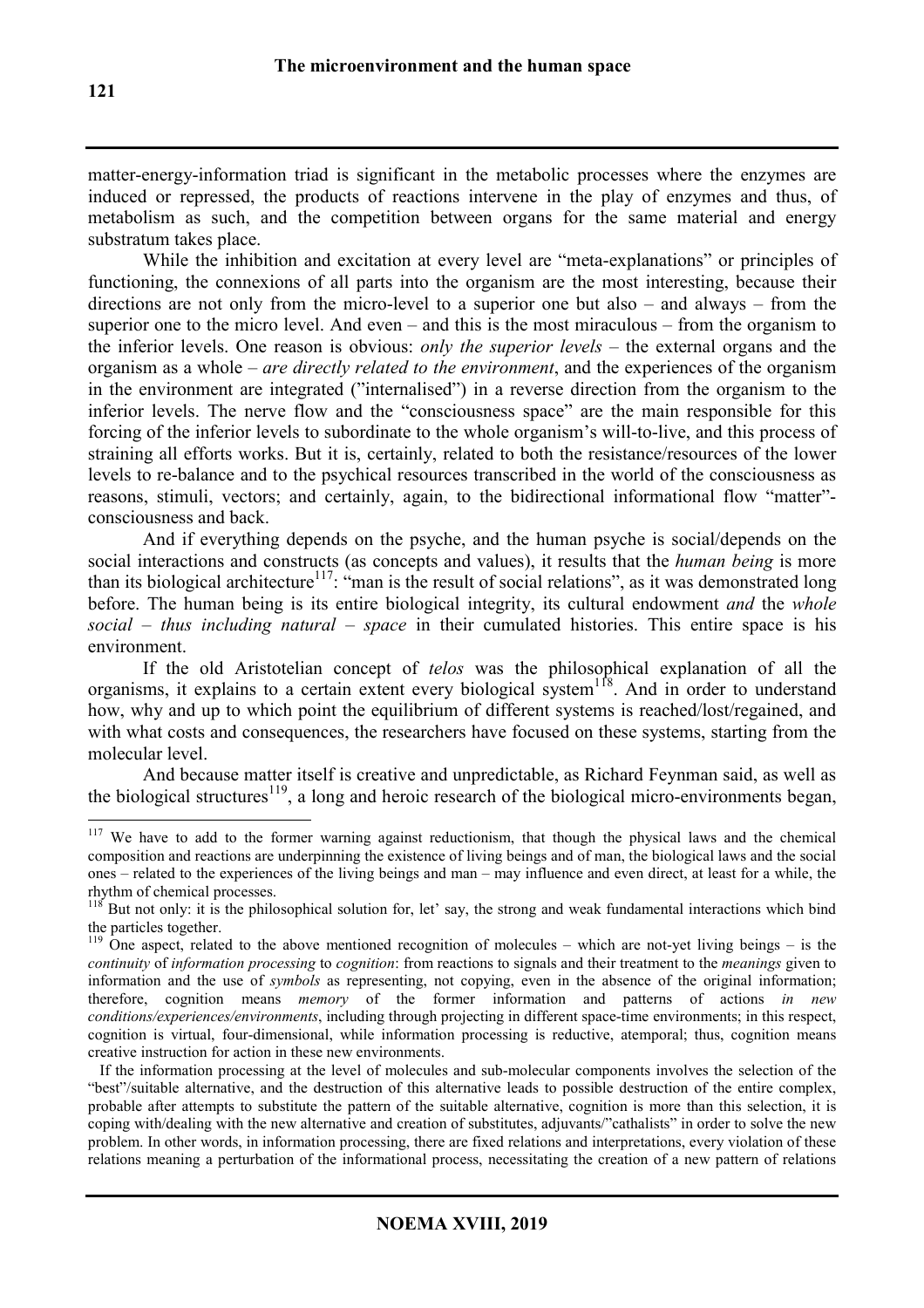these micro-environments being just the *structures of relations* inquired *starting from core elements*. The objectives were/are how the functions and adjustments take place within the microenvironments and if and how the consequences of these relations challenge the structures already established.

# **11. …and its micro-surroundings**

Nowadays, the molecular biology and the micro-environment approach are in the moment when they still discover the functions and adjustment of the elements in their circumscribed spaces (for example, the cellular signalling, the functions of proteins and their transportation, the behaviour of sub-molecular organelles). Actually, the systems – let' say, the protein molecules and their atoms – are not isolated since they function. In this respect, the micro-environment is the small surroundings of one single organ/structure. There are micro-environments not only of cells, but also of parts of the cell. At the same time, as the models of the functioning of the micro-environments become reliable<sup>120</sup>, new correlations and elements are added as new problems (see the research of extra-cellular proteins and the recognition of cellular interactions). The micro-environments change and enlarge. And first of all: because the living beings live in an *open* space where the sun is the source of energy allowing their internal productive relations (of photosynthesis, for example). The micro-environments are used – letting aside ecology as such – through the integration of organs and functions, and even of organisms in their own surroundings or in changing ones, even in changing environments. At this level, the micro-environment is the *Umwelt* of an organism. The change of the *Umwelt* leads to the change of appearance and habits of animals, just because of their different experiences<sup>121</sup>: this is epigenetics.

Or, the object of research is no longer the individual living structure/or even being, but a population/species: related to climate or geographical surroundings<sup>122</sup>, or as members of the same species – related to the chemical signals, as well as to the genetic data differentiating them according to pre-established functions, or to the new stresses of the environment; or related to the

from without; in its turn, cognition means only formal fixity, but it depends on the using of this formal fixity according to virtual alternatives (imagination based both on memory and meanings related to the new context). Finally here, information processing is participation to the objective order; cognition is an active creation of different orders.

Anyway, for the "cognitive" aspect of pre-living structures (the recognition of molecules etc.) – but the author does not discuss the discontinuity information processing-cognition – see the excellent Ladislav Kovàč, "Life, chemistry and cognition: Conceiving life as knowledge embodied in sentient chemical systems might provide new insights into the nature of cognition", *Embo Reports*, 2006, June, 7 (6), pp. 562-566.

Also, for the understanding of *information* processing as *energy* creation (for further superior processing) in living beings, see Jacques Monod, *Le hasard et la nécessité. Essai sur la philosophie naturelle de la biologie moderne*, éditions du Seuil, 1970.

But do not forget the reverse process, of *energy* creation as a basis for the development of *informational* structures like that of human culture.

However, for life the energy storage – this meaning also information storage – is as important as the flux and transformation of energy.

<sup>120</sup> See Sachi Fujimori, "The 'Ecology' of Cancer: Studying the 'Soil' that Enables the Disease to Thrive", *Disruptive Science*, Jul 03, 2018.

<sup>&</sup>lt;sup>121</sup> See T. Kimchi, and J. Terkel, "Spatial learning and memory in the blind mole-rat in comparison with the laboratory rat and Levant vole", *Animal Behaviour*, 61 (1), 2001, pp. 171-180.

<sup>&</sup>lt;sup>122</sup> Arun Chettri, Saroj K. Barik, Harendra N. Pandey, & Mark K. Lyngdoh, "Liana diversity and abundance as related to microenvironment in three forest types located in different elevational ranges of the Eastern Himalayas", *Plant Ecology & Diversity*, Vol. 3, Issue 2, 2010, pp. 175-185, https://doi.org/10.1080/17550874.2010.495140.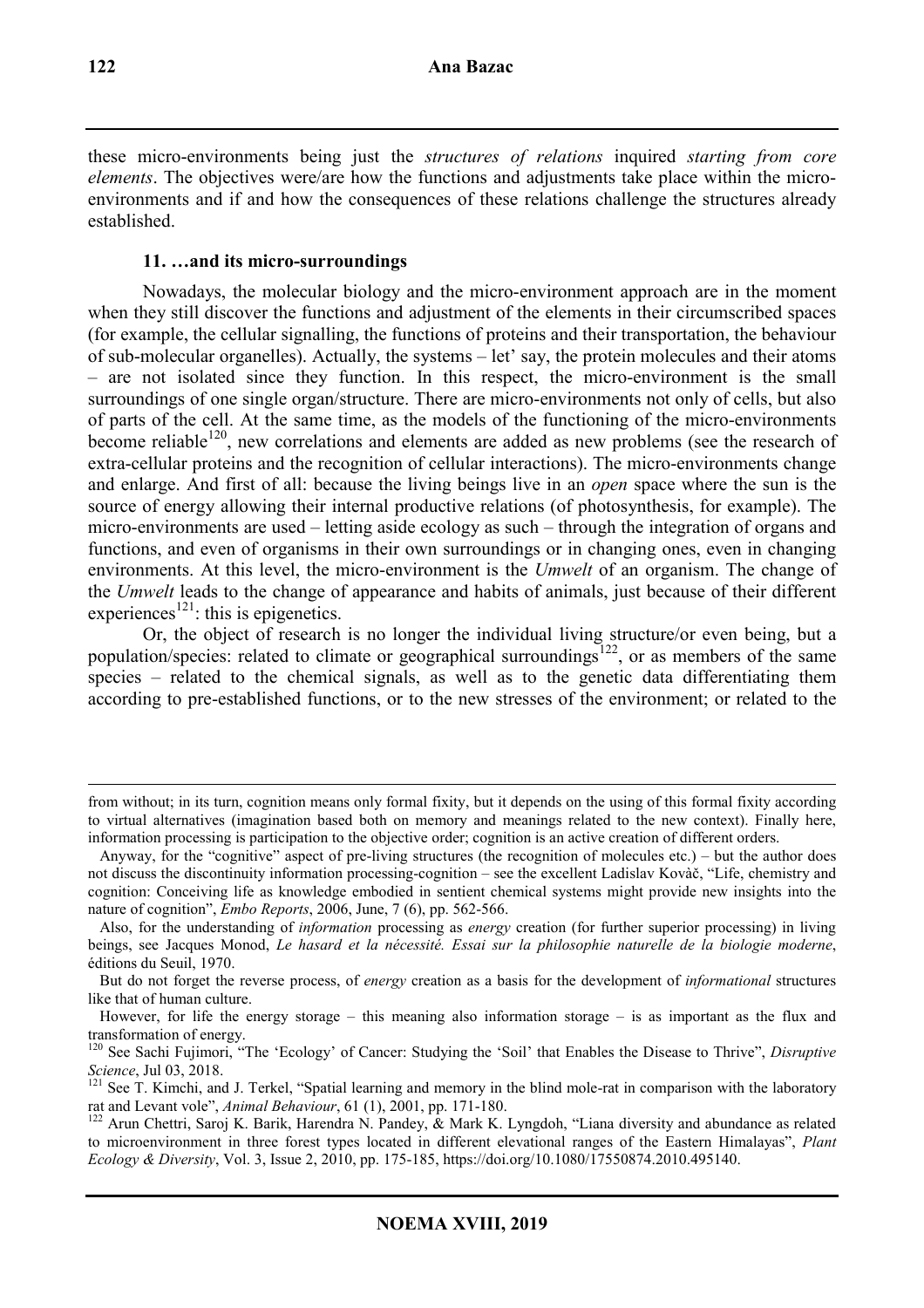symbiotic relationships with other species in their environment, or related to the change of  $environment^{123}$ .

Or, one scrutinises the different types of coexistence in the same *biota* of two or more species etc. They form *biomes* where "adaptation as a never-ending multilevel hierarchical process of individual-, population- and community-level adjustments to a constantly changing environment" occurs and shows the phenotype plasticity limits, with genotypes proliferation<sup>124</sup> but – pay attention  $-$  in different time intervals for different species<sup>125</sup>. In this respect, the topics are the *microclimate* – climatic variable in small places – and *microhabitat*s, as sites for one or few individuals from the same or different species<sup>126</sup>. The models created after micro-environments explain the functions and adjustments at this level, but *all the micro-levels are encapsulated one in the other*, *all the aspects combine* and, because we experience the influence of the imbalances of the entire environment of the Earth on all the micro-environments, the same analytical inquiry (climate etc.) was deployed on macro-environments<sup>127</sup>. But while the research of micro-environments – besides responding to the passion and curiosity of researchers – has practical applications and thus is lucrative, benefiting from a generous financing, the research of macro-environments is seen with positive appreciation only if it helps/is subordinated to political purposes. If the whether forecast helps the army, it is respectable. If the same forecast pertains to the larger research about the general environmental crisis/the influence of the whole on the parts and thus it strongly suggests the transformation of its anthropogenic cause, it is minimised and ridiculed.

However, both the micro-environments and the macro-environments highlight the same process of cardinal importance: the *tolerance breaking*, the threshold between the possibilities of homeostasis/balance *and* a paroxysmal moment when these possibilities seem to be over. In this moment, new stressors enter in relation with/within the system and, because the system could not integrate them / it was not possible for the system to get used to these new phenomena – and because the *resulted state of the system is just that of accumulation of harmful phenomena not integrated/not fully integrated within it*, though *as there are many causes of imbalances, so are many ways to correct/compensate them –* the new stressors added to this accumulation can play the role of the drop that causes the glass to reverse. And although it is about a quantity – but, certainly, the stressors may be qualitatively new, as radioactivity – it becomes a quality threatening the system whose response is deregulated.

 $\overline{a}$ <sup>123</sup> Menachem Goren, Gregory Lipsky, Eran Brokovich and Avigdor Abelson, "A 'flood' of alien cardinal fishes in the eastern Mediterranean - first record of the Indo-Pacific *Cheilodipterus novemstriatus* (Rüppell, 1838) in the Mediterranean Sea", *Aquatic Invasion*, 5, 2010, Supplement 1: S49-S51; Trevor C. Lantz, Steven V. Kokelj, Sarah E. Gergel, and Greg H.R. Henry, "Relative impacts of disturbance and temperature: persistent changes in microenvironment and vegetation in retrogressive thaw slumps", Global *Change Biology*, 15, 2009, pp. 1664–1675, doi: 10.1111/j.1365-2486.2009.01917.x; Benjamin Blonder, Rozalia E. Kapas, Rebecca M. Dalton, Bente J. Graae, Jacob M. Heiling, Øystein H. Opedal, "Microenvironment and functional-trait context dependence predict alpine plant community dynamics", *Journal of Ecology*, 106, 2018, pp. 1323-1337, DOI: 10.1111/1365-2745.12973.

<sup>124</sup> See Adrian A. Smith, "Prey specialization and chemical mimicry between *Formica archboldi* and *Odontomachus* ants", *Insectes Sociaux*, 2018, pp. 1-12; L. R. Peckre, C Defolie, P.M. Kappeler, C. Fichtel, "Potential self-medication using millipede secretions in red-fronted lemurs: combining anointment and ingestion for a joint action against gastrointestinal parasites?", *Primates*, 2018, doi: 10.1007/s10329-018-0674-7.

<sup>125</sup> Edmundas Lekevičius**,** Michel Loreau**,** "Adaptability and functional stability in forest ecosystems: a hierarchical conceptual framework", *Ekologija*, Vol. 58, No. 4, 2012, pp. 391–404.

<sup>&</sup>lt;sup>126</sup> Vitek Jirinec, Robert E. Isdell, Matthias Leu, "Prey availability and habitat structure explain breeding space use of a migratory songbird", *The Condor*, 118 (2), 2016, pp. 309-328.

<sup>&</sup>lt;sup>127</sup> There are different sizes of macro-environments. The location and the problems of the interdependencies of species etc. are the choice of researchers.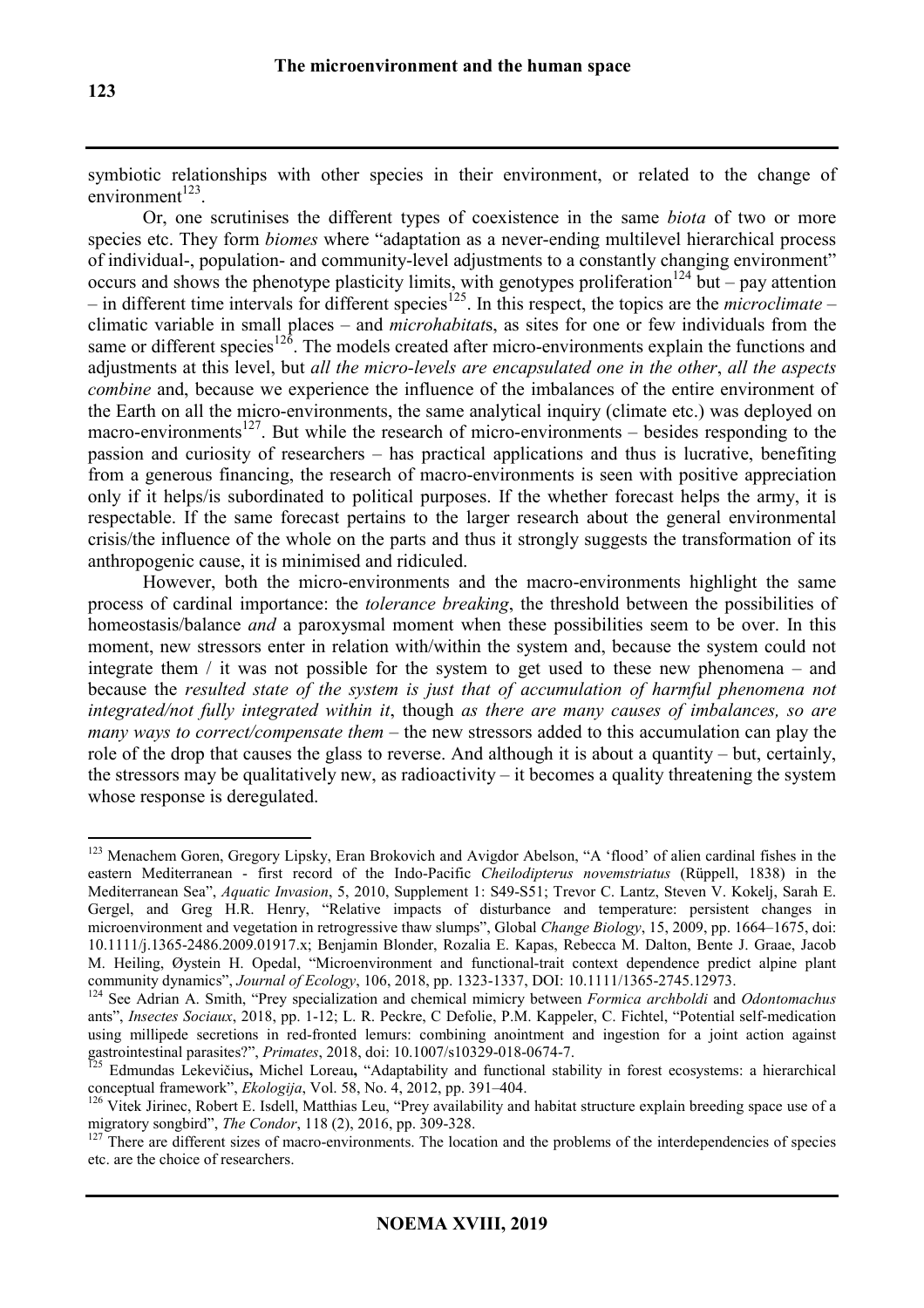As we know, the micro and macro-environments of non-human living beings was definitely shaken by the human species' march: from the beginning and, certainly, nowadays<sup>128</sup>. And thus, the environments as such were conceived of as both *nature* and *people and social relationships*<sup>129</sup>.

# **12. Epistemology of the approach of the human space**

We have to remind the dominant pattern of thinking about human affairs, because otherwise it's difficult to understand that *though many problems are already known with all the scientific credentials*, the general policies are deployed *as if* no one would know nothing, and the only logical way to assure the human existence would be the agglomeration of new theoretical "introductions" in.." near the continuation of usual harmful practical strategies.

The dominant pattern means:

- the separation of the *individual* from the human *species*, and the corollary separation of the humans from the living beings, as well as from all the material and spiritual resources of this species;
- as a conclusion from the above aspect, the *ignorance of all the interdependencies* related to humans,
- and the continuation of the *old* standpoint that everything that exists would be only to serve, abstractly said, the humans, but concretely, some humans;
- the implicit conclusion, leading to the attitude towards the existential crisis of nature, i.e. of the crises of living beings and the whole inorganic milieu: "they are objective", thus people should bear them – as the "new normal" – and confront them *as if* they would be inevitable;
- the dominant viewpoint of the individual against everything and all manifests also through the *separation* of the individual *rights* from the *responsibilities*<sup>130</sup>;
- the *simplified* view about the individual and the humans reducing it/them to the material satisfaction: *as if* the human being would be only an animal, lacking transwellbeing and trans-individual purposes $131$ ;
- the simplified view generated the privileging of the *individual identity* without any connection to the identity of the human species, or even the covering of the species identity by biological aspects of individual identity;
- the above separation and reductionism manifest through the *rupture between the individual and the social*: the individual identity is never social according to the reductionism pattern;

<sup>128</sup> Nicole L. Boivin, Melinda A. Zeder, Dorian Q. Fuller, Alison Crowther, Greger Larson, Jon M. Erlandson, Tim Denham, Michael D. Petraglia, "Ecological consequences of human niche construction: Examining long-term anthropogenic shaping of global species distributions", *Proceedings of National Academy of Sciences of the USA*, 2016 Jun 7; 113(23), pp. 6388–6396, doi: 10.1073/pnas.1525200113; however, with all the bad changes introduced by agriculture, until the (capitalist) industrial revolution, the climate zone was safe, see Jos Hagelaars, *The two epochs of Marcott*, https://ourchangingclimate.wordpress.com/2013/03/19/the-two-epochs-of-marcott/; but see also Yinon M. Bar-On, Rob Phillips, and Ron Milo, "The biomass distribution on Earth", *Proceedings of National Academy of Sciences of the USA*, June 19, 2018 115 (25) pp. 6506-6511; published ahead of print May 21, 2018 https://doi.org/10.1073/pnas.1711842115.

<sup>&</sup>lt;sup>129</sup> Koos Neefjes, *Environments and Livelihoods: Strategies for Sustainability*, Oxfam GB, Practical Action Publishing, 2000.

<sup>130</sup> But responsibility is both individual and collective, towards the human *species* as such, and not just for those close to me.

<sup>131</sup> But the quiddity of man is just its reasoning according to *values* and just the *coexistence of individual and species purposes*; and the reduction to material consumption is not "specific to the human nature" but, on the contrary, is the result of the old scarcity and the new capitalist education.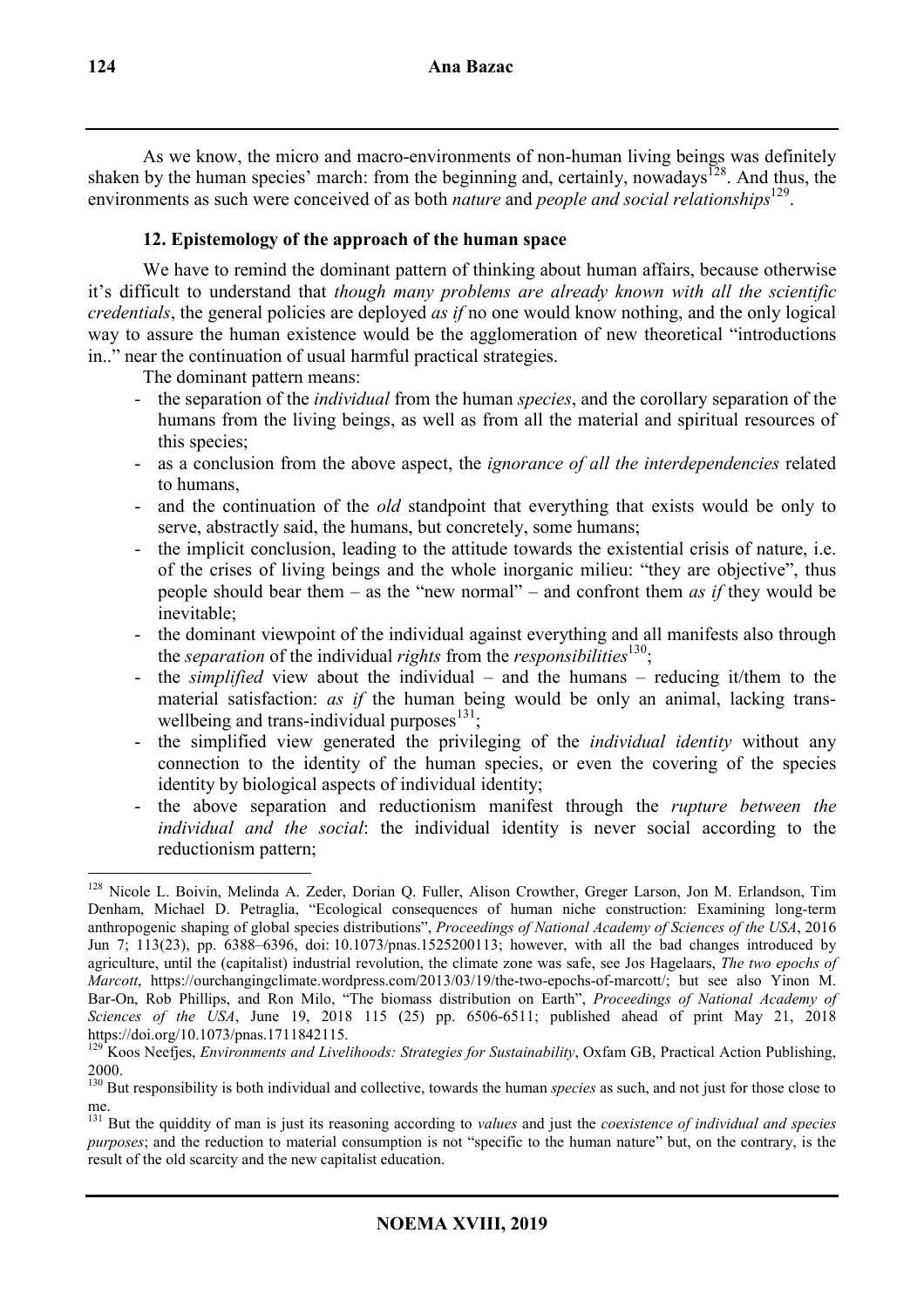- as a result of the a- and anti-social reductionism, the models of the individual' situation and the world are conceived of as *static* and absolutely *exterior to the real functioning* of the vital and social processes. Here the models are not ideal projections but "realist" descriptions: but they are false because either they do not include the inherent contradictions of every process or they conceive of some contradictions only as "unnatural", exterior to the described phenomena and rather put by the "enemies":
- this is the reason of description of things in an absolute Manichaean manner: *as if* there always would be only two alternatives: the "good" one following from the simplified image about the world "or" that suspect from this standpoint; but there always are *three/many/ alternatives to the existing simplified pattern*;
- therefore, *Manichaeism* is the manner to treat both the individual and the environment;
- Manichaeism appears even as *separation* between politics and economics: the dominant including in number – "political analysts" absolutely ignore the economic logic, *as if* in reality economy and politics would even be separated  $132$ ; as a result, the political analysis is always subordinated to the dominant individual and a-social identity that ignores/rejects the rights-duties and individual-social interdependencies and the social and long-term consequences of the *hic et nunc* individualism; this is the reason of the official rejection of any alternative to the present official way of life;
- and a subsidiary form of above Manichaeism is the false dominant image that the financial system would be *autonomous* from the real economy and hence the financial regulations would suffice to halt the critical problems of the real economy; but as it is proven, they do not solve but, on the contrary, they amplify the absurd imbalances of the economic system; the tenet of the present financial paradigm – the play of exchange-values (so including financial means) would "invisibly" regulate the economic logic – is thought to being able to avoid the change of the economic rationale toward the creation of *usevalues*;
- finally, the human space i.e. the whole space having human significances is decided *exclusively* according to the dominant power relations paradigm; this paradigm avoids the multiple and deep interdependencies (for example showing the necessity of *economical* measures, but not saying a word about the military waste and the military consumption of space in an aberrant manner); letting aside the *selectivity* of *the decisions in the frame of this paradigm, they are neither preventive and nor anticipative*, but are only *post* crisis, when the agglomeration of malignant facts are too dangerous politically and even economically; consequently, the *precautionary* principle – indicating the necessity to inquiry all the results of a decision, of both its theoretical rationale and its potential practical implementation, *before* transforming it into a policy – is not welcomed by this paradigm<sup>133</sup>; the example of the *externalisation of damages* by the individual profit deals,

 $\overline{a}$ <sup>132</sup> But they are not. See only Israel Shamir, *House Niggers Mutiny*, August 22, 2019, http://www.unz.com/ishamir/house-niggers-mutiny/.

<sup>&</sup>lt;sup>133</sup> See only Kay Van Damme, Lisa Banfield, "Past and present human impacts on the biodiversity of Socotra Island (Yemen): implications for future conservation", *Biodiversity Conservation in the Arabian Peninsula. Zoology in the Middle East*, *Supplementum* 3, 2011, Heidelberg, Kasparek Verlag, pp. 31–88. Or – a phenomenon experienced in Socotra, too – in order to develop market relations, highways are constructed – but not electrical railways – for n polluting trucks destroying the habitats of the last virgin forests*: Aimed at linking communities, Malaysian highway may damage forests*, 23 August 2019, https://news.mongabay.com/2019/08/aimed-at-linking-communities-malaysianhighway-may-damage-forests/.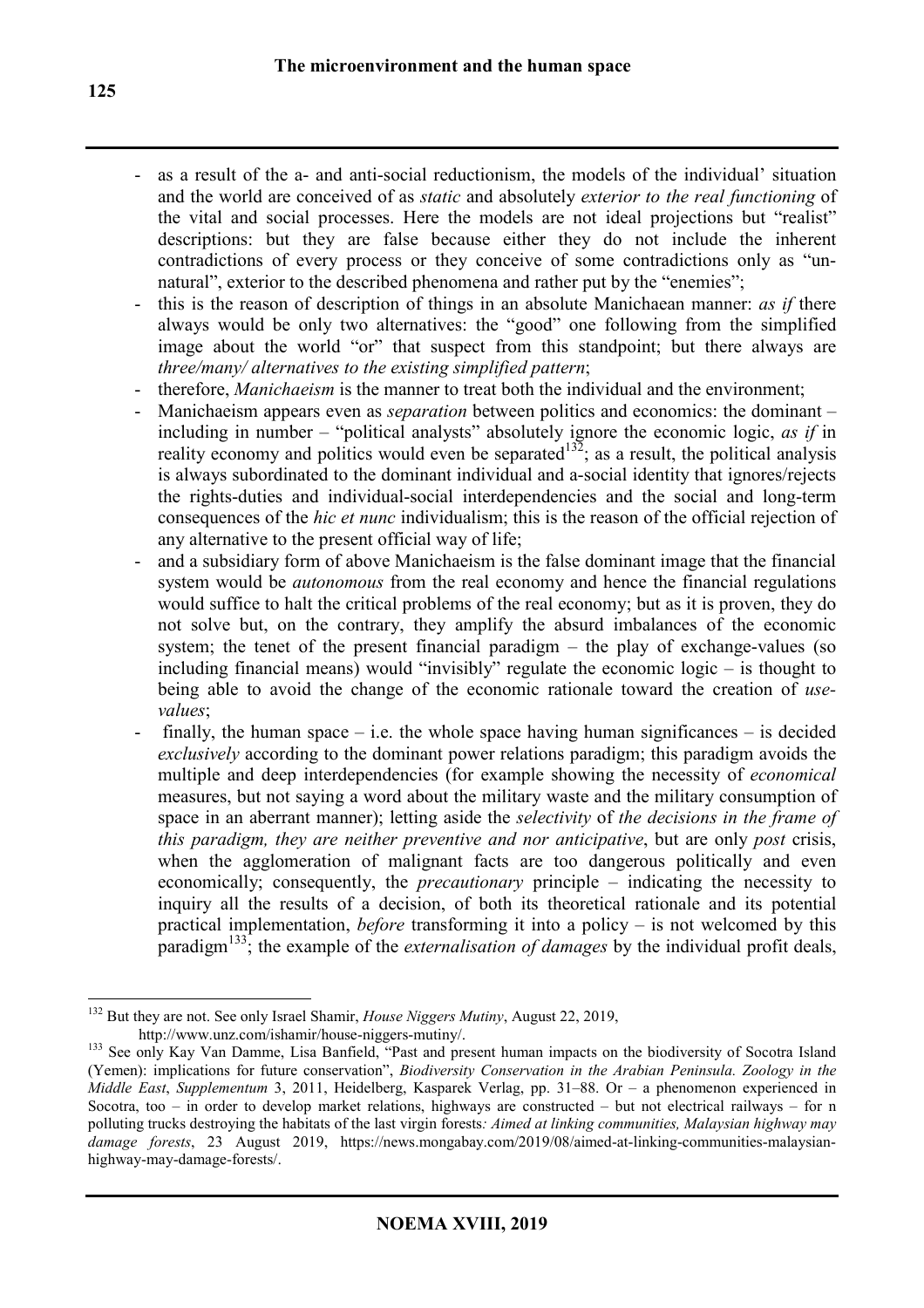including the externalisation of damages in the natural environment, pertains just to this paradigm<sup>134</sup>.

## **13. The human space**

First of all: knowledge – and, here, the knowledge of space – is not neutral, not timeless and not a-spatial. Neither the epistemological knowledge is so. *It cannot be taken out of the social practices*.

Then, on the one hand, the human space is the world of artefacts or culture. On the other hand, it is scratchy and speckled. In the same geography we have many different ones: space of more or less affluence, but also space emptied from human significances and generating the march towards the shrinking of intelligence, since intelligence is just the capacity to connect significances and to imagine on the basis of connections. Thus, the empty space is a "space of boredom"<sup>135</sup>. Dryly: because culture is social, it is not enough to speak generally about the social characteristic of culture: "every society - and hence every mode of production with its subvariants (i.e. all those societies which exemplify the general concept) produces a space, its own space"<sup>136</sup>.

People were educated to not being interested about the human terrestrial space. When special institutes for space research were founded – as, for example, the one from Brazil, *Instituto Nacional de Pesquisas Espaciais* – they were devoted to atmospheric and cosmic space: as if even nowadays the humans would be terrified in front of the terrestrial space<sup>137</sup> and would be seeking for another haven.

What is the most obvious and worrying is that (not only in the general representation) the human space is something huge divided in more or less small spaces of different sizes. The problem is how can the humans manage their entire space since the management itself is separated according to the division of space? The theoretical modern answers ranged from the *absolute negation of the reason of this general management* to the *negation of its possibility as such* and to the *definition of this general management as the simple sum of management of the separated spaces*. The modern

<sup>&</sup>lt;sup>134</sup> See Mazin Qumsiyeh, Anton Khalilieh, Issa Musa Albaradeiya, Banan Al-Shaikh, "Biodiversity Conservation of Wadi Al-Quff Protected Area: Challenges and Opportunities", *Jordan Journal of Natural History*, Special Issue, 1, 3, 2016, pp. 6-24, showing the fragmenting and destruction of habitats through the use of pesticides, over-extraction of water, over-grazing by domestic animals, building development, extensive wood-cutting, road splitting the area (AB, like in Socotra), artificialising activities (recreational but also agriculture); or Mazin Qumsiyeh, N. Khlaif, "Genotoxicity of recycling electronic waste in Idhna, Hebron district, Palestine", *International Journal of Environmental Studies*, 73, 2016, pp. 1-9; or Z.S. Amr, E.N. Handal, F. Bibi, M.H. Najajreh, M.B. Qumsiyeh, "Change of Diet of the Eurasian Eagle Owl, *Bubo bubo*, Suggests Decline in Biodiversity in Wadi Al Makhrour, Bethlehem Governorate, Palestinian Territories, *Slovak Raptor Journal*, 10, 2016, pp. 75-79.

But also, the huge pollution of oceans outside national jurisdiction: Vanessa Baird, "Who Owns the Sea?", *Global Research*, September 20, 2019, https://www.globalresearch.ca/who-owns-sea/5689740.

<sup>&</sup>lt;sup>135</sup> Bruce O'Neill, *The Space of Boredom. Homelessness in the Slowing Global Order*, Durham, Duke University Press Books, 2007. Letting aside the illustration of this type of space – that may well function as a model – the problem of boredom, but in/rather, *for* a different (geographical, social and theoretical) space, was analysed by Martin Heidegger, *The Fundamental Concepts of Metaphysics: World, Finitude, Solitude* (1929-1930/1983), Translated by William McNeill and Nicholas Walker, Bloomington and Indianapolis, Indiana University Press, 1995. <sup>136</sup> Henri Lefebvre, op. cit., p. 31.

<sup>137</sup> It's interesting that the Latin word for land/earth – *terra, ae* – is cognate with the verb *terreo, ere*, to terrify, to frighten. But their root, from Greek, is *teras*, monster, extraordinary (intelligent), while *terastis* is enormous, and *terma*, end. When the humans began to conceive the *general* space as endless land or as Earth (and not the particular country or region), have they not transposed in this concept their old experiences related to the undefined space that comprised them and their places, but was unknown, terrifying?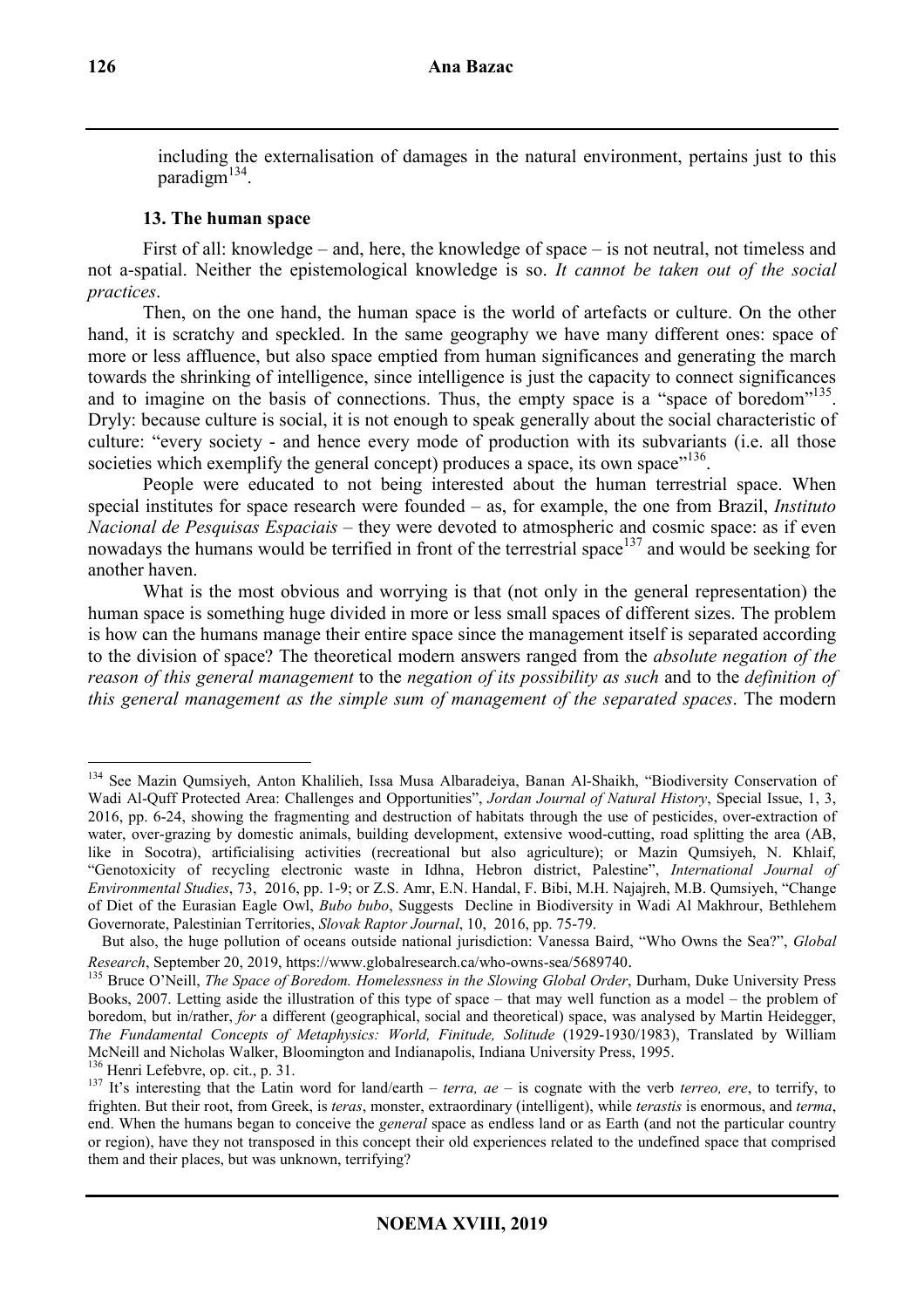praxis was consonant with these answers. The result was the general destruction of the human environment, as well as of many of its portions, including many cultural spaces.

However, let's not forget: both the theoretical answers and the practical manners were/are the result of the power relations/the *domination-submission relations*. And because the social – here, the power – relations were/are historical, both the *theoretical answers and the practical manners should be understood in their historicity*.

At least from the 70s of the last century, the main watchword of the treatment of the human space was "the tragedy of the commons", i.e. the idea of the counter-productive management of assets when they are common property. The "demonstration" was based on the individual greed that would maximise the individual shares on the expense of the common property shared with others. Actually, the history of the commons (pasture, forest, water) in the ancient and Middle Ages villages shows a very strict use of the commons, decided by communal councils in order to both assure the needs of peasants and the preservation of commons for further common use. The individual greed grew with modernity and was the liberal and neo-liberal argument against the public property and against the public goods, in order to privatise them.

It is not the place to refer to the results of the neo-liberal policies of attack to public goods and of their privatisation<sup>138</sup>. But we have to remind the scientific demonstrations related to the *management of commons without the overexploitation and depletion of resources and the ecological imbalances*<sup>139</sup>. In this way, since the systems are interpenetrated or even integrated one in the other, we *can not consider only islands of self-governance and production controlled locally*<sup>140</sup> as the way to "the commons". These islands may well exist in the general system opposing the commons and, sooner or later, they are over-flooded by this general system.

In fact, if we want to explain in a humorous manner the non-contradiction between cooperative behaviour and the long-term survival, the example of some microbes – although no example is a demonstration – is special<sup>141</sup>. The researchers have combined mathematical models and ecological observation and manipulation of the behaviour of *Saccharomyces cerevisiae*  microbes; normally, these ones metabolise sucrose in a "public" manner, namely in their exterior and thus they offer to the other microbes "free" products of metabolism. Through manipulation, two more types of microbes have been created: one of private metabolism, exclusively internally, and other of cheats, feeding exclusively from the products leaved by the native microbes. But although for short-term the privates overwhelmed the population of natives and cheats, for long term they proliferated and then declined (even through biological processes), because the sucrose was finite. Therefore, the "public" management seems to be non-economical, imperfect, but in the long run efficient, while the private one, though apparently economic/"rational", for the long term it is suicidal.

<sup>138</sup> See only EWG Original Research: Curt DellaValle, *Rethinking Carcinogens: New View of Cancer Development focuses on Subtle, Combined Effects*, Washington DC., EWG, 2015; the recent UN Report IPCC *Special Report on Climate Change and Land*, https://www.ipcc.ch/site/assets/uploads/2019/08/SRCCL-leaflet.pdf.

<sup>139</sup> Elinor Ostrom, *Governing the Commons: The Evolution of Institutions for Collective Action. Cambridge, UK: Cambridge University Press*, 1990.

<sup>&</sup>lt;sup>140</sup> As was the image provided by David Bollier, *Think Like a Commoner. A Short Introduction to the Life of the Commons*, Gabriola Island: Canada, New Society Publishers, 2014.

<sup>141</sup> Richard J. Lindsay, Bogna J. Pawlowska, Ivana Gudelj, "Privatization of public goods can cause population decline", *Nature Ecology & Evolution,* volume 3, 2109, pp. 1206–1216.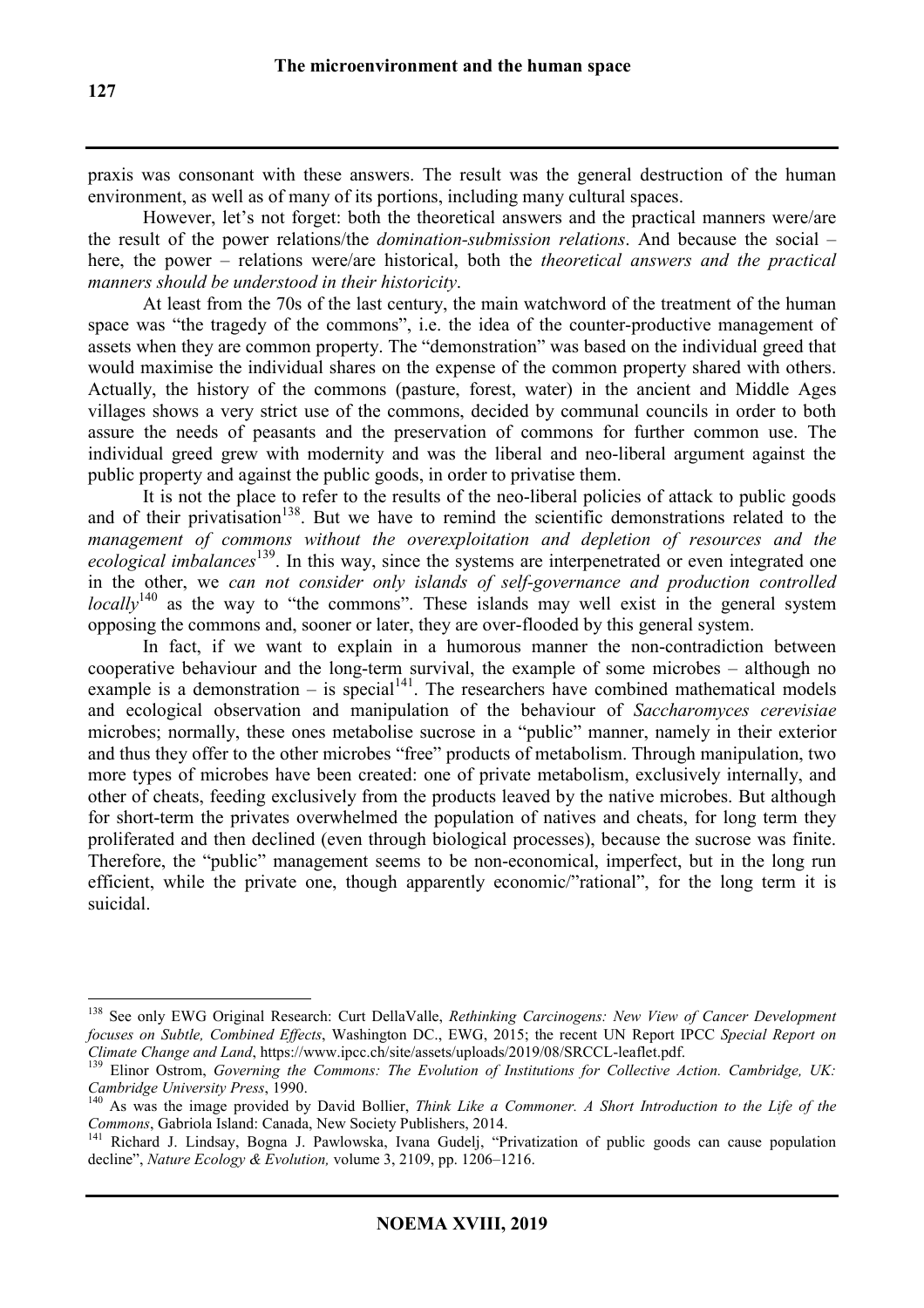Certainly, we must keep the proportions $142$ . Though similar to microbes by their tenacity, the humans are not microbes (at least, that's how they like to imagine). If the meanings of space are human – if we consider the development of consciousness – the humans have something that other beings from Terra do not have: *responsibility*. But if this responsibility is weak<sup>143</sup> since its results in the imbalances of nature are so huge, the cause is not a general and indefinite guilt of humans, but the dominant power relations. These relations construct a *mutant* space<sup>144</sup>, deconstructed and opposed only by knowledge. The sustainability of humans-nature relationships is not considered with the tools given by science, but: a) is subordinated to the private profit and b) is postponed. The most important tools given by the present science are those related to the modelling of the humansnature relationships parameters and the deduction of practical actions based on the newest and most fruitful concepts<sup>145</sup>. But these tools *are not used*, *or insufficiently used*.

People were taught to not care about the space that is outside their home or region. But from only a couple of years many of them have become very concerned<sup>146</sup>. The big problem is that some ones do not conceive of the problems of space in a holistic way, while others do not understand that for a holistic solution, the former half measures do not work at all<sup>147</sup>.

The result is the *domination of the irrational*, i.e. of *ignorance of/indifference towards the general consequences of a human fact* thought to be efficient for individual or private ends. For example and applying all the above mentioned epistemological shortcomings, for the change of the

 $142$  Letting aside the message of this phrase, the proportions are very important: in biology and in the human behaviour. See Patrick Tort, *L'Intelligence des limites. Essai sur le concept d'hypertélie*, Paris, Gruppen, 2019.

<sup>&</sup>lt;sup>143</sup> On the one hand, responsibility is weak because people are not aware/ not educated to be aware and thus they do no longer remember the right relationships with nature; on the other hand, the existing ecological laws proved to be false and inefficient. Thus, new laws and new consciousness of rights to protect nature are necessary: Mary Christina Wood, *Nature's Trust: Environmental Law for a New Ecological Age*, Cambridge University Press, 2013.

<sup>144</sup> Atif Akin with Hillit Zwick, *Mutant Space*, *CTheory,* New York, November 2016.

<sup>145</sup> See for example, Josef Zelenka and Jaroslav Kacetl, "The Concept of Carrying Capacity in Tourism", *Amfiteatru Economic*, Vol. XVI, No. 36, May 2014, pp. 641-654. Also Yufeng Zhao and Lei Jiao, "Resources development and tourism environmental carrying capacity of ecotourism industry in Pingdingshan City, China", *Ecological Processes*, 8(7), 2019, https://doi.org/10.1186/s13717-019-0161-0; but also the challenging Mehdi Marzouki, Géraldine Froger and Jérôme Ballet, "Ecotourism versus Mass Tourism. A Comparison of Environmental Impacts Based on Ecological Footprint Analysis", *Sustainability*, 4, 2012, pp. 123-140; doi:10.3390/su4010123.

<sup>146</sup> Moira Fagan and Christine Huang, *A look at how people around the world view climate change*, April 18, 2019, https://www.pewresearch.org/fact-tank/2019/04/18/a-look-at-how-people-around-the-world-view-climate-change/;

David Graeber, *If Politicians Can't Face Climate Change, Extinction Rebellion Will*, 21 May 2019*,*  http://www.cadtm.org/If-Politicians-Can-t-Face-Climate-Change-Extinction-Rebellion-Will.

 $147$  See the divergence between a "conciliatory ecology" of some ecological reforms but by keeping the present logic of consumer capitalism's growth based on exchange-value for private profit, and on the other hand, the *radical* ecologies. However, the problem is that, if the former has no global results, the latter offer both the solution of "self reliant producers" – however, something more reasonable than the long time interval of "energy transition" and state policies postponing the reforms at least for 2030 – but also the remark that *there is no time* from the standpoint of the ecological crisis to wait until new and new self reliant producers add to a global movement (see David Holmgren, *Crash on Demand; Welcome to the Brown Tech World*, December 2013, pp. 1-24, pdf); on the other hand, there are "radicals" who conceive the non-selective destruction of the present civilisation or the contribution to the explosion of a new global economic crash as the only manner to apply an ecological transformation. But both the "'moderate" reformist ecologists and the "radicals" ignore that *only the transformation of property regime worldwide will preserve – in an ecologically selective manner – the achievements of the present civilisation without generating chaos and sufferings; and that this transformation can no longer be "gradual"*.

An example of fragmented, reformist image about the solving of problems – but *in this image the problems of nature are separated from the social problems which are "first"* and which *are seen only in a narrow manner* – is *Acte 41 des Gilets jaunes: le G7 en ligne de mire, Rodrigues et Boulo chez les Insoumis*, 26/08/2019, http://www.defenddemocracy.press/31007-2/: "your proposition of regime change is very scary. Or if we obtain the citizen initiative referendum, it's as if/in fact a regime change, Macron leaves definitely".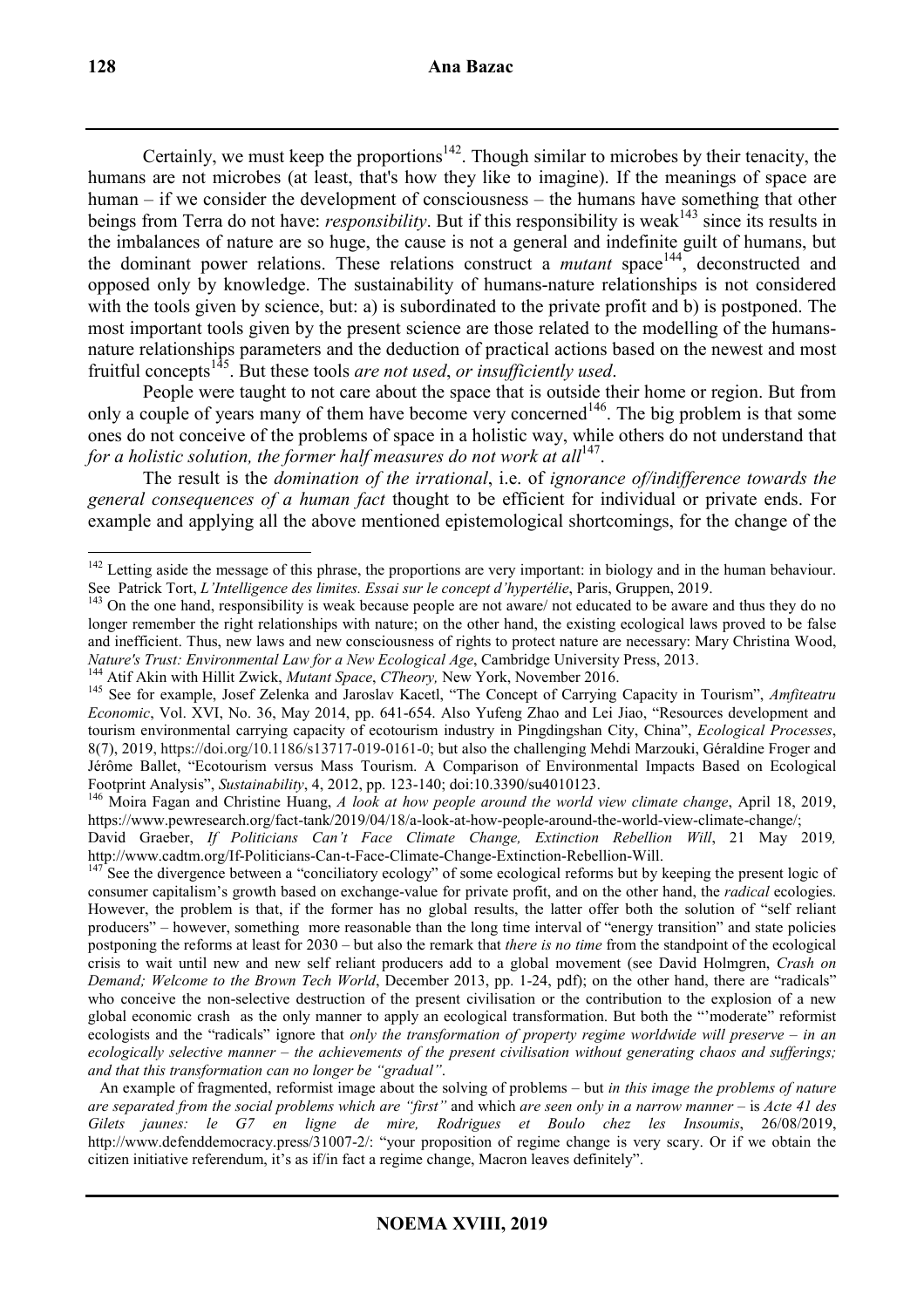political regime in Yugoslavia in 1999 there were bombardments with 200 Tomahawk missiles, for the regime change in Iraq in 2003 – more than 800 of such missiles, and for the regime change in Libya in 2011 – more than 120, *every time together with many other weapons* (including carrying depleted uranium). The regime changes took place, but nature was devastated and the population condition has dramatically worsened from all the viewpoints excepting the one of installation of "friendly" regimes to the attacking powers. Or, from a standpoint, the struggle with pollution has in view volunteers gathering the waste from different places, refraining to use the airplane and turning off the light for a symbolic hour; but on the other hand, the military waste expands, including through military exercises and arbitrary bombing of large human and natural habitats<sup>148</sup> and the volunteers/ members of accepted environmentalist organisations do not say a word about that.

Or, though there are no counter-arguments to the medical theories proving the malignant role of tobacco, the world tobacco companies still insist for state subventions (as in Romania), for boosting the tobacco consumption and for their fusion in order to keep their power; and although the public transport, including the railway, is unanimously demonstrated by scientists that it is the ecological solution towards the individual cars and trucks, the world auto companies still impose these individual ways of transport, including the construction of express highways.

Or, the fires in forests and (almost) wild spaces *sine qua non* for the Earth's survival – as in Amazon, Greece, Siberia – *are not prevented* nor are they put out because either they are not private or "cost too much". But the fires are related to the privately initiated *deforestation*<sup>149</sup> – as in the primitive extensive economies – in order to have new space for lucrative activities: though no one would deny nowadays the destiny of humankind to being "on the same boat"<sup>150</sup>.

Or, although science means freedom of scientific information just for increasing the role of scientific communities in the judgement of research and thus in its progress – and IT assure an unimaginable access to information – the fight for "intellectual property" (and the subsequent (huge) profits) hinders the information freedom and fragments information.

Or, the states – and first, just the above attacking powers – have debts which are more and more unsustainable; but they spend their money in a dement armaments race. Or, though every one speaks about the necessity to treat the resources in an economical manner, the official key of the economic progress is just the absurd waste of resources, including through the fuelling of unnecessary consumption<sup>151</sup>. Or, though the states were forced by the agglomeration of ecological dysfunctions to put some barriers (laws, official regulations) against them, that even they violate, when not simply ignore those barriers: worsening the situations and generating a space of "no" man's land" everywhere, namely a space without rules<sup>152</sup> and thus, without any defence of nature

<sup>&</sup>lt;sup>148</sup> See that even the deep sea animals, because feed on food from the surface, contain carbon-14 from the nuclear tests conducted in the 50s. Ning Wang, Chende Shen, Weidong Sun, Ping Ding, Sanyuan Zhu, Wixi Yi, Zhiqiang Yu, Zhongli Sha, Mei Mi, Lisheng He, Jiasong Fang, "Penetration of Bomb<sup>14</sup>C into the Deepest Ocean Trench", *Geophysical Research Letter,* 8 April 2019, https://doi.org/10.1029/2018GL081514.

<sup>&</sup>lt;sup>149</sup> Daniel C. Nepstad, Claudia M. Stickler, Britaldo Soares-Filho, and Frank Merry, "Interactions among Amazon land use, forests and climate: prospects for a near-term forest tipping-point", *Philosophical Transanctions B*, *Biological Sciences*, of Royal Society, London, 363(1498), 2008, pp. 1737–1746.

<sup>150</sup> But this world interdependence is seen today also through non-scientific, political (imperialist) lens: see *Who Will Save the Amazon (and How)?*, August 5, 2019, https://foreignpolicy.com/2019/08/05/who-will-invade-brazil-to-savethe-amazon/ (It's only a matter of time until major powers try to stop climate change by any means necessary).

<sup>&</sup>lt;sup>151</sup> See that the health of the economy is considered to be determined by the "consumer sentiment".

<sup>152</sup> See only *A Federal Ban on Making Lethal Viruses Is Lifted*, Dec. 19, 2017

https://www.nytimes.com/2017/12/19/health/lethal-viruses-nih.html?smid=tw-share& r=1; R. G. Reeves, S. Voeneky, D. Caetano-Anollés, F. Beck, C. Boëte, "Agricultural research, or a new bioweapon system?", *Science*, 05 Oct 2018, Vol. 362, Issue 6410, pp. 35-37, DOI: 10.1126/science.aat7664; Dr. Gary G. Kohls, *Toxic Mine Waste. The Dangers of*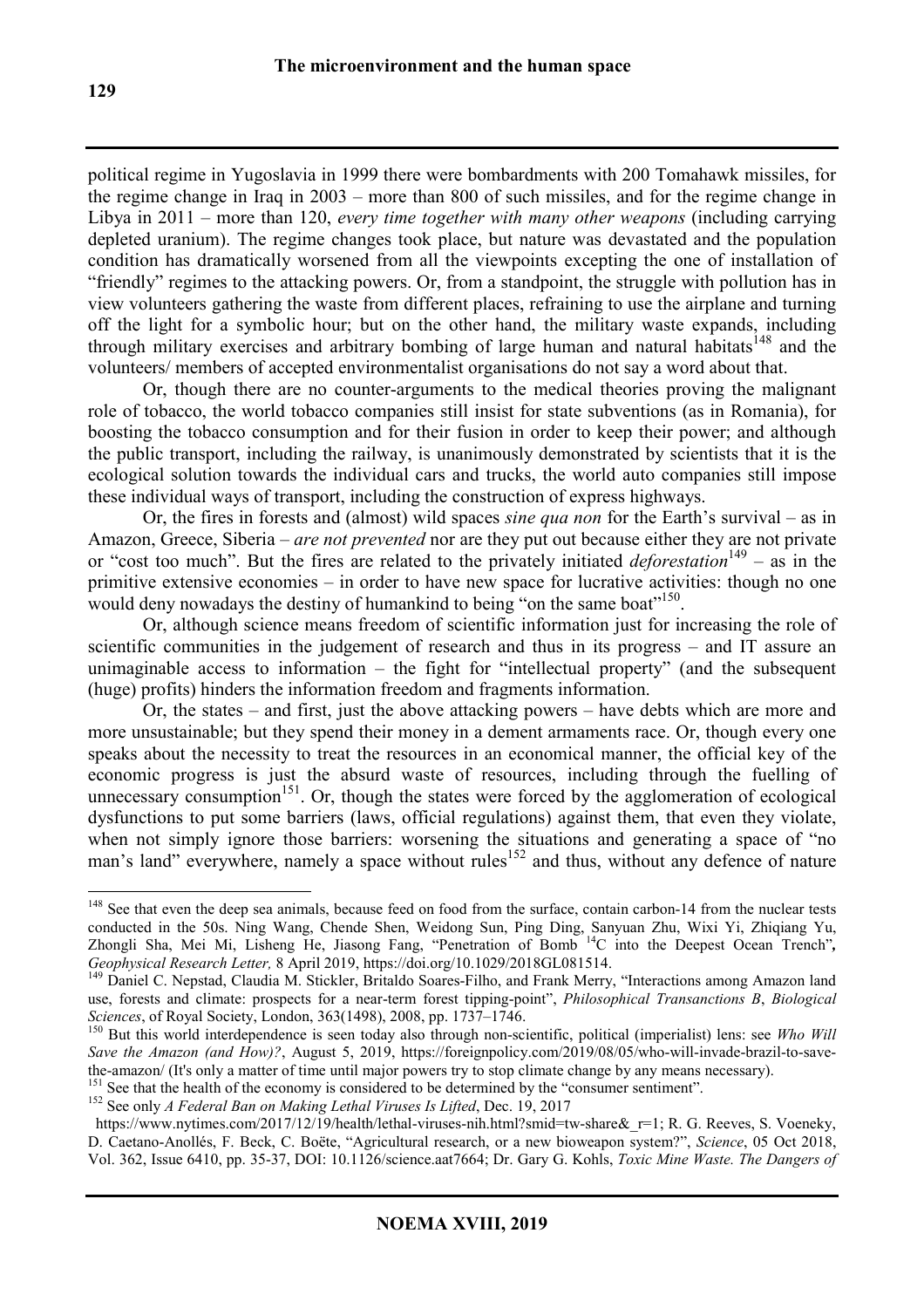and people. Or, although the scientific research explains and warns, it is hidden<sup>153</sup> and/ ridiculed and some scientists, paid by the decision-makers in order to better impose the consumption frenzy, even mislead the "consumers": opposing in this way to science<sup>154</sup>. Or, states which respect the ecological requirements at home, but export oil (as Norway), and continue to *externalise the harmful aspects of their private domination of nature*. Or, the "brilliant" idea to substitute the fossil fuels with bio fuels, which at their turn use the land necessary to agriculture, use pesticides for the intensive cultivation of bio fuel plants, use water and leave depleted soils. Or: the idea to fight antimicrobial resistance with new medicines, including with local generic ones, but not with the universal and free health care<sup>155</sup>. Or, on the same note, because "effective vaccines and drugs are available for only a few" (in the Third World countries where the toll of mosquito-borne diseases is huge), the solution was not the universal health care, but the control of mosquitos. For the moment, this control is not met, but on the contrary, the experiences have led to new problems<sup>156</sup>.

However, *science offers many solutions against the above absurd state of things*<sup>157</sup>. Actually, since at least 50 years, *science* provided the underpinning of an alternative ecologically

https://choice.npr.org/index.html?origin=https://www.npr.org/2019/08/21/753140642/tens-of-thousands-of-fires-

ravage-brazilian-amazon-where-deforestation-has-spike?t=1566473823877&t=1566524941228; *81% of Indonesia's oil palm plantations flouting regulations, audit finds*, 25 August 2019, https://news.mongabay.com/2019/08/81-ofindonesias-oil-palm-plantations-flouting-regulations-audit-finds.

<sup>153</sup> Pablo Olmedo, Walter Goessler, Stefan Tanda, Maria Grau-Perez, Stephanie Jarmul, Angela Aherrera, Rui Chen, Markus Hilpert, Joanna E. Cohen, Ana Navas-Acien, and Ana M. Rule, "Metal Concentrations in e-Cigarette Liquid and Aerosol Samples: The Contribution of Metallic Coils", *Journal of Environmental Health Perspective*, 126(02), 2018, DOI:10.1289/EHP2175.

<sup>154</sup> Naomi Oreskes, Eric M. Conway, *Merchants of Doubt, How a Handful of Scientists Obscured the Truth on Issues from Tobacco Smoke to Global Warming*, New York, Bloomsbury Press, 2010 and Naomi Oreskes, Eric M. Conway, *The Collapse of Western Civilization: A View from the Future*, New York, Columbia University Press, 2014.

<sup>155</sup> There is, certainly, interdependence between the universal health coverage and, on the other hand, the antimicrobial resistance: through the first, the prevention and early diagnostic allow the scarcest use of antibiotics, while the antimicrobial resistance is the result of the livestock feeding with antibiotics, of direct-to-consumer (DTC) hyperprescription drug advertising and expensive/not affordable health care in order to prevent diseases, of industrial agriculture reducing the living powers of plants and animals for the human organism, of unhealthy air and water consumed by most of humankind, and unhealthy materials and modes of building (See only J. A. Stolwijk, "Sickbuilding syndrome", *Environmental Health Perspectives*, 95, 1991, pp. 99–100, doi: 10.1289/ehp.919599; A. Apter, A. Bracker, M. Hodgson, J. Sidman, W.Y. Leung, "Epidemiology of the sick building syndrome", *The Journal off Allergy and Clinical Immunology*, 94(2 Pt 2), 1994, pp. 277-88; Dr. Edward Group, *What is Sick Building Syndrome?*, Published on December 18, 2012, Last Updated on September 10, 2013, http://www.globalhealingcenter.com/naturalhealth/what-is-sick-building-syndrome/, and bibliography;

 but for the synthesis of the connections between health and the entire environment, see Freeman Boro and Ajit Hazarika, "Ecosystem Exploitation: Environment, Human and Animal Health Risk", Journal of Ecology and Toxicology, Volume 1, issue 3, 2017, e.).

<sup>156</sup> See Benjamin R. Evans, Panayiota Kotsakiozi, Andre Luis Costa-da-Siva, Rafaella Sayuri Ioshino, Luiza Garziera, Michele C. Pedrosa, Aldo Malavasi, Jair F. Virginio, Margareth L. Capurro **&** Jeffrey R. Powell, "Transgenic Aedes Aegypti Mosquitoes Transfer Genes into a Natural Population", *Nature*, Scientific Reports, volume 9, Article number: 13047 (10 September 2019), where it is described that genetically modified mosquitoes have transferred the gene modification to original mosquitos.

<sup>157</sup> See P.F. South, A. P. Cavanagh, H.W. Liu, and D.R. Ort, "Synthetic glycolate metabolism pathways stimulate crop growth and productivity in the field", Science, January 4, 2019, where genetic engineering only improves photosynthesis, but do not transform plants into artificial/simplified beings dependent on pesticides. Or, Jennifer McConville, Jan-Olof Drangert, Pernilla Tidåker, Tina-Simone Neset, Sebastien Rauch, Ingrid Strid & Karin Tonderski, "Closing the food loops: guidelines and criteria for improving nutrient management", Sustainability: Science, Practice and Policy, 11:2, 2015, pp. 33-43, DOI: 10.1080/15487733.2015.11908144. Or, Walter Willett, Johan Rockström, Brent

 $\overline{a}$ *Copper Sulfide Mining*, July 31, 2019, https://www.globalresearch.ca/lessons-polluted-superfund-copper-mine-useddry-stacking-method-toxic-mine-tailings-storage/5685161; Colin Dwyer*, Tens Of Thousands Of Fires Ravage Brazilian Amazon, Where Deforestation Has Spiked*, August 21, 2019,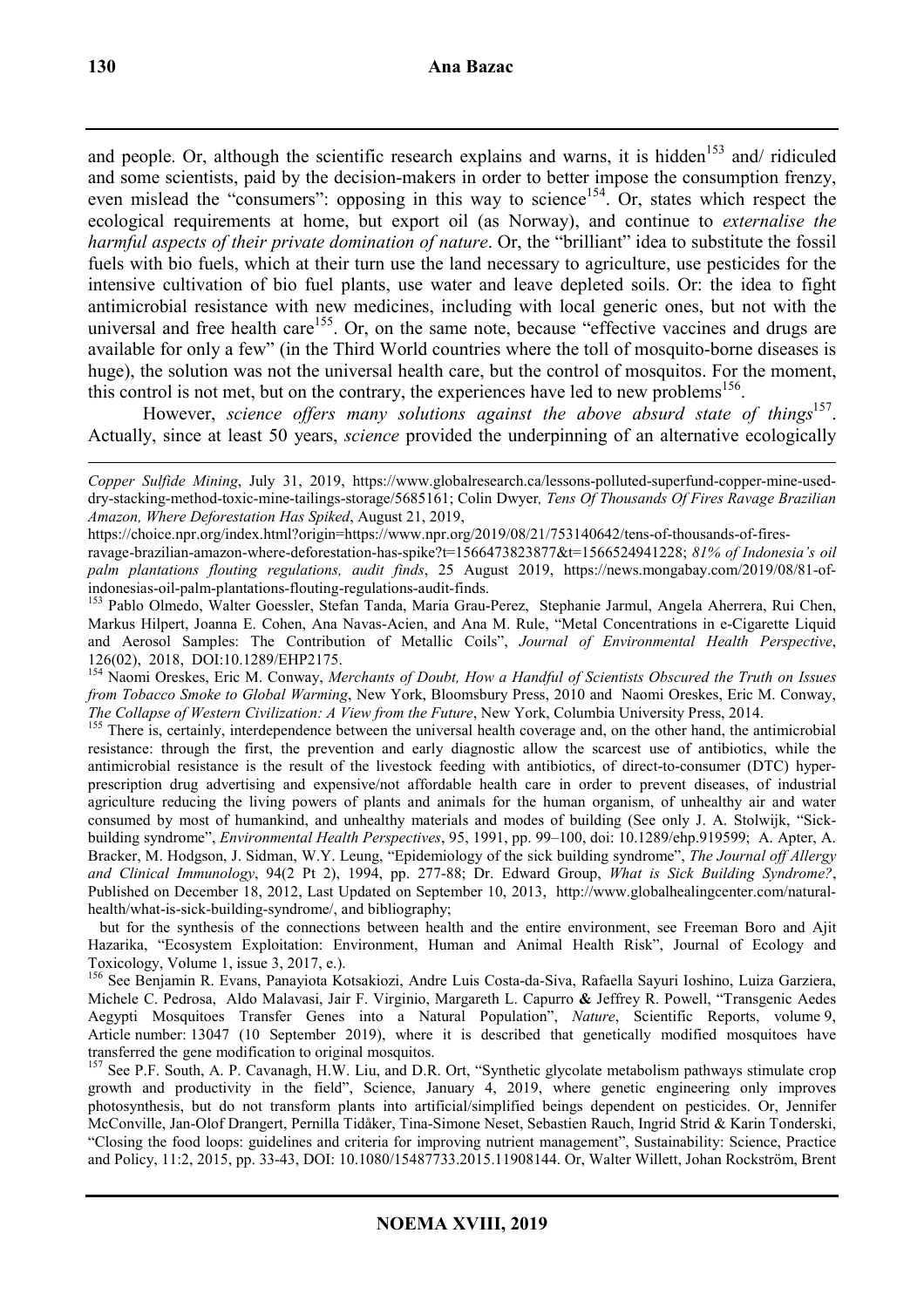sustainable society. However, in the present space and time *ruptures of coherence*<sup>158</sup>, only the declarations of the power institutions are not enough: in fact, there is *no consistency* in the declarations-facts relation<sup>159</sup>. Concretely, the mark of the present time is that *the new scientific ideas are transposed into technologies used by/translated through private companies' logic.* 

Is it an *impasse*? It is a deadlock, when the progress is translated through the capitalist dominant pattern – endless production of use-values for selling them and gaining private profit, and endless postponing of the re-balancing of the human space, and endless transfer of malignant phenomena in the "rest" of the world – and in this sense, a standstill, when it seems that is no movement to counter the existential crisis; although the scientists warn about the danger of not acting'/ not in a resolute manner<sup>160</sup>.

# **14. Instead of conclusions: the end may be avoided if…**<sup>161</sup>

Although the unification of so many aspects under the sign of (the human) space may seem hazardous, actually the ideas of this study are very simple.

1) First, the human ideas and, concretely, science, have to be substantiated as *rational*: manners of deployment of human rationality. Rationality is always contextual: as dependence of the development of rational abilities on the concrete social *contents* from all the standpoints.

2) With the constitution of science as a social institution, this occurring in modernity, the reason of things became the object of science, and the scientific disclosure of this reason became more prestigious than the philosophical: i.e. more and *directly* influential in economy and society. And in order to better serve the sponsors of its institutionalisation, science has outlined the rational knowledge as *instrumental*. But the subordination of knowledge to practice was marked by the logic of the concrete capitalist society: letting aside the types of rationality existent in different human actions and in the entire history of humans – all reflecting man's ability to correlate the means to the end of a certain task/action – and the power of values to support, or not, a certain action<sup>162</sup>, knowledge and, concretely, science and technology, was/were transformed into *instruments* of the domination relations. The reference here is not so much to the ideological meanings given to science, and to a specific scientific image – that would be the only correct about man and nature<sup>163</sup>

Loken, Marco Springmann, Tim Lang, Sonja Vermeulen, Tara Garnett, David Tilman, Fabrice DeClerck, Amanda Wood, Malin Jonell, Michael Clark, Line J Gordon, Jessica Fanzo, Corinna Hawkes, Rami Zurayk, Juan A Rivera, Wim De Vries, Lindiwe Majele Sibanda, Ashkan Afshin, Abhishek Chaudhary, Mario Herrero, Rina Agustina, Francesco Branca, Anna Lartey, Shenggen Fan, Beatrice Crona, Elizabeth Fox, Victoria Bignet, Max Troell, Therese Lindahl, Sudhvir Singh, Sarah E Cornell, K Srinath Reddy, Sunita Narain, Sania Nishtar, Christopher J L Murray, Food in the Anthropocene: the EAT–*Lancet* Commission on healthy diets from sustainable food systems, January 16, 2019, DOI:https://doi.org/10.1016/S0140-6736(18)31788-4.

<sup>&</sup>lt;sup>158</sup> Giorgio Agamben, *The Time That Remains: A Commentary on the Letter to the Romans* (2000), Translated by

Patricia Dailey, Stanford, CA, Stanford University Press, 2005, p. 62: "time that contracts itself and begins to end".

<sup>159</sup> See *Ecological crimes, International Justice*, 14/10/2016, http://www.defenddemocracy.press/ecological-crimesinternational-justice/, where the International Criminal Court has said that it will prosecute environmental destructions, but nothing happened.

<sup>&</sup>lt;sup>160</sup> William J. Ripple, Chistopher Wolf, Thomas M. Newsome, Mauro Galetti, Mohammed Alamgir, Eileen Crist, Mahmoud I. Mahmoud, William F. Lawrence, "World Scientists' Warning to Humanity: A Second Notice", *BioScience*, Volume 67, Issue 12, December 2017, pp. 1026–1028, https://doi.org/10.1093/biosci/bix125.

<sup>161</sup> This title paraphrases Susan George's title: *Another world is possible if…*, London, Verso, 2004.

<sup>162</sup> See Stephen Kalberg, "Max Weber's Types of Rationality: Cornerstones for the Analysis of Rationalization Processes in History", *The American Journal of Sociology*, Vol. 85, No. 5, 1980, pp. 1145-1179.

<sup>163</sup> See William Leiss, "Ideology and Science", *Social Studies of Science*, Vol. 5, No. 2 (May, 1975), pp. 193-201.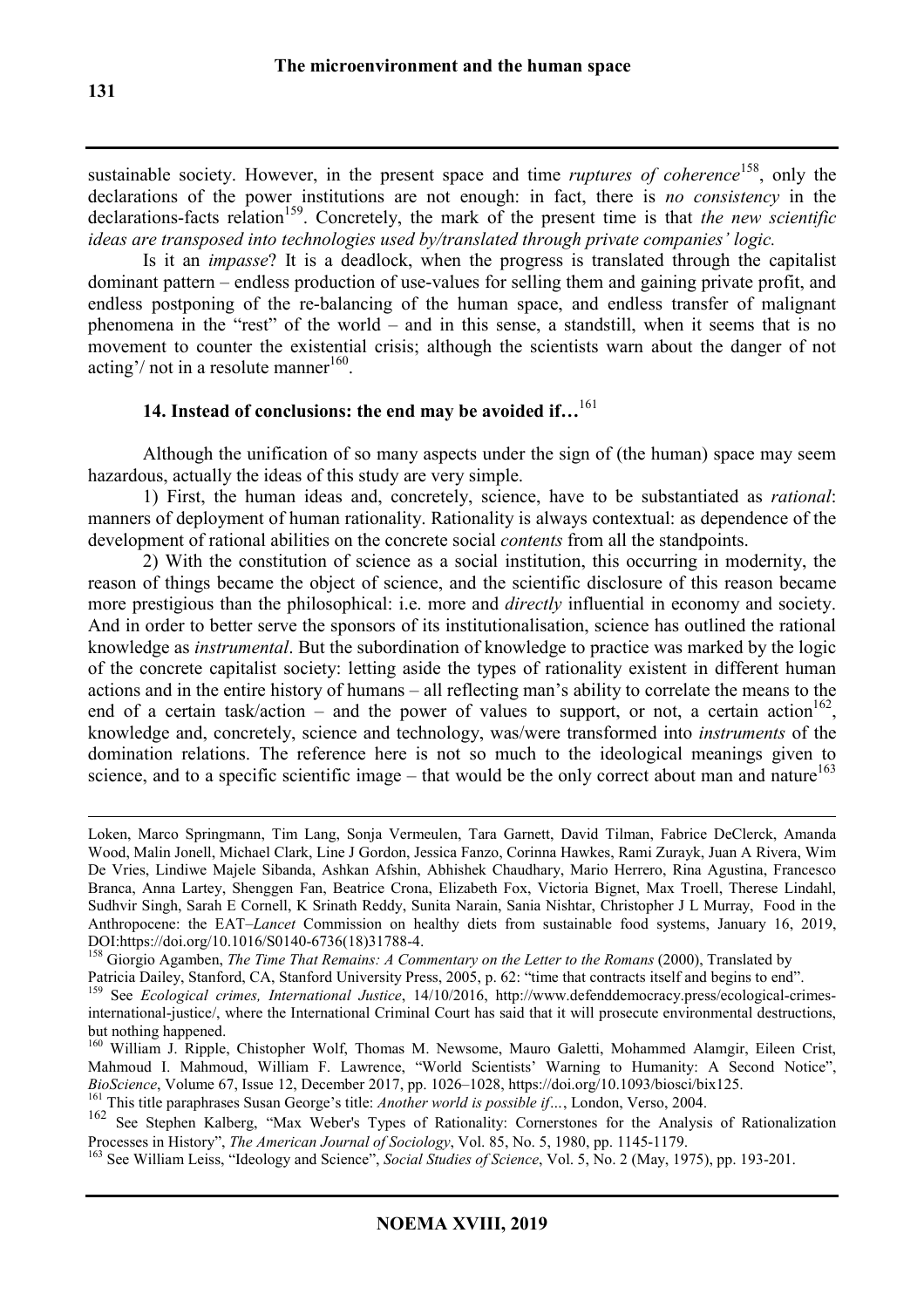– but to the functions of science in the development of the means to dominate both society and nature. Actually, just these functions have substantiated the ideological images of the above meaning of science: the ideology of separation between the formal and natural sciences, as "neutral", and the humanities; the image of the hierarchy of science and intellectual/scientific prestige with its top of formal and natural sciences; the "corporate" organisation of science within the military-industrial system.

When the *social contents* are inquired, rationality no longer appears as instrument to dominate an "idealised nature" and to reduce it to the science demonstrations, but as instrument to discover the *contradictions* of reality, "to discourage certain kinds of irrational human projections" not only on nature but also on humans, and to transpose into practice the results of the concepts and theories it arrives at; but as we saw, the concepts and theories are never definitive. Not only science, but the human rationality as such is ideological in its use, including its use by the dominant power relations.

3) If so, the human rationality always challenges the *truth values* of its demarche. And to being sensitive towards the truth values means the capacity of providing, not only but, necessarily, *universalisable* results as well. The universalizability is not absolute and forever, we all know this. But without poles, criteria, triumphs of logics and concrete demonstrations in different time-space frameworks, one cannot consider the rational ability of man as underpinning this species.

The universalisable is related to the process of *truth-saying*. Truth-saying is always *relation*: one cannot think the truth without any relations with the others. Even the words and their rules of connection and inference involve social relations. Certainly, truth has the facets of the domains it questions. But in all the domains it is able to *discern between the forms and the contents*. The truth related to forms is of no lesser import than the truth related to contents, but no truth can be limited to forms. The reason of truth as *truth of contents* – in different contexts and through different forms – is that it is never a simple theoretical conclusion, but always concerns the *consequences* of this conclusion. The outcomes do not put on truth a new seal of moral relativism: they are not those which are pleasant or useful for a discourse/ in the praxis that embodies the discourse; on the contrary, the effects warn about the *historical* character of truth and emphasise just the *contradictions* of truth, concretely, in their *temporal and spatial existence and imagination*.

Using Badiou's philosophy<sup>164</sup>, truth is an *event*. It is both the baseline and the tipping point of any situation related to it. As an event, truth is a rupture that does not negate unless it asserts the continuity; but at the same time, truth is fidelity – as Badiou says – towards the process of truthsaying: and truth-saying is revolutionary, emphasises the *discontinuity*, i.e. the *reason* of the truthsaying. By saying the truth, the attitudes of the humans are never as if it would be about "the last dictum": truth is *open*, one does not know the final results of the process, but the only thing people can do is just to endeavour in this process.

In this respect, truth is always an *ideal alternative* to the existing data, since it relates, in fact interprets them: but it is rationally coherent and plausible, somehow as in the abductive logic/cognition where a premise may not be (fully) reliable, like the conclusion, but in perspective it's highly possible to be. What is needed is the consideration of the *conditions* of data – these conditions are called "ecological" – and their "situatedness", i.e. the understanding of the (necessity of) change of data, including through abductive reasoning related to each of them. Again, this does not mean moral relativism/dissolving of truth but, on the contrary, "epistemic responsibility" towards both data and their conditions. And the data which are not falsified, including by confronting them to their "ecology", are not valid for their processing in plausible theories. The

<sup>164</sup> Alain Badiou, *Being and Event* (1988), Translated by Oliver Feltham, London, New York, Continuum 2007.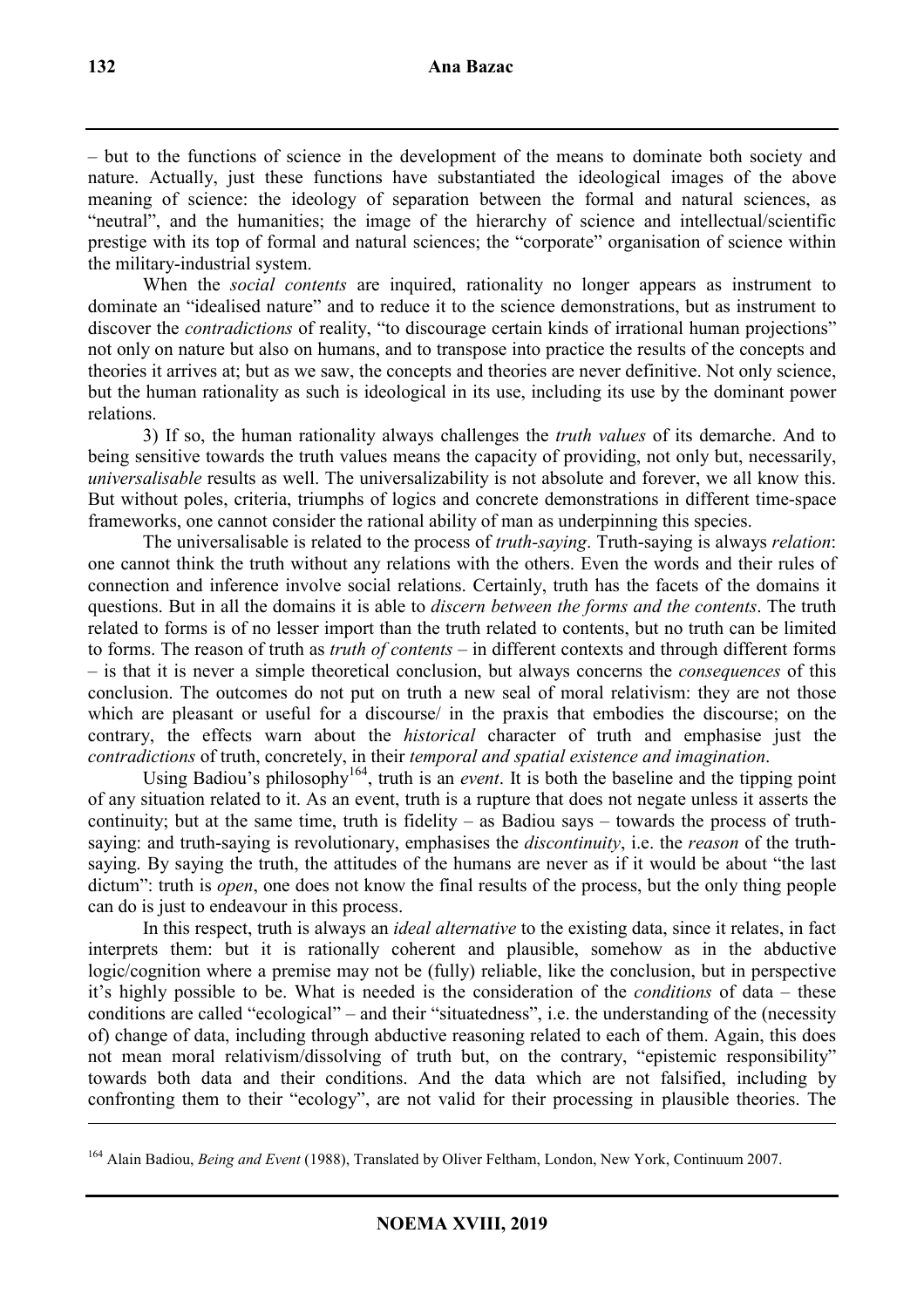most abductive cognition and the most open truth need "epistemic rigor"<sup>165</sup>. Accordingly, truth as an ideal is not fiction and nor absolute. It is process of "knowledge enhancing".

Let's take an example. A medical scientific discovery is an *event*. But if it is not used by the persons who need that discovery because they simply have no the money to buy it (a *situation*), one has to question this *consequence* of not only the situation but also of the event. If the reason to be of the medical scientific discovery is to cure/help the humans, but not all the humans can afford it, can we treat that discovery *as if* it is used by all? Fidelity towards science – the events of scientific discoveries – is just *fidelity towards the questioning of the conditions of events and situations*. The result of our questioning is not clear – we do not know the answers – but the only manner to be devoted to the event of truth-telling is to question.

In this sense, two interdependent aspects have to be emphasised. One is that the truth-telling should not be trivialised. Not every discourse should be considered a truth proposition. This does not mean suspending the truth finality. If indeed, every discourse aims at the truth – see only the children's expectations and habits – then we must manage the discourses and the truth value we give them in a *parsimonious* way. We must treat them with the *instruments of truth production*: critique, comparisons, confrontation with criteria, analysis of their declarative and implicit purposes and especially of their different consequences. Otherwise, if we distinguish difficultly/not distinguish at all the truth-telling from the mimicking of truth, we arrive not only to "everything is possible" but also to the *disappearance of meanings*. Discourses without truth-value mean the suspending of human meanings, of human rationality  $^{166}$ .

The other is that the truth-telling is assumed – as a general priority – by professionals. But just because the professionals – scientists and technicians, for example – are those competent in specific areas and develop this competence, they are not/at a much lesser extent interested about the "envelope" of their area. And this, letting aside the dominant ideological pattern that considers at least scientifically suspect the technicians who extend their curiosity and analysis to society, the envelope of envelopes. As a result, we are witnessing two phenomena: one is the mimicking of truth-telling in the over-publication offered without really transmitting truth, i.e. new ideas or standpoints, because the marketisation of university has led to the subordination of scientific research to extra- scientific reasons; the other is the already mentioned servitude of some scientists to the decision-makers.

The measure in the valuing of the professionals' truth-telling is given, obviously, by the *contents* at stake in their discourses: and the contents always mean the *consequences* of the discourses production as well.

4) Then, the treatment of the human space involves *memory*. This is important for both the humans' psychological development and their concrete relation with nature. Although the present generations have either learned to use the IT in their various forms or are directly natives<sup>167</sup> and certainly the natives IT determine a new type of learning, the reduction of human relations to the mediation, augmenting and virtual which replace the humans-nature direct relations is not good at all; the interactions with a technological nature – robot pets, instead of puppies – do not annul the

<sup>166</sup> Alexandre Kojève, *Introduction à la lecture de Hegel*, *Leçons sur la Phénoménologie de l'esprit professées de 1933 à 1939 à l'Ecole des Hautes-Etudes réunies et publiées par Raymond Queneau,* Paris, Gallimard, 1947, note 2, p. 435, spoke about man's death at the end *of history as rational confrontation between the human subject and his objects*, as disappearance of his humaneness and his discourse as *logos*, because (I add/interpret) if the discourse does not aim at truth-telling, "there is no longer any knowledge of the world and of himself".

 $\overline{a}$ <sup>165</sup> Lorenzo Magnani, *The Abductive Structure of Scientific Creativity: An Essay on the Ecology of Cognition*, p. 162.

<sup>167</sup> Mark Prensky, "Digital Natives, Digital Immigrants", *On the Horizon* (MCB University Press, Vol. 9 No. 5, October 2001, pp. 1-9.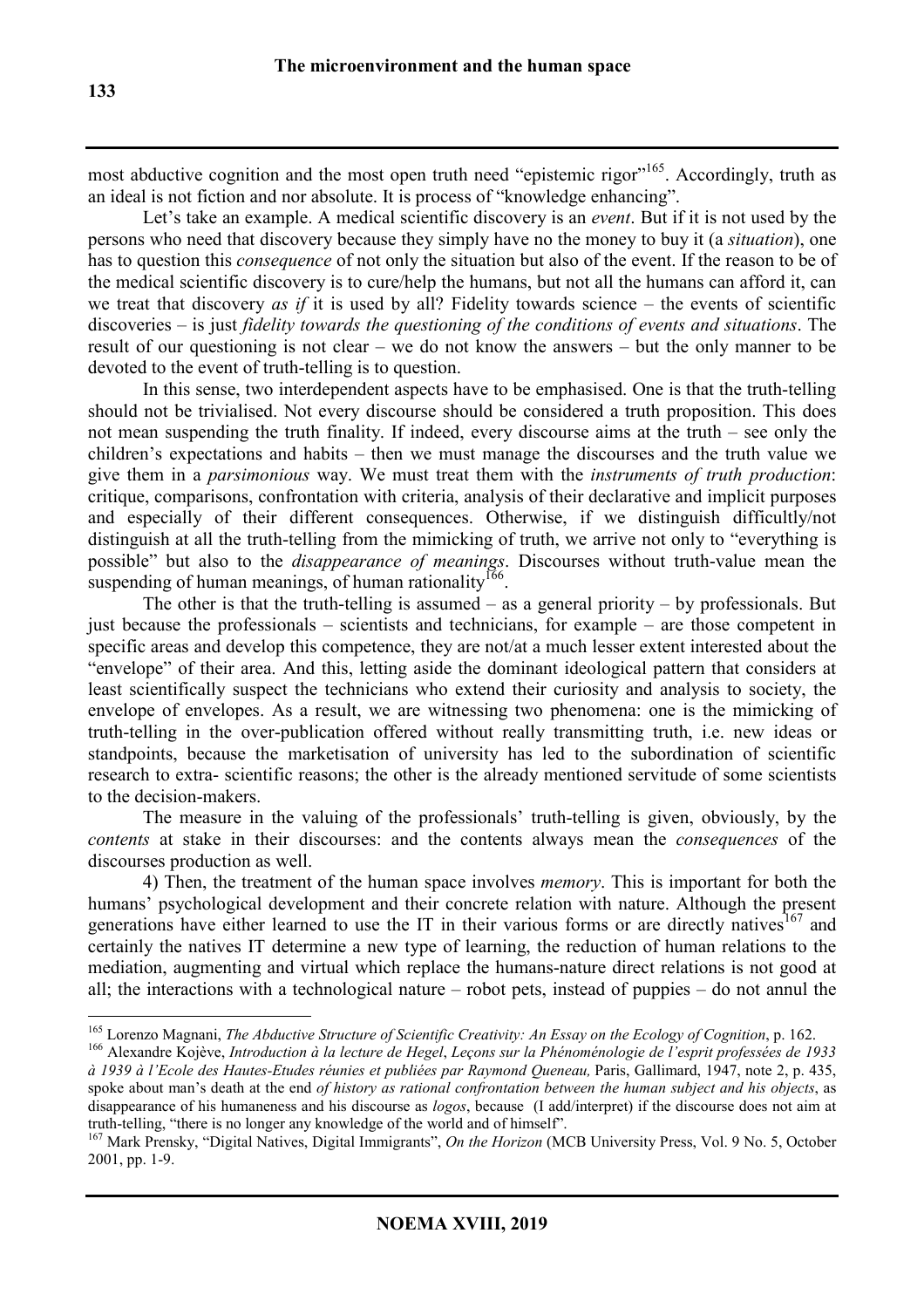necessity of nature, although children don't realise this<sup>168</sup>. The technologically enhanced mind is, obviously, more able to rapidly solve problems<sup>169</sup>, but on the one hand it is not healthy for humans who have their natural part to not relate directly to nature and, on the other hand, by excluding from their focus nature (substituting it with mediated information about nature), a *generational amnesia* installs about the former state of nature<sup>170</sup> and the feelings experienced in the direct human-nature relations, weakening the environmental sensitivity. Indeed, a window open to the surrounding nature generates different feelings than a plasma display window. And the easy understood information about pollution is not tantamount to the feelings, related also to community relations, about pollution. The mediated relations with nature lead to a "shifting baseline" and more, to the melting of the baseline, people being no longer able to enter the process of comparisons between the necessary but no longer existing relative balance of nature and the present situation. In this way a general generational amnesia installs. Consequently, this amnesia perverts the research of the humans-nature relations and the generational valuing of nature-humans relations. The memory of direct human-nature relations is very important, just due to the fact that people adapt to the present and future "loss of nature", including through the IT mediation.

Concretely, since people – and especially the youth – have an altered perception of nature according to their own experience in the last 30 years, experience that leads to *their belief that the normal is just and only what is given in their everyday relations*, they do not understand or do it very difficultly why ecology, nature, biodiversity conservation are necessary. The new normal has become their baseline. Once more, nature related amnesia manifests at both individual and generational level<sup>171</sup>.

5) The treatment of the human space involves, thus, *attention*. But people's attention has been "colonised" by the private economy generating consumerism: advertising and data-mining, entertainment media and social networking are instruments of this economy and generate a shallow, cursory attention, producing dependence on the instruments of consumerism and subordination. In this way, attention itself became an instrument of consumerism and subordination. Consequently, it has to be understood in its "ecological" relations, not only as attention technologies, but as *relation to these conditions*<sup>172</sup>: this is the reason of the focus of research on different conditions and relations<sup>173</sup>. Again it's important for these relations to be not only technologically mediated. It

<sup>&</sup>lt;sup>168</sup> Peter H. Kahn, Jr., Rachel L. Severson, and Jolina H. Ruckert, "The Human Relation with Nature and Technological Nature", *Current Directions in Psychological Science*, Vol. 18, No. 1, 2009, pp. 37-42.

<sup>169</sup> Mark Prensky, "H. Sapiens Digital: From Digital Immigrants and Digital Natives to Digital Wisdom", *Innovate: Journal of Online Education*, Volume 5, Issue 3, 2009, pp. 1-9.

 $170$  In this respect, Lyssenko with his epigenetic underpinning of agriculture was a memory factor. Today and letting aside the nostalgia of those who "compare" the taste of the present fruits and vegetables with that of old, in fact, people do no longer remember/represent in a sensorial manner that taste. The old quality was the result of both non-chemical agriculture and natural seeds, respecting biodiversity selection. As it is well-known, today most of seeds are the ownership of big agribusiness companies and only the seeds compatible with the new pesticides and/the GMO seeds are sold to farmers, despite the international conventions (already too late, 2001). See Carlos M. Correa, *Implementing Farmers' Rights Relating to Seeds*, Research Paper 75, Geneva, South Centre, March 2017, pdf.

<sup>171</sup> S.K. Papworth, J. Rist, L. Coad, & E.J. Milner-Gulland, "Evidence for shifting baseline syndrome in conservation", *Conservation Letters*, 2, 2009, pp. 93–100.

 $172$  Attention is, letting aside the cognitive aspects, a social relation involving the relations with the others. When these relations are scarce, there are consequences related not only to society as a whole because of a deficitary integration of its members, but also to the psychical and biological health of the individuals. See Chris Segrin. "Indirect Effects of Social Skills on Health Through Stress and Loneliness", *Health Communication*, 34 (1), 2019, pp. 118-124, DOI: 10.1080/10410236.2017.1384434.

<sup>173</sup> Peter Doran, *A Political Economy of Attention, Mindfulness and Consumerism: Reclaiming the Mindful Commons*, Preface by David Bollier, Oxon, UK, New York, Routledge, 2017.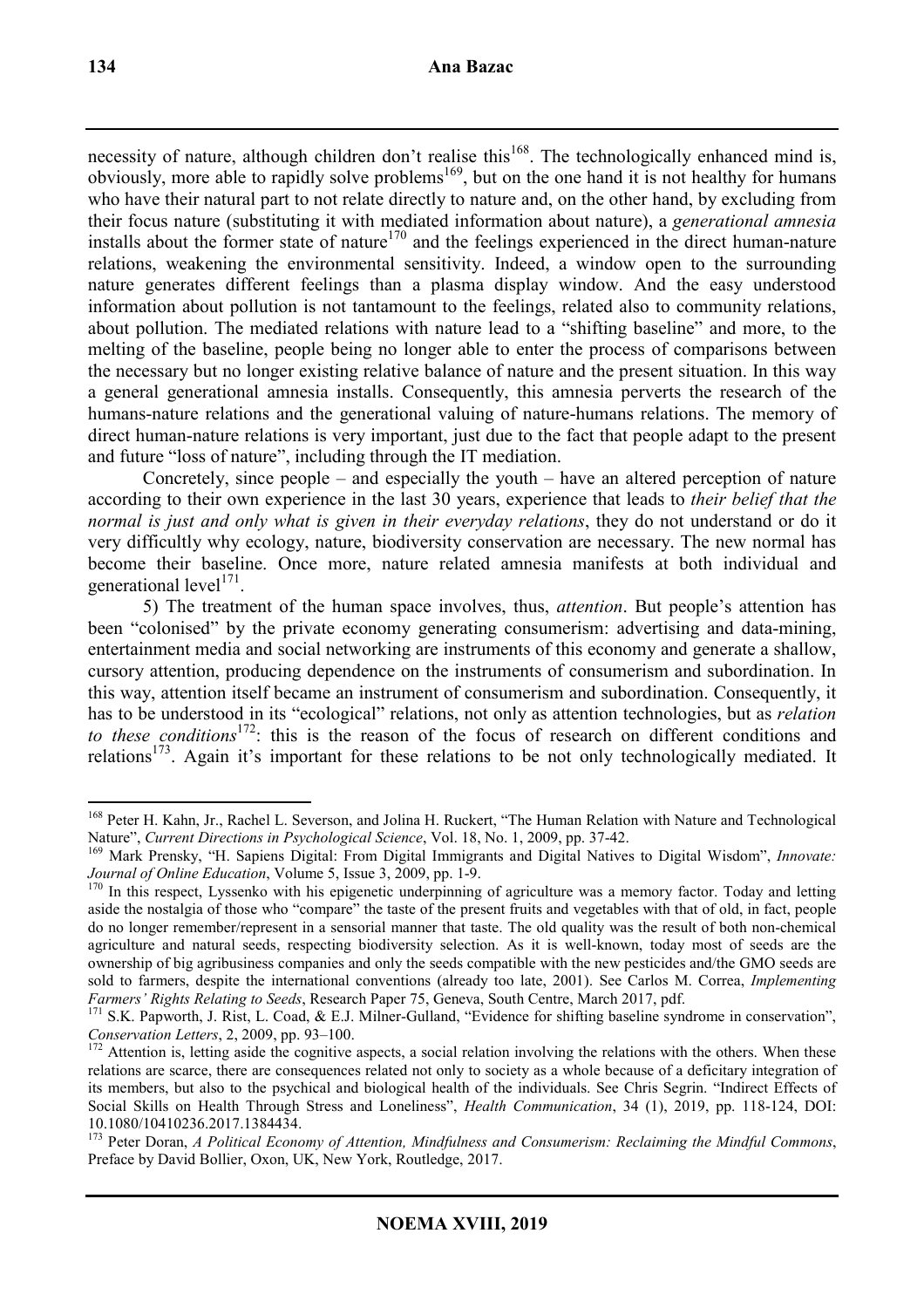would be absurd to ignore this necessary mediation, but it cannot substitute the direct, thus responsible relations<sup>174</sup> .

6) As we saw, the modern destruction of the human space has occurred both in bloody manners and in "peaceful" demolitions in order to have "new" vital spaces for investments and profit, thus in order to extend indefinitely what was called "creative destruction", but obviously more than to just substitute the obsolete technologies. This is the reason that even after science has discovered the nature-human system – something that was not known before – the opposed manner to treat nature have continued and aggravated.

7) Therefore, since science demonstrates that the causes of degradation of the entire human space *cannot be solved in a fragmentary manner*<sup>175</sup> and people begin to understand what was long

<sup>175</sup> See only: the *Monaco Declaration* (Second International Symposium on the Ocean in a High-*CO2* World), Monaco, October 6-9, 2008, pdf; WWF, *Living Planet Report 2016: Risk and Resilience in a New Era*, pdf; United Nations Office on Drugs and Crime, *World Wildlife Crime Report: Trafficking in Protected Species*, 2016, pdf.; US Global Change Reseach Program, *Climate Science Special Report, Fourth National Climate Assessment*, Volume I, 2017, pdf; Kiel Declaration on Ocean Deoxygenation, "Ocean Deoxygenation: Drivers and Consequences - Past - Present -Future", 3 – 7 September 2018 in Kiel, Germany, pdf; *Earth Overshoot Day 2018 is August 1, the earliest date since ecological overshoot started in the early 1970s*, 13 June 2018, https://www.footprintnetwork.org/2018/06/13/earthovershoot-day-2018-is-august-1-the-earliest-date-since-ecological-overshoot-started-in-the-early-1970s/; The Intergovernmental Panel on Climate Change, *Global Warming of 1,5° C*, October 2018, pdf; FAO, *The State of Food Security and Nutrition in the World*, 2018, pdf; FAO Commission on Genetic Resources for Food and Agriculture, *The State of the World's Biodiversity for Food and Agriculture*, 2019, pdf; The Intergovernmental Panel on Climate Change, *Climate Change and Land*, August 2019, pdf; Intergovernmental Science-Policy Platform on Biodiversity and Ecosystem Services (IPBES), *Assessment Report on Scenarios and Models of Biodiversity and Ecosystem Services*, 2019, https://www.ipbes.net/news/ipbes-global-assessment-summary-policymakers-pdf: three-quarters of the world's land area has been altered; More than 500,000 land species do not have enough natural habitat for their long-term survival; *The State of Food Security and Nutrition in the World*, 2019, pdf;

 or Mark Anthony Browne, Phillip Crump, Stewart J. Niven, Emma Teuten, Andrew Tonkin, Tamara Galloway, and Richard Thomson, "Accumulation of Microplastic on Shorelines Woldwide: Sources and Sinks", *Environmental Science* & *Technology*, 2011, 45 (21), pp. 9175–9179, DOI: 10.1021/es201811s; Christian Schmidt, Tobias Krauth, Stephan Wagner, "Export of *Plastic Debris* by Rivers into the Sea", *Environmental Science* & *Technology*, 51 (22), 2017, pp. 2246-2253; Sven Seidensticker, Christiane Zarfl, Olaf A. Cirpka, Greta Fellenberg, and Peter Grathwohl, "Shift in Mass Transfer of Wastewater Contaminants from Microplastics in the Presence of Dissolved Substances", *Environmental Science* & *Technology*, 51 (21), 2017, pp. 12254–12263, DOI: 10.1021/acs.est.7b02664; Gerardo Ceballos, Paul R. Ehrlich, and Rodolfo Dirzo, "Biological annihilation via the ongoing sixth mass extinction signalled by vertebrate population losses and declines", *PNAS Plus*, 2017, pdf. ; Noël J. Diepens, Albert A. Koelmans, "Accumulation of Plastic Debris and Associated Contaminants in Aquatic Food Webs", *Environmental Science and Technology*, 2018, 52 (15), pp. 8510–8520, DOI: 10.1021/acs.est.8b02515; Olubukola S. Alimi, Jeffrey Farner Budarz, Laura M. Hernandez, and Nathalie Tufenkji, "Microplastics and Nanoplastics in Aquatic Environments: Aggregation, Deposition, and Enhanced Contaminant Transport", *Enviromental Science & Technology*, 2018, 52 (4), pp 1704–1724. Or Alethea Moutford, *Modelling the three-dimensional distribution of plastic in the global ocean*, December 2018, DOI: 10.13140/RG.2.2.11878.88645 pdf. (PhD thesis);

 or *British mining firm in legal battle to stop Zambian farmers from suing it for polluting their source of water*, 21/01/2019, http://www.defenddemocracy.press/british-mining-firm-in-legal-battle-to-stop-zambian-farmers-fromsuing-it-for-polluting-their-source-of-water/;

 or showing that when there were coordinated unitary measures – as the Montreal Protocol (1989) – there are results (but the ozone layer will return to 1980 levels only between 2050 and 2070): Susan E. Strahan and Anne R. Douglass, "Decline in Antarctic ozone depletion and lower stratospheric chlorine determined from Aura Microwave Limb", *Research Letters*, 44, 2017, https://doi.org/10.1002/2017GL074830;

 or Will Steffen, Johan Rockström, Katherine Richardson, Timothy M. Lenton, Carl Folke, Diana Liverman, Colin P. Summerhayes, Anthony D. Barnosky, Sarah E. Cornell, Michel Crucifix, Jonathan F. Donges, Ingo Fetzer, Steven J.

 $174$  See the interesting remarks – though on a basis of history of philosophy (Nietzsche) – in Graham and Helen Parkes: *Being in Place: There's No App for That*, 8 June 2016, YouTube 27 April 2017, and *Being Here: There's No App for That*, YouTube 11 June 2016.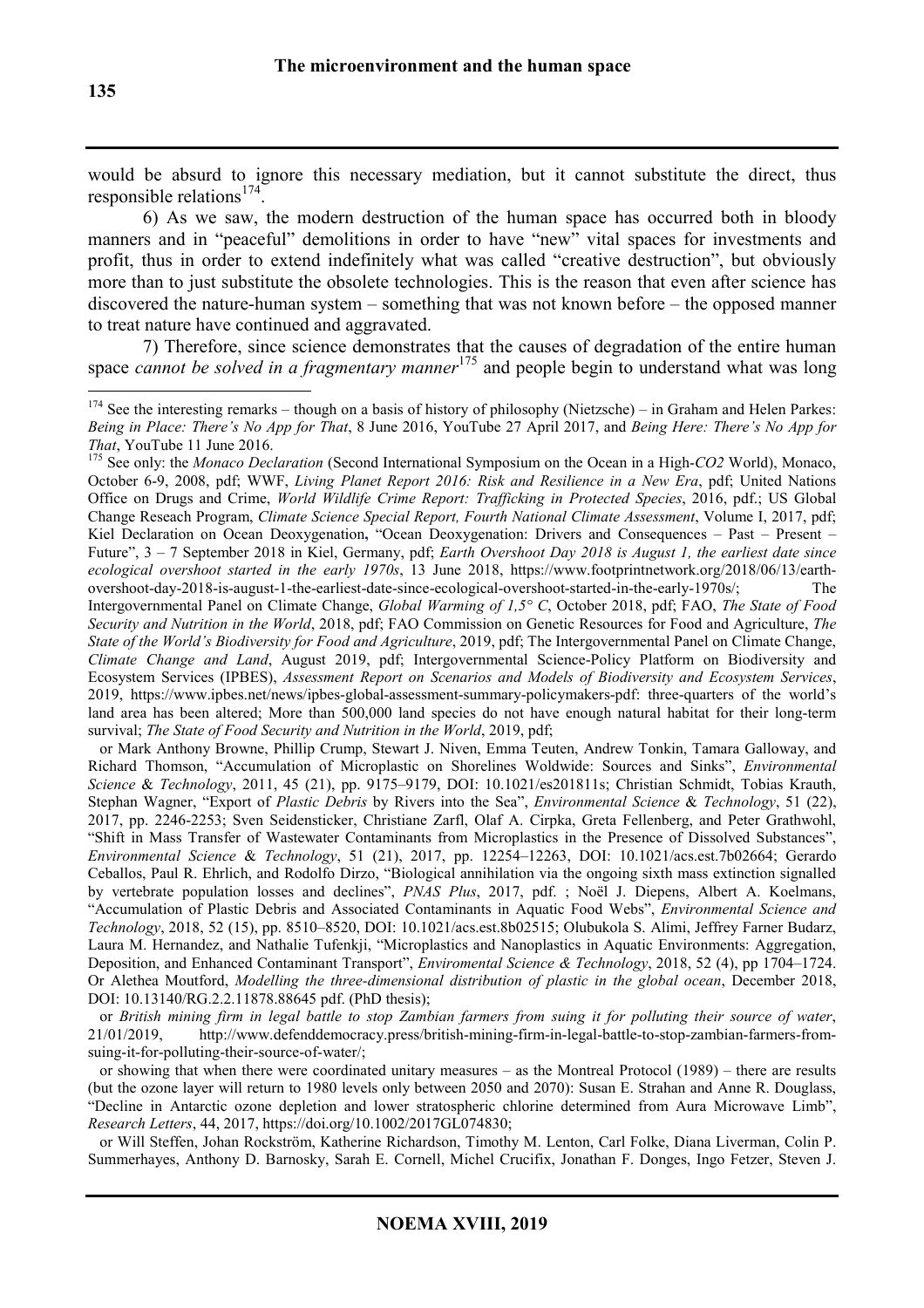ago demonstrated in an alternative worldview<sup>176</sup> – but, as we saw, not even now do they consistently think about the relations involved in the problems of the human space on Earth – it is not science's fault that its warnings are not followed by unitary and consistent measures. And since humanity disposes nowadays of enough science so as to use ecologically the human space, the *unknown/not fully known aspects are not arguments to continue the present path*: *the alternatives can in no way be more expensive and harmful than the present system*. The strong opposed political will is only waste of the necessary time to better imagine alternatives and to continue the scientific research. And as the Earth has no time to wait for new layers of people to add to new ecological approaches, so it has no time to wait for the application of all the problems solved by science according to the law of market<sup>177</sup>: actually, the overall *market requirements are contradictory to science and hinder it*<sup>178</sup>. And though science and technology are marvellous in solving some vital needs of people, in fact, the *affordability of these results of science and technology are socially*  limited. The driver of inequality is not technology, but its political use as power source<sup>179</sup>. In this meaning, not all the humans living now had/have the same force to change the Earth life: growth at all costs and the subordination of production to the consumption vortex were and are imposed by the decision-makers and beneficiaries of the present system<sup>180</sup>.

8) The more *human* space the humans construct, the more the environment necessary for their creativity is bigger, even/just through letting to nature "its" biggest space possible. Thus, the human space is the ensemble of *human* meanings given to the known space-time framework, and not a quantitative grabbing by some humans of the space of other living species and of other humans. *This grabbing leads to the destruction of biodiversity in an irreparable way*. Let's imagine a planet/our planet with only one living species: ours (let's ignore the microbes). By continuing even today, *despite the fragmentary green policies*, the destruction of Earth, even in the most optimistic scenario the destruction of biodiversity by 2050 will not stop. This is because the Earth is a *system* and biodiversity – *too* (obviously, it is about systems of systems): accordingly, it/they involve *all* the local and global interdependencies and the remaking of new balances between the remaining species cannot occur in a shorter while than that of the *modern* destruction<sup>181</sup>; letting aside that the more optimistic scenario was created for the frame of the present private profit logic.

 $\overline{a}$ Lade, Marten Scheffer, Ricarda Winkelmann, and Hans Joachim Schellnhuber, "Trajectories of the Earth System in the Anthropocene", *Proceedings of the National Academy of Sciences* of the USA, 115 (33), 2018, pp. 8252-8259, https://doi.org/10.1073/pnas.1810141115 .

<sup>&</sup>lt;sup>176</sup> John Bellamy Foster, "The Long Ecological Revolution", *Monthly Review*, Vol. 69, Issue 06, November 2017. <sup>177</sup> See *Battery technology charges ahead*, July 2012,

http://www.mckinsey.com/insights/energy\_resources\_materials/battery\_technology\_charges\_ahead (New research suggests that the price of lithium-ion batteries could fall dramatically by 2020, creating conditions for the widespread adoption of electrified vehicles in some markets).

<sup>&</sup>lt;sup>178</sup> See only Rod Schoonover, *The White House Blocked My Report on Climate Change and National Security*, July 30, 2019, https://www.nytimes.com/2019/07/30/opinion/trump-climate-change.html; also Laurent Delcourt, *Les nouveaux territoires de l'agrobusiness*, Mondialisation.ca, 18 septembre 2019, https://www.mondialisation.ca/les-nouveauxterritoires-de-lagrobusiness/5636893.

<sup>&</sup>lt;sup>179</sup> Technology only makes inequality worse. See Stephen Hawking: *Technology Is Making Income Inequality Worse*, http://www.newsmax.com/Finance/StreetTalk/Stephen-Hawking-Technology-Income-Inequality/2015/10/12/id/695833/.

<sup>180</sup> Owen Gaffney, Will Stephen, "The Anthropocene equation", *The Anthropocene Review*, 2017, https://doi.org/10.1177/2053019616688022.

<sup>&</sup>lt;sup>181</sup> Letting aside here the transformation of the Earth space from the oldest ages, we have to highlight that the *Western modernity was the direct cause of the famines generated by the monocultures imposed in Africa etc*., *of the over-hunting and fishing in all the areas, depleting the basis of reproduction and thus destroying species and habitats*; in its turn, this destruction – adding to the direct pollution generated by industrialized agriculture, by individual transport and by industry, by the consumerist way of life – has massively contributed to the climate crisis.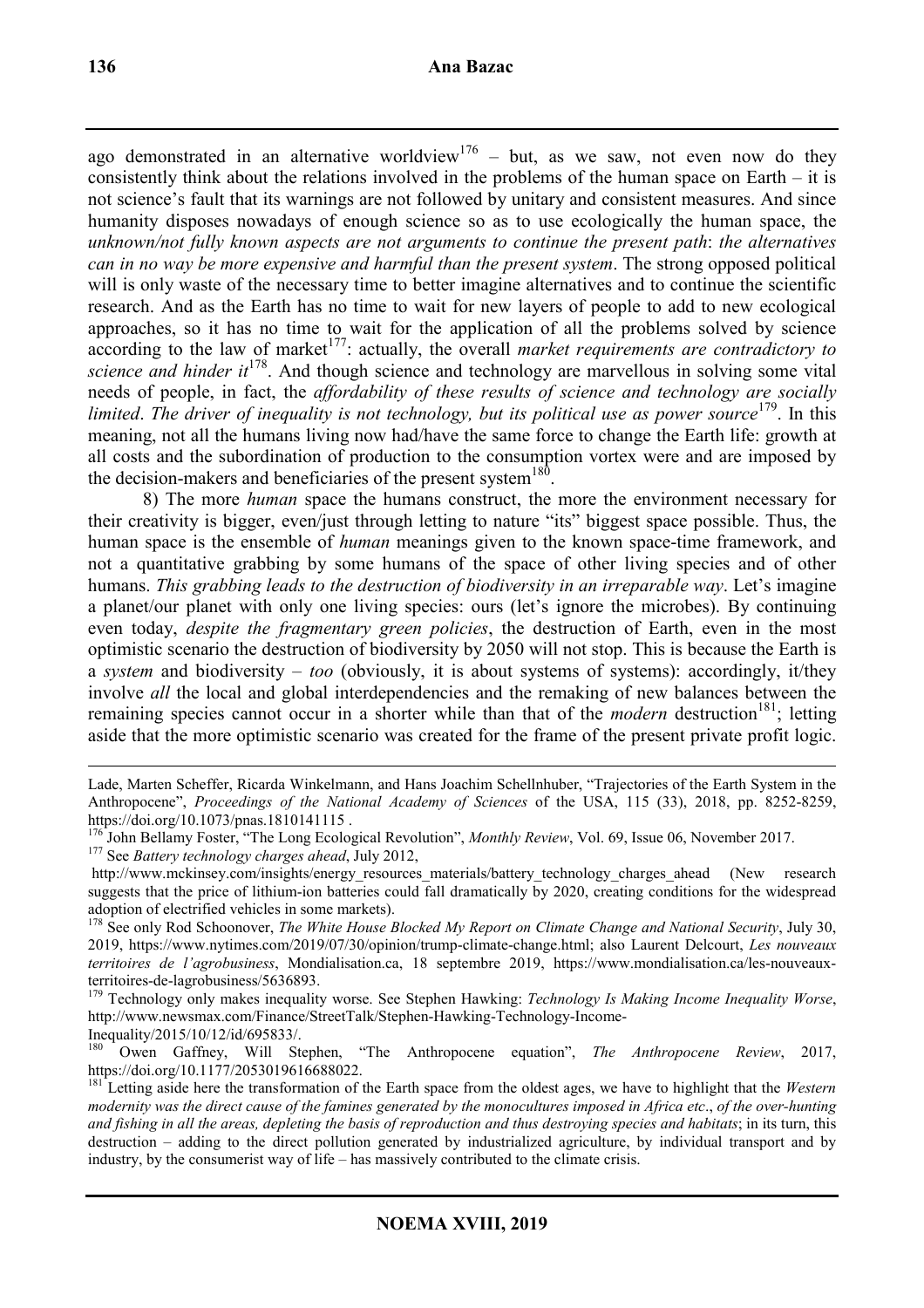As mentioned before, in this logic there is no longer foresight: it is allowed, as well as the corrective actions, only *after* the agglomeration of damages, at the level of niches or limited ("micro") environments. In order to surpass the general situation even after some successes at the micro levels, the *micro view should be integrated with the holistic one*. Only on the basis of this pattern can we anticipate and prevent at global scale.

9) *The critique of the present dominant treatment of space is not developed from the standpoint of an ideal*. Actually, *the ideal is only a cognitive tool, functioning only as a criterion, a stake and, obviously, an abstract model*. There are models of natural structures and functions. But there are also social models derived from the desires of people. Unlike the former which are rather simplified and selective models of the normal, the latter models are deviations from the normal. But as people transform what is normal in every time span, they transform the ideals as well.

On the other hand, the models serving desires are either assumed as such or covered. The latter present themselves *as if* they would be as impersonal as the models of natural structures. Accordingly, they would be the "unique correct" models. For example, in these models the monetised aspect of economy covers everything, and everything that is not monetised does not exist for this economy. But the difference between these types of models and the models of assumed ideals is that in the former *there are never new problems*; every model solves problems, but if the models of assumed ideals have solved the problems which, in fact, have generated the modelling as such, but thus have "freed" *new* problems which will to be solved with the help of other models, *the models covering their desires do not generate new problems: since they do not solve the old ones*. Concretely, this is the reason of the present economic models which focus on measurements and factors stimulating/inhibiting the growth of sales and profits; at least from a century such models exists, but in this interval the waste of human creativity caused by untimely death in wars and unaffordable healthy conditions of life did not disappear; and all of these in a society that *can* solve from the *technical* standpoint these problems and at the same time it is very *rich*; it is not only about the redistribution of wealth, but about the *healthy correlations and balance of nature and society*; as well as about the *transformation of the economic logic* so as the humans have *free time* to create, not just more and more merchandises.

10) The ecological crisis is *not separated* from the crisis of the present civilisation; they are *not external* to one another, *as if* it would be about two logics, absolutely independent one of the other, on the contrary, in fact *they intertwine*. Meaning, that each of them imposes limits to the other. For example, the *necessity to surpass* the exchange-value economy aiming to sell more and more and gain profit (generating waste and depletion of resources) *is not the result of an ideal* or of a political prescription, but of the requirements of the Earth's nature. But if the preservation of nature, the parsimonious treatment of resources and the anticipative behaviour will be the new normal in front of the general ecological crisis, and these directions are hardly opposed on a reasonable basis, the consumption habits of the world "middle classes", made just on the basis of a consumerist economy of exchange-values, are used by the promoters of this economy as "arguments" against its transformation. "Who will fix the limits of consumption and the concept of sufficiency? Does this not sound as totalitarianism?" The theoretical answer is that just the communities will fix the limits: never absolute<sup>182</sup>, never imposed by a neutral and irrefutable science, but always as the result of the debates and decisions of communities, and *never* 

<sup>182</sup> See also André Gorz, *L'écologie politique entre expertocratie et autolimitation* (1992), https://collectiflieuxcommuns.fr/?264-l-ecologie-politique-entre&lang=fr.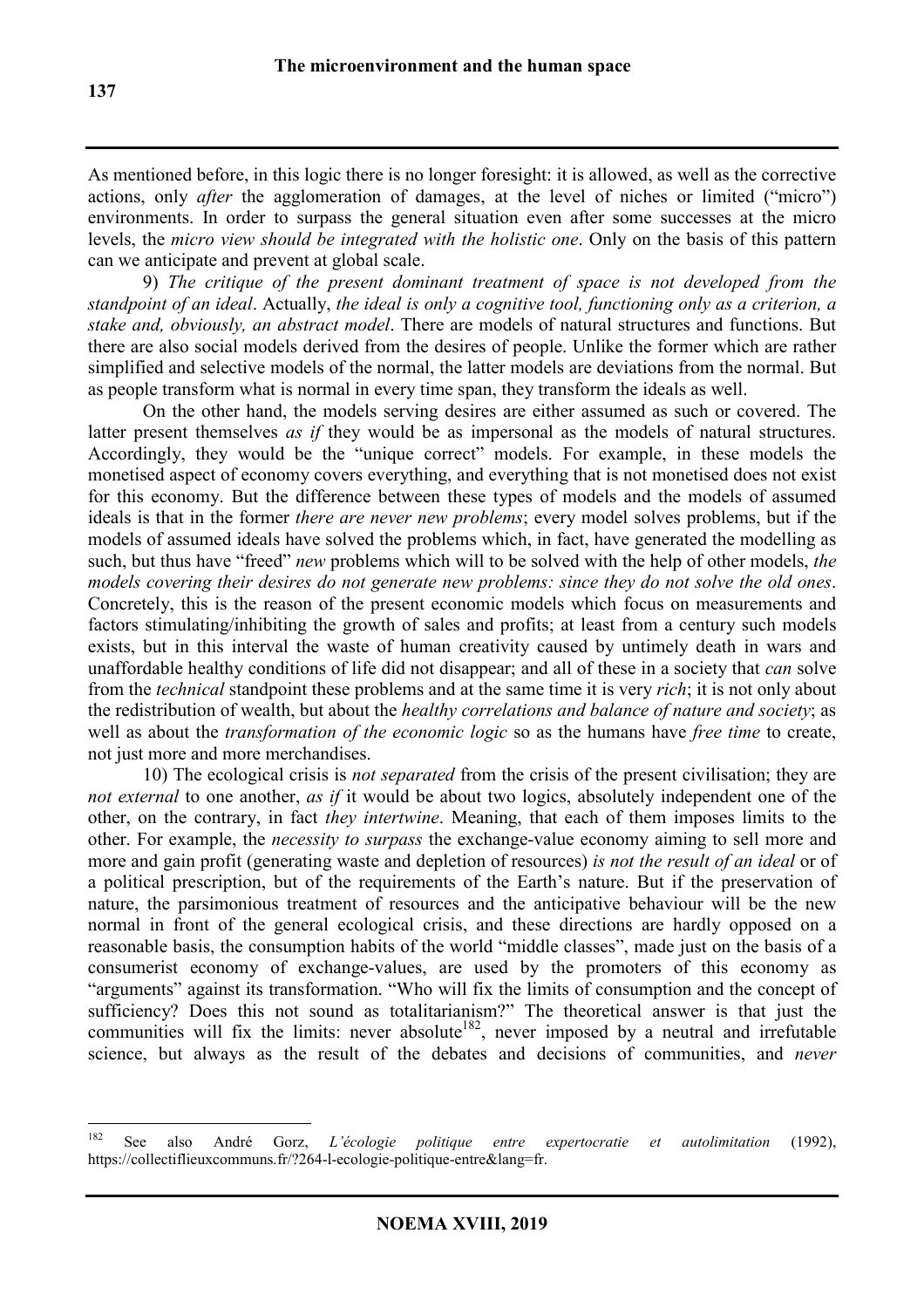disconnected from the world situations<sup>183</sup>. In this meaning, neither science nor nature is an extraneous/foreign power to communities, but both their creation and milieu without which they do not exist.

11) Beyond the reactive moment, there are emotions "as more general situation detectors<sup>"184</sup>; in humans, they are feelings/self-conscious emotions: all of them mediate the interhuman relations within their environments. Interpenetrated with reason, the feelings are drivers of the adaptability to life, according to the cognitive treasure resulted from experience. These drivers were called "Darwinian utility feelings" by Kovàč, i.e. according to the *biological* evolution. But the *cultural* evolution has detached the emotion ability from the Darwinian biological utility and led to the search for good emotions as end in itself: generating *excessiveness*. However, this situation is opposed just to the biological development of the ability for emotions and, implicitly, to the creative effort for constructing the basis of these emotions. Nevertheless, the market economy – that is certainly not the result of the biological mechanism – is a "pleasure-oriented economy"<sup>185</sup> and does not accord with science.

It is not simply about people's flooding with ware and entertainment through all its forms, but is also about the engineering of humans in order to make them more dependent on "pleasure": the present AI and drug stimulation of want and thus, of forging this kind of humans, is real. But all of these seem inevitable not only for Kovàč, but also for many people.

Let's begin with the most "abstract" aspect: the pleasure and, more, the *simplification of the human pleasure* made consciously by the capitalist system, leads only to some meanings created by humans. But people can create more: in fact, only through this creation of meanings has the moment of *homo sapiens* a significance in the history of Cosmos.

However, the human knowledge is more than the reason of the human species in the Universe. If science demonstrated that the densification of free energy and information has destructive effects, the social decision should support corresponding policies. The human knowledge is, with all its limits, the instrument against those destructive effects: if not totally, at least partially and gaining more time. *If this knowledge is not used* – it is not even popularized and thus its advancement is less than it could be – *it is not because of a fatal causality*, *but because of the social organization.* 

12) From a biological standpoint, the species appear and die. Obviously, the desire of individual eternity and the image of eternity of "at least something from my individuality" were made in a pre- scientific era<sup>186</sup>. Philosophically, neither the eternal life of the human knowledge can be discussed without mentioning both the physical limits of life and consciousness in the

<sup>&</sup>lt;sup>183</sup> In this respect, the present policies of redistribution through the development of internal consumption (internal market) and thus the control of entrepreneurs circles (see Maëlle Mariette**,** « Mérites et limites d'une 'révolution' pragmatique », *Le Monde Diplomatique*, septembre 2019), inherently postponing the ecological measures and externalising the private damages, are neither ecologically nor socially friendly; but they illustrate the structural contradictions between the *national* and *international* economic logic and, obviously, between the internal classes. For this reason, it is not possible to go back to the tradition of American "New Deal"/European welfare state.

<sup>184</sup> Ladislav Kováč, "The biology of happiness: Chasing pleasure and human destiny", EMBO *reports*, VOL 13,| NO 4,| 2012, pp. 297-302 (p. 298) (European Molecular Biology Organization).

But see also Gabriela-Alina Sauciuc, Thomas Persson, Rasmus Bååth, Katarzyna Bobrowicz & Mathias Osvath, "Affective forecasting in an orangutan: predicting the hedonic outcome of novel juice mixes", *Animal Cognition*, 19, 6, 2016, pp. 1081-1092.

<sup>&</sup>lt;sup>185</sup> Ladislav Kováč, "The biology of happiness: Chasing pleasure and human destiny", p. 301.

<sup>186</sup> Ladislav Kováč, "'Finitics'. A plea for biological realism", *Embo Reports*, 9(8), 2008, pp. 703–708, doi: 10.1038/embor.2008.138.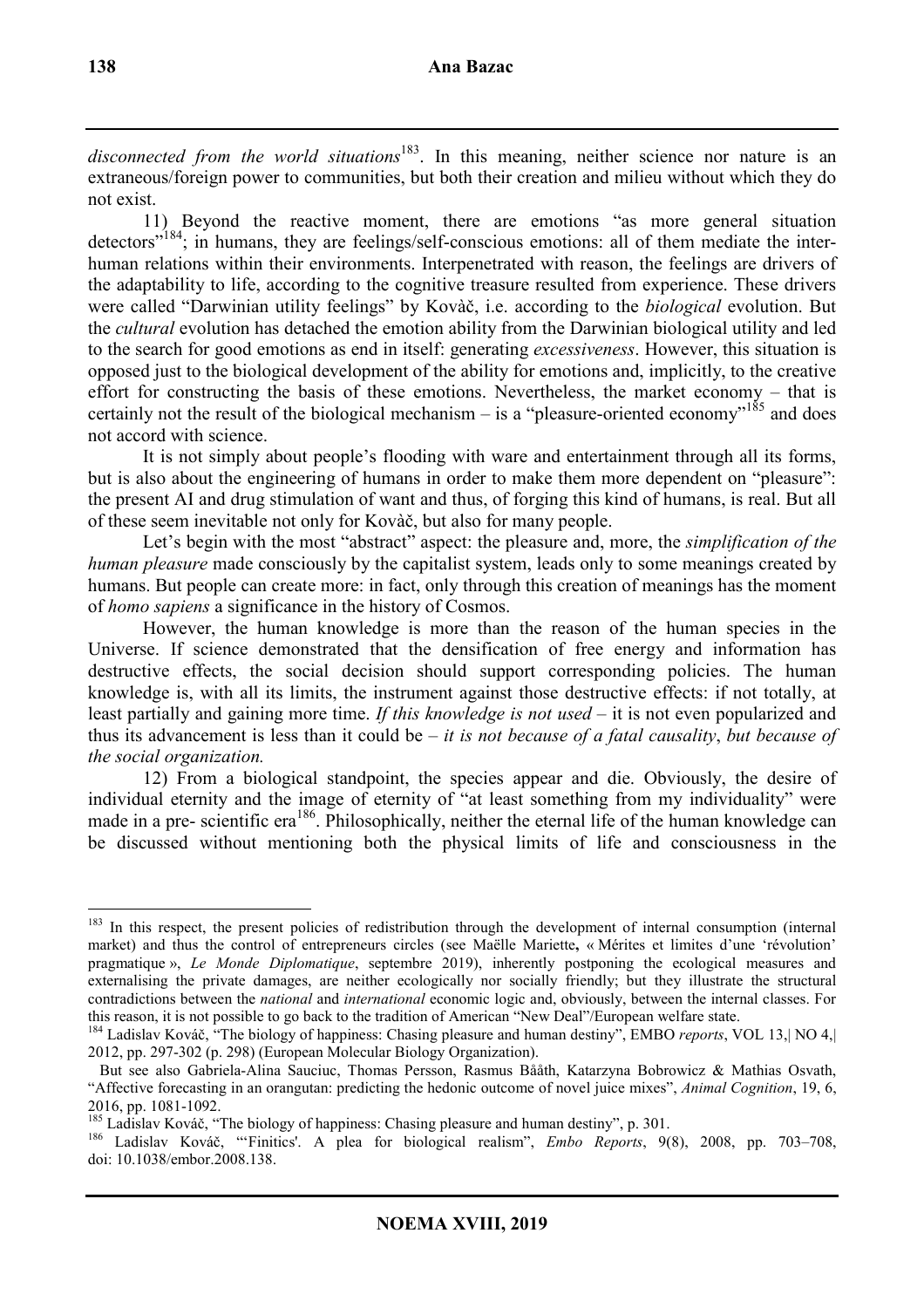Universe<sup>187</sup>. And today, to focus on "my" eternity when in present millions die prematurely – because of social causes – is irrelevant. It is also inconsistent to equate the individual and the species' finitude<sup>188</sup>. But, on one hand, the *cosmological* conditions of the death of the human species and its consciousness give humans enormous time to create<sup>189</sup>, while the power relations have destroyed and *follow the path of destruction of the conditions of life*: much before the cosmologically possible time span. On the other hand, *the human species – a thinking reed, as Pascal has called it – has its special endowment that allows it to prevent absurd and untimely destructions*. If this does not happen, it is not because of the scientifically substantiated idea of finitude of life and nor of "the human destiny": but because of concrete social relations.

The logic that deduces from the scientific demonstrations of the end of life the impossibility of humans to counter the *present* existential crisis reflects the *separation* promoted by some natural and formal sciences academics *from the social critique*. The "destiny" of man is prefigured as inevitably following from the present political status quo. This logic is offered *as if* it would be the only one and there would not be any alternative<sup>190</sup>. (Consciously or not, these scientists legitimate just the present politics which they allusively reject).

And of course, it is possible that their resignation expresses the "only", irreplaceable alternative<sup>191</sup>. This alternative cannot be ignored: *the future is not prescribed*, irrespective of its known trends. The extinguishing of the human species is possible, and not necessarily because of catastrophic meteorites, thus not suddenly; but – because the natural phenomena as climate, floods

 (For this reason, one may not conclude from Hegel the concrete end of history as Fukuyama considered in the early 90s. In Fukuyama, the end of history is the metaphor for "capitalism – the last system"; for Hegel, the openness of history to the immanent movement of contradictions outlines a new paradigm, actually opposed to the banal glorification of the Prussian state etc. In his turn, Marx spoke about the end of the *subservient metaphysical* philosophy, and the necessity to link philosophy to science and life, but not about the end of philosophical interpretations as such. In Hegel, the Prussian state is only the basis of a new development of the immanent logic of history, not its end time: we must not forget that he criticised essential aspects of the functioning of capitalism. Marx was contemporary with Darwin and, including this kinship as well, he could not speak in terms of last things. Communism marked, for him, only the end of pre-history (based on exploitation etc.), and not of history.

 Agamben has showed that the end of man at Heidegger presents either as "(*a*) posthistorical man no longer preserves his own animality as undisclosable, but rather seeks to take it on and govern it by means of technology; or (*b*) man, the shepherd of being, appropriates his own concealedness, his own animality, which neither remains hidden nor is made an object of mastery, but is thought as such, as pure abandonment", p. 80).

<sup>191</sup><sup>It</sup> is very important to note that the present world dominant layers, assuming that "there is no alternative", support the search for other habitable planets; but not in order to move there the destitute billions, but to continue over there, too, the present waste economy of exchange-values for private profit.

 $\overline{a}$ <sup>187</sup> Lawrence M. Krauss and Glenn D. Starkman, "Life, The Universe, and Nothing: Life and Death in an Ever-Expanding Universe", *The Astrophysical Journal*, 531 (1), 1999.

<sup>&</sup>lt;sup>188</sup> See the critique of this equivalence and the discussion about finitude in Ana Bazac, "The Limit and the Burden: Around the Significances of the Finitude of Life", *Agathos*, Vol. 9, Issue 2 (17), 2018, pp. 59-82, pdf.

<sup>189</sup> Idem, p. 21.

<sup>190</sup> Ladislav Kovàč, *Closing Human Evolution: Life in the Ultimate Age*, Springer Briefs in Evolutionary Biology, 2015: "At the outset of the third millennium, mankind has entered the ultimate phase".

This theory may be compared with others discussing the end of history or the end of philosophy. The most famous theory about the end of history is, as it is generally stated, Hegel's. But in fact Hegel distinguished the end of *speculative* philosophy – end due to his own *dialectical and phenomenological* view – from the end of history. This one was not the result of philosophy, but of the *internal* logic of history and its contradictions and although at the level of direct empirical message of Hegel's philosophy of history the modern (Prussian) state could be understood as *culmination* of the political framework able to develop society and solve some contradictions, the new paradigm provided by Hegel – the social system as process of contradictions – was opposed just to this idea of the best, unique model of culmination. See Eric Michael Dale, *Hegel, the End of History, and the Future*, Cambridge University Press, 2017, p. 5: "The Hegelian end is the culmination of the *now*; not the foreclosure of the *next*".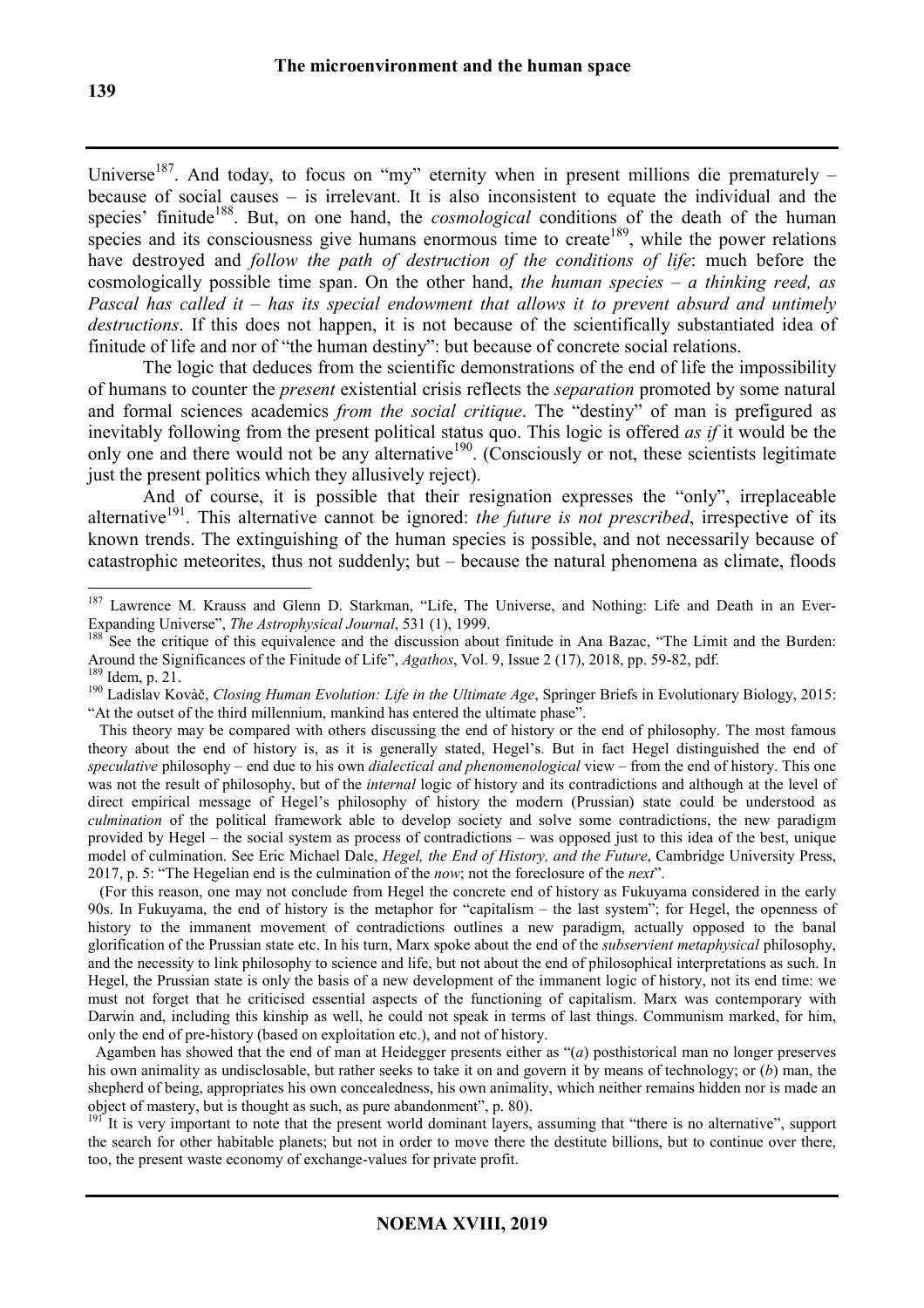and draughts and destruction of biodiversity were caused by the capitalist treatment of the human space, and this treatment seems to continue forever – slowly and through sufferings and alterations of the integrity of the human person.

But, first, *the present existential crisis of nature and man is not a natural phenomenon*, it was *consciously* generated – though/because the private entrepreneurs considered only their separate profits, hoping that "the invisible hand" of supply and demand, similar to God, will balance the opposed interests, they may well be considered as unconscious – and is continuing today, despite all the warnings of nature and scientists<sup>192</sup>. These ones have showed that population is literally fooled<sup>193</sup> by the media determined, not by politicians *in abstracto* but, by the *private interests of profit at any cost*; these private interests, politically dominant, impose that people be bombarded, when not with entertainment, with the idea that the climate and ecological crises would not be so tragic and, as humanity has solved until now the problems it faced so it will solve them 'but by fully keeping the present capitalist relations'. On the contrary, the scientists have *demonstrated* and warned that, even in comparison with official scientific (thus, collective) scenarios which have configured also middle/possibly controllable situations, the present state of things is not simply under the sign of absolute urgency, but even that no controllable situation is possible anymore because of the *interference* of three type of phenomena more or less neglected by the former official scenarios: *hysteresis* or the inertia of the former states of the natural systems even after the changes of the present one (therefore, the present one lags behind the presumed effects of the changes), the *snowballing* or augmentation of (former) effects as a result of their deployment, and the *tipping points* development when small additions to the unbalances have big effects. This situation is that of an "end-game, when very soon humanity must choose between taking unprecedented action, or accepting that it has been left too late and bear the consequences"<sup>194</sup>.

The present worldwide crisis is not natural: fires can be prevented; the transformation of waters into dead seas can be prevented by putting first a world – and not only at nation-state scale – state-of-the-art sewage system etc.

Therefore, it can not be cured with *local* conservation, better management of waste<sup>195</sup> etc.; *just this local model of management, applied from some decades, has showed its insufficiency*. Since the present existential crisis of both nature and man is neither natural not technological, it means that only a radical and sudden *transformation* – not lasting for years "transitions towards..." – *of the structural economic relations worldwide* can prevent the extinction of human civilisation. Once more, since the technological means are known<sup>196</sup>, it is not enough to point out the morals of

 $\overline{a}$ <sup>192</sup> This fact was highlighted by Jason W. Moore, "Anthropocene or Capitalocene? Nature, History, and the Crisis of Capitalism", *Sociology Faculty Scholarship*, 2016, pdf.

<sup>193</sup> Justin B. Biddle, Ian James Kidd, and Anna Leuschner, "Epistemic corruption and manufactured doubt: the case of climate science", *Public Affairs Quarterly*, Volume 31, Number 3, July 2017, pp. 165-187; Jane Morton, *Don't mention the emergency? Making the case for emergency climate action*, Australia, Darebin Climate Action Now, 2018, pdf.

<sup>194</sup> Hans Joachim Scellnhuber, "Foreword", in David Spratt & Ian Dunlop, *What Lies Beneath: The Understatement of Climate Existential Risk*, Breakthrough – International Centre for Climate Restoration, 2018/2018, pdf.

<sup>&</sup>lt;sup>195</sup> It's interesting – not the treatment as such, but the idea – that William Emerson Ritter, *The natural history of our conduct*, New York, Harcourt, Brace, & Company, 1927, has showed that there is a continuity between animals and humans from the standpoint of "maladaptive activity" and one of the most important was just the wastefulness in time, energy, useful materials, the conduct of both animals and humans being that of "excessiveness" and bad management.

<sup>196</sup> See also Lu Hang, "Conversion of farmland into forests to protect ecological environment"*, Chinese Social Sciences Today*, 2019-08-23, http://english.cssn.cn/whatsnew/research1/201908/t20190823\_4961267.shtml; Union of Concerned Scientists, *Subsidizing Waste: How Inefficient US Farm Policy Costs Taxpayers, Businesses, and Farmers Billions*, pdf; *Agroecological and other innovative approaches for sustainable agriculture and food systems that enhance food security and nutrition*, report by The High Level Panel of Experts on Food Security and Nutrition, July 2019, HLPE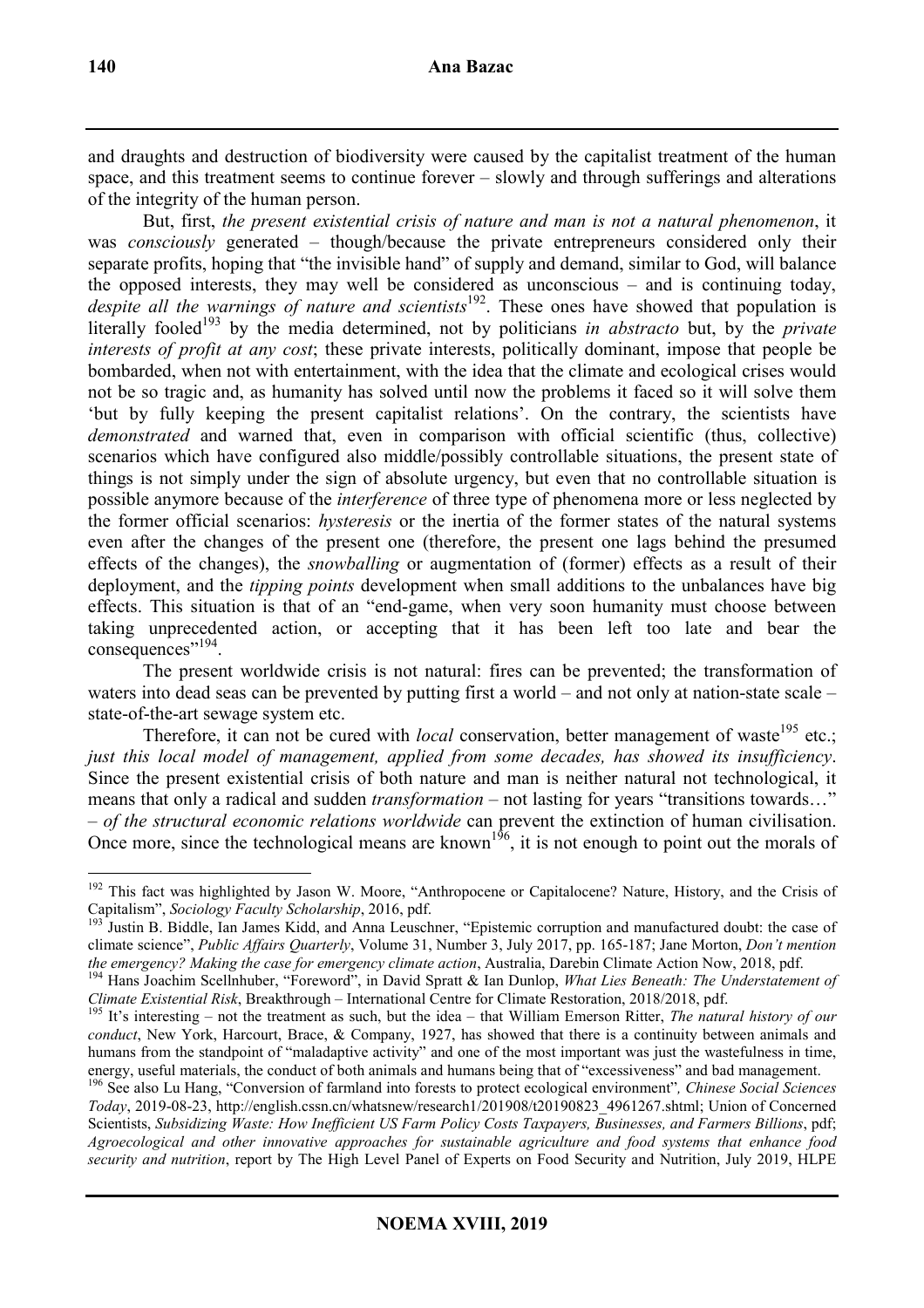those who are responsible for the generalisation and deviation of ecological crisis to the non-Western countries<sup>197</sup>, for the sacrifice of the future generations and for the passivity of most of people<sup>198</sup>. It is already a weak theorisation to speak about "individualism" without showing that the moral shortcomings are the result of concrete social domination relations and that the urging of individual citizens to take action without highlighting that *they cannot be successful without the radical transformation of economic relations* is inefficient.

At the same time, the present system itself, just through its contradictions<sup>199</sup>, creates new institutions and ideas, so as people to understand, feel and act as active parts of society. The rise of the *multitude* (Spinoza) is as possible as the end of humans. Therefore, *there are alternatives.*

There is certainly a historical delay of the human organisation of the world, and this even when the cognitive-technological means to realise a better human order for the human space are already developed. Consequently, to show the causes of the present situations means to have the sense of responsibility. *To make a beautiful but untimely end is not enough*. Certainly, it's possible that with all the new ideas and institutions, the humans do not have the will to act in a consistent manner. But if the human species understands more than what is in the individual *Umwelten*, its end has to be discussed in other terms than the inevitability of the *present* end. Anyway, all the alternatives are important for theory: no one has to be silenced, but all of them freed to mutually criticise themselves.

# **References**

- 1. Acte 41 des Gilets jaunes: le G7 en ligne de mire, Rodrigues et Boulo chez les Insoumis, 26/08/2019, http://www.defenddemocracy.press/31007-2/.
- 2. *A Federal Ban on Making Lethal Viruses Is Lifted*, Dec. 19, 2017 https://www.nytimes.com/2017/12/19/health/lethal-viruses-nih.html?smid=tw-share&r=1.
- 3. Agamben, Giorgio. *The Open: Man and Animal* (2002), Translated by Kevin Attell, Stanford: Stanford University Press, 2004.
- 4. Agamben, Giorgio. *The Time That Remains: A Commentary on the Letter to the Romans*  (2000), Translated by Patricia Dailey, Stanford: Stanford University Press, 2005.
- 5. *Agroecological and other innovative approaches for sustainable agriculture and food systems that enhance food security and nutrition*, report by The High Level Panel of Experts on Food Security and Nutrition, July 2019, HLPE Report 14, pdf.
- 6. *Aimed at linking communities, Malaysian highway may damage forests*, 23 August 2019, https://news.mongabay.com/2019/08/aimed-at-linking-communities-malaysian-highwaymay-damage-forests/.
- 7. Akin, Atif with Hillit Zwick. *Mutant Space*, *CTheory,* New York, November 2016.
- 8. Alimi, Olubukola S.; Jeffrey Farner Budarz, Laura M. Hernandez, and Nathalie Tufenkji. "Microplastics and Nanoplastics in Aquatic Environments: Aggregation, Deposition, and

 $\overline{a}$ Report 14, pdf; Doug Gurian-Sherman, *Failure to Yield: Evaluating the Performance of Genetically Engineered Crops*, Union of Concerned Scientists, 2009, pdf.

<sup>197</sup> See Glenn Davis Stone, "Commentary: New histories of the Indian Green Revolution", *The Geographical Journal*, 2019, pp. 1–8, DOI: 10.1111/geoj.12297.

<sup>198</sup> Stephen M. Gardiner, A Perfect Moral Storm: The Ethical Tragedy of Climate Change, Oxford Univesity Press, 2011.

<sup>199</sup> We may express one of the main contradictions in the terms of our problem here: the capitalist structure of relations behaves/changes only according to the private interests, as if the private owners would see only their narrow *Umwelt*; but the human beings were biologically constructed to have larger interests, to see more than fragmented *Umwelten*.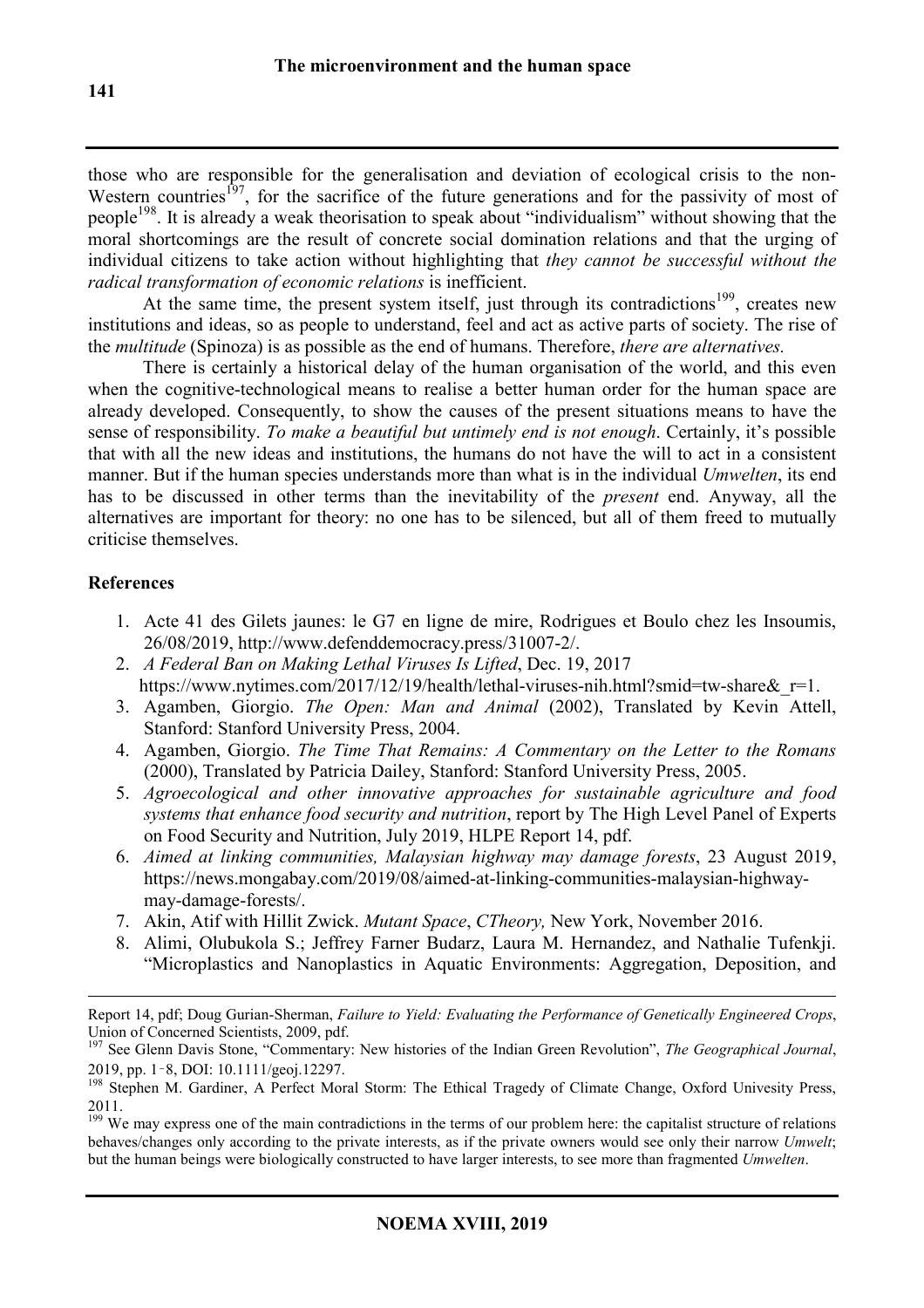Enhanced Contaminant Transport", *Enviromental Science & Technology*, 52 (4), 2018, pp 1704–1724.

- 9. Amr, Z.S.; E.N. Handal, F. Bibi, M.H. Najajreh, M.B. Qumsiyeh. "Change of Diet of the Eurasian Eagle Owl, *Bubo bubo*, Suggests Decline in Biodiversity in Wadi Al Makhrour, Bethlehem Governorate, Palestinian Territories, *Slovak Raptor Journal*, 10, 2016, pp. 75-79.
- 10. Anderson, P.W. "More is Different", *Science*, New Series, Vol. 177, No. 4047 (Aug. 4, 1972), pp. 393-396.
- 11. Annila, Arto, Keith Baverstock. "Discourse on order vs. disorder", *Communicative and Integrative Biology*, 9 (4), 2016, 1187348, doi: 10.1080/19420889.2016.1187348. (https://dx.doi.org/10.1080/19420889.2016.1187348).
- 12. Appel, H. M. & R. B. Cocroft. "Plants respond to leaf vibrations caused by insect herbivore chewing", 175(4), 2014, pp. 1257-1266, doi: 10.1007/s00442-014-2995-6.
- 13. Apter. A.., A. Bracker, M. Hodgson, J. Sidman, W.Y. Leung. "Epidemiology of the sick building syndrome", *The Journal off Allergy and Clinical Immunology,* 94, Issue 2 Part 2, 1994, pp. 277-288.
- 14. Badiou, Alain. *Being and Event* (1988), Translated by Oliver Feltham, London, New York: Continuum 2007.
- 15. Vanessa Baird, "Who Owns the Sea?", *Global Research*, September 20, 2019, https://www.globalresearch.ca/who-owns-sea/5689740.
- 16. Bar-On, Yinon M.; Rob Phillips, and Ron Milo. "The biomass distribution on Earth", *Proceedings of National Academy of Sciences of the USA*, June 19, 115 (25), 2018, pp. 6506-6511; https://doi.org/10.1073/pnas.1711842115.
- 17. Basanta, David and Alexander R.A. Anderson. "Exploiting ecological principles to better understand cancer progression and treatment", *Interface Focus*, 3 (4), 2013, doi: 10.1098/rsfs.2013.0020.
- 18. *Battery technology charges ahead*, July 2012, http://www.mckinsey.com/insights/energy\_resources\_materials/battery\_technology\_charges\_ahead.
- 19. Bazac, Ana. "Materia observații epistemologice cu prilejul aniversării modelului atomului al lui Rutherford (I)", *Noema*, Vol. XI, 2012, pp.133-158 [Matter – epistemological remarks on the anniversary of Rutherford's atom model].
- 20. Bazac, Ana. "The approach of space and an inter-war anthropological model", *Analele Universităţii din Craiova, Seria Filosofie*, nr. 33, (2/2014), pp. 127-161.
- 21. Bazac, Ana. "The philosophy of the *raison d'être*: Aristotle's *telos* and Kant's categorical imperative", *Biocosmology – Neo-Aristotelism*, Vol. 6, No. 2, 2016, pp. 286-304.
- 22. Bazac, Ana. "The construction of the scientific object and its confrontation", *Noema*, XVI, 2017, pp. 219-240.
- 23. Bazac, Ana. "The Limit and the Burden: Around the Significances of the Finitude of Life", *Agathos*, Vol. 9, Issue 2 (17), 2018, pp. 59-82.
- 24. Bădărău, Dan. "Dinamica și principiile ei; conceptul de forță și cantitatea de mișcare" (1966), *Noema*, XV, 2016, pp. 245-261 [Dynamics and its principles; the concept of force and the quantity of movement].
- 25. Becker, Gerhold K. "*Je suis le grand tout*: Respect for nature in the Age of Environmental Responsibility", pp. 23-42, in King-Tak Ip (Ed.), *Environmental Ethics: Intercultural Perspectives*, Amsterdam, New York: Rodopi, 2009.
- 26. Beniuc, Mihai. "Mediu, preajmă, vatră. Principii de psihologie animală" (1937), *Noema*, XVIII, 2019, pp.47-74 [Environment, surroundings, home: principles of animal psychology].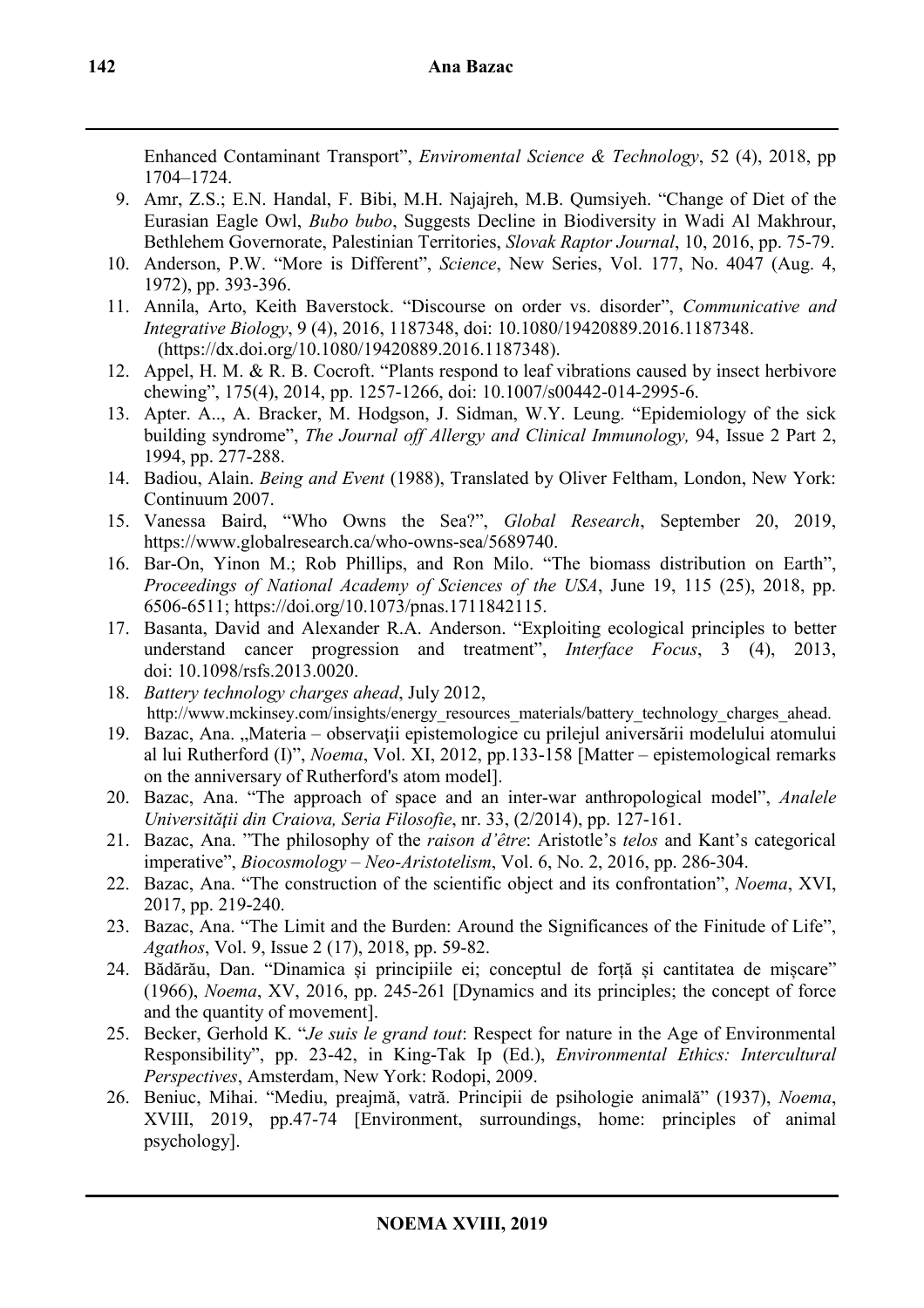- 27. Biddle, Justin B., Ian James Kidd, and Anna Leuschner. "Epistemic corruption and manufactured doubt: the case of climate science", *Public Affairs Quarterly*, Volume 31, Number 3, July 2017, pp. 165-187.
- 28. Blonder, Benjamin., Rozalia E. Kapas, Rebecca M. Dalton, Bente J. Graae, Jacob M. Heiling, Øystein H. Opedal. "Microenvironment and functional-trait context dependence predict alpine plant community dynamics", *Journal of Ecology*, 106, 2018, pp. 1323-1337, DOI: 10.1111/1365-2745.12973.
- 29. Boivin, Nicole L.; Melinda A. Zeder, Dorian Q. Fuller, Alison Crowther, Greger Larson, Jon M. Erlandson, Tim Denham, Michael D. Petraglia. "Ecological consequences of human niche construction: Examining long-term anthropogenic shaping of global species distributions", *Proceedings of National Academy of Sciences of the USA*, 2016 Jun 7; 113(23), pp. 6388–6396, doi: 10.1073/pnas.1525200113.
- 30. Bollier, David. *Think Like a Commoner. A Short Introduction to the Life of the Commons*, Gabriola Island: Canada: New Society Publishers, 2014.
- 31. Boro, Freeman and Ajit Hazarika. "Ecosystem Exploitation: Environment, Human and Animal Health Risk", *Journal of Ecology and Toxicology*, Volume 1, issue 3, 2017, e.
- 32. Braman, Donald, Dan M. Kahan, Ellen Peters, Maggie Wittlin, Paul Slovic, Lisa Larrimore Ouellette, and Gregory N. Mandel. "The Polarizing Impact of Science Literacy and Numeracy on Perceived Climate Change Risks", *Nature Climate Change*, 2, 2012, pp. 732- 735.
- 33. *British mining firm in legal battle to stop Zambian farmers from suing it for polluting their source of water*, 21/01/2019, http://www.defenddemocracy.press/british-mining-firm-inlegal-battle-to-stop-zambian-farmers-from-suing-it-for-polluting-their-source-of-water.
- 34. Browne, Mark Anthony; Phillip Crump, Stewart J. Niven, Emma Teuten, Andrew Tonkin, Tamara Galloway, and Richard Thomson. "Accumulation of Microplastic on Shorelines Woldwide: Sources and Sinks", *Environmental Science* & *Technology*, 2011, 45 (21), pp. 9175–9179, DOI: 10.1021/es201811s.
- 35. Buican, Denis. *L'Éternel Retour de Lyssenko*, Paris : Copernic, 1978.
- 36. Buican, Denis. *Lyssenko et le Lyssenkisme*, Paris: PUF, Que sais-je?, 1988.
- 37. Campbell, Liz A. D. "Fostering of a wild, injured, juvenile by a neighbouring group: implications for rehabilitation and release of Barbary macaques confiscated from illegal trade", *Primates*, Volume 60, Issue 4, 2019, pp. 339-345.
- 38. Ceballos, Gerardo, Paul R. Ehrlich, and Rodolfo Dirzo. "Biological annihilation via the ongoing sixth mass extinction signalled by vertebrate population losses and declines", *PNAS Plus*, 2017, pdf.
- 39. Chapouthier, Georges. *The Mosaic Structure of Natural Complexity: A Scientific and Philosophical Approach*, Preface by Peter McCormick, Paris: Collection Interdisciplinaire, EMSHA Éditions, 2018, OpenEdition Books, http://books.openedition.org/emsha/200.
- 40. Chapouthier, Georges et Alain Policar. « La néoténie humaine, une idée à relancer », *Pour la Science*, 452, 2015, pp. 14-15.
- 41. Chettri, Arun; Saroj K. Barik, Harendra N. Pandey, & Mark K. Lyngdoh. "Liana diversity and abundance as related to microenvironment in three forest types located in different elevational ranges of the Eastern Himalayas", *Plant Ecology & Diversity*, Vol. 3, Issue 2, 2010, pp. 175-185, https://doi.org/10.1080/17550874.2010.495140.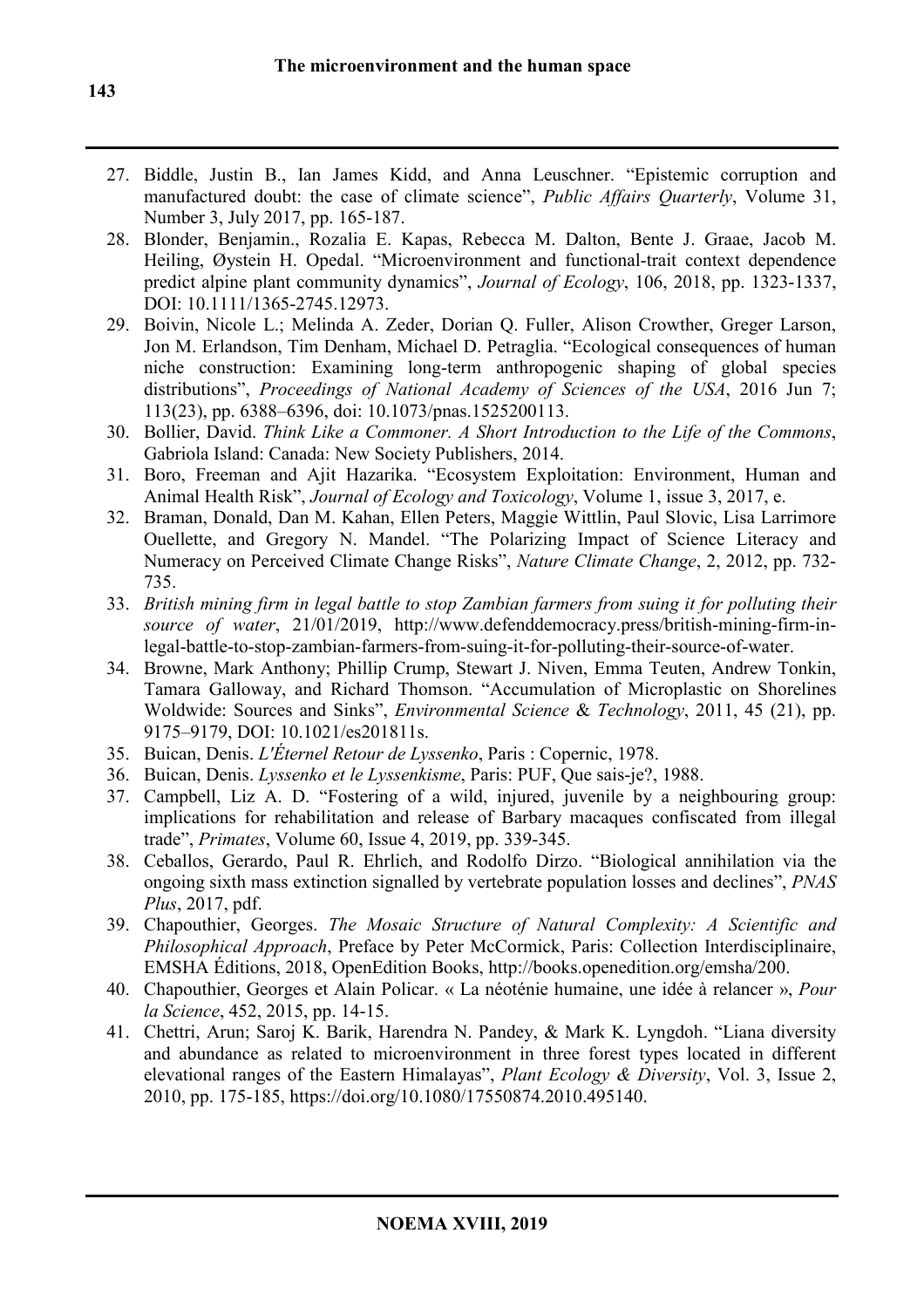- 42. Clark, Brett and John Bellamy Foster. "Ecological Imperialism and the Global Metabolic Rift: Unequal Exchange and the Guano/Nitrates Trade", *International Journal of Comparative Sociology*, Vol 50 (3–4), 2009, pp. 311–334.
- 43. Clarke, Samuel. *A Collection of Papers, Which passed between the late Learned Mr. Leibnitz, and Dr. Clarke, In the Years 1715 and 1716* (London: 1717), https://web.archive.org/web/20110721021001/http://www.newtonproject.sussex.ac.uk/catal ogue/viewcat.php?id=THEM00224.
- 44. Coates, Peter. *Nature: Western Attitudes Since Ancient Times* (1998), Berkeley: University of California Press, 2005.
- 45. Correa, Carlos M. *Implementing Farmers' Rights Relating to Seeds*, Research Paper 75, Geneva, South Centre, March 2017, pdf.
- 46. Dale, Eric Michael. *Hegel, the End of History, and the Future*, Cambridge University Press, 2017.
- 47. Dawkins, Richard. *The Extended Phenotype*, Oxford University Press, 1982.
- 48. Delcourt, Laurent. *Les nouveaux territoires de l'agrobusiness*, Mondialisation.ca, 18 septembre 2019, https://www.mondialisation.ca/les-nouveaux-territoires-delagrobusiness/5636893.
- 49. DellaValle, Curt. *Rethinking Carcinogens: New View of Cancer Development focuses on Subtle, Combined Effects*, Washington DC.: EWG, 2015.
- 50. de-Shalit, Avner. "Down to Earth Environmentalism: Sustainability and Future Persons", in *Contingent Future Persons: On the Ethics of Deciding Who Will Live, or Not, in the Future*, (Eds.) Nick Fotion, Jan C. Heller, Springer Nature, 2019, pp. 123-135.
- 51. Diepens, Noël J., Albert A. Koelmans. "Accumulation of Plastic Debris and Associated Contaminants in Aquatic Food Webs", *Environmental Science and Technology*, 2018, 52 (15), pp. 8510–8520, DOI: 10.1021/acs.est.8b02515.
- 52. Diogenes Laertius, *Lives of Eminent Philosophers*, (Ed.) R.D. Hicks, Book III.
- 53. Djidjian, Robert, Rima Avalyan. "Animal learned genetic cognition and the limits of anthropomorphic approach", *Wisdom*, 1(8), 2017, pp. 11-24.
- 54. Dodig Crnkovic, Gordana. "Information and Energy/Matter", *Information*, 3, 2012, pp. 751- 755; doi:10.3390/info3040751.
- 55. Doran, Peter. *A Political Economy of Attention, Mindfulness and Consumerism: Reclaiming the Mindful Commons*, Preface by David Bollier, Oxon, UK, New York: Routledge, 2017.
- 56. Dwyer*,* Colin. *Tens Of Thousands Of Fires Ravage Brazilian Amazon, Where Deforestation Has Spiked*, August 21, 2019, https://choice.npr.org/index.html?origin=https://www.npr.org/2019/08/21/753140642/tensof-thousands-of-fires-ravage-brazilian-amazon-where-deforestation-has-spike?t
- =1566473823877&t=1566524941228. 57. Dyball, Robert. "A Brief History of Human Ecology within the Ecological Society of America and Speculation on Future Direction", *Human Ecology Review*, Volume 23, Number 2, 2017, Canberra, ANU Press, pp. 7-15.
- 58. *Earth Overshoot Day 2018 is August 1, the earliest date since ecological overshoot started in the early 1970s*, 13 June 2018, https://www.footprintnetwork.org/2018/06/13/earthovershoot-day-2018-is-august-1-the-earliest-date-since-ecological-overshoot-started-in-theearly-1970s.
- 59. *Ecological crimes, International Justice*, 14/10/2016, http://www.defenddemocracy.press/ecological-crimes-international-justice.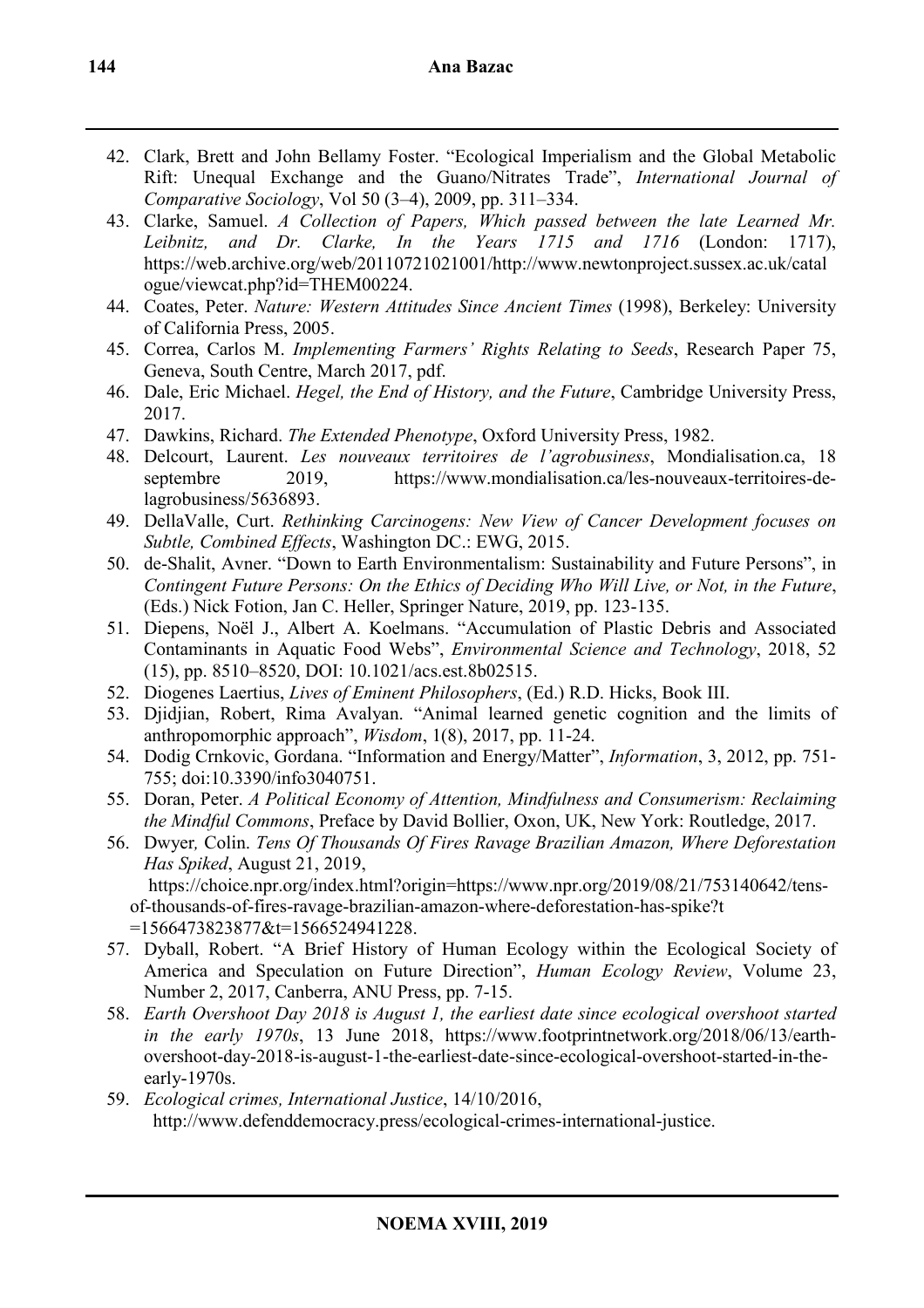- 60. Elliot, Robert. "The Normative Side of Nature", pp. 11-22, in King-Tak Ip (Ed.), *Environmental Ethics: Intercultural Perspectives*, Amsterdam, New York: Rodopi, 2009.
- 61. Emery, Nathan. Bird Brain: An Exploration of Avian Intelligence, Foreword by Frans De Waal, Princeton: Princeton University Press, 2016.
- 62. Benjamin R. Evans, Panayiota Kotsakiozi, Andre Luis Costa-da-Siva, Rafaella Sayuri Ioshino, Luiza Garziera, Michele C. Pedrosa, Aldo Malavasi, Jair F. Virginio, Margareth L. Capurro **&** Jeffrey R. Powell, "Transgenic Aedes Aegypti Mosquitoes Transfer Genes into a Natural Population", *Nature*, Scientific Reports, volume 9, Article number: 13047 (10 September 2019).
- 63. Fagan, Moira and Christine Huang. *A look at how people around the world view climate change*, April 18, 2019, https://www.pewresearch.org/fact-tank/2019/04/18/a-look-at-howpeople-around-the-world-view-climate-change.
- 64. FAO. *The State of Food Security and Nutrition in the World*, 2018, pdf.
- 65. FAO Commission on Genetic Resources for Food and Agriculture. *The State of the World's Biodiversity for Food and Agriculture*, 2019, pdf.
- 66. Foster, John Bellamy. "Marx and the Rift in the Universal Metabolism of Nature", *Monthly Review*, Volume 65, issue 07, 2013.
- 67. Foster, John Bellamy. "The Long Ecological Revolution", *Monthly Review*, Vol. 69, Issue 06, November 2017.
- 68. Foster, John Bellamy and Paul Burkett. *Marx and the Earth*, Chicago: Haymarket, 2017.
- 69. Foucault, Michel. "Of Other Spaces: Utopias and Heterotopias" (March 1967), taken from *Architecture /Mouvement/ Continuité*, October, 1984, Translated from the French by Jay Miskowiec, pp. 1-9.
- 70. Freksa, Christian. "Spatial Computing: How Spatial Structures Replace Computational Effort" (pp.23-42), in Martin Raubal, David M. Mark and Andrew U. Frank (Eds.), *Cognitive and Linguistic Aspects of Geographic Space: New Perspectives on Geographic Information Research*, Berlin, Heidelberg: Springer Verlag, 2013, pp. 38-39.
- 71. Freundschuh, Scott and Mark Blades. "The Cognitive Development of the Spatial Concepts NEXT, NEAR, AWAY and FAR", pp. 43-62, in Martin Raubal, David M. Mark and Andrew U. Frank (Eds.), *Cognitive and Linguistic Aspects of Geographic Space: New Perspectives on Geographic Information Research*, Berlin, Heidelberg: Springer Verlag, 2013.
- 72. Fujimori, Sachi. "The 'Ecology' of Cancer: Studying the 'Soil' that Enables the Disease to Thrive", *Disruptive Science*, Jul 03, 2018.
- 73. Gaffney, Owen. Will Stephen. "The Anthropocene equation", *The Anthropocene Review*, 2017, https://doi.org/10.1177/2053019616688022.
- 74. Gardiner, Stephen M. *A Perfect Moral Storm: The Ethical Tragedy of Climate Change*, Oxford, Oxford Univesity Press, 2011.
- 75. Goren, Menachem; Gregory Lipsky, Eran Brokovich and Avigdor Abelson. "A 'flood' of alien cardinal fishes in the eastern Mediterranean - first record of the Indo-Pacific *Cheilodipterus novemstriatus* (Rüppell, 1838) in the Mediterranean Sea", *Aquatic Invasion*, 5, 2010, Supplement 1, pp. S49-S51.
- 76. Gorz, André. *L'écologie politique entre expertocratie et autolimitation* (1992), https://collectiflieuxcommuns.fr/?264-l-ecologie-politique-entre&lang=fr.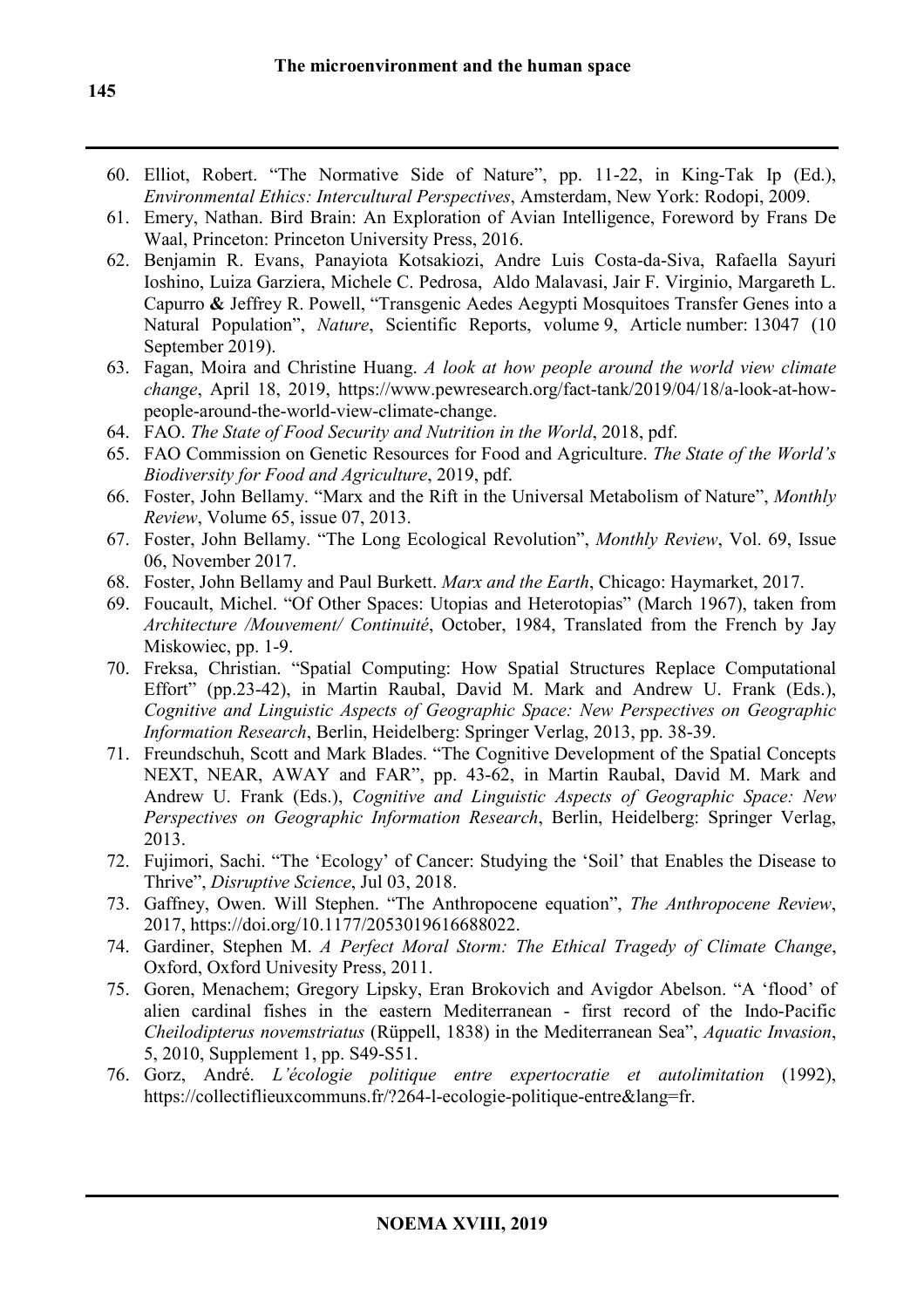- 77. Graeber, David. *If Politicians Can't Face Climate Change, Extinction Rebellion Will*, 21 May 2019*,* http://www.cadtm.org/If-Politicians-Can-t-Face-Climate-Change-Extinction-Rebellion-Will.
- 78. Gurian-Sherman, Doug. *Failure to Yield: Evaluating the Performance of Genetically Engineered Crops*, Union of Concerned Scientists, 2009, pdf.
- 79. Hagelaars, Jos. *The two epochs of Marcott*, https://ourchangingclimate.wordpress.com/2013/03/19/the-two-epochs-of-marcott/.
- 80. Hahn-Holbrook, Jennifer; Darby Saxbe, Christine Bixby, Caroline Steele, Laura Glynn. **"**Human milk as "chrononutrition": implications for child health and development**"**, *Pediatric Research*, volume 85, 2019, pp. 936–942**.**
- 81. Harpoutian*,* Gilles. *La petite histoire des grandes impostures scientifiques*, Paris: Éditions du Chêne, 2016.
- 82. Hawking, Stephen. "Einstein's Dream" (1991) in Stephen Hawking, *Black Holes and Baby Universes and Other Essays*, Toronto: Bantam Books, 1993.
- 83. Hawking, Stephen. "The Objections of an Unashamed Reductionist", in Roger Penrose with Abner Shimony, Nancy Cartwright, Stephen Hawking, *The Large, the Small and the Human Mind* (1997), Edited by Malcolm Longair, Cambridge, Cambridge University Press, Foundation Books, 1999.
- 84. *Stephen Hawking: Technology Is Making Income Inequality Worse*, http://www.newsmax.com/Finance/StreetTalk/Stephen-Hawking-Technology-Income-Inequality/2015/10/12/id/695833/.
- 85. Heid, Thomas (Ed.). *Recognizing the Autonomy of Nature: Theory and Practice*, New York: Columbia University Press, 2005.
- 86. Heidegger, Martin. *The Fundamental Concepts of Metaphysics: World, Finitude, Solitude* (1929-1930/1983), Translated by William McNeill and Nicholas Walker, Bloomington and Indianapolis: Indiana University Press, 1995.
- 87. Hirata, Satoshi; Naruki Morimura, Naive chimpanzees' (Pan troglodytes) observation of experienced conspecifics in a tool-using task, *Journal of comparative psychology*, 2000, DOI:10.1037//D735-7036.114.3.291.
- 88. Holmgren, David. *Crash on Demand; Welcome to the Brown Tech World*, December 2013, pp. 1-24, pdf.
- 89. Holmgren, David. *The Apology: from baby boomers to the handicapped generations*, March 14, 2019, https://holmgren.com.au/the-apology-from-baby-boomers-to-the-handicappedgenerations/.
- 90. Hughes, J. Donald. *Pan's Travail: Environmental Problems of the Ancient Greeks and Romans*, Baltimore: Johns Hopkins University Press, 1994.
- 91. Hughes, J. Donald. "The Mosaic of Culture and Nature: Organization of Space in an Inhabited Cosmos," *Nature and Culture*, Vol. 1, No 1, Spring 2006, pp. 1-9.
- 92. Hughes, J. Donald. "Interview" (by Mark Cioc and Charles Miller), *Environmental History*, January 2010, pp. 1-14.
- 93. Intergovernmental Science-Policy Platform on Biodiversity and Ecosystem Services (IPBES), *Assessment Report on Scenarios and Models of Biodiversity and Ecosystem Services*, 2019,

https://www.ipbes.net/news/ipbes-global-assessment-summary-policymakers -pdf.

94. IPCC *Special Report on Climate Change and Land*, https://www.ipcc.ch/site/assets/uploads/2019/08/SRCCL-leaflet.pdf.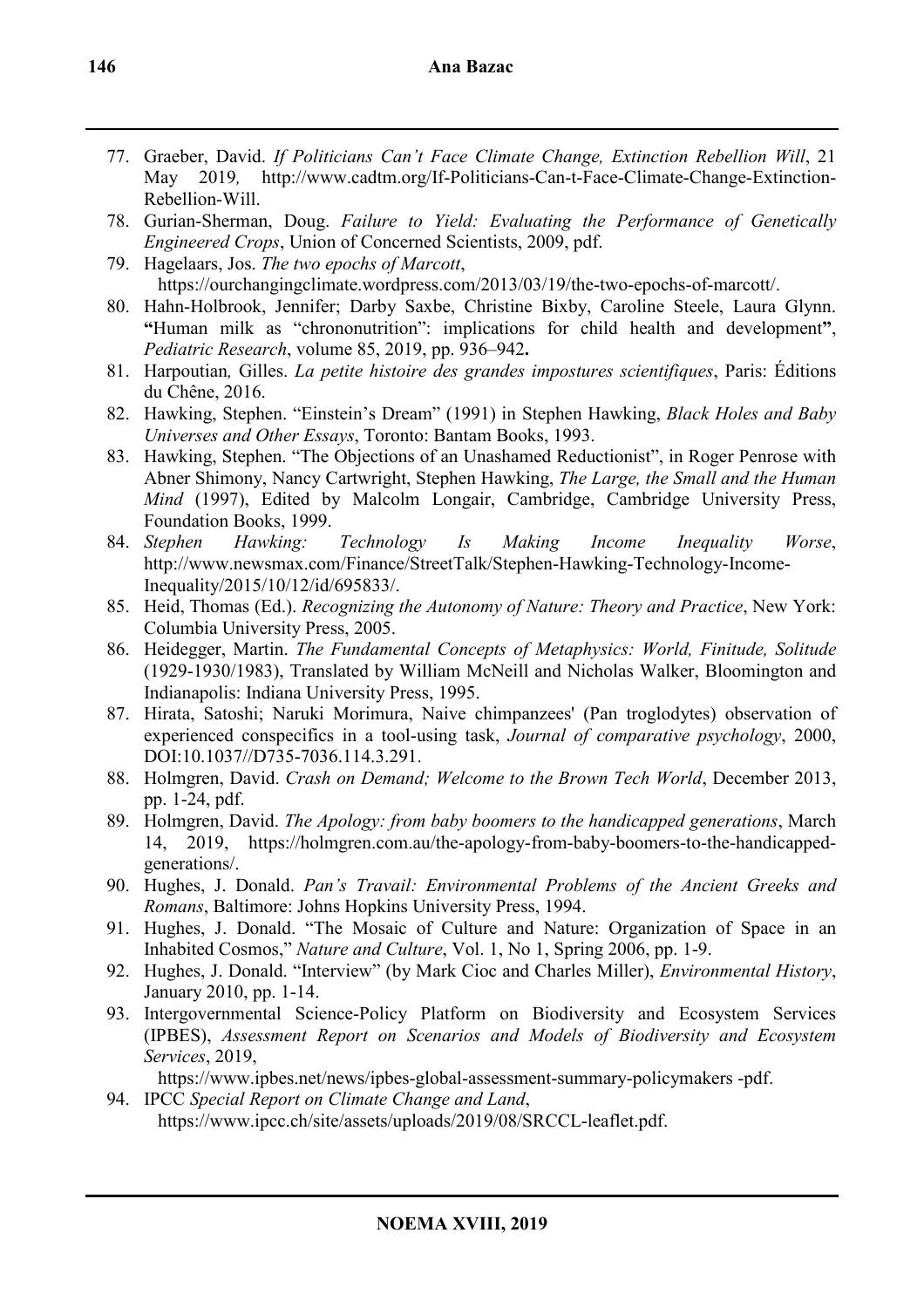- 95. Jablonka, Eva, Marion J. Lamb. *Evolution in Four Dimensions: Genetic, Epigenetic, Behavioral, and Symbolic Variation in the History of Life*, Revised edition, Cambridge, Ma., London, England: A Bradford Book, The MIT Press, 2014.
- 96. Jinescu, Valeriu V. *Energia, energonica și termodinamica*. București: Editura AGIR, 2016 [Energy, energonics and thermodynamics].
- 97. Jirinec, Vitek; Robert E. Isdell, Matthias Leu. "Prey availability and habitat structure explain breeding space use of a migratory songbird", *The Condor*, 118 (2), 2016, pp. 309-328.
- 98. Kalberg, Stephen. "Max Weber's Types of Rationality: Cornerstones for the Analysis of Rationalization Processes in History", *The American Journal of Sociology*, Vol. 85, No. 5, 1980, pp. 1145-1179.
- 99. Kahn, Peter H. Jr., Rachel L. Severson, and Jolina H. Ruckert. "The Human Relation with Nature and Technological Nature", *Current Directions in Psychological Science*, Vol. 18, No. 1, 2009, pp. 37-42.
- 100. Karnani, Mahesh, Kimmo Pääkkönen, Arto Annila. "The physical character of information", *Proceedings of the Royal Society A*, 465, 2009, pp. 2155–2175, doi:10.1098/rspa.2009.0063.
- 101. Kiel Declaration on Ocean Deoxygenation**,** "Ocean Deoxygenation: Drivers and Consequences – Past – Present –3, pdf.
- 102. Kimchi, T. and J. Terkel. "Spatial learning and memory in the blind mole-rat in comparison with the laboratory rat and Levant vole", *Animal Behaviour*, 61 (1), 2001, pp. 171-180.
- 103. Kohda, Masanori, Takashi Hotta, Tomohiro Takeyama, Satoshi Awata, Hirokazu Tanaka, Jun-ya Asai, L. Alex Jordan. "Cleaner wrasse pass the mark test. What are the implications for consciousness and self-awareness testing in animals?", ResearchGate, *bioRχiv*, 2018, doi: https://doi.org/10.1101/397067.
- 104. Kohda, Masanori, Takashi Hotta, Tomohiro Takeyama, Satoshi Awata, Hirokazu Tanaka, Jun-ya Asai, Alex L. Jordan. "If a fish can pass the mark test, what are the implications for consciousness and self-awareness testing in animals?", *PLOS Biology*, 2019; 17 (2): e3000021 DOI: 10.1371/journal.pbio.3000021.
- 105. Kohls, Dr. Gary G. *Toxic Mine Waste. The Dangers of Copper Sulfide Mining*, July 31, 2019, https://www.globalresearch.ca/lessons-polluted-superfund-copper-mine-used-drystacking-method-toxic-mine-tailings-storage/5685161.
- 106. Kojève, Alexandre. *Introduction à la lecture de Hegel*, *Leçons sur la Phénoménologie de l'esprit professées de 1933 à 1939 à l'Ecole des Hautes-Etudes réunies et publiées par Raymond Queneau,* Paris, Gallimard, 1947.
- 107. Kovàč, Ladislav. "Life, chemistry and cognition: Conceiving life as knowledge embodied in sentient chemical systems might provide new insights into the nature of cognition", *Embo Reports*, 2006, June, 7 (6), pp. 562-566.
- 108. Kovàč, Ladislav. "'Finitics'. A plea for biological realism", *Embo Reports*, 9(8), 2008, pp. 703–708, doi: 10.1038/embor.2008.138.
- 109. Kovàč, Ladislav. "The biology of happiness: Chasing pleasure and human destiny", EMBO *reports*, VOL 13, No 4, 2012, pp. 297-302.
- 110. Kovàč, Ladislav. *Closing Human Evolution: Life in the Ultimate Age*", Heidelberg: Springer, 2015.
- 111. Krauss, Lawrence M. and Glenn D. Starkman. "Life, The Universe, and Nothing: Life and Death in an Ever-Expanding Universe", *The Astrophysical Journal*, 531 (1), 1999.
- 112. Lankester, Ray. "The Effacement of Nature by Man", in *More Science from the Easy Chair*  (1913), London; Methuen & Co., 1920.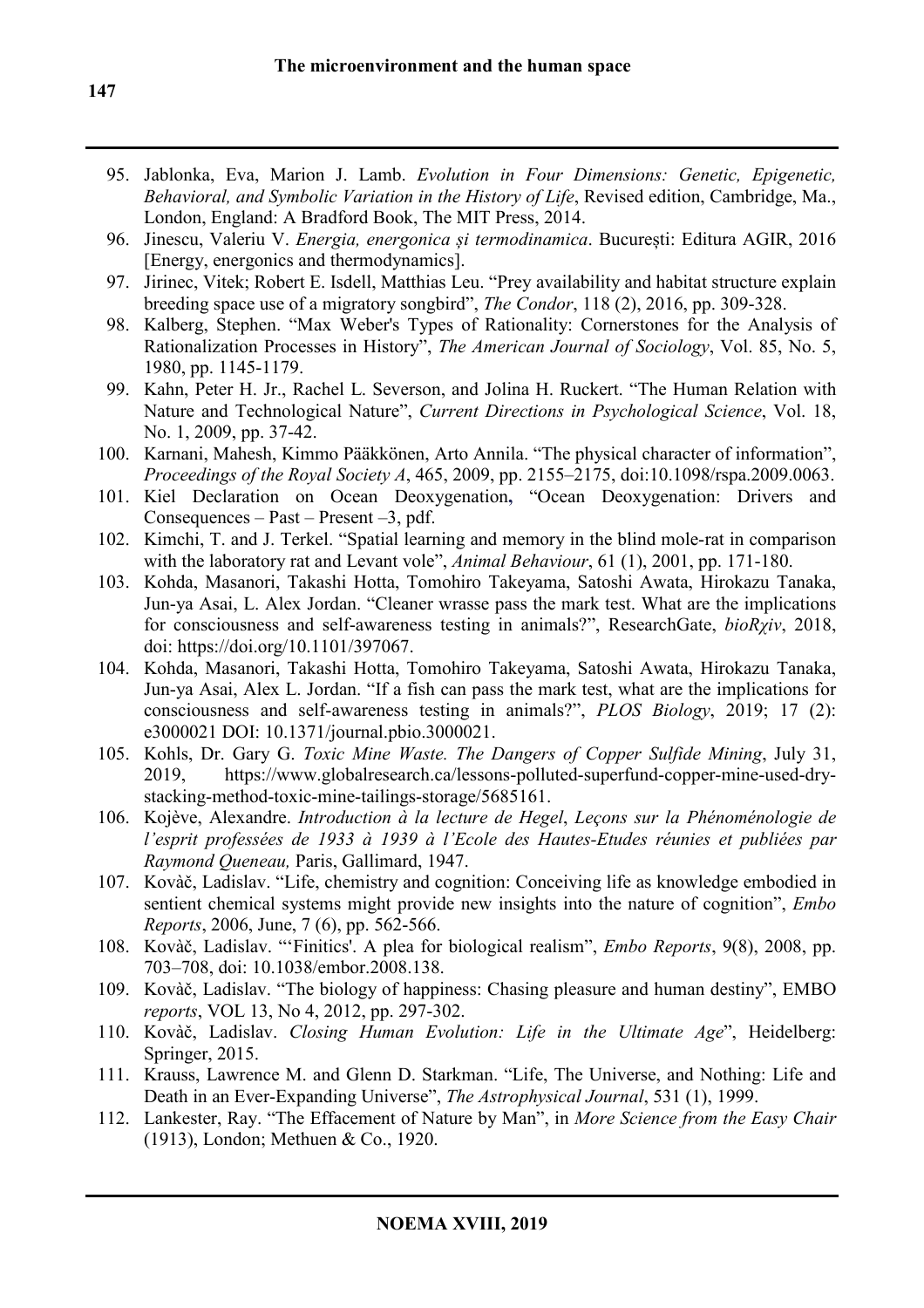- 113. Lantz, Trevor C., Steven V. Kokelj, Sarah E. Gergel, and Greg H.R. Henry. "Relative impacts of disturbance and temperature: persistent changes in microenvironment and vegetation in retrogressive thaw slumps", Global *Change Biology*, 15, 2009, pp. 1664–1675, doi: 10.1111/j.1365-2486.2009.01917.x.
- 114. Lee, Keekok. *The Natural and the Artefactual: The Implications of Deep Science and Deep Technology for Environmental Philosophy*, Lanham: Lexington Books (Rowman & Littlefield), 1999.
- 115. Lee, Keekok. "Aristotle: Toward an Environmental Philosophy", pp. 121-127, in *Philosophy and Ecology, Greek Philosophy and the Environment*, Volume I, Edited by Konstantine Boudouris and Kostas Kalimitzis, Athens: International Center for Greek Philosophy and Culture, 1999.
- 116. Lefebvre, Henri. *The Production of Space* (1974), Translated by Donald Nicholson-Smith, Oxford UK and Cambridge USA: Blackwell, 1991.
- 117. Leiss, William. "Ideology and Science", *Social Studies of Science*, Vol. 5, No. 2 (May, 1975), pp. 193-201.
- 118. Lekevičius, Edmundas. "The Russian Paradigm in Ecology and Evolutionary Biology: *Pro et contra*", *Acta Zoologica Lituanica*, 2006, Volumen 16, Numerus 1, pp. 3-19.
- 119. Lekevičius**,** Edmundas, Michel Loreau**.** "Adaptability and functional stability in forest ecosystems: a hierarchical conceptual framework", *Ekologija*, Vol. 58, No. 4, 2012, pp. 391–404.
- 120. *Les agronomes latins : Caton, Varron, Columelle, Palladius*, avec la traduction en français, publiés sous la direction de M. Nisard, Paris: Firmin Didot Frères, 1844.
- 121. Levit, George S. "The Biosphere and the Noosphere Theories of V.I. Vernadsky and P. Teilhard de Chardin: A Methodological Essay", *Archives Internationales d'Historie des Sciences*, Vol. 50, 2000, pp. 160-176.
- 122. Lindsay, Richard J., Bogna J. Pawlowska, Ivana Gudelj. "Privatization of public goods can cause population decline", *Nature Ecology & Evolution,* volume 3, 2109, pp. 1206–1216.
- 123. Livingstone, David N. *Putting Science in its Place: Geographies of Scientific Knowledge*, Chicago and London: University of Chicago Press, 2003.
- 124. Łojek, Krzysztof. "Personal space experience", *Parerga*, międzynarodowe studia filozoficzne, 3/2007, pp. 201-204.
- 125. Madl, Pierre & Maricela Yip. "Information, Matter and Energy a non-linear world-view", ResearchGate, 2006, pp. 1-10.
- 126. Magnani, Lorenzo. *The Abductive Structure of Scientific Creativity: An Essay on the Ecology of Cognition*, Springer, 2017.
- 127. Mancuso, Stefano and Alessandra Viola. *Brilliant Green: The Surprising History and Science of Plant Intelligence* (2013), Translated by Joan Benham, Foreword by Michael Pollan, Washington D.C.: Island Press, 2015.
- 128. Mariette**,** Maëlle. « Mérites et limites d'une 'révolution' pragmatique », *Le Monde Diplomatique*, septembre 2019.
- 129. Martinet, Jeanne. "The Semiotics of Luis Jorge Prieto", pp. 89-108, in Thomas A. Sebeok (Ed.) et al., *The Semiotic Web 1989*, Berlin, Walter de Gruyter, 1990.
- 130. Marx, Karl. *The Difference Between the Democritean and Epicurean Philosophy of Natur*e, 1841, Part two, Chapter three: *Atomoi archai* and *atoma stoicheia*, in Karl Marx, Frederick Engels, *Collected Works*, Volume 1 (Marx: 1835-1843), Moscow: Progress Publishers, 1975.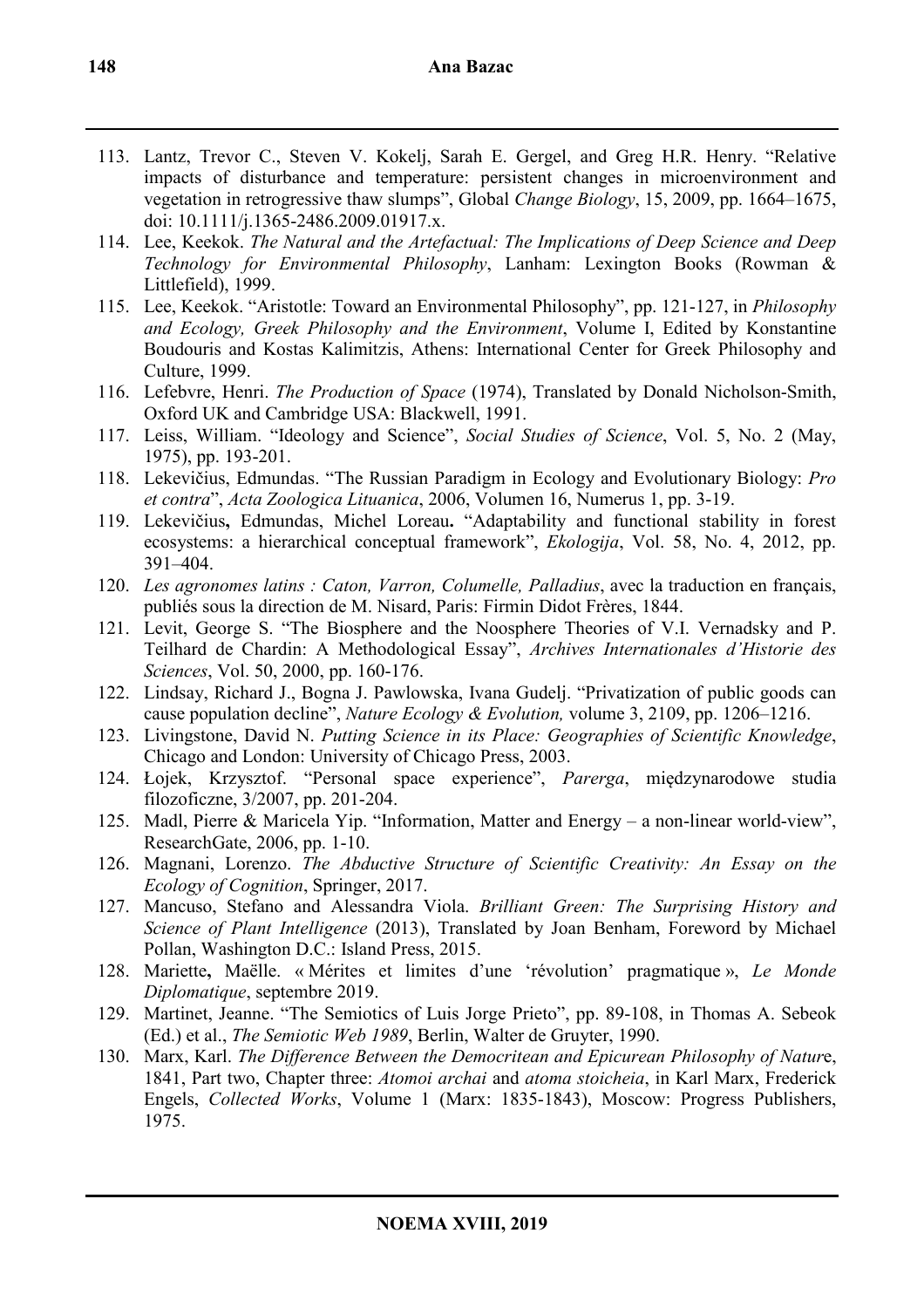- 131. Marzouki, Mehdi, Géraldine Froger and Jérôme Ballet. "Ecotourism versus Mass Tourism. A Comparison of Environmental Impacts Based on Ecological Footprint Analysis", *Sustainability*, 4, 2012, pp. 123-140; doi:10.3390/su4010123.
- 132. Maser, Chris. *Forest Primeval: The Natural History of an Ancient Forest*, Oregon State University Press, 2001.
- 133. McConville, Jennifer, Jan-Olof Drangert, Pernilla Tidåker, Tina-Simone Neset, Sebastien Rauch, Ingrid Strid & Karin Tonderski. "Closing the food loops: guidelines and criteria for improving nutrient management", *Sustainability: Science, Practice and Policy*, 11:2, 2015, pp. 33-43, DOI: 10.1080/15487733.2015.11908144.
- 134. Medvedev, Jaurès. *Grandeur et chute de Lyssenko*, Paris, Gallimard, 1971.
- 135. *Monaco Declaration* (Second International Symposium on the Ocean in a High-*CO2* World), Monaco, October 6-9, 2008, pdf.
- 136. Monod, Jacques. *Le hasard et la nécessité. Essai sur la philosophie naturelle de la biologie moderne*, Paris : Éditions du Seuil, 1970.
- 137. Moore, Jason W. "The End of the Road? Agricultural Revolutions in the Capitalist World-Ecology", *Journal of Agrarian Change,* Vol. 10 No. 3, July 2010, pp. 389–413.
- 138. Moore, Jason W. "Anthropocene or Capitalocene? Nature, History, and the Crisis of Capitalism", *Sociology Faculty Scholarship*, 2016, pdf.
- 139. Morton, Jane. *Don't mention the emergency? Making the case for emergency climate action*, Australia, Darebin Climate Action Now, 2018, pdf.
- 140. Morton, Timothy. "Ecology after Capitalism", *Polygraph*, 22, 2010, 46–59.
- 141. Moutford, Alethea. *Modelling the three-dimensional distribution of plastic in the global ocean*, December 2018, DOI: 10.13140/RG.2.2.11878.88645 pdf.
- 142. Nadin, Mihai. *Anticipation: The end is where we start from*, Computer Science Colloquium, University of Bremen, 11 June 2003, PDF.
- 143. Neefjes, Koos. *Environments and Livelihoods: Strategies for Sustainability*, Oxfam GB, Practical Action Publishing, 2000.
- 144. Nepstad, Daniel C., Claudia M. Stickler, Britaldo Soares-Filho, and Frank Merry. "Interactions among Amazon land use, forests and climate: prospects for a near-term forest tipping-point", *Philosophical Transanctions B*, *Biological Sciences*, of Royal Society, London, 363(1498), 2008, pp. 1737–1746.
- 145. Neuwirth, Robert. *Shadow Cities: a billion squatters, a new urban world*, Routledge, 2004.
- 146. Ning Wang, Chende Shen, Weidong Sun, Ping Ding, Sanyuan Zhu, Wixi Yi, Zhiqiang Yu, Zhongli Sha, Mei Mi, Lisheng He, Jiasong Fang. "Penetration of Bomb<sup>14</sup>C into the Deepest Ocean Trench"*, Geophysical Research Letter,* 8 April 2019, https://doi.org/10.1029/2018GL081514.
- 147. Novoplansky, Ariel. "Future Perception in Plants", pp. 57-70, in *Anticipation Across Disciplines*, Mihai Nadin Editor. Heidelberg, New York, Dordrecht, London: Springer International Publishing Switzerland, 2016.
- 148. Olmedo, Pablo; Walter Goessler, Stefan Tanda, Maria Grau-Perez, Stephanie Jarmul, Angela Aherrera, Rui Chen, Markus Hilpert, Joanna E. Cohen, Ana Navas-Acien, and Ana M. Rule. "Metal Concentrations in e-Cigarette Liquid and Aerosol Samples: The Contribution of Metallic Coils", *Journal of Environmental Health Perspective*, 126(02), 2018, DOI:10.1289/EHP2175.
- 149. O'Neill, Bruce. *The Space of Boredom. Homelessness in the Slowing Global Order*, Durham: Duke University Press Books, 2007.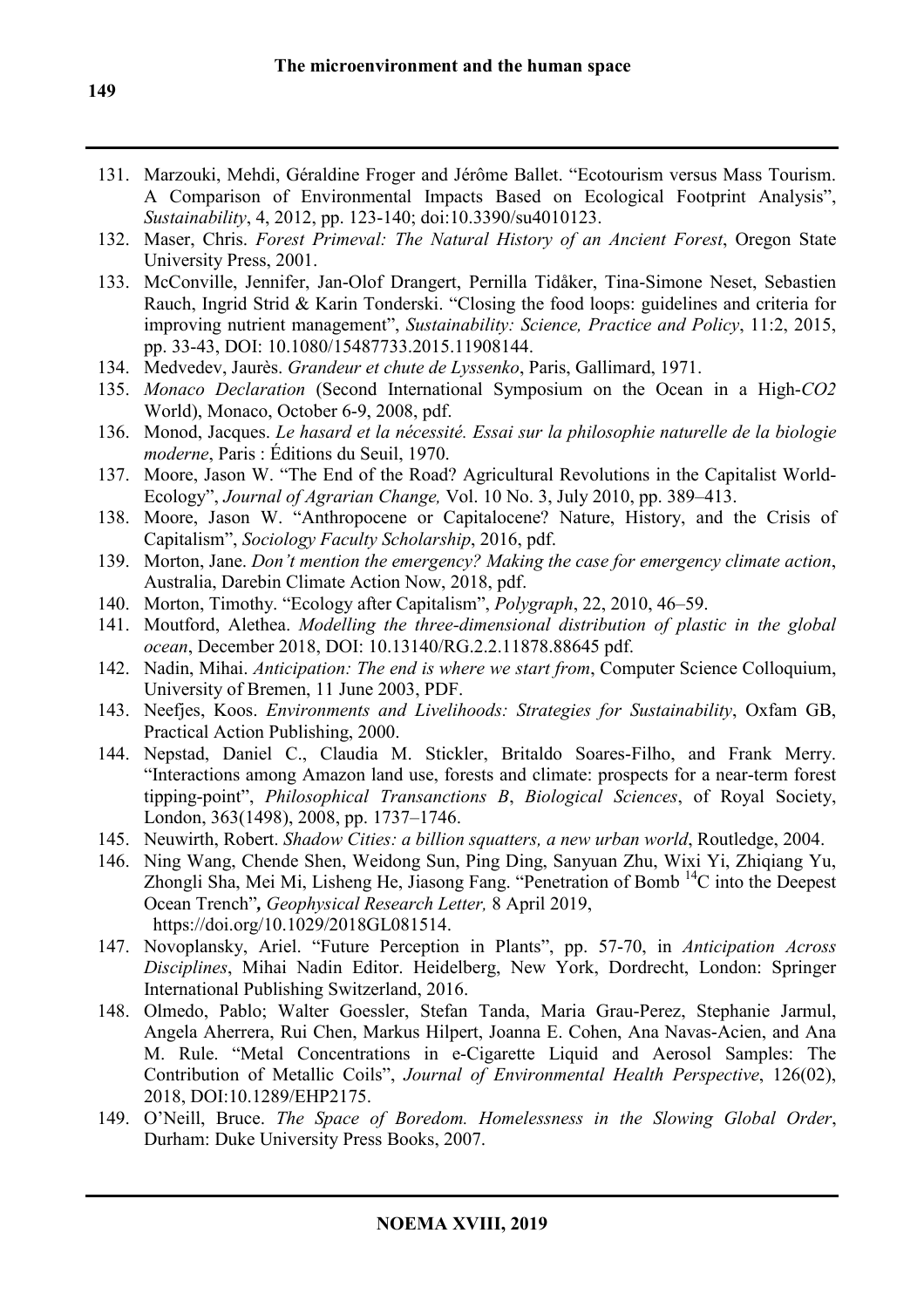- 150. Oreskes, Naomi, Eric M. Conway. *Merchants of Doubt, How a Handful of Scientists Obscured the Truth on Issues from Tobacco Smoke to Global Warming*, New York: Bloomsbury Press, 2010.
- 151. Oreskes, Naomi, Eric M. Conway. *The Collapse of Western Civilization: A View from the Future*, New York: Columbia University Press, 2014.
- 152. Ostrom, Elinor. *Governing the Commons: The Evolution of Institutions for Collective Action. Cambridge, UK: Cambridge University Press*, 1990.
- 153. Ozaki, Makoto. "Kyoto School Philosophy in Relation to neo-Confucianist Metaphysics", *Biocosmology – Neo-Aristotelism*, Vo. 9, No. 1&2, 2019, pp. 137-152.
- 154. Papworth, S. K., J. Rist, L. Coad, & E.J. Milner-Gulland. "Evidence for shifting baseline syndrome in conservation", *Conservation Letters*, 2, 2009, pp. 93–100.
- 155. Parkes, Graham and Helen: *Being in Place: There's No App for That*, 8 June 2016, YouTube 27 April 2017, and *Being Here: There's No App for That*, 11 June 2016.
- 156. Pascal. « Préface sur le traité du vide » (1651), *Œuvres complétes*, II, éd. Jean Mesnard, Paris: Desclée de Brouver, 1964.
- 157. Peckre, L. R.; C Defolie, P.M. Kappeler, C. Fichtel. "Potential self-medication using millipede secretions in red-fronted lemurs: combining anointment and ingestion for a joint action against gastrointestinal parasites?", *Primates*, 2018, doi: 10.1007/s10329-018-0674-7.
- 158. Penrose, Roger with Abner Shimony, Nancy Cartwright, Stephen Hawking. *The Large, the Small and the Human Mind* (1997), Edited by Malcolm Longair, Cambridge: Cambridge University Press, Foundation Books, 1999.
- 159. Plato, *Sophist*.
- 160. Plato, *Timaeus.*
- 161. Plato, *Laws.*
- 162. Poincaré, Henri. « Lettre à L. Walras » (1901), Appendice à Léon Walras, « Économique et mécanique », *Bulletin de la Société Vaudoise de Sciences Naturelles*, vol. 45, 1909, http://homepage.newschool.edu/het//texts/walras/walrasmech.pdf.
- 163. Popper, Karl. *Conjectures and Refutations. The Growth of the Scientific Knowledge*, New York, London: Basic Books, 1963.
- 164. Prat, Henri. *L'espace multidimensionnel*, Montréal: Presses de l'Université de Montréal, 1971.
- 165. Prensky, Mark. "Digital Natives, Digital Immigrants", *On the Horizon* (MCB University Press, Vol. 9 No. 5, October 2001, pp. 1-9.
- 166. Prensky, Mark. "H. Sapiens Digital: From Digital Immigrants and Digital Natives to Digital Wisdom", *Innovate: Journal of Online Education*, Volume 5, Issue 3, 2009, pp. 1-9.
- 167. Prieto, Luis J. « Le 'point de vue' dans les sciences », *Linx*, 7, 1995, pp. 1-5.
- 168. Qumsiyeh, Mazin; Anton Khalilieh, Issa Musa Albaradeiya, Banan Al-Shaikh. "Biodiversity Conservation of Wadi Al-Quff Protected Area: Challenges and Opportunities", *Jordan Journal of Natural History*, Special Issue, 1, 3, 2016, pp. 6-24.
- 169. Qumsiyeh, Mazin; N. Khlaif. "Genotoxicity of recycling electronic waste in Idhna, Hebron district, Palestine", *International Journal of Environmental Studies*, 73, 2016, pp. 1-9
- 170. Reedy, Jeremiah. "Greek Thought and the Right to Clean and Healthy Environment" (pp. 146-154), in *Philosophy and Ecology, Greek Philosophy and the Environment*, Volume I, Edited by Konstantine Boudouris and Kostas Kalimitzis, Athens, International Center for Greek Philosophy and Culture, 1999.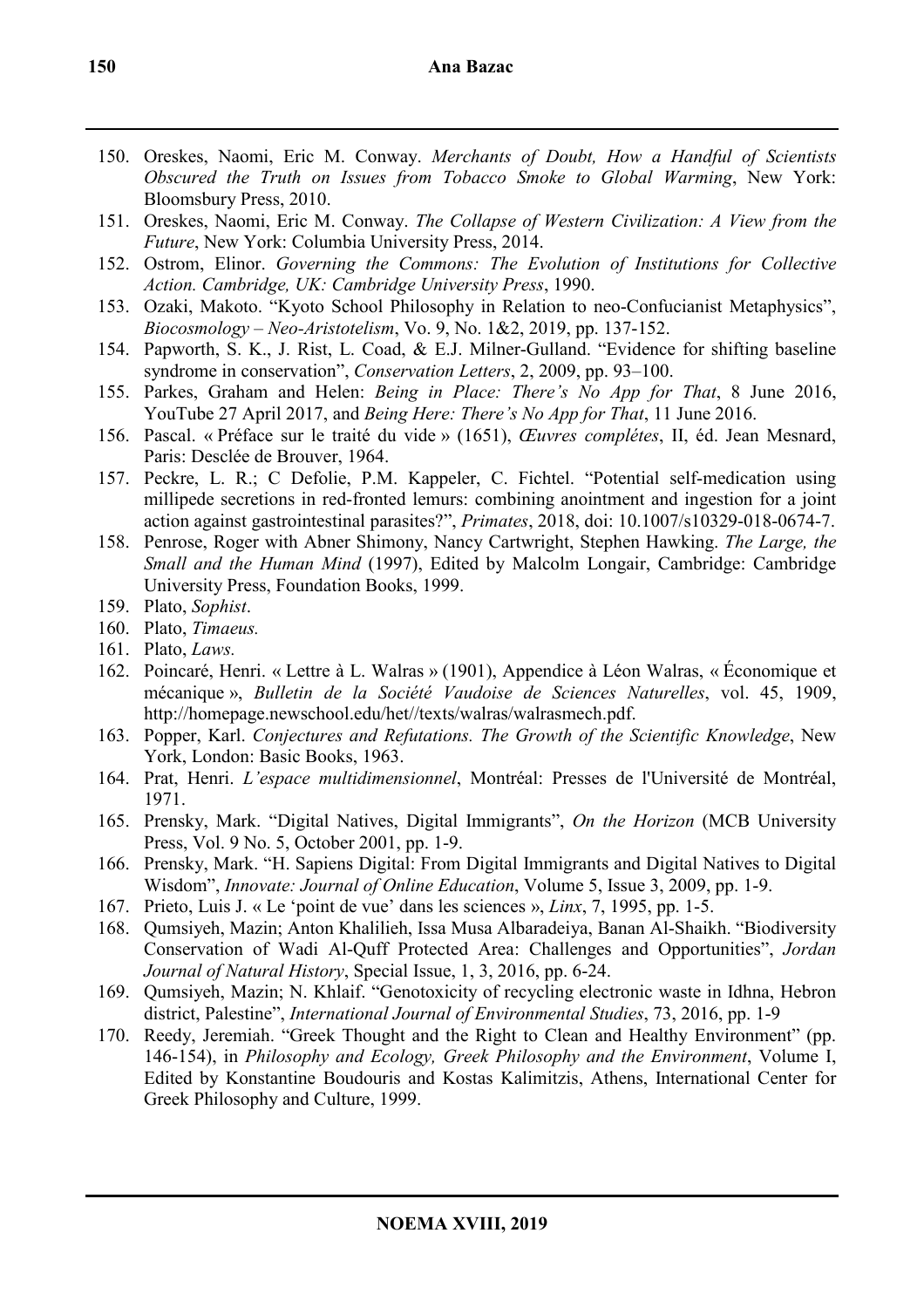- 171. Reeves, R. G., S. Voeneky, D. Caetano-Anollés, F. Beck, C. Boëte. "Agricultural research, or a new bioweapon system?", *Science*, 05 Oct 2018, Vol. 362, Issue 6410, pp. 35-37, DOI: 10.1126/science.aat7664.
- 172. Rey, Abel. *La théorie de la physique chez les physiciens contemporains*, Paris : Félix Alcan, 1907.
- 173. Ripple, William J.; Chistopher Wolf, Thomas M. Newsome, Mauro Galetti, Mohammed Alamgir, Eileen Crist, Mahmoud I. Mahmoud, William F. Lawrence. "World Scientists' Warning to Humanity: A Second Notice", *BioScience*, Volume 67, Issue 12, December 2017, pp. 1026–1028, https://doi.org/10.1093/biosci/bix125.
- 174. Ritter, William Emerson. *The natural history of our conduct*, New York, Harcourt, Brace, & Company, 1927.
- 175. Sauciuc, Gabriela-Alina. Thomas Persson, Rasmus Bååth, Katarzyna Bobrowicz & Mathias Osvath, "Affective forecasting in an orangutan: predicting the hedonic outcome of novel juice mixes", *Animal Cognition*, 19, 6, 2016, pp. 1081-1092.
- 176. Sauciuc, Gabriela-Alina, Thomas Persson & Elainie Madsen, "The social side of imitation in human evolution and development: Shared intentionality and imitation games in chimpanzees and 6-month old infants", in Arweström Jansson, A., Axelsson, A., Andreasson, R. & Billing, E. (Eds.). *Proceedings of the 13th SweCog Conference*, Skövde: University of Skövde, (Skövde University Studies in Informatics ; vol. 2017, no. 2), 2017, pp. 21-23.
- 177. Sauer, Carl Ortwin. "The Morphology of Landscape", 1925, re-published in John A. Agnew, David N. Livingstone, Alisdair Rogers (eds.), *Human Geography: An Essential Anthology*, Oxford, Blackwell, 1996, pp. 296-315.
- 178. Săhleanu, Victor. « Vers une théorie physique de la liaison informationnelle », *Actes du 4<sup>e</sup> Congrès Internationale de Cybernétique*, Namur, 1964, pp. 102-106.
- 179. Săhleanu, Victor. "Quelques problèmes concernant la méthodologie de la cybernetique biologique", *Atti del 3° Congresso Internazionale de Medicina Cibernetica*, Napoli, 21-25 marzo 1964, pp. 425-429.
- 180. Săhleanu, Victor. "Ontologia și metodologia universului informațional", *Revista de Filozofie*, 9, 1971, pp. 1147-1155 [Ontology and methodology of the informational universe].
- 181. Schmidt, Christian, Tobias Krauth, Stephan Wagner. "Export of *Plastic Debris* by Rivers into the Sea", *Environmental Science* & *Technology*, 51 (22), 2017, pp. 2246-2253.
- 182. Schoonover, Rod. *The White House Blocked My Report on Climate Change and National Security*, July 30, 2019, https://www.nytimes.com/2019/07/30/opinion/trump-climatechange.html.
- 183. Schweitzer, Albert. *Civilization and Ethics* (1923), Third edition, London, Adam & Charles Black, 1949.
- 184. Segrin, Chris. "Indirect Effects of Social Skills on Health Through Stress and Loneliness", *Health Communication*, 34 (1), 2019, pp. 118-124, DOI: 10.1080/10410236.2017.1384434.
- 185. Seidensticker, Sven; Christiane Zarfl, Olaf A. Cirpka, Greta Fellenberg, and Peter Grathwohl, "Shift in Mass Transfer of Wastewater Contaminants from Microplastics in the Presence of Dissolved Substances", *Environmental Science* & *Technology*, 51 (21), 2017, pp. 12254–12263, DOI: 10.1021/acs.est.7b02664.
- 186. Sellars, Wilfrid. *In the Space of Reasons*, *Selected Essays*, Edited by Kevin Sharp and Robert B. Brandom, Cambridge, Ma., London, England: Harvard University Press, 2007.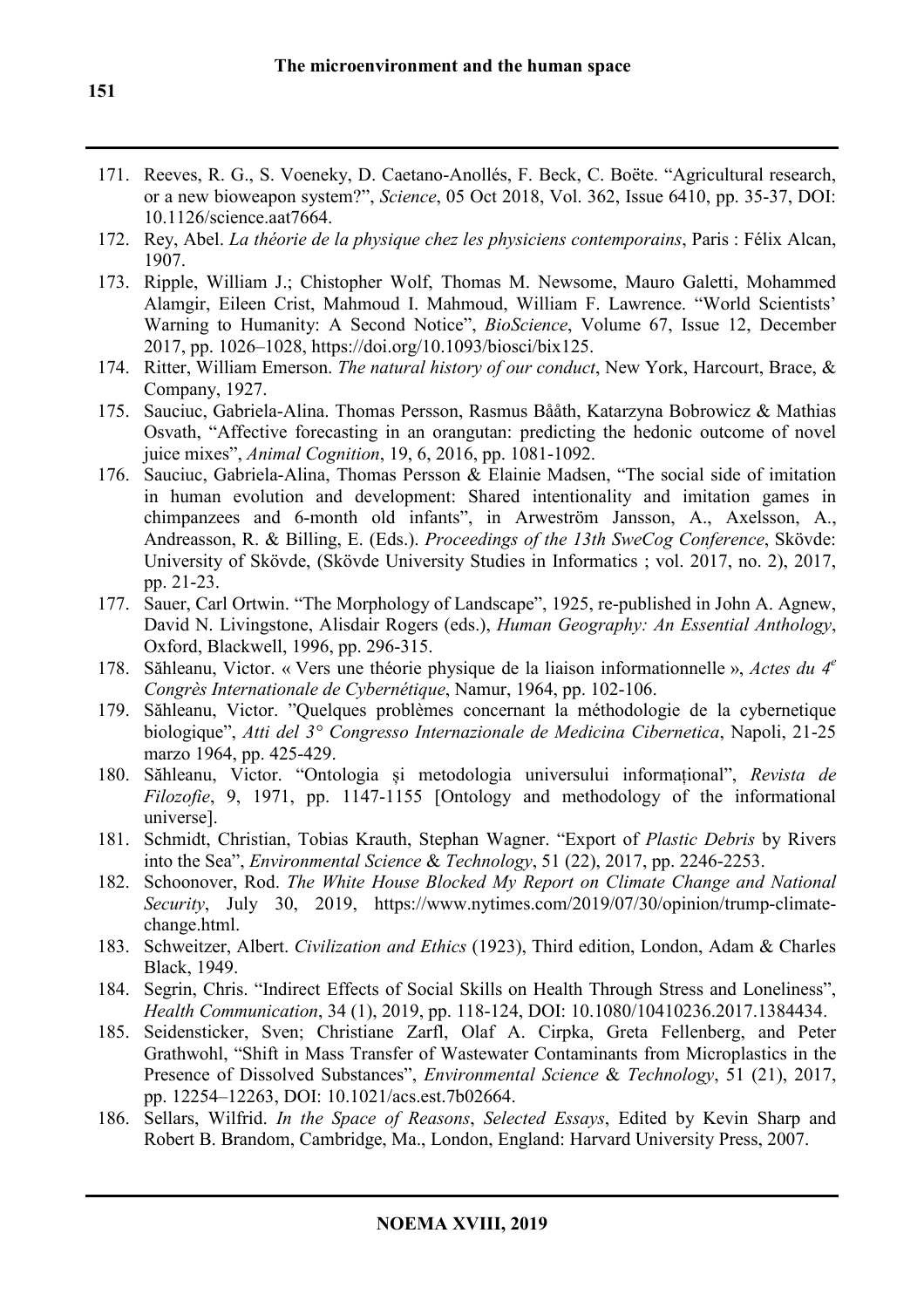- 187. Singh, Vir. "Soil Ecology: Key to Climate Solution and Sustainability", *Journal of Ecology and Toxicology*, 1, 2017, p 101e.
- 188. Sloterdijk, Peter. *Bubbles: Spheres Volume I: Microspherology* (1998), translation by Wieland Hoban, Los Angeles: Semiotext(e), 2011; *Globes: Spheres Volume II: Macrospherology* (1999), translation by Wieland Hoban, Los Angeles; Semiotext(e), 2014; *Foams: Spheres Volume III: Plural Spherology* (2004), translation by Wieland Hoban, Los Angeles: Semiotext(e), 2016.
- 189. Shamir, Israel. *House Niggers Mutiny*, August 22, 2019, http://www.unz.com/ishamir/house-niggers-mutiny/.
- 190. Smith, Adrian A. "Prey specialization and chemical mimicry between *Formica archboldi* and *Odontomachus* ants", *Insectes Sociaux*, 2018, pp. 1-12.
- 191. South, P.F., A. P. Cavanagh, H.W. Liu, and D.R. Ort. "Synthetic glycolate metabolism pathways stimulate crop growth and productivity in the field", *Science*, January 4, 2019.
- 192. Spratt, David & Ian Dunlop. *What Lies Beneath: The Understatement of Climate Existential Risk*, Breakthrough – International Centre for Climate Restoration, 2018/2018, pdf.
- 193. Steffen, Will; Johan Rockström, Katherine Richardson, Timothy M. Lenton, Carl Folke, Diana Liverman, Colin P. Summerhayes, Anthony D. Barnosky, Sarah E. Cornell, Michel Crucifix, Jonathan F. Donges, Ingo Fetzer, Steven J. Lade, Marten Scheffer, Ricarda Winkelmann, and Hans Joachim Schellnhuber. "Trajectories of the Earth System in the Anthropocene", *Proceedings of the National Academy of Sciences* of the USA, 115 (33), 2018, pp. 8252-8259, https://doi.org/10.1073/pnas.1810141115.
- 194. Stengers, Isabelle, William James**.** *Une autre science est possible ! Manifeste pour un ralentissement des sciences (suivi de Le poulpe du doctorat)* (2013), Paris : La Découverte, coll. « Sciences humaines et sociales », 2017.
- 195. Stolwijk, J. A. "Sick-building syndrome", *Environmental Health Perspectives*, 95, 1991, pp. 99–100, doi: 10.1289/ehp.919599.
- 196. Stone, Glenn Davis. "Commentary: New histories of the Indian Green Revolution", *The Geographical Journal*, 2019, pp. 1–8, DOI: 10.1111/geoj.12297.
- 197. Stone, Glenn Davis and Andrew Flachs, "The ox fall down: path-breaking and technology treadmills in Indian cotton agriculture", *The Journal of Peasant Studies*, 2017, pp. 1-24, https://doi.org/10.1080/03066150.2017.1291505.
- 198. Strahan, Susan E. and Anne R. Douglass, "Decline in Antarctic ozone depletion and lower stratospheric chlorine determined from Aura Microwave Limb", *Research Letters*, 44, 2017, https://doi.org/10.1002/2017GL074830.
- 199. Suing, Guillaume. *Lyssenko, un imposteur ?*, 10 mai 2016, http://www.legrandsoir.info/lyssenko-un-imposteur.html.
- 200. Tasić, Milana. "On The Classification of Animals According to Biological Functions, after Aristotle," *Biocosmology –Neo-Aristotelism*, Vol. 7, Nos. 3&4, 2017, pp. 513–523.
- 201. Tasić, Milana. "On the notion of *dynamis* in Aristotle's embriology, *Biocosmology –Neo-Aristotelism*, Vol. 9, Nos. 1&2, 2019, pp. 167-178.
- 202. The Intergovernmental Panel on Climate Change. *Global Warming of 1,5° C*, October 2018
- 203. The Intergovernmental Panel on Climate Change. *Climate Change and Land*, August 2019
- 204. *The State of Food Security and Nutrition in the World*, 2019, pdf.
- 205. Tort, Patrick. *L'Intelligence des limites. Essai sur le concept d'hypertélie*, Paris: Gruppen, 2019.